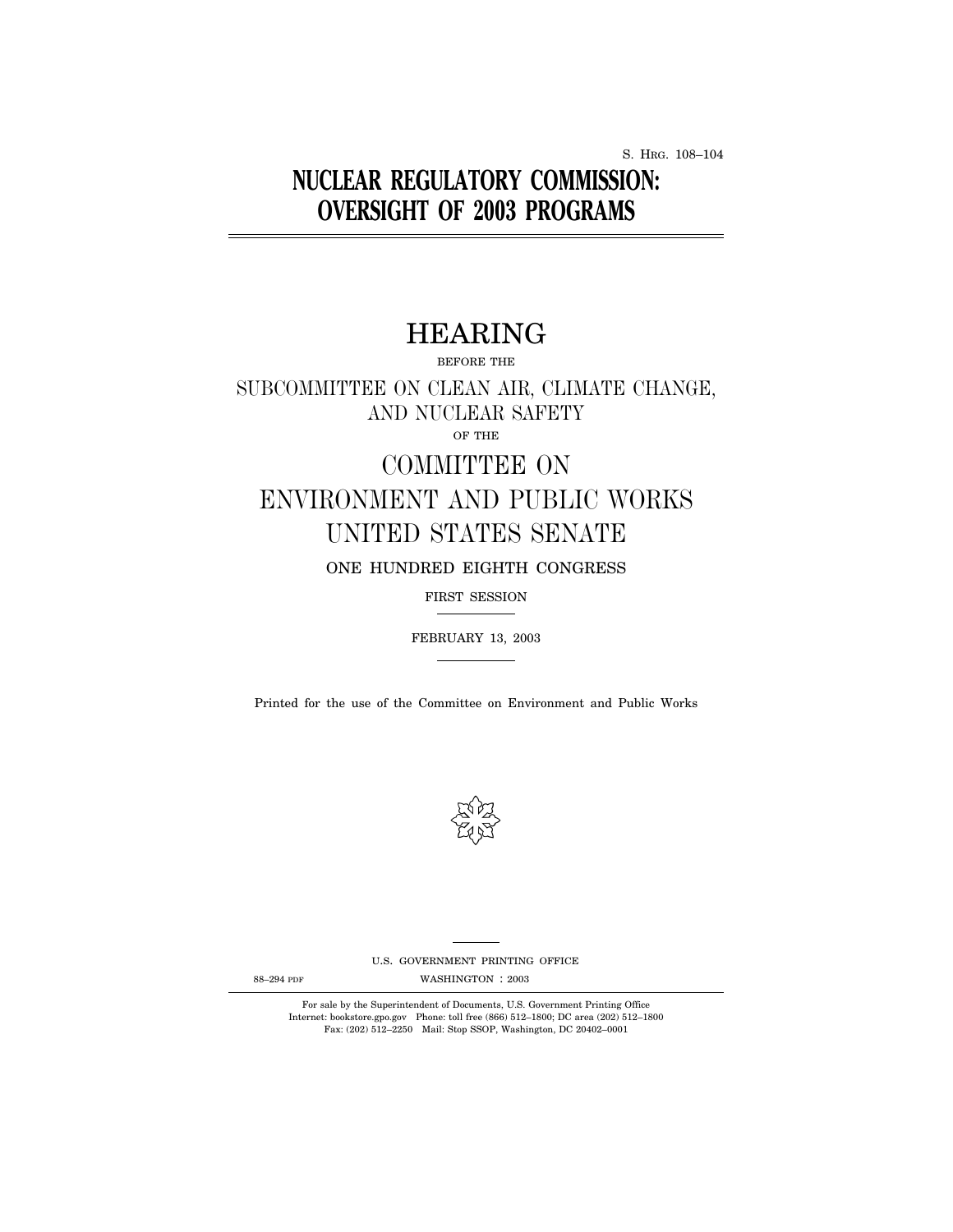### COMMITTEE ON ENVIRONMENT AND PUBLIC WORKS

ONE HUNDRED EIGHTH CONGRESS FIRST SESSION

JAMES M. INHOFE, Oklahoma, *Chairman*

JOHN W. WARNER, Virginia CHRISTOPHER S. BOND, Missouri GEORGE V. VOINOVICH, Ohio MICHAEL D. CRAPO, Idaho LINCOLN CHAFEE, Rhode Island JOHN CORNYN, Texas LISA MURKOWSKI, Alaska CRAIG THOMAS, Wyoming WAYNE ALLARD, Colorado

JAMES M. JEFFORDS, Vermont MAX BAUCUS, Montana HARRY REID, Nevada BOB GRAHAM, Florida JOSEPH I. LIEBERMAN, Connecticut BARBARA BOXER, California RON WYDEN, Oregon THOMAS R. CARPER, Delaware HILLARY RODHAM CLINTON, New York

ANDREW WHEELER, *Staff Director* KEN CONNOLLY, *Minority Staff Director*

SUBCOMMITTEE ON CLEAN AIR, CLIMATE CHANGE, AND NUCLEAR SAFETY

GEORGE V. VOINOVICH, Ohio, *Chairman*

MICHAEL D. CRAPO, Idaho CHRISTOPHER S. BOND, Missouri JOHN CORNYN, Texas CRAIG THOMAS, Wyoming

THOMAS R. CARPER, Delaware JOSEPH I. LIEBERMAN, Connecticut HARRY REID, Nevada HILLARY RODHAM CLINTON, New York

(II)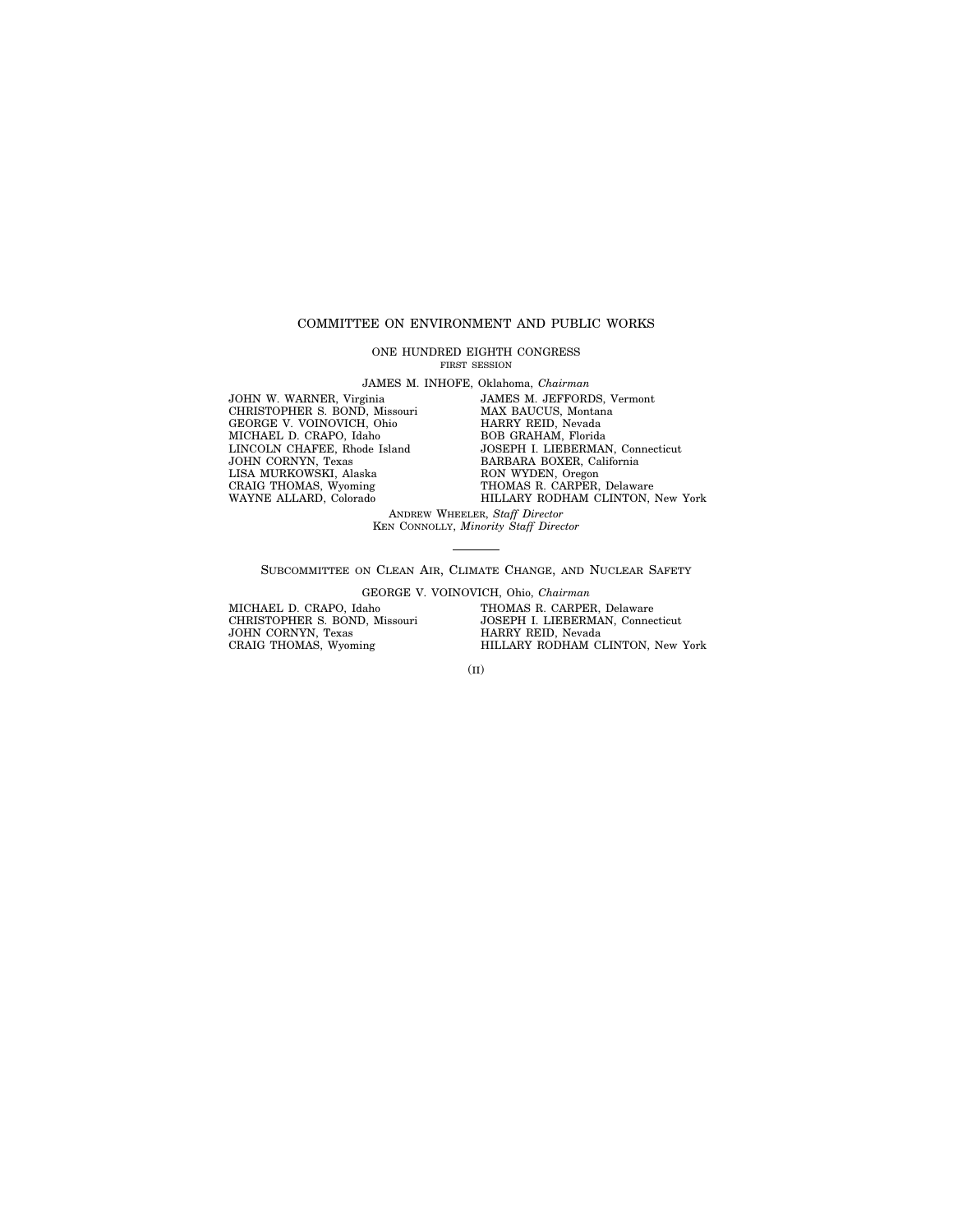### CONTENTS

Page

### **FEBRUARY 13, 2003**

### OPENING STATEMENTS

| Carper, Hon. Thomas R., U.S. Senator from the State of Wyoming        |     |
|-----------------------------------------------------------------------|-----|
| Clinton, Hon. Hillary Rodham, U.S. Senator from the State of New York | -20 |
|                                                                       |     |
|                                                                       | 10  |
|                                                                       | 47  |
|                                                                       |     |

### WITNESSES

| Bell, Hubert T., Inspector General, U.S. Nuclear Regulatory Commission,<br>accompanied by: George A. Mulley, Senior Level Assistant for Investigative |     |
|-------------------------------------------------------------------------------------------------------------------------------------------------------|-----|
| Operations, Nuclear Regulatory Commission and Stephen D. Dingbaum,                                                                                    |     |
| Assistant Inspector General for Audits, Nuclear Regulatory Commission                                                                                 | 40  |
|                                                                                                                                                       | 113 |
| Responses to additional questions from:                                                                                                               |     |
|                                                                                                                                                       | 120 |
|                                                                                                                                                       | 121 |
|                                                                                                                                                       | 118 |
|                                                                                                                                                       | 120 |
| Meserve, Richard A., Chairman, U.S. Nuclear Regulatory Commission, accom-                                                                             |     |
| panied by: Greta Joy Dicus, Commissioner; Nils J. Diaz, Commissioner;                                                                                 |     |
| Edward McGaffigan, Jr., Commissioner and Jeffrey S. Merrifield, Commis-                                                                               |     |
|                                                                                                                                                       | 11  |
|                                                                                                                                                       | 87  |
| Letter from Glen W. Meyer, chief, Projects Branch 3, Division of Reactor                                                                              |     |
|                                                                                                                                                       |     |
| Projects, regarding Salem Nuclear Generating Station—NRC Inspec-                                                                                      |     |
|                                                                                                                                                       |     |
|                                                                                                                                                       |     |
| Responses to additional questions from:                                                                                                               |     |
|                                                                                                                                                       | 86  |
|                                                                                                                                                       | 52  |
|                                                                                                                                                       | 55  |
|                                                                                                                                                       | 70  |
|                                                                                                                                                       | 59  |
| Staff Response to OIG's October 16, 2002, Report, "Review of NRC's                                                                                    |     |
| Handling and Marking of Sensitive Unclassified Information"                                                                                           | 76  |
| ADDITIONAL MATERIAL                                                                                                                                   |     |
|                                                                                                                                                       | 121 |
|                                                                                                                                                       |     |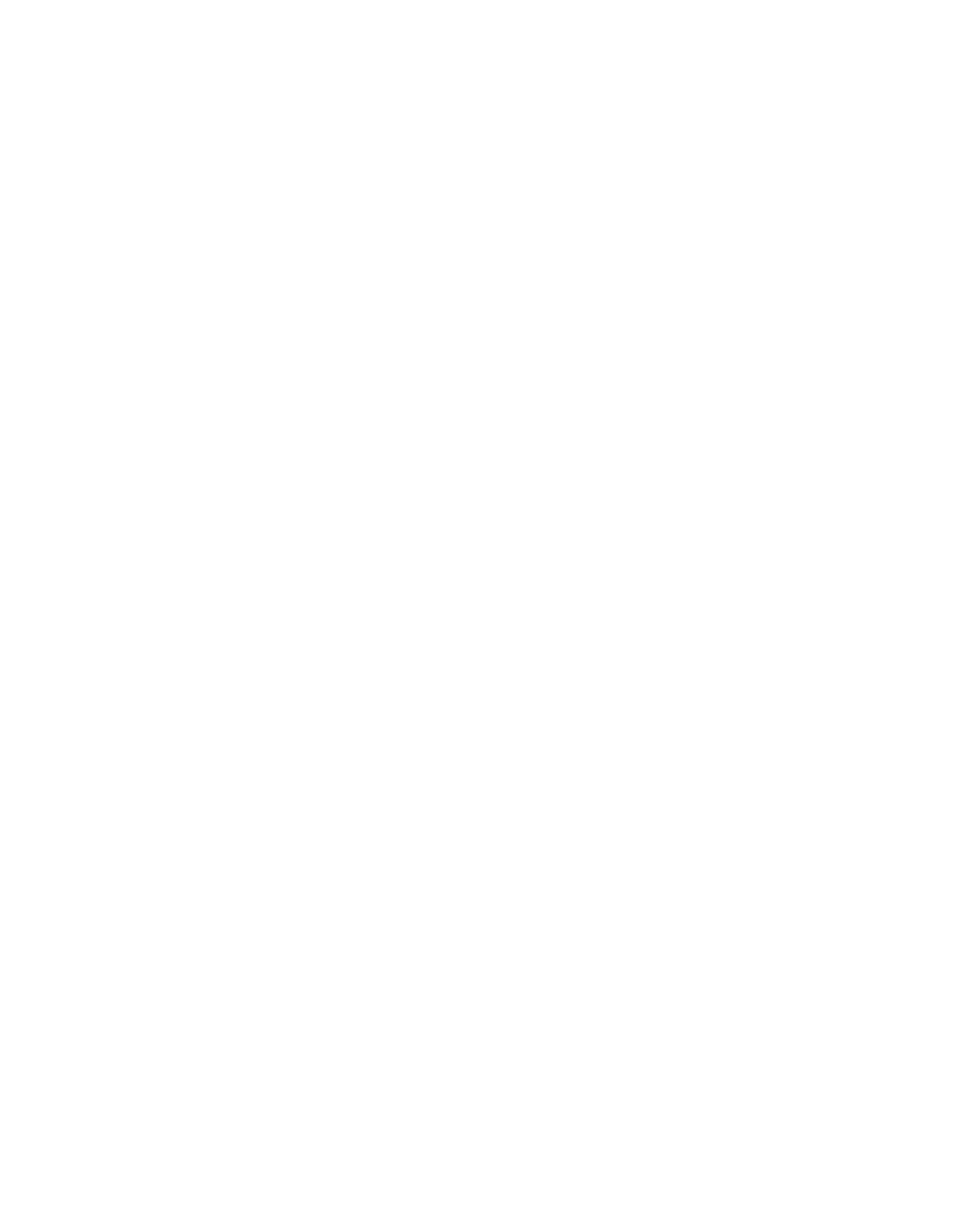### **NUCLEAR REGULATORY COMMISSION: OVERSIGHT OF 2003 PROGRAMS**

### **THURSDAY, FEBRUARY 13, 2003**

# U.S. SENATE,<br>COMMITTEE ON ENVIRONMENT AND PUBLIC WORKS,<br>SUBCOMMITTEE ON CLEAN AIR, CLIMATE CHANGE AND NUCLEAR SAFETY, *Washington, DC.*

The subcommittee met, pursuant to notice, at 9.30 a.m. in room 406, Dirksen Senate Office Building, Hon. George V. Voinovich (chairman of the subcommittee) presiding.

Present: Senators Voinovich, Inhofe, Carper, Jeffords, and Clinton.

### **OPENING STATEMENT OF HON. GEORGE V. VOINOVICH, U.S. SENATOR FROM THE STATE OF OHIO**

Senator VOINOVICH. Good morning. The hearing will come to order.

Today's hearing continues our ongoing oversight of the Nuclear Regulatory Commission. This oversight began by my predecessor, the chairman of this committee, Senator Inhofe back in 1998, and this is the fifth oversight hearing in 6 years. I believe that Chairman Inhofe deserves a lot of credit for starting these hearings. It is my intention as chairman to continue this strong oversight.

One of the main issues that I have had of what I would like to discuss today is an incident involving a nuclear plant in my State. While this may be the first time that I am discussing this matter at a public hearing it is not my only involvement, and I appreciate that the NRC has been open to my requests for information. I am particularly thankful to Chairman Meserve for his willingness to keep me apprised of the situation. I want to thank all of the NRC commissioners and inspector general for being here today with us.

Today's hearing is the first of these oversight hearings since the tragic events of September 11th. As all of you are undoubtedly aware concerns over terrorists attacks on America's nuclear facilities are real and are warranted. Members of this committee on both sides of the aisle, including myself, have worked with the Administration on the creation of the Department of Homeland Security and the protection of our nuclear facilities. Senator Jeffords, while he was chairman of this committee, worked very hard on this issue, as have Senator Reid and Senator Clinton.

I was pleased that Senator Jeffords held one hearing on nuclear security and then a second closed hearing that I requested for national security reasons. Chairman Inhofe and I intend to hold hear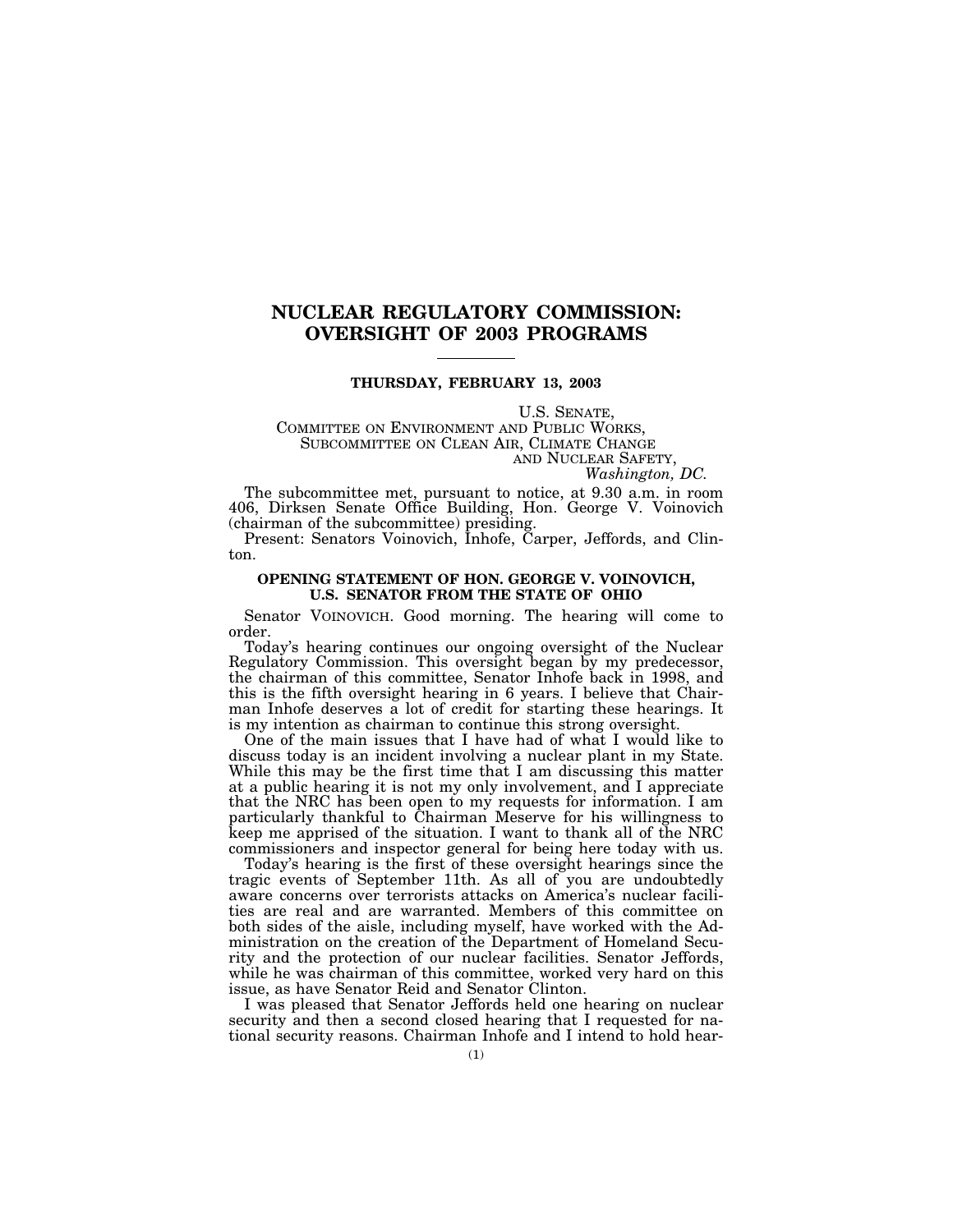ings later this year on the issue of nuclear security and will likely mark up a nuclear security bill.

Because we intend to hold those hearings and markups later, I would ask that we keep the focus of the hearings today on the operations budget and oversight activities of the Nuclear Regulatory Commission rather than on the very valid issue surrounding nuclear safety or security. The mission of the Nuclear Regulatory Commission is one of the most vital missions carried out by the Federal Government—to regulate the Nation's civilian use of the by-products source and special nuclear materials, to ensure adequate protection of public health and safety, to promote the common defense and security, and to protect the environment.

I want to focus for just a minute on these three aspects of this regulatory mission which is laid out in the Atomic Energy Act of 1954 and the Energy Reorganization Act of 1974. The first and most important of the NRC's critical missions is regulation of nuclear materials in order to ensure adequate protection of public health and safety. I want to make myself perfectly clear here: The No. 1 issue for the NRC is safety. Period. There is no greater issue. I want the people I serve in Ohio and my fellow Americans to be safe and it is the NRC's job to guarantee it.

As you are well aware, there have been some serious problems at the Davis-Besse Nuclear Power Station since this panel's last oversight hearing and the reactor at Davis-Besse located at Oak Harbor and operated by First Energy. It has been shut down for over a year. Investigations conducted by First Energy and the NRC have revealed that boric acid corrosion had eaten entirely through a 6.63 inch thick carbon steel RVP head, and almost entirely through a thin internal liner of stainless steel cladding. The stainless steel cladding, which is not designed to act as a system pressure boundary, was the only thing preventing a major loss of coolant, an accident that could have released some 60,000 gallons of highly radioactive liquid from the reactor into the containment area.

Following this discovery, I was assured that there were safety measures in place that would have prevented a major nuclear accident. I was told that the people of Ohio were safe because of the design of the plant. To my dismay, I read in a newspaper article on Tuesday in the Akron Beacon Journal entitled ''Nuclear Plant's Cooling System Flawed.'' It seems that the emergency cooling system at Davis-Besse that is intended to prevent a nuclear disaster from First Energy, ''would not have worked.'' This is from the First Energy engineer—''would not have worked as it's designed to work.

Although I was told immediately following this incident there were adequate safety measures in place to prevent a disaster, the fact of the matter is that the plant's safety measures might have been sufficient really troubles me. And I would like some answers to that and I want somebody to tell me what's going on.

But it does not stop there. Subsequent investigations have also revealed that both First Energy and the NRC missed several opportunities to identify and correct the corrosion problem before last February. In fact, the NRC has concluded that the boric acid problems have been present and discoverable since 1996. This is par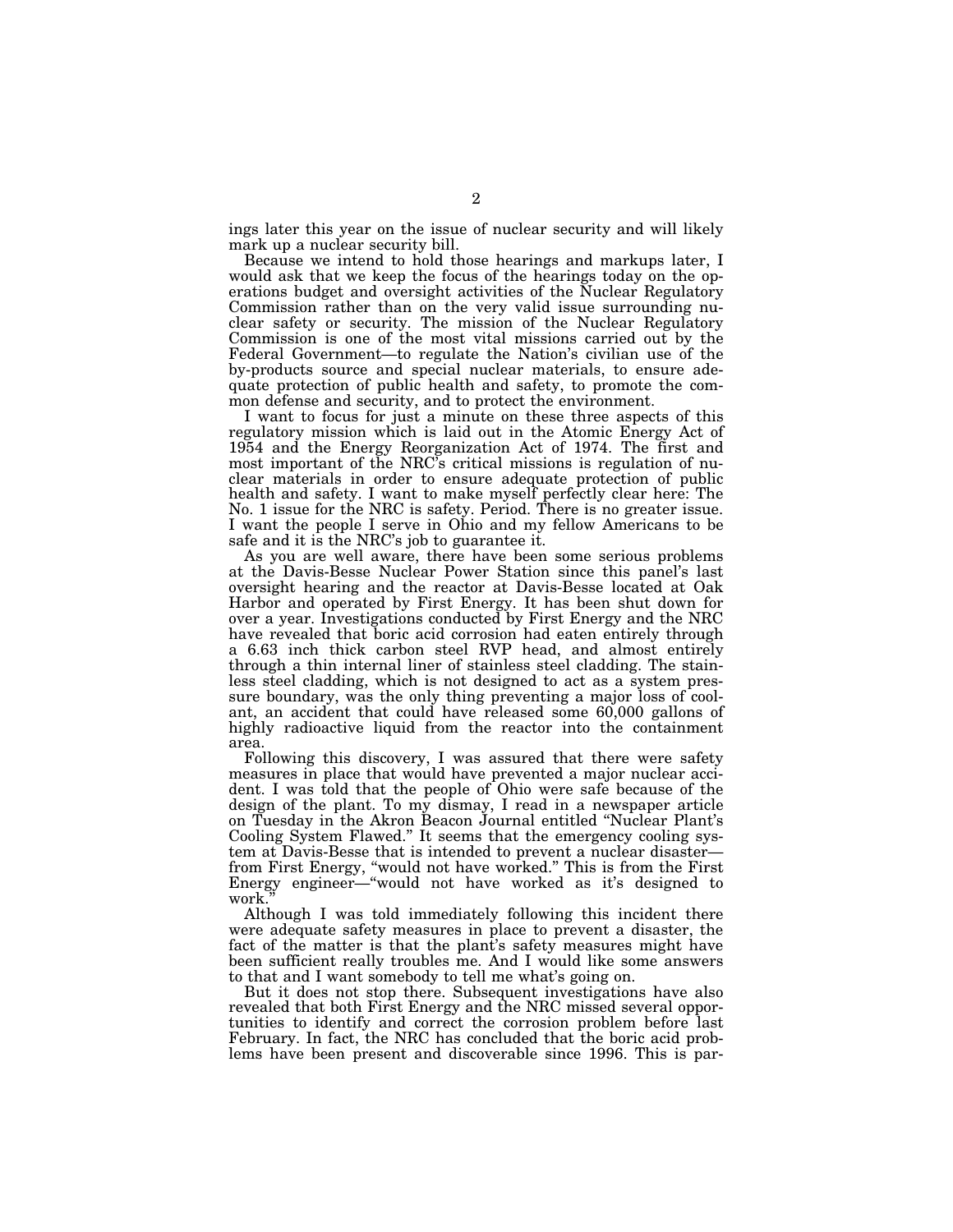ticularly troubling to me. Simply put, I want to get to the bottom of these events. I have expressed my extreme concern to First Energy over what has happened. I have asked the GAO to investigate what happened at Davis-Besse. Now it is your turn to hear of my concern.

It is simply not good enough to know what happened at Davis-Besse. I want to know what the NRC has done to correct the problems. I want to know what the NRC is going to do to prevent this from ever happening again at Davis-Besse or, for that matter, any other nuclear facility in America. I want to know what the NRC is doing to get Davis-Besse back on line in a manner that will absolutely protect the people of my State. I am pleased that the people most intimately affected by Davis-Besse, the people of Ottawa County, are so actively involved in the determination of when and if Davis-Besse will be on line.

I would like to read a portion of the statement from Jere Witt, Ottawa County administrator, who has asked that I submit his statement in our record of this hearing. ''A renewed stringent regulation by the NRC must be part of this process. This regulation must be based on knowledge and common sense, not one influenced by political agendas. My personal thanks to the NRC staff, especially Jim Dyer, Jack Grobe, Bill Dean, and Christina Lippa for their open and candid discussion with the residents of Ottawa County and myself. They have gone above and beyond to ensure that we are informed. I would also like to express my appreciation to First Energy, especially to Peter Berg, Bob Saunders, and Lou Meyers, for allowing me to participate on the Restart Overview Panel. They have provided me free access to all facets of Davis-Besse.'' I would like unanimous consent to include the entire statement

that was submitted to me. There being none, it will be in the record.

I appreciate the fact that the people most impacted by this are intimately involved in this whole business—I hope that you think that we provide you comfortable chairs because you are going to be sitting in them for a long time until we are absolutely assured that this kind of thing is never going to happen again in our country.

The second purpose of the NRC is to promote the common defense and security. Since the terrorists attack on September 11, 2001, this committee has conducted a comprehensive review of the Nation's nuclear facilities, held hearings on their safety and security, marked up nuclear safety security legislation, and participated in the creation of the Department of Homeland Security.

Although the NRC has not been moved under the Department of Homeland Security, it is most important that the commission be considered as a Homeland Security agency. President Bush's fiscal year 2004 budget requests include \$53.1 million for homeland activities at the NRC, more than a 50 percent increase. I would like to hear from the commission what it intends to do with this money and how it intends to work with the newly created Department of Homeland Security.

There are also some other questions that I think we all have concerning your recent budget proposal that need an explanation. Particularly, it is my understanding that the Administration has pro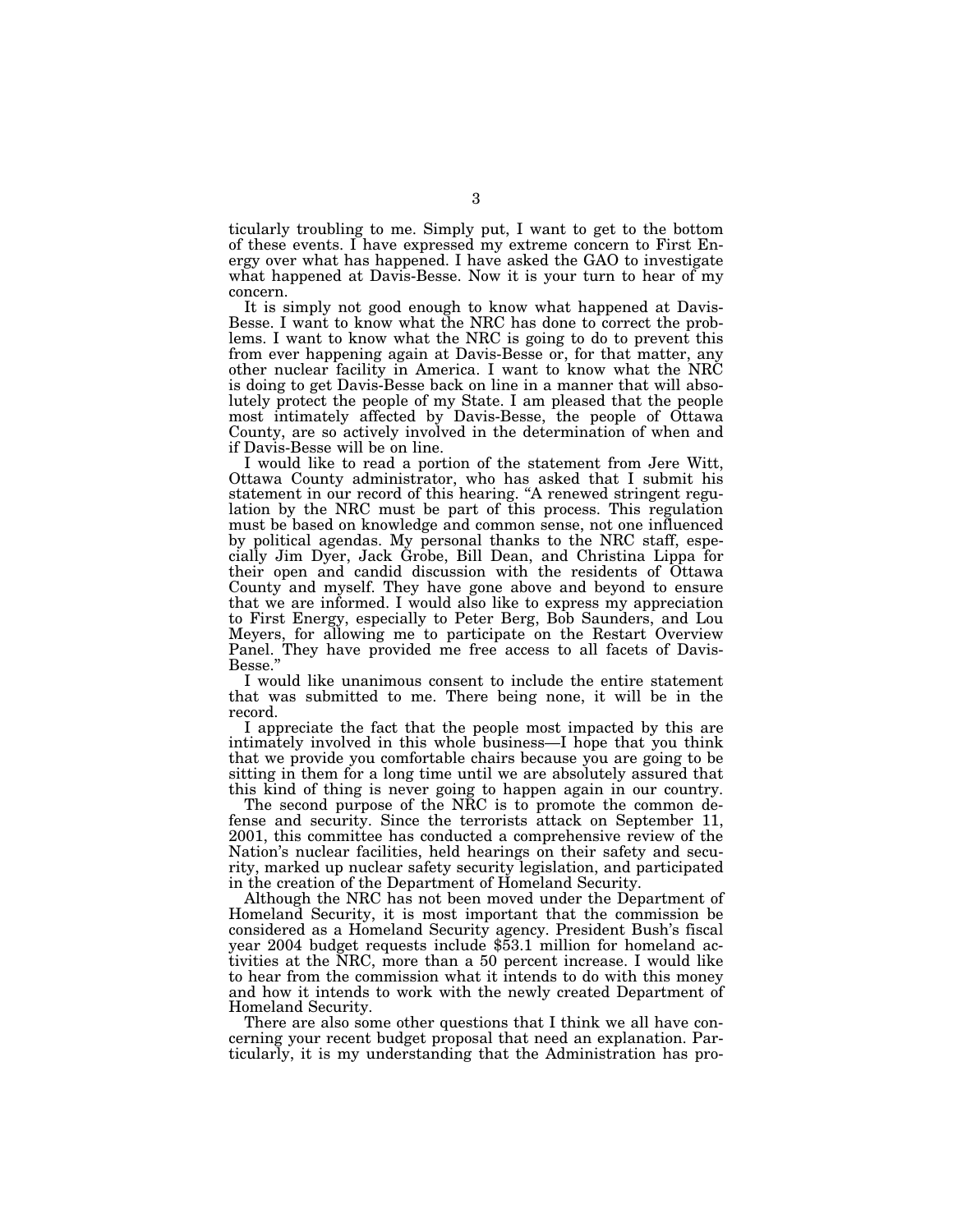posed cutting spending on inspection activities. I just don't understand that, especially when according to what I have read the NRC did an inadequate job of inspecting and monitoring what was going on at Davis-Besse.

As chairman of the Subcommittee on Oversight of Government Management in the Federal Workforce, I am convinced that if the NRC has the right people with the right knowledge and skills in the right place at the right time—if they had—and if First Energy had had the right people with the right knowledge and skills at the right time and the right place, we wouldn't be here today having this hearing.

Lastly, the third of the NRC's critical missions is to protect the environment. Over the last 40 years, nuclear energy has proven to be a safe, reliable, clean source of energy. It currently produces 20 percent of our electricity and since 1973, the use of nuclear energy to generate electricity has prevented 62 million tons of sulphur dioxide, over 32 million tons of nitrogen, and over 2.6 billion tons of carbon being released into the air.

The Energy Information Administration predicts that we will need about a 30 percent increase in electrical generation by the year 2050. We are dependent on fossil fuels, coal, oil, and natural gas—and we will be for the foreseeable future, although we are making some significant progress in the use of renewables. Nuclear energy continues to be our next best alternative. If we are going to be serious about protecting our environment while providing safe, reliable, and affordable electricity to all Americans, we need to increase our use of renewables, improve how we burn fossil fuels, promote efficiency, promote renewables, and increase the development of nuclear energy. If we are to do this we must ensure to the public that those facilities now in operation are safe.

I am anxious to hear from the witnesses today about how they can guarantee that they are safe. Our witnesses today include the chairman and commissioners of the Nuclear Regulatory Commission as well as the Inspector General of the Nuclear Regulatory Commission. I would like to thank Chairman Meserve and the rest of the commission for coming down here to discuss these issues. I look forward to their testimony and working with my colleagues on this issue.

[The prepared statement of Senator Voinovich follows:]

#### STATEMENT OF HON. GEORGE V. VOINOVICH, U.S. SENATOR FROM THE STATE OF OHIO

The hearing will come to order. Good Morning.

Today's hearing continues our ongoing oversight of the Nuclear Regulatory Commission. This oversight began by my predecessor, Chairman Inhofe, when he was the chairman of this subcommittee in 1998, and is the 5th oversight hearing in 6 years. I believe that Chairman Inhofe deserves a lot of credit for starting these hearings. It is my intention as chairman to continue this strong oversight.

One of the main issues that I would like to discuss today is an incident involving a nuclear plant in my State of Ohio. While this may be the first time that I am discussing the matter at a public hearing, this is not my only involvement. I appreciate that the NRC has been open and responsive to my requests for information. I am particularly thankful to Chairman Meserve and his willingness to keep me apprised of this situation. I want to thank all of the NRC commissioners and Inspector General for being here today.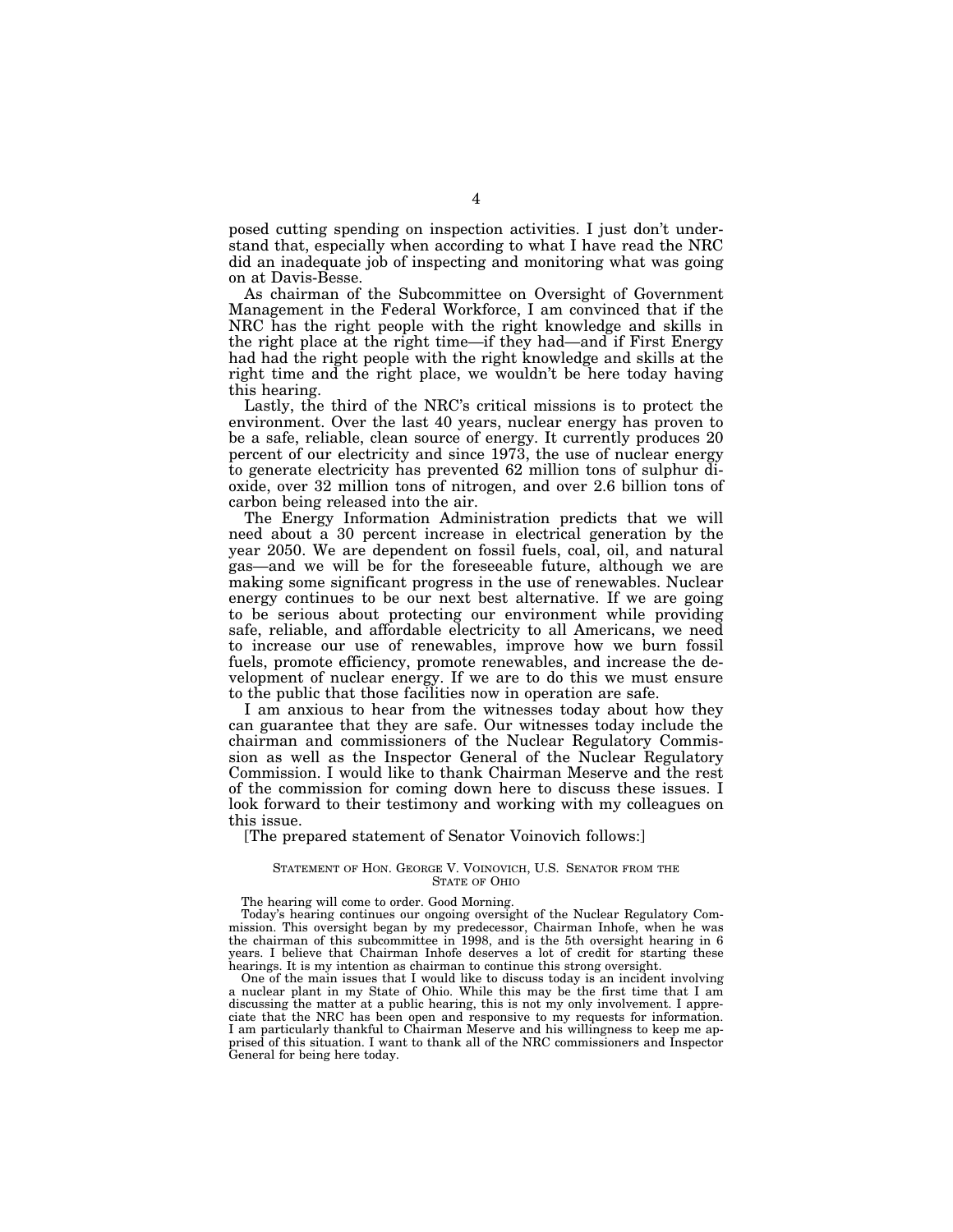Today's hearing is the first of these oversight hearings since the tragic events of September 11, 2001. As all of you are undoubtedly aware, concerns over terrorist attacks on America's nuclear facilities are real and are warranted.

Members of this committee on both sides of the aisle—including myself—have worked with the Administration on the creation of the Department of Homeland Security and the protection of our nuclear facilities. Senator Jeffords while he was chairman of this committee worked very hard on this issue, as have Senators Reid and Clinton.

I was pleased that Senator Jeffords held one hearing on nuclear security and then a second closed hearing that I requested for national security reasons. Chairman Inhofe and I intend to hold hearings later this year on the issue of nuclear security and will likely mark up a nuclear security bill. Because we intend to hold those hearings and markups later, I would ask that

we keep the focus of this hearing on the operations, budget, and oversight activities of the Nuclear Regulatory Commission—rather than on the very valid issues sur-

rounding nuclear security. The Mission of the Nuclear Regulatory Commission is one of the most vital missions carried out by the Federal Government—to regulate the Nation's civilian use of byproduct, source, and special nuclear materials to ensure adequate protection of public health and safety, to promote the common defense and security, and to protect the environment.

I want to focus for just a minute on the three aspects of this regulatory mission— which is laid out in the Atomic Energy Act of 1954 and the Energy Reorganization Act of 1974.

The first, and most important, of the NRC's critical missions is regulation of nu-

clear materials in order to ensure adequate protection of public health and safety. I want to make myself perfectly clear here: The No. 1 issue for the NRC is safety. Period. There is no greater issue. I want the people I serve in Ohio and my fellow Americans to be safe, and it is the NRC's job to guarantee it.

As you are well aware, there have been some serious problems at the Davis-Besse Nuclear Power Station since this panel's last oversight hearing and the reactor at Davis-Besse, located in Oak Harbor, OH, and operated by First Energy, has been shut down for a year.

Investigations—conducted by FirstEnergy and the NRC—have revealed that boric acid corrosion had eaten entirely through a 6.63 inch thick carbon-steel RPV head, and almost entirely through a thin internal liner of stainless steel cladding. This stainless steel cladding, which is not designed to act as a system pressure boundary, was the only thing preventing a major Loss-of-Coolant accident that could have released some 60,000 gallons of highly radioactive liquid from the reactor and into the containment area.

Following this discovery, I was assured that there were safety measures in place that would have prevented a major nuclear accident. I was told that the people of Ohio were safe because of the design of the plant. To my dismay, I read a newspaper article on Tuesday in the Akron Beacon Journal entitled ''Nuclear plant's cooling system flawed.'' It seems that the emergency cooling system at Davis-Besse that is intended to prevent a nuclear disaster, and I quote from a FirstEnergy engineer, ''would not have worked as it's designed to work.'' Although I was told immediately following this incident that there were adequate safety measures in place to prevent a disaster, the fact of the matter is that this plant's safety measures might have been deficient. I was told one thing but read in the newspaper another. I want some answers. I want someone to tell me what is going on here.

But is does not stop there. Subsequent investigations have also revealed that both FirstEnergy and the NRC missed several opportunities to identify and correct the corrosion problem before last February. In fact, the NRC has concluded that the boric acid problems had been present and discoverable since 1996. This is particularly troubling to me.

Simply put, I want to get to the bottom of these events. I have expressed my extreme concern to FirstEnergy over what has happened. I have asked the GAO to investigate what happened at Davis Besse, and now it is your turn to hear my concern.

It is simply not good enough to know what happened at Davis Besse. I want to know what the NRC has done to correct the problems. I want to know what the NRC is doing to prevent this from ever happening again at Davis-Besse or any other nuclear power plant in America. And I want to know what the NRC is doing to get Davis-Besse back online in a manner that will absolutely protect the people of Ohio.

I am pleased that the people most intimately affected by Davis-Besse, the people of Ottawa County are so actively involved in the determination of when and if Davis-Besse will be online.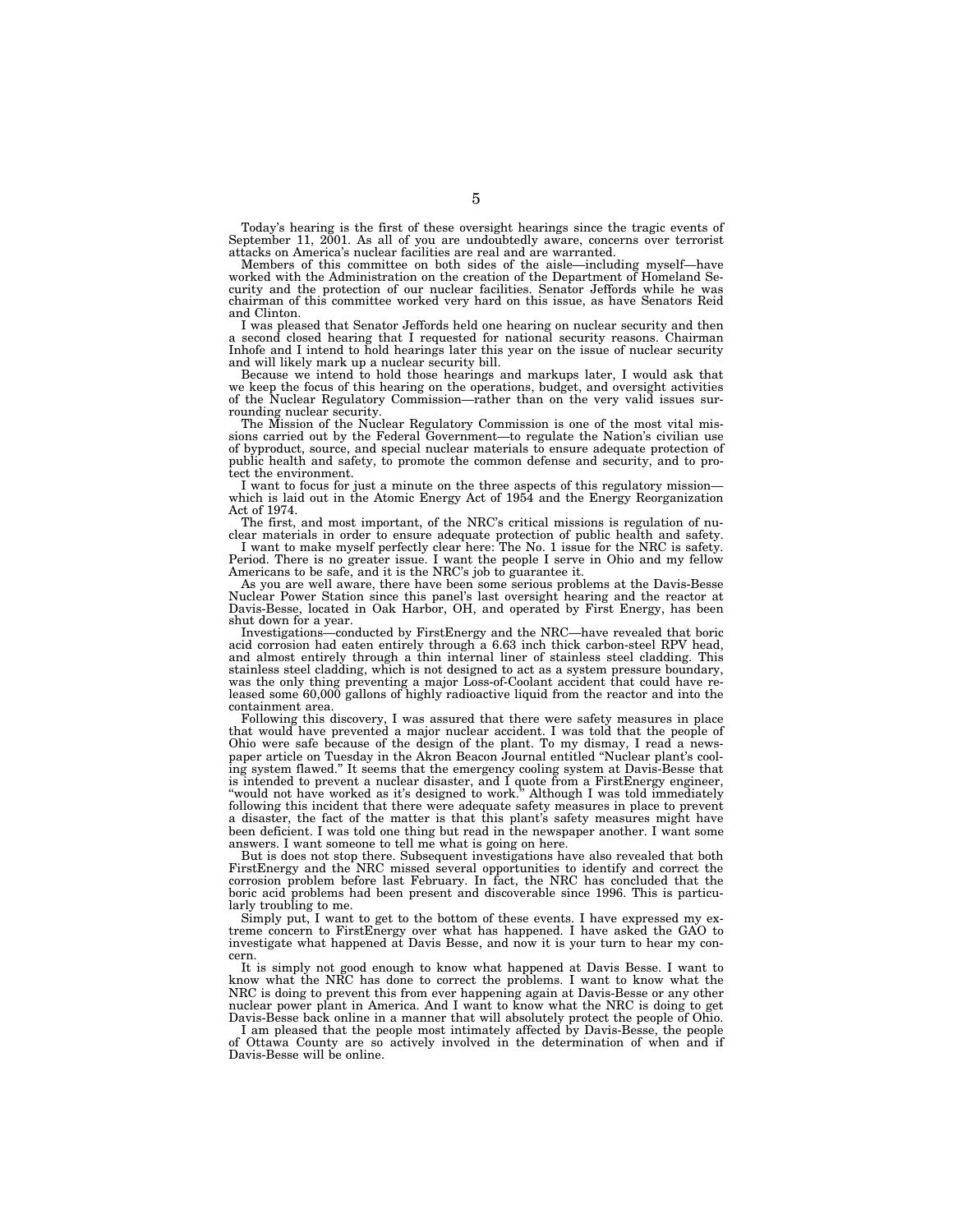I would like to read a portion of a statement by Jere Witt, Ottawa County Administrator, who has asked that I submit his statement in our record of this hearing:

"A renewed stringent regulation by the NRC must be part of this process. This regulation must be based on knowledge and common sense, not one influenced by political agenda's. My personal thanks to NRC staff especially (Jim Dyer, Jack Grobe, Bill Dean, Christine Lipa) for their open and candid discussion with the residents of Ottawa County and myself. They have gone above and beyond to insure we are informed. I would also like to express my appreciation to FirstEnergy especially (Peter Berg, Bob Saunders, Lew Myers) for allowing me to participate on the Restart Overview Panel. They have provided me free access to all facets of Davis-Besse.''

I ask unanimous consent that the entire statement be submitted into the record. No objection heard, it is so ordered.

With that being said, I hope that you think we provide comfortable chairs for our witnesses, because you are going to be sitting in them again and again until this committee is absolutely assured that you have taken the necessary steps to prevent this kind of potential disaster from ever happening again.

The second of the NRC's critical missions is to promote the common defense and security.

Since the terrorist attacks of September 2001, this committee has conducted a comprehensive review of the nation's nuclear facilities, held hearings on their safety and security, marked up nuclear security legislation and participated in the creation of the Department of Homeland Security. As I have already mentioned, we intend to hold more hearings on this topic later.

Although the NRC was not moved into the Department of Homeland Security, it is most important that the commission be considered as a Homeland Security Agency. President Bush's fiscal year 2004 Budget request includes \$53.1 million for Homeland Security activities at the NRC—more than a 50 percent increase. I would like to hear from the commission what it intends to do with this money and how it intends to work with the newly created Department of Homeland Security. There are also some other questions that I think we all have concerning your recent budget proposal that need an explanation. Particularly, it is my understanding that the Administration has proposed cutting spending on inspection activities. I just don't understand that, especially when according to what  $\hat{I}$  have read, the NRC did an inadequate job on inspecting and monitoring what was going on at Davis-Besse.

As chairman of the Subcommittee on Oversight of Government Management and the Federal Workforce, I am convinced that if the NRC had the right people, with the right knowledge and skills in the right place at the right time—and if FirstEnergy had the right people, with the right knowledge and skills in the right place at the right time—we would not be having this discussion today.

Lastly, the third of the NRC's critical missions is to protect the environment.

Over the last 40 years, nuclear energy has proven to be a safe, reliable, and clean source of energy. It currently produces 20 percent of our electricity, and since 1973 the use of nuclear energy to generate electricity has prevented  $62$  million tons of sulfur dioxide, over 32 million tons of nitrogen, and over 2.6 billion tons of carbon from being released into our air.

The Energy Information Administration predicts that we will need about a 30 percent increase in electrical generation by the year 2015. Today, we are dependent on fossil fuels—coal, oil, and natural gas—and we will be for the foreseeable future. Nuclear energy continues to be our next best alternative.

If we are going to be serious about protecting our environment while providing safe, reliable and affordable electricity to all Americans, we need to increase our use of renewable energy, improve how we burn fossil fuels, promote efficiency, and increase the development of nuclear energy.

If we are to do this we must ensure the public that those facilities now in operation are safe. I am anxious to hear from our witnesses today about how they can guarantee that they are safe.

Our witnesses today include the chairman and commissioners of the Nuclear Regulatory Commission, as well as the Inspector General of the Nuclear Regulatory Commission. I would like to thank Chairman Meserve and the rest of the commission for coming down here to discuss these issues, and I look forward to their testimony and to working with my colleagues on these issues.

Senator VOINOVICH. I would now like to call on the ranking member of this subcommittee, Chairman Inhofe.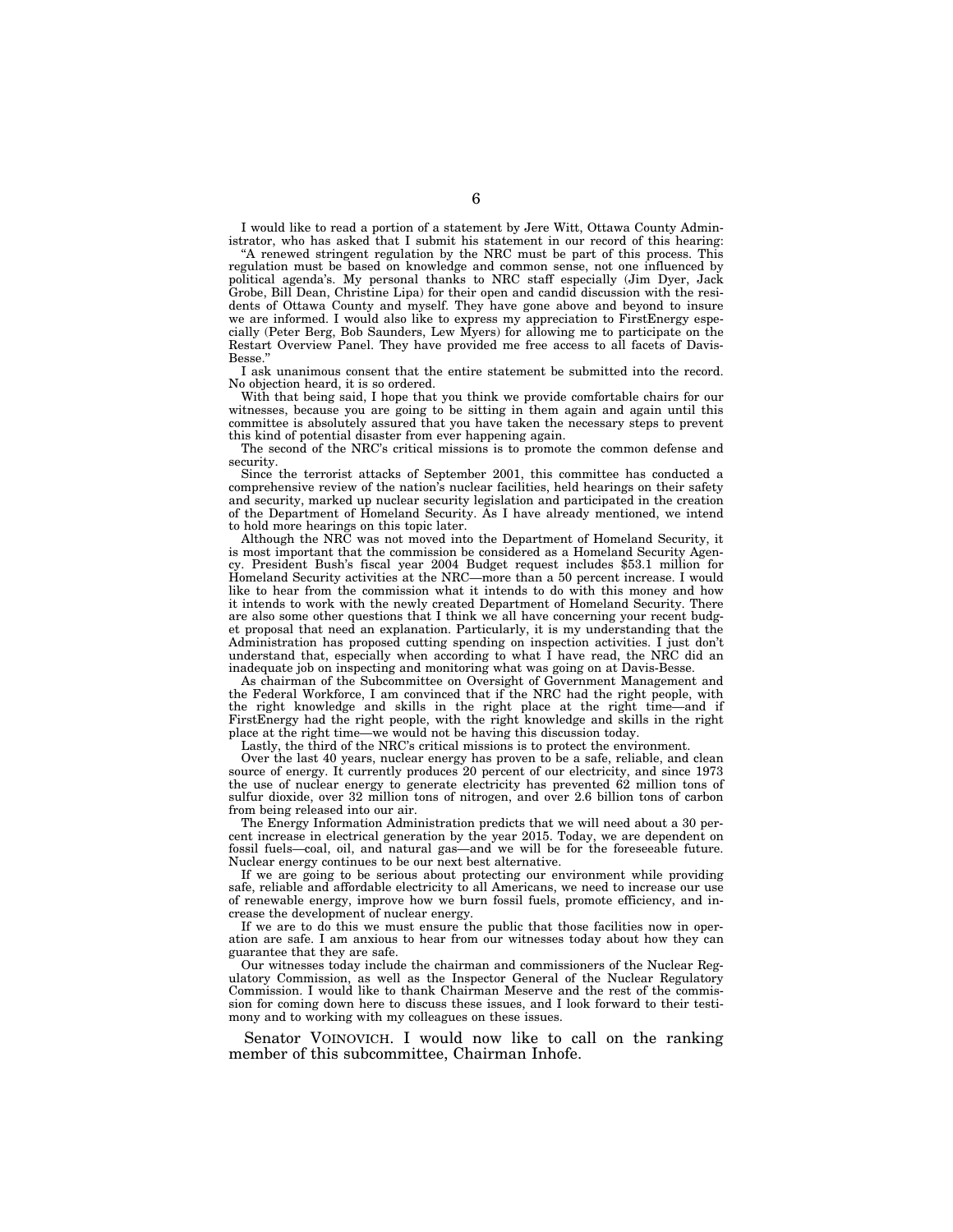### **OPENING STATEMENT OF HON. JAMES M. INHOFE, U.S. SENATOR FROM THE STATE OF OKLAHOMA**

Senator INHOFE. I had asked the ranking member if he would defer to me for probably less than 2 minutes.

Senator CARPER. And I had refused.

[Laughter.]

Senator INHOFE. Oh, well.

Senator CARPER. I am happy to.

Senator INHOFE. Thank you very much, Senator Carper. I appreciate it. We have Secretary Rumsfeld and General Meyers before the Senate Armed Forces Committee at this very time and I have to go back down there.

I would like to put my whole opening statement in the record. I would just mention a couple of things. In 1998, as you mentioned Mr. Chairman, there had not been any oversight of NRC for many years. We found—and it's true with any bureaucracy if there's no oversight, things are happening that shouldn't be happening. I just want to compliment this group before us. We got in there. We looked at the problems that were there and have made a lot of corrections.

Mr. Meserve, I understand that this may be your last time you will be appearing before us. We certainly wish you the very best. Mr. Diaz, I understand that your mother is having surgery and you may have to leave early. Of course, we will say a prayer for her, OK?

The last thing I want to do is just emphasize something the chairman said. We have an energy crisis in this country. When we consider an energy bill, we recognize that this Nation needs all forms of energy. We need renewables; we need fossil fuels; we need the natural gas; ane we need nuclear energy. Senator Voinovich, you and I can remember people marching in the streets against the nuclear plants—the same people during the ambient air hearings who were concerned about air pollution. We don't have air pollution with nuclear energy. In this country, we are only 20 percent dependent upon nuclear energy. It really should be more than that.

I am hoping that we are going to be able to do something about using this nuclear energy to help us with the current crisis. I am fearful of a lot of the legislation that I see around that might be cutting back on some forms of energy because right now we need it all.

So, Mr. Chairman, you and the ranking member have an awesome obligation to America to do what you can to keep the progress going for nuclear energy to get more of it for America and to run this great economic machine of ours.

The other day commented on a talk show, "You can't run the most highly industrialized nation in the history of the world with windmills.'' There are a lot of people that believe we can do that. However, until that great day comes, we need all forms of energy, including nuclear energy.

Thank you, Mr. Chairman.

[The prepared statement of Senator Inhofe follows:]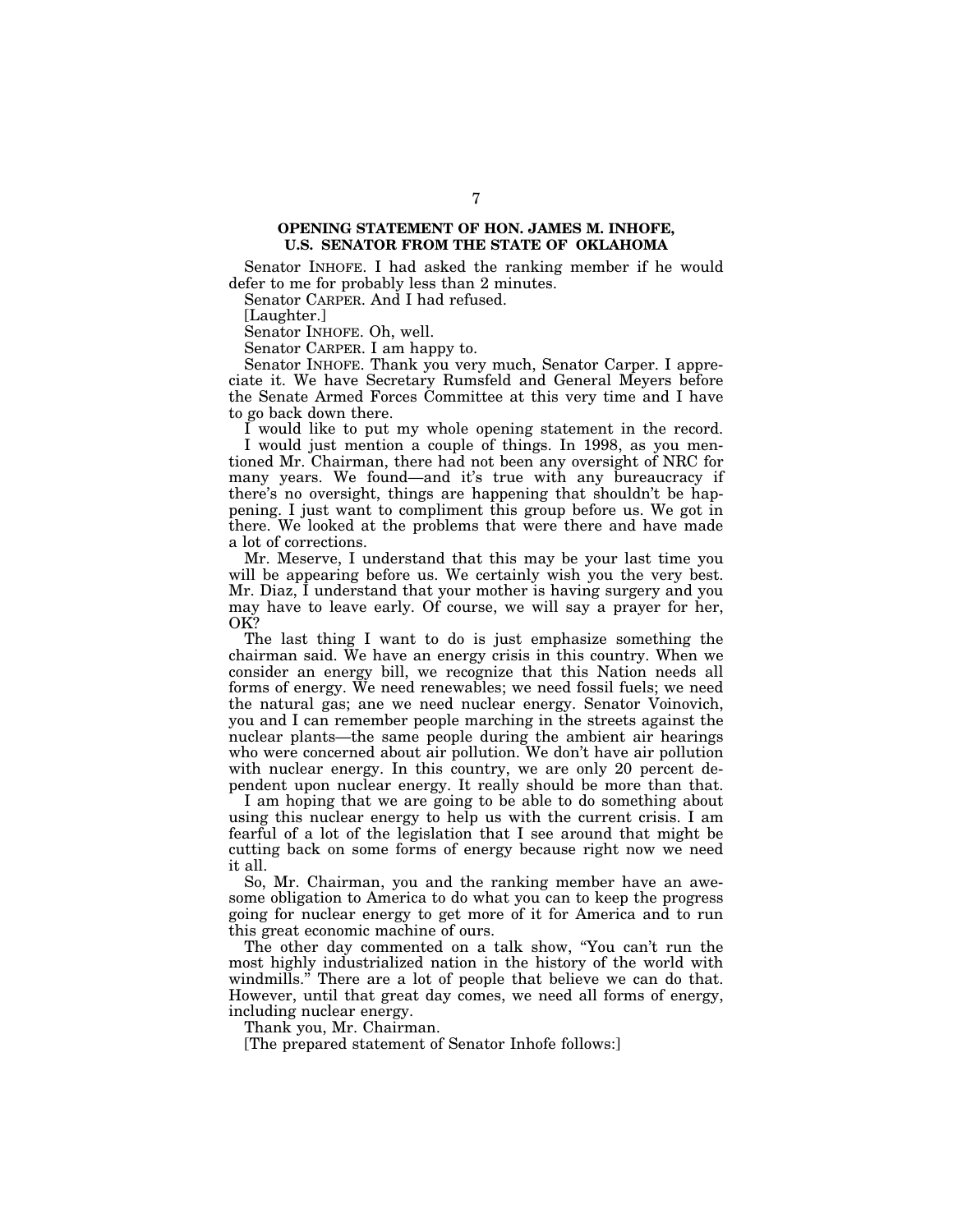#### STATEMENT OF HON. JIM INHOFE, U.S. SENATOR FROM THE STATE OF OKLAHOMA

Thank you Mr. Chairman. Welcome to Chairman Meserve and all of the commissioners. Commissioner Diaz—I understand your mother will be having surgery tomorrow and you may have to leave this hearing early to catch your flight. I wish my very best to you and her and I hope she enjoys a speedy recovery.

I also want to take a moment to publicly thank Chairman Meserve as this may be the last time we see him before this committee. I can think of no higher compliment than to say you are leaving the NRC a more effective and efficient Agency than when you first assumed your position as chairman. Job well done and we all wish you well. I have always been an advocate of nuclear power. Nuclear power has proven to be a safe, reliable and clean source of energy. Over the next 15 years, our energy demands will increase by nearly 30 percent. If we are to meet the energy demands of the future, and we are serious about reducing utility emissions, then we should get serious about the zero emissions energy production that nuclear power provides. Nuclear facilities are more efficient today than ever before and we are exploring new, even better technologies. We should be excited about the future of nuclear energy. I am pleased with NRC's commitment to both license renewal and new reactor licensing as they are key to the continued success of this clean, efficient energy. And this Commitee must do its part, and we should start by reauthorizing Price-Anderson. In 1998, as chairman of this subcommittee, I began a series of oversight hearings of the NRC. The hearing I held in 1998 was the first held by this committee in years. Fortunately, every year since that time we have had the commission appear before us. I expect that rigorous oversight of the NRC to continue.

In fact, the committee will hold another nuclear hearing in the near future that will focus on the security of our nuclear energy infrastructure. In this time of the constant threat posed by those who wish to do harm to our Nation and freedom loving people, protecting our Nation's commercial nuclear infrastructure, and more importantly, those who live near these facilities, is paramount.

When I began conducting oversight of the NRC, I did so with the goal of changing the bureaucratic atmosphere that had infected the NRC. By 1998, the NRC had become an Agency of process, not results. It was neither efficient nor effective. If the Agency was to improve it had to employ a more results oriented approach—one that was risk-based and science-based, not one mired in unnecessary process and paperwork. I am pleased that in the last 5 years, we have seen tremendous strides and those who work for the NRC should be proud. This approach has made the NRC a lean and more effective regulatory Agency.

But while I am pleased with the progress, many challenges remain.

Today, this committee will be probing for answers, not only regarding the dayto-day activities of the commission, but also more pointed concerns that have recently come to light. Davis-Besse in Ohio is one such situation where a number of questions have arisen. Those questions need to be answered and public confidence restored. I applaud Senator Voinovich for what he has already done. For some time now he has been asking the tough questions and demanding answers of all involved. He has used his leadership position both forcefully and responsibly. The people of Ohio are fortunate to have such a good person as their Senator.

As the chairman of the full committee, you can count on support and my continued attention to the NRC and its mission. Thank you.

Senator CARPER. Thank you, Mr. Chairman. I look forward to working with you in your new capacity as chairman of the Environment and Public Works Committee.

Senator INHOFE. Thank you, Senator Carper.

Senator VOINOVICH. Now I would like call on the ranking member of this subcommittee, Senator Carper. Governor Carper and I have been friends for a long period of time. We are the only two graduates of the Ohio State University here in the U.S. Senate. Senator Carper and I worked very closely with each other while we were both involved in leadership positions in the National Governor's Association. I am really delighted that Tom and I are going to be working together on this subcommittee. I think because of that we made some fruitful things happen there.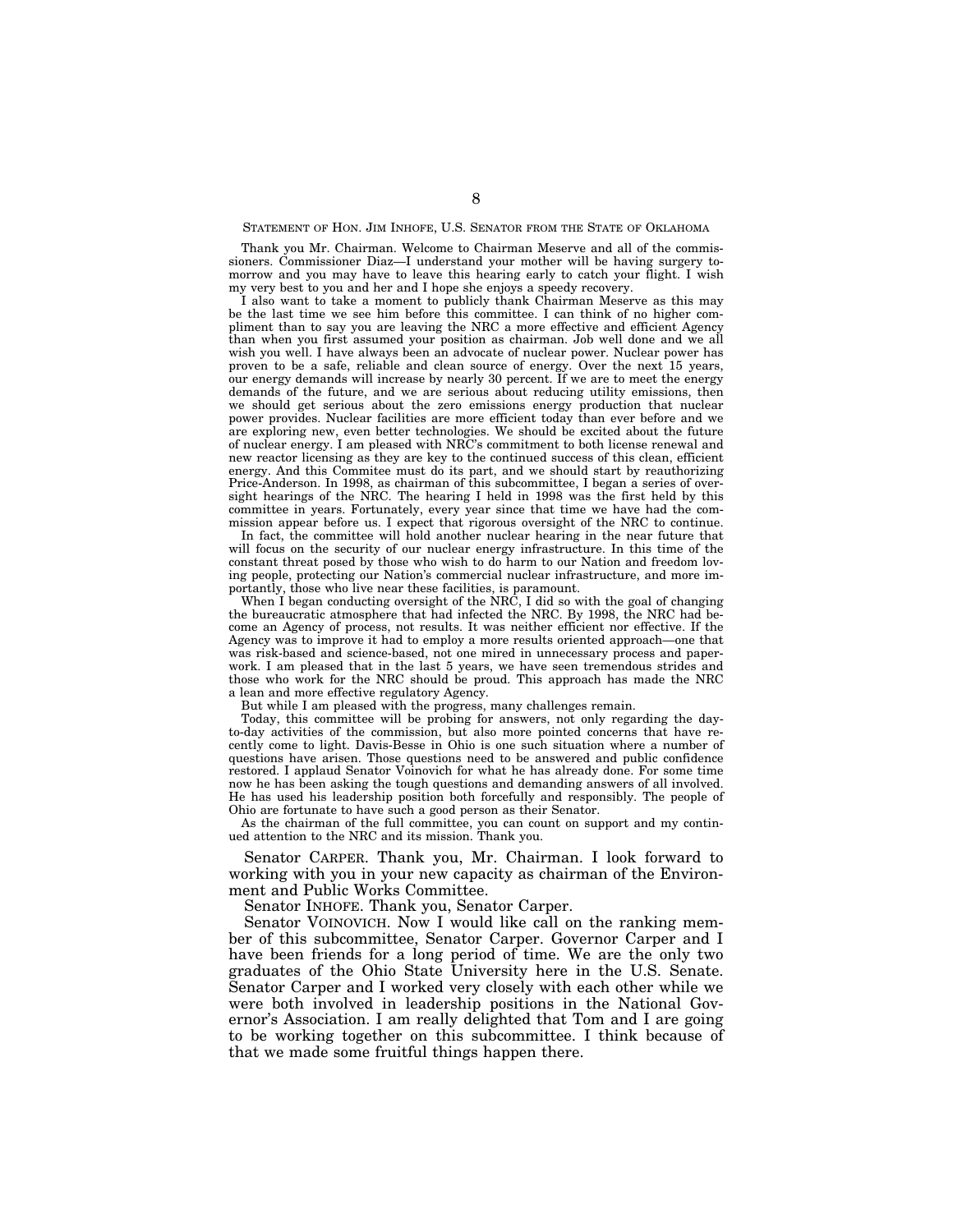### **OPENING STATEMENT OF HON. THOMAS R. CARPER, U.S. SENATOR FROM THE STATE OF DELAWARE**

Senator CARPER. Thank you very much, Mr. Chairman.

To our witnesses today, we welcome you. We thank you for your stewardship and for joining us. Governor Voinovich and I have served together—we haven't really sat together like this for about 10 years now. He was chairman of the National Governor's Association when I was vice chairman and I was privileged to succeed him there. He was chairman of the Jobs for America's Graduates. I was his vice chairman. Here we are here today. He is the chairman of this subcommittee and I am still his sidekick. We have worked on a lot of things together. My hope is that we will find plenty of common ground. I think we will.

I am just delighted that Senator Lieberman is running for President. That gives me an opportunity to serve as the ranking member. I hope he stays in that campaign for as long as he can. God bless him.

[Laughter.]

Senator CARPER. I just want to say—and this is following up on some of the comments of Chairman Voinovich. I am an old Navy guy, and in the Navy we have aircraft carriers that are essentially floating nuclear reactors. We have submarines that are essentially a floating nuclear reactor. When you spend time around vessels that rely on nuclear power largely, and you know people who have lived on those for 3 years, you have a greater degree of comfort with nuclear power than you otherwise would.

I am concerned, however, with the points that Senator Voinovich raises about Davis-Besse. I think Senator Clinton is going to be along later and she will raise some concerns about a plant—I think it is called Indian Point—up in New York. I will raise with you some concerns about releases of tritium, I think in the groundwater, around the Salem One Nuclear Power Plant just across the river from us in Delaware—right across the Delaware River—in Salem, New Jersey, where some tritium apparently last December leaked into the groundwater and was just reported this past week.

I think that I—and certainly in Senator Inhofe, Senator Voinovich—that you have people who believe that nuclear power is important and part of our electric generation in this country. It ought to be a more important aspect as we go forward. One of the best ways to ensure that it is, is to address the concerns that he is raising on Davis-Besse, and that I will raise on Salem, and that Senator Clinton will raise with respect to Indian Point.

Before I come back to the issue of nuclear power, let me say, Mr. Chairman, that I am delighted to be on this subcommittee particularly with you, but the subcommittee's jurisdiction obviously not only includes nuclear issues but also clean air issues. We live in a day where, gosh, 55 percent of our oil today will come from foreign sources—55 percent. And it is growing. We are on a verge of a war with Iraq. We still actually import some oil from them directly or indirectly.

Nuclear power can help us to alleviate the need for that foreign oil. We had a trade deficit of about \$400 billion last year. A lot of that was oil—not all of it—but a lot of it was oil. Nuclear power can help us to reduce that trade deficit, too.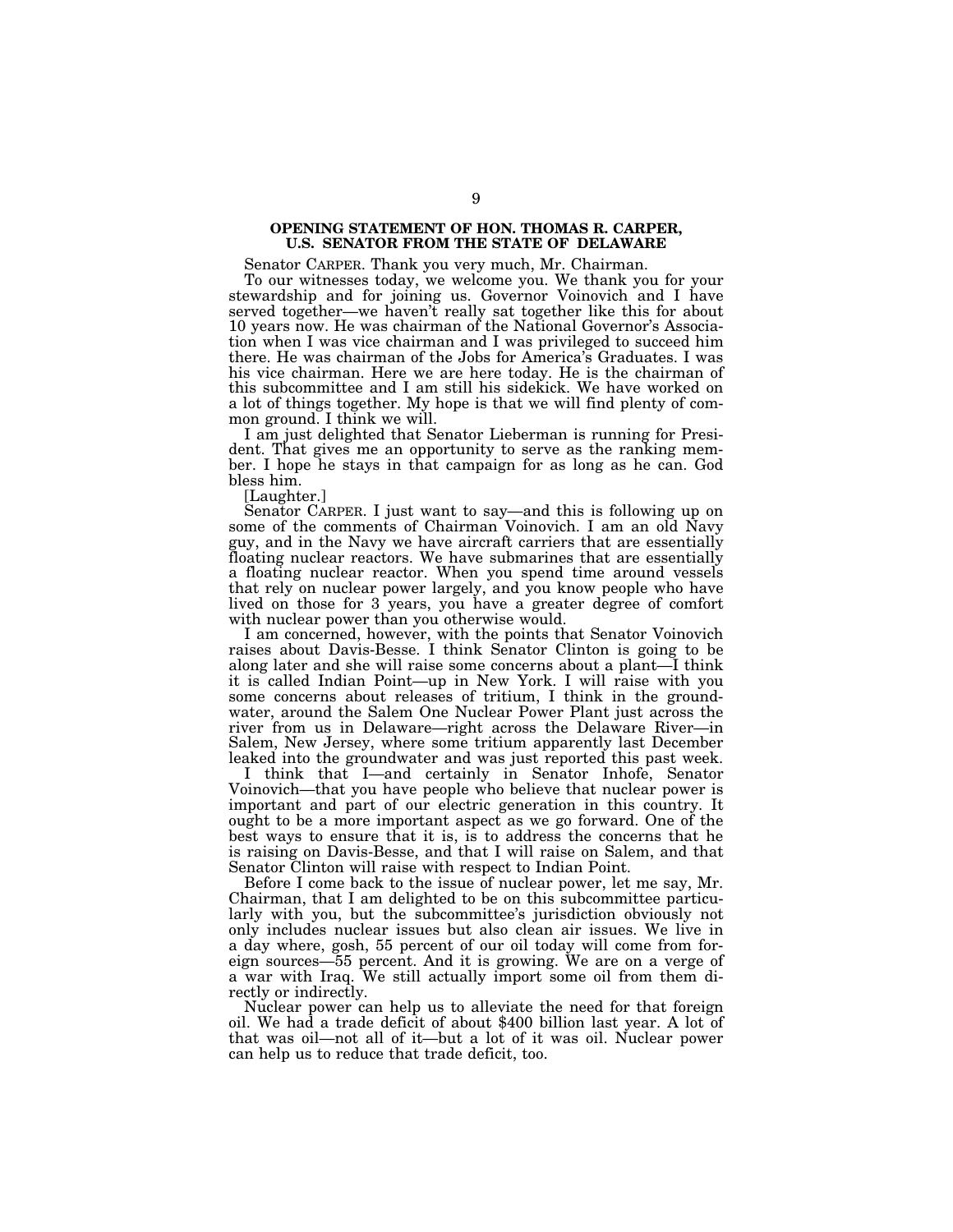One of the reasons why I tend to be a proponent of nuclear power, though, deals with not just the reductions in foreign oil imports, but with the reduction in  $CO<sub>2</sub>$  emissions. The President has proposed—and I think Senator Inhofe will introduce later, maybe this month or next—the President's Clear Skies initiative which addresses sulfur dioxide, nitrogen oxide, and mercury releases from our power plants. My hope is that at the end of the day we can add a fourth ''P'' to that package and that would be carbon dioxide.

The ranking Democrat on this committee, Senator Jeffords, I believe unveiled yesterday his ''Four P'' proposal—he is walking in the room right now. That is pretty good timing, Senator Jeffords. He introduced his ''Four P'' legislation yesterday. The President's proposal does not include that. My hope is that we can come to a consensus maybe around a proposal that Senator Chafee, Senator Breaux, Senator Boxer, and I introduced last year which will be reintroduced in here shortly to address all four pollutants into our environment.

Having said that, we are delighted that you are here. We thank you for coming, and, Mr. Chairman, to you for holding this hearing. We very much look forward to working with you on these issues, on the issues of clean air and particularly carbon dioxide as we go forth. Thank you.

Senator VOINOVICH. Thank you. Senator Jeffords is the ranking member of the full committee.

Senator Jeffords, we welcome you this morning. Would you like to make an opening statement?

### **OPENING STATEMENT OF HON. JAMES M. JEFFORDS, U.S. SENATOR FROM THE STATE OF VERMONT**

Senator JEFFORDS. Yes, I would.

Chairman Meserve, and Commissioners Dicus, Diaz, McGaffigan, as well as Inspector General Bell, we appreciate your appearing before the subcommittee and on this oversight.

First, allow me to take this opportunity to express my thanks and appreciation to Commissioner Meserve as he leaves the Nuclear Regulatory Commission to become president of the Carnegie Institute. Great. Going up. I congratulate you, Mr. Chairman, on this prestigious assignment and wish you much success. We are very sorry to lose you, though, at the NRC, particularly in these difficult times as we work to ensure the safety of the nuclear facilities against a variety of threats. I commend you for the fine service you have given to the NRC and to your government, and trust that you will continue to lend your expertise and assistance—and I know that you will—and wish you the very best of luck.

This hearing will provide us with the general overview of matters before the NRC. I will not take the subcommittee's time with a long statement, but I will have a few questions to ask at the conclusion of the testimony. It is nice to have you all here.

Senator VOINOVICH. Thank you. I, too, would again underscore how much we appreciate all of you being here with us this morning. Mr. Meserve, I again appreciate the leadership that you have provided to the Nuclear Regulatory Commission and the wonderful open relationship that I have had with you over the last several years.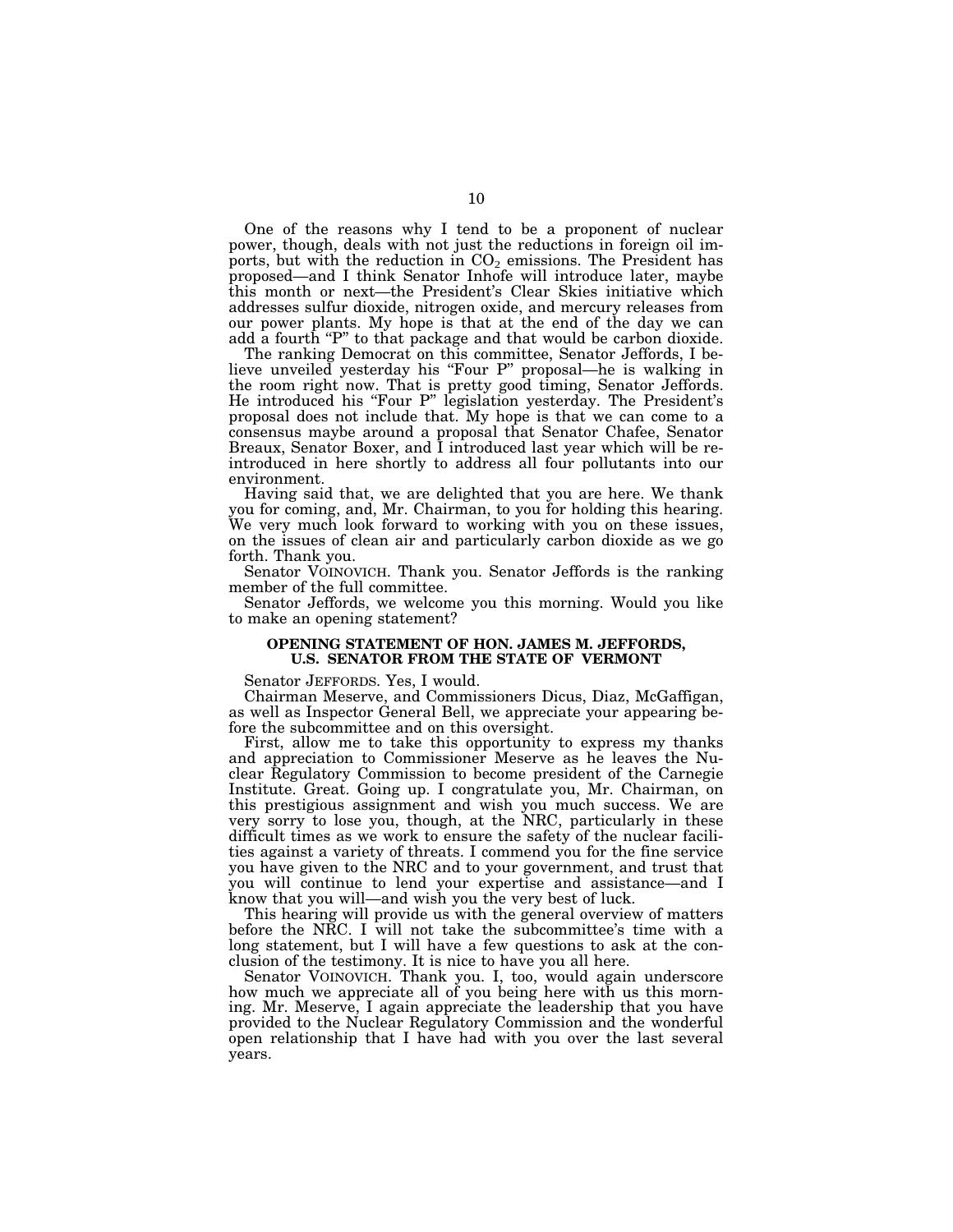Mr. Meserve, I would like you to begin.

### **STATEMENT OF RICHARD A. MESERVE, CHAIRMAN, U.S. NU-CLEAR REGULATORY COMMISSION ACCOMPANIED BY: GRETA JOY DICUS, COMMISSIONER; NILS J. DIAZ, COMMIS-SIONER; EDWARD MCGAFFIGAN, JR., COMMISSIONER AND JEFFREY S. MERRIFIELD, COMMISSIONER**

Mr. MESERVE. Chairman Voinovich, Senator Jeffords, Senator Carper, it is a pleasure to appear before you today with my fellow commissioners to discuss the Nuclear Regulatory Commission's program. We would like to thank you and the committee for the past support and advice we have received over the years. The commission looks forward to working with you and the new Congress.

As has been indicated, I have announced my decision to leave the NRC at the end of March, a little more than a year before my term ends, to assume the presidency of the Carnegie Institution of Washington. This decision did not come easily since I have thoroughly enjoyed my tenure as chairman, and the opportunity it has provided me to work on issues of importance to the Nation. My colleagues and I have served during a period of great tragedy and great challenges. I view my tenure as the NRC chairman with great personal pride and accomplishment.

I believe that fiscal year  $2002$  and the first  $4\frac{1}{2}$  months of this fiscal year have been marked by significant achievements by our Agency. My full statement, which I have submitted for the record, enumerates a few of these achievements and challenges. The monthly reports we submit to you and our other authorization and appropriations subcommittees provide a more detailed description of our activities.

Over the past 17 months, the commission has undertaken a comprehensive review of our safeguards and security programs in close consultation with the Department of Homeland Security and the other Federal agencies, and with significant involvement by State agencies.

Out of that review has come, No. 1, a series of interim compensatory measures to strengthen security at our licensed facilities and during transportation of spent fuel. No. 2, a five-tier advisory system compatible with the Homeland Security advisory system. No. 3, orders to strengthen our access authorization programs at power reactors. No. 4, proposed orders to strengthen guard training and address guard fatigue.

We have provided revised design basis threats for comment to other Federal agencies, the States, and cleared industry personnel. We have undertaken enhanced tabletop security exercises at our reactor facilities and will, by the end of this month, begin enhanced force-on-force exercises at these facilities. We have defined actions to ensure better control of high-risk radioactive sources of the most concern for potential use in a radiological dispersal device.

In short, we have a comprehensive and aggressive program to enhance security. Nuclear facilities had very significant security before September 11th and that security has been greatly strengthened in the aftermath of the attacks. The past 17 months have seen the maturing of our new reactor oversight process. We, and most stakeholders, believe that this new program is a significant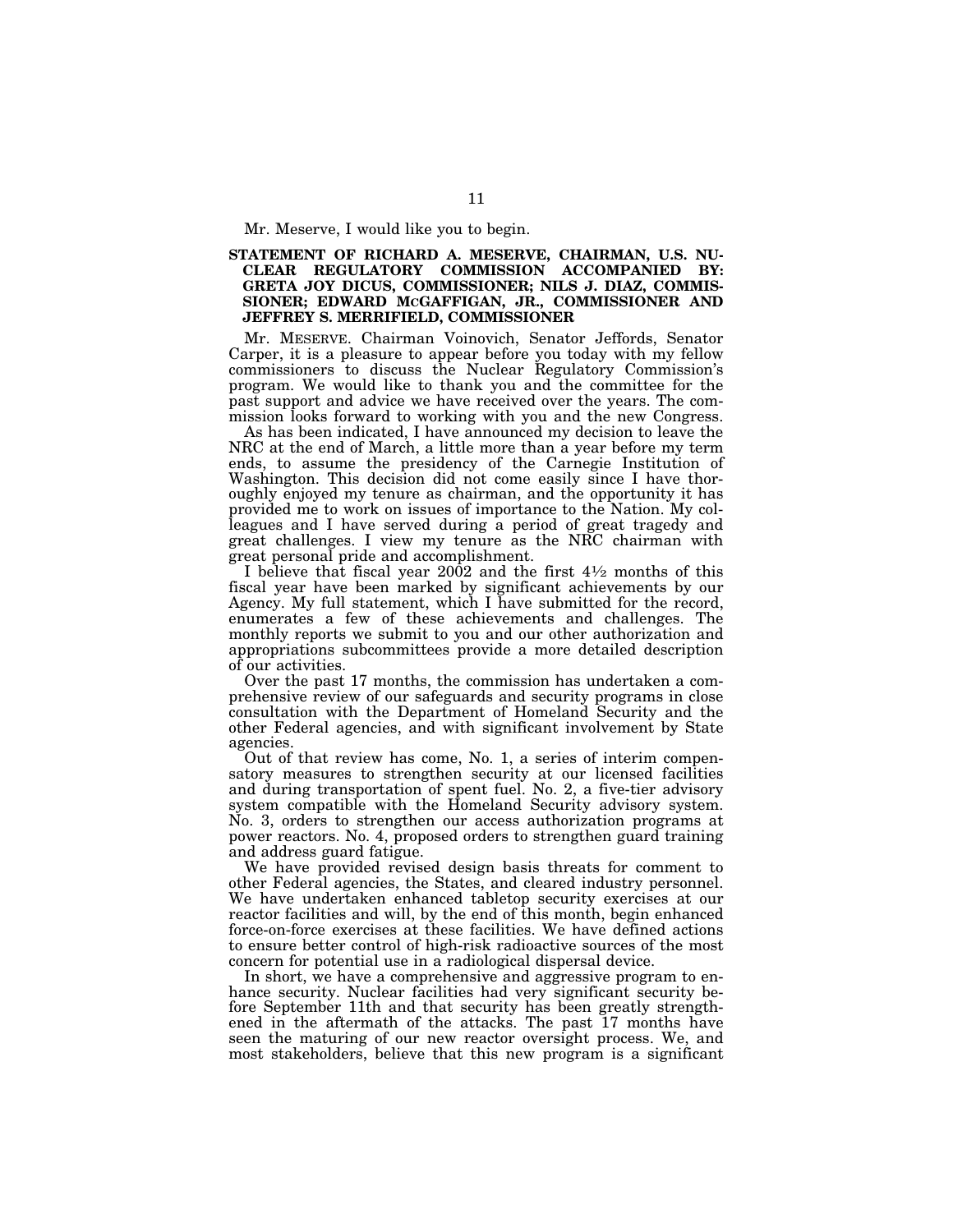improvement over our old inspection process. The transition to the new process has gone remarkably well, although it is still a workin-progress on which we will make further improvements.

The Davis-Besse plant has been our greatest recent challenge. Mr. Chairman, you addressed this matter in great detail, and we have had meetings about it. Our full statement summarizes the issues and activities regarding Davis-Besse. The NRC staff has devoted significant resources to the Davis-Besse plant and to the broader issues raised by this incident.

The plant will return to operation only after the staff is convinced, through intensive inspections, both that the plant is physically ready to operate, and perhaps more importantly, that the safety culture at the plant, which the licensee has identified as the main root cause of the incident, is on the path to recovery. We also recognize that there were failings by the NRC in connection with this episode. We have undertaken an aggressive lessons-learned exercise and are implementing the resulting high-priority recommendations.

Our statement for the record also describes some significant achievements in our reactor licensing program, including license renewals, power uprates, and license transfers. We are preparing for potential new reactor construction. We expect to review three early site permits starting this year and are undertaking the review of one advanced reactor design, the Westinghouse AP–1000, and are in the pre-application phase for several others.

In our materials program, the NRC, in partnership with the agreement States, conducts a comprehensive program to ensure the safe use of radiological materials in a variety of medical and industrial settings. The commission has completed a complex rulemaking on the medical use of byproduct material, and now faces the challenge of implementing that rule.

The commission has also been implementing a major rule change relating to large fuel cycle facilities and several major licensing reviews are underway or soon will be submitted that will test the application of that rule.

The staff has made progress on a wide array of programs relating to the safe disposal of nuclear waste. A central focus is the preparation for the Department of Energy's application to construct a high-level waste repository at Yucca Mountain, NV. The application is expected in December 2004. Over the past year, the staff has issued a draft Yucca Mountain review plan for public comment and has conducted numerous public meetings with DOE in anticipation of an application. The technical issues involved will be substantial and the NRC decisions will be closely scrutinized. We are preparing for that reality.

Our budget proposal for fiscal year 2004 will allow the NRC to continue to protect public health and safety, promote the common defense and security, and protect the environment, while providing sufficient resources to address increasing personnel costs and workloads. We are seeking an increase in our budget, but the increased workload justifies it.

Mr. Chairman, the NRC has accomplished much over the past year and has many important initiatives underway. This reflects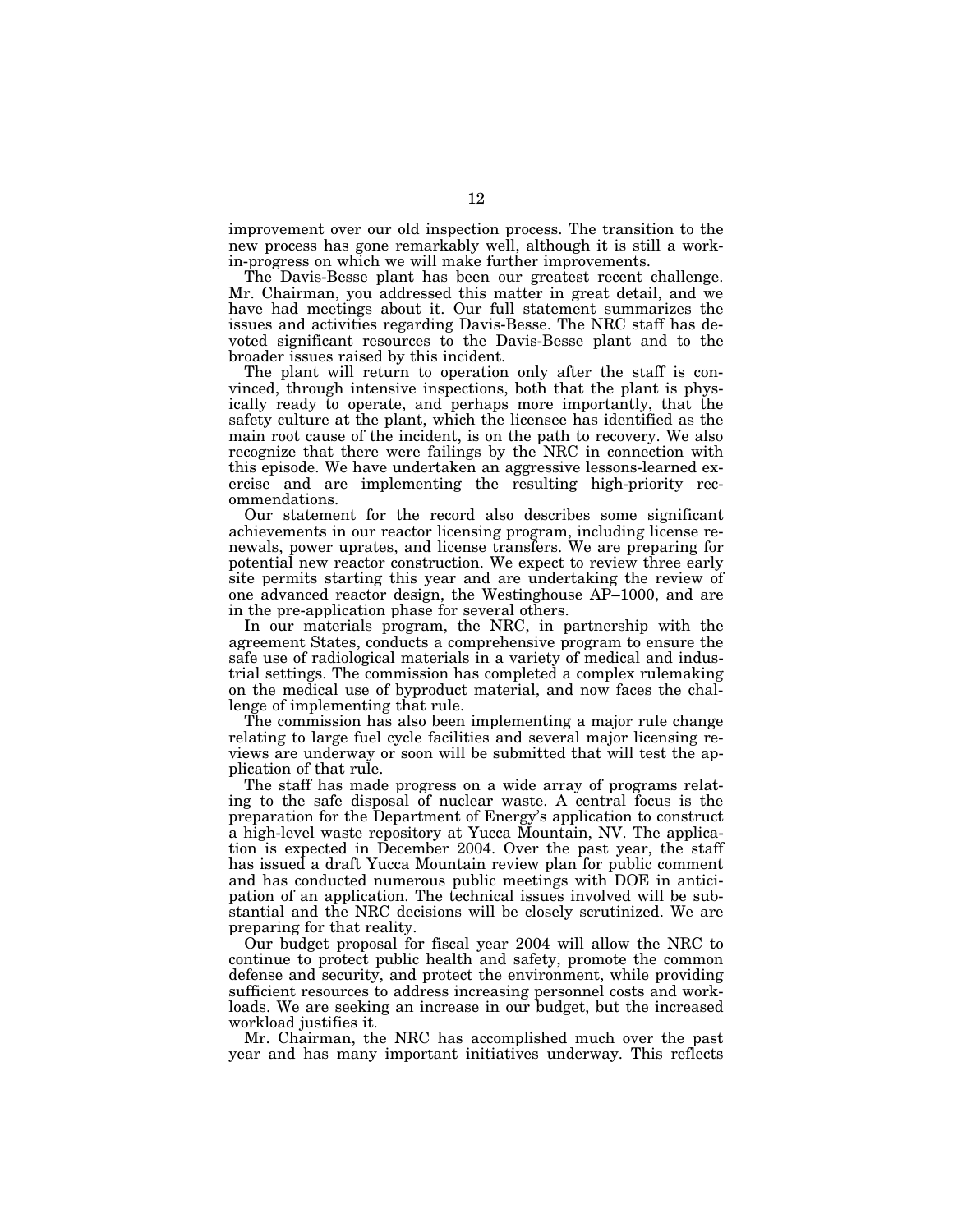the reality that we are in a time of striking change. Fortunately, the NRC is up to the challenges before it.

My colleagues and I would welcome the opportunity to respond to your questions. Thank you.

Senator VOINOVICH. Thank you, Mr. Meserve.

Do any of the other members of the commission want to share with us some of your observations? Again, I appreciate your being here. Mr. Merrifield? Mr. Diaz? Ms. Dicus? Mr. McGaffigan?

Mr. MCGAFFIGAN. Waiting for your questions, sir.

Mr. MESERVE. We want to make sure we spend the time addressing the issues that you want to raise with us.

Senator VOINOVICH. Well, I'll begin. I think that in the tradition of the committee we will have 5-minute rounds.

I will start off with one of the most disturbing pieces of this whole Davis-Besse incident, which is as the investigation moves along, continues to unravel surprises. The latest development, as I mentioned in my statement, is that we were all were told if the container had broken and gone through the liner, that there wouldn't have been a problem.

I have been told that if the reactor lid had given way, a major disaster would not have occurred. Now we find that that may not be true. I am very upset about that because we relied on the credibility of the information that was provided to us.

I would like to have some answers about that. The question I have is: Are we going to have more surprises as we move along? Mr. Meserve?

Mr. MESERVE. We had spent an enormous amount of effort to monitor the causes of the event at the Davis-Besse plant and obviously are spending a great deal of effort to make sure that the necessary corrective actions are in place. I visited you in your office and I informed you that there were safety systems in place that would have served to prevent a severe accident in the event that there had been a rupture of the cladding on the top of the reactor pressure vessel head.

Of course, we are dealing with a situation that didn't happen, so we have to speculate and we have to rely on analysis. Fortunately, a rupture didn't happen. In fact, the preliminary work that the NRC has undertaken would suggest that the cladding would have held for a considerable period of time without rupturing. If it had, we would have had the following circumstances unfold. The primary coolant in the reactor is at high temperature and stays as a liquid because it is at very high pressure.

If you were to have a rupture of the top of the head, there would have been a depressurization of the reactor and that liquid that is at high temperature—well above the boiling point of water—would have flashed to steam. So you would have had an ejection of the cooling water from the reactor.

All reactors are designed to be able to address an event of that kind, which is called a loss of coolant accident. And so there are safety systems that inject water into the core in order to preserve cooling. Those systems would have operated and, in fact, they are designed to be able to handle a break that is 20 times larger than the one that would have occurred in the event that there had been a rupture of the cavity at the top of the Davis-Besse head.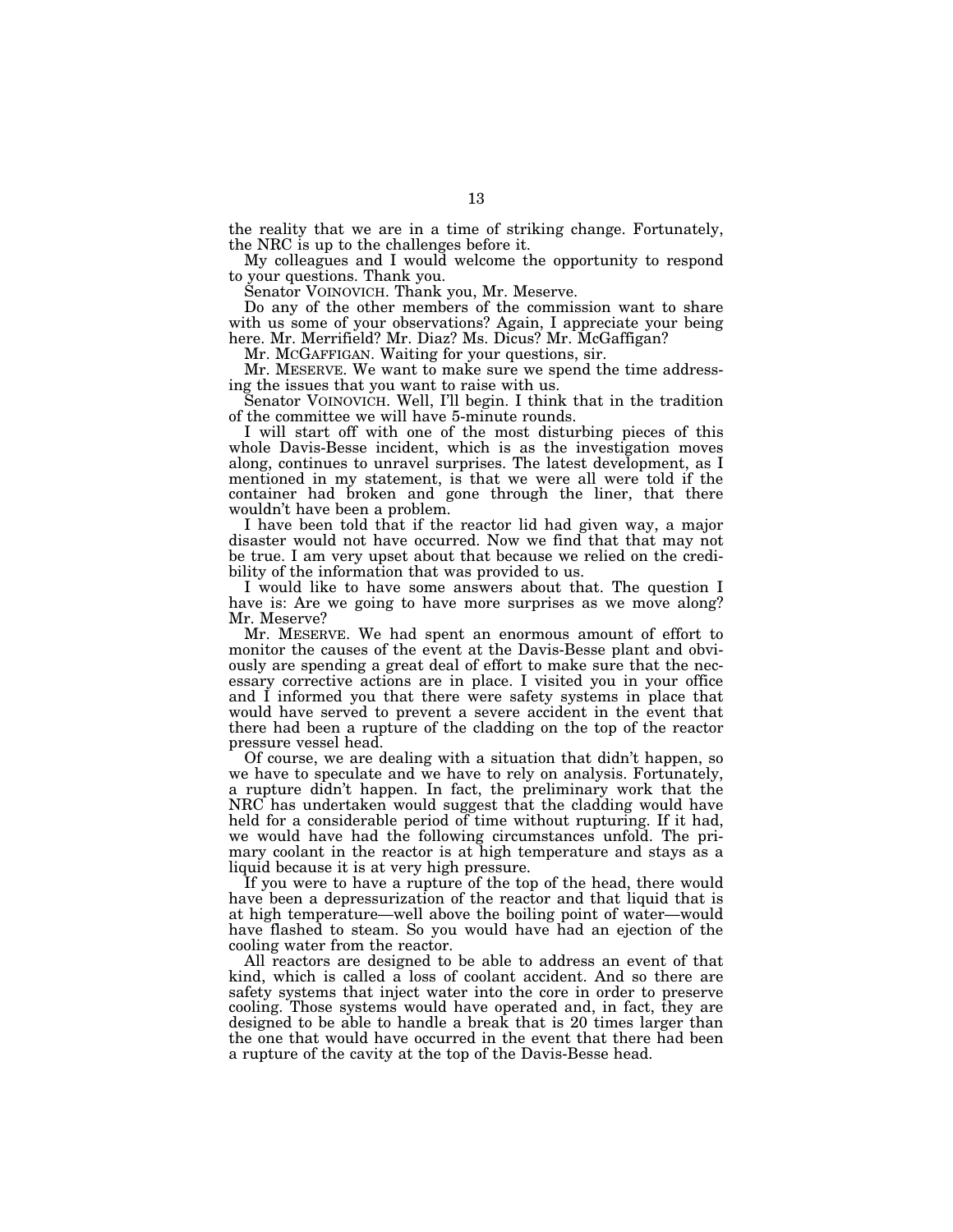The concern that has recently arisen is that there is a large volume of water that is held in reserve that flows into the reactor to cool the reactor, and that would fill the reactor and would be flowing out. It would be collected for recirculation—there is not an infinite supply of water that is available.

Mr. MERRIFIELD. It is 400,000 gallons.

Mr. MESERVE. Mr. Merrifield has indicated that it would be 400,000 gallons of water that would be available in tanks. And then the way the system works is that the water collects in a sump at the base of the reactor building and then that is recirculated back through the reactor. There are certain sprays that occur in the containment to control temperature and pressure and absent chemical processes.

The issue that has recently been raised—and this was identified by the licensee—is a question as to whether there would have been clogging of the sump as a result of debris that might have accumulated in the sump and have covered the screens and prevented the water from being able to flow to the recirculation pumps.

There is another issue that has arisen recently. There was a gap in the screening that might have allowed a large piece of debris to get through and have damaged the impeller on the pump, or conceivably could have constricted or been captured in—— Senator VOINOVICH. The engineer said it would not have worked

as it is designed to work. It seems to me that if you had some backup system in place, that somebody would anticipate that debris would fall around, that screens could be cluttered, and so on and so forth. Then the question really is: Is that design adequate, or more than adequate, to get the job done?

Mr. MESERVE. The analysis that we have undertaken is preliminary. We are dealing with what-ifs here, that the screen would have been—that that sump system would have been adequate to handle the Davis-Besse style event. One could imagine circumstances where the debris—because there was material that was in the containment that shouldn't have been there—coatings that were improper—that materials might have been released and collected in the sump.

So we have an issue that was brought to us by the licensee that we are analyzing and that is being addressed. The licensee is on top of this issue, but it is unfortunate that it existed. We don't think it would have created a problem if there had been a rupture, but it is a problem that needs to be corrected. It is being corrected. The screens have an area of about 50 square feet—that is the original design—that is, within the tech specs for the original design. The licensee has changed that to a screen system with 1,200 square feet of screen surface area. So it gives you an enormously larger area within which the water could flow so that you don't have the same issues associated with debris possibly clogging the screen.

This unfortunate event obviously reflects the continuing issues that we have had with the licensee in assuring that there is an appropriate safety culture, to make sure that the licensee is addressing problems such as this one. We are moving in that direction.

Senator VOINOVICH. If you anticipated what might have happened and the design as it was might not have worked, are they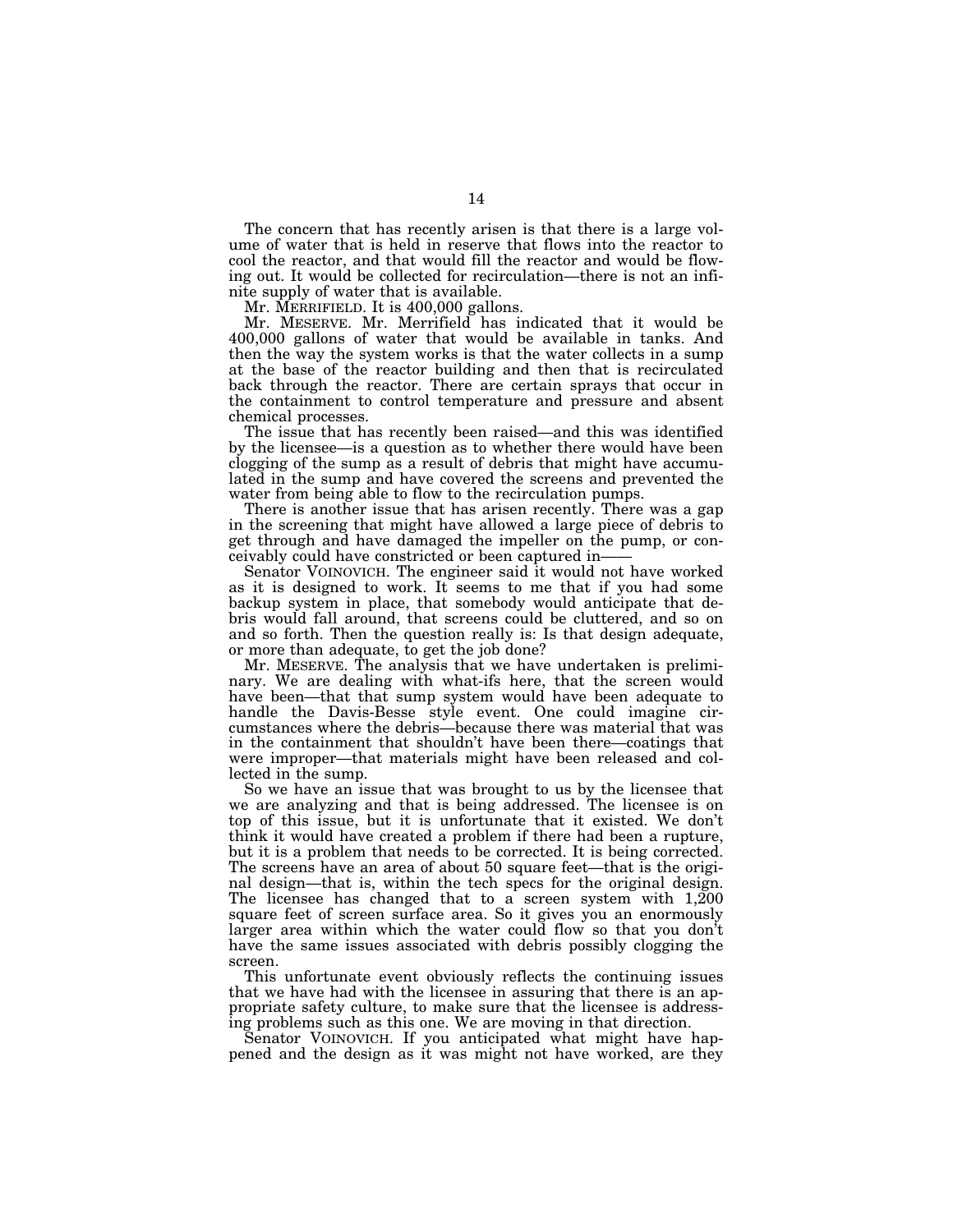going to be able to follow procedures so that it won't again? Will debris be a problem, and more important than that, are the containment facilities at other plants of the same design being inspected?

Mr. MESERVE. One of the steps that is being taken by Davis-Besse has been to change this whole sump collection system to one with a much larger screen area. This is part of the collective measures that are being put in place before the reactor will restart. We have been following the issue and interacting with licensee on the general issue of making sure that the sump systems is operable.

Senator VOINOVICH. My time is up.

Mr. Diaz, do you want to comment?

Mr. DIAZ. I would just like to make an observation which maybe doesn't reflect on my 6 years as commissioner. I worked 40 years as a nuclear engineer. Sometimes the way we talk and the way that things are interpreted, are not exactly the way that we see them.

Let me assure you that I do not see that at any one time there was an impending disaster in Davis-Besse. I am firmly convinced that the cladding could have withstood twice the pressure in the reactor for quite a period of time. I am also convinced that although it might not have worked well, the circulation system in the containment—it would have cooled the reactor quite adequately.

We are very demanding. We are almost perfectionists. And maybe that is rightly so. Maybe that is the way we have to be. But I think there was plenty of margin to assure the safety of the people of Ohio. There is really significant evidence that points out that this was not an impending disaster, that there was not something that was about ready to burst and create a cloud of radioactivity. All of the systems, including the containment, were able to perform their functions. I think the committee should know that. They were there. They might not have been perfect, but they were there and they would have been able to reduce this in whatever way it happens to a real small accident. I would not have suspected in any way a release of radioactivity to the environment. Thank you, sir.

Senator VOINOVICH. Thank you.

Senator Carper.

Senator CARPER. Thank you, Mr. Chairman.

I have a localized question. I am reminded here of the questions from Senator Voinovich and myself—and if Senator Clinton joins us—and of the old adage from Tip O'Neill that "politics is local." The chairman is interested in Davis-Besse. I am interested in Salem, New Jersey, right across the Delaware River from us. Senator Clinton is interested in Indian Point.

I am also interested in the larger issues including the next generation nuclear power, and threats from the security side. I would hopefully have a chance to address those as well. I look forward to hearing from some of the other commissioners here. Sitting in your shoes you must want to just burst out and say something to us. I hope you will feel comfortable in doing that when the spirit moves you.

Let me just focus initially, though, on Salem, NJ. Right across the Delaware River is a nuclear power plant. In fact, there are a couple of reactors Salem One and Salem Two. Earlier this week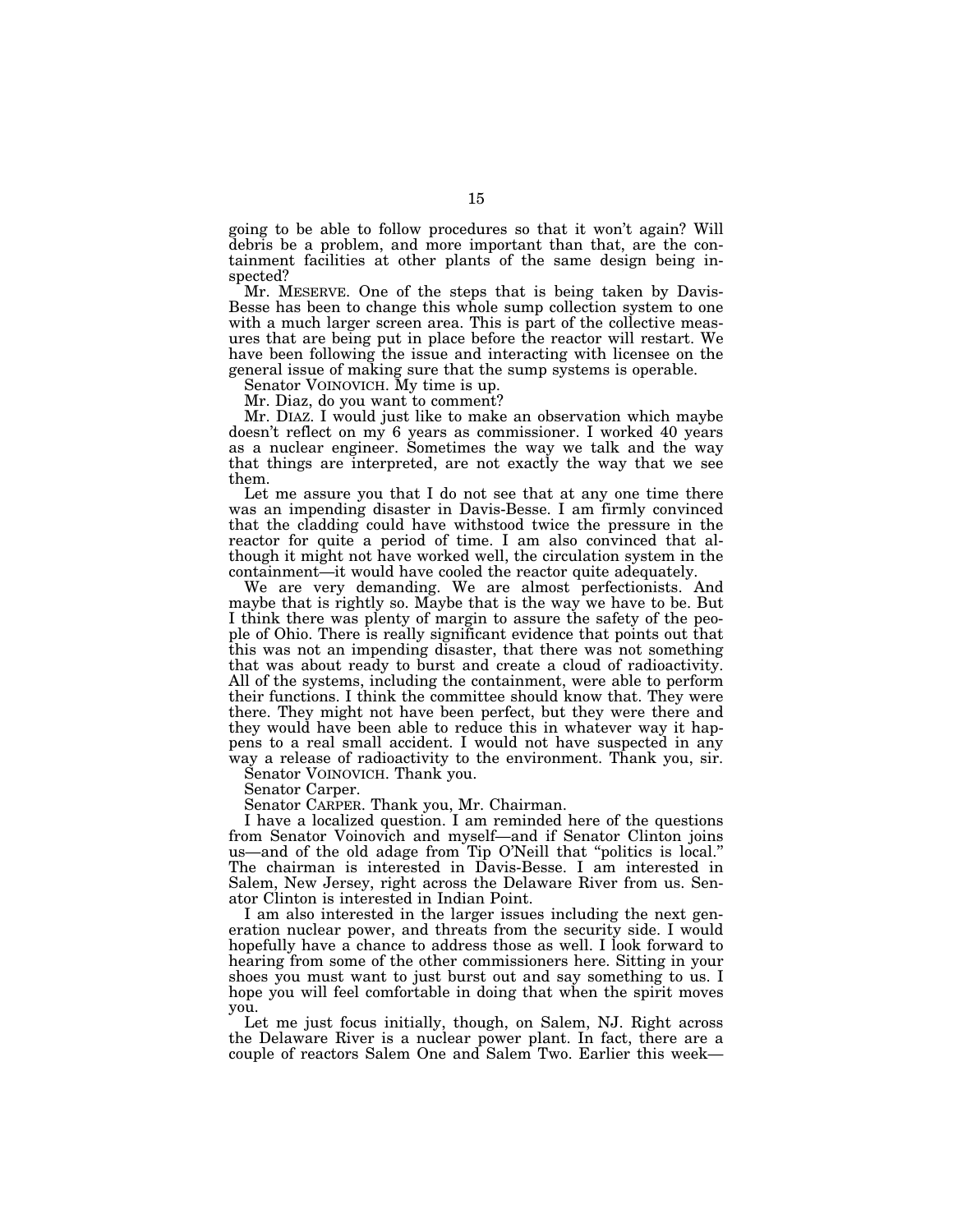I think it was on Tuesday—we learned that a small amount of tritium was discovered in the groundwater next to one of the spent fuel buildings there. I believe it was the Salem One nuclear reactor.

As I mentioned earlier, I believe in nuclear power. I believe it is an important part of meeting our power needs in this country. Having said that, we obviously have an oversight requirement to make sure that our citizens are protected. As one who is a proponent of safe nuclear power, I believe if we are going to have more of it, we have to be absolutely sure, absolutely convincing, to the people in my State and your States around the country, that we are going to do every single thing that we can to ensure their safety.

I think it was Mr. Diaz who said, ''We are very demanding. We are perfectionists.'' Good for you. That is exactly what we want you to be and the kind of standards we want you to set. But my question of the commissioners this morning is: How does the NRC respond in a case such as the one in Salem, New Jersey, where you have the owner of the reactor notifying—I think the commission back in December—that there had been a discovery of some tritium in the groundwater next to the spent fuel building, and the information is made public in February?

I am not one who believes in that there is more to this than needs to be the case. But I just want to know: Why the delay? How do you normally proceed when you learn from the owner of the plant that there has been a discovery of this? What can we tell our citizens in Delaware? What can you tell the folks over in New Jersey? What is the responsibility of the plant owner in this case, PSC&G in cases like this? Again, if tritium was discovered and reported as having gotten into the groundwater in December, why does it become public in February?

Mr. MESERVE. Well, let me say that we do have substantial inspection resources that are present at every site. We have a resident inspector at every reactor. That is where his duty station is. It is to monitor situations at the plant. But the reality is that these are complex machines. Licensees have primary responsibility for assuring the safe operation of the facilities. We have stringent requirements we place on the licensees as to what expectations we have of them.

I will have to respond for the record on the details of when we learned about the event at Salem and when the information became public. It is my understanding with regard to the situation that there has been the detection of tritium in the groundwater in the immediate vicinity of the spent fuel pool. That is, within 20 feet or so of the spent fuel pool. It is at levels that are about three times the State groundwater standards for tritium in groundwater. Nothing has been found in the monitoring wells on the periphery of the plant. There seems to be a very localized area of not very high concentrations of tritium.

There are aggressive efforts that are being undertaken by the licensee, with our supervision, to try to find the source of the leak and to repair it. Let me say that the State is also actively involved in pursuing this issue because of its interest in assuring that groundwater resources are protected.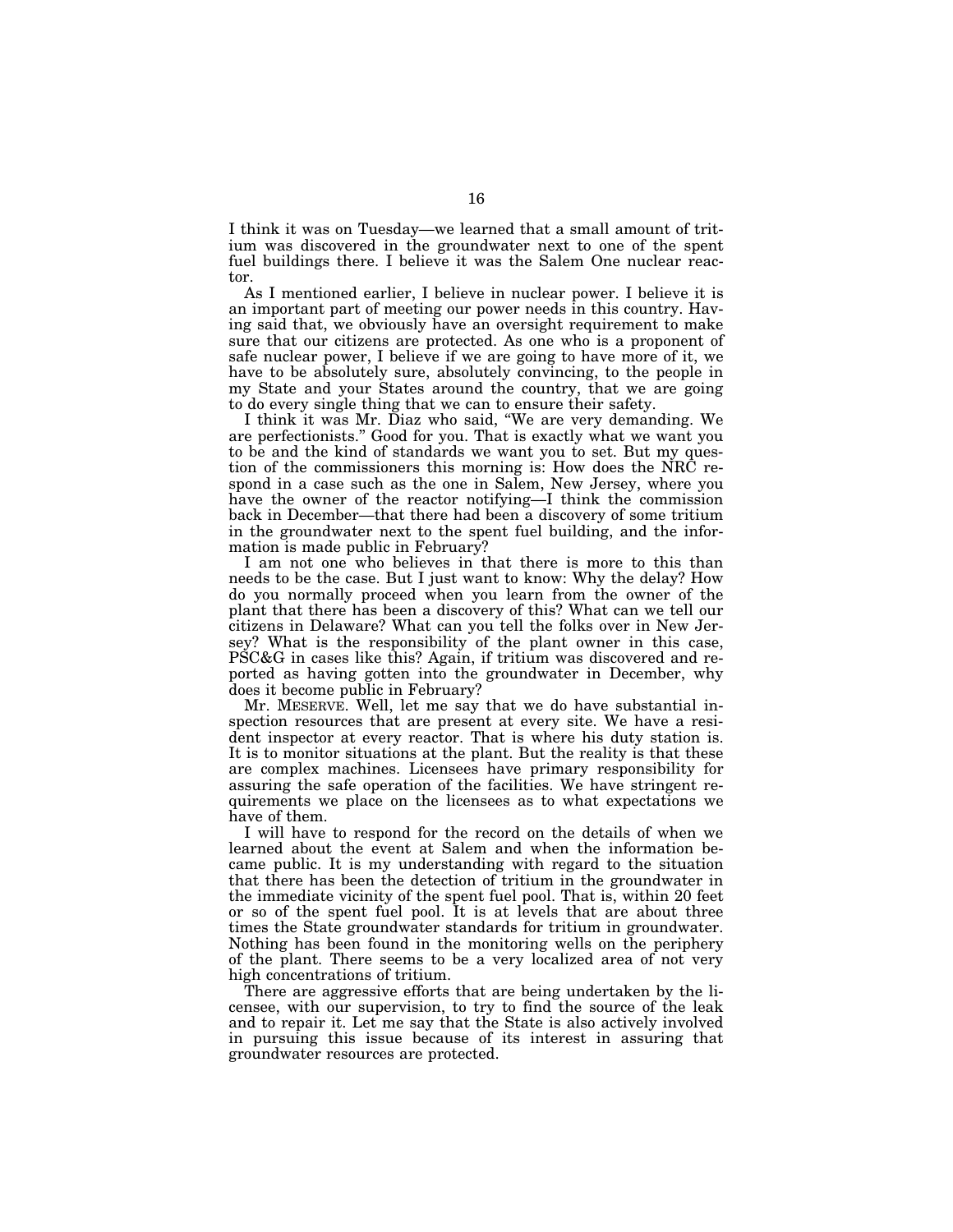Senator CARPER. Would one of you talk to us about tritium? Is it something that we ought to be more concerned about? Less concerned about? Talk to us a bit about tritium for those of us who majored in economics.

Mr. DIAZ. Very little concern, sir.

Ms. DICUS. Yes, very little concern.

Mr. DIAZ. It is about the least harmful of all the radiological substances that you can deal with. So it is a very minor radioisotope as far as hazards to the biological systems. It is just really—you know, it is radioactive but its radioactivity is, in many ways, not harmless, but is really quite tolerable and has a very large easy pathway through the human body. It is excreted easily. It is not accumulated. There are many, many things with tritium that although it is not nice, makes it a "nice" radioisotope.

Ms. DICUS. Mr. Chairman, if I could, I want to echo what Commissioner Diaz has said. It's a beta emitter which only has any effect, if any, at the cellular level. But as he said, it is easily eliminated. It is not one of the radioisotopes we have great concern about. It is also a radioisotope that is somewhat difficult to—it has the ability to go where it wants to go when it wants to go there. It can be difficult to contain. That is maybe one of the reasons we have seen it in groundwater immediately near the spent fuel pools.

So, as a health physicist, I can reiterate what my fellow commissioner has said. I am very comfortable with the situation. Would we rather it not be there? Of course. But it's not the issue that we would be highly concerned about.

Mr. MCGAFFIGAN. I would just add that tritium is heavy hydrogen. It is the isotope of hydrogen that has two extra neutrons in the nucleus. The EPA standard—and I believe the State of New Jersey standard—is 20,000 picocuries per liter of drinking water or groundwater. They treat them equivalently. That equates to about 1/50th the dose that you get in a year. If you got the limit, you would get about 1/50th of the dose you would get working in the Capitol as a result of the granite-emitting gamma rays at you because the radium is decaying.

My son was a Senate page for Senator Warner a couple of years ago. We did a physics project for the Page program. We walked around the Capitol with a Micro-R meter. As I said, the drinking water standard for tritium is about 1/50th of what you get walking around the Capitol serving here.

Mr. MESERVE. You have a much more dangerous job.

Mr. MCGAFFIGAN. You have a much more dangerous job.

[Laughter.]

Mr. MERRIFIELD. Senator, you said you wanted to hear from us so you get to hear all. I agree with what my fellow commissioners have said. I look at it a little differently. I worked, as you know, on the Environment Committee for some years. I was one of the Superfund and RCRA counsels. So it is very clear to me that the concerns that the public, the States, the counties, and the others have about the protection of groundwater. It is a vital resource that people really care about.

I want to tell you—you have heard some explanation today as to public hazards of that spill and that we don't believe that this presents a significant public hazard at all, given the proximity of the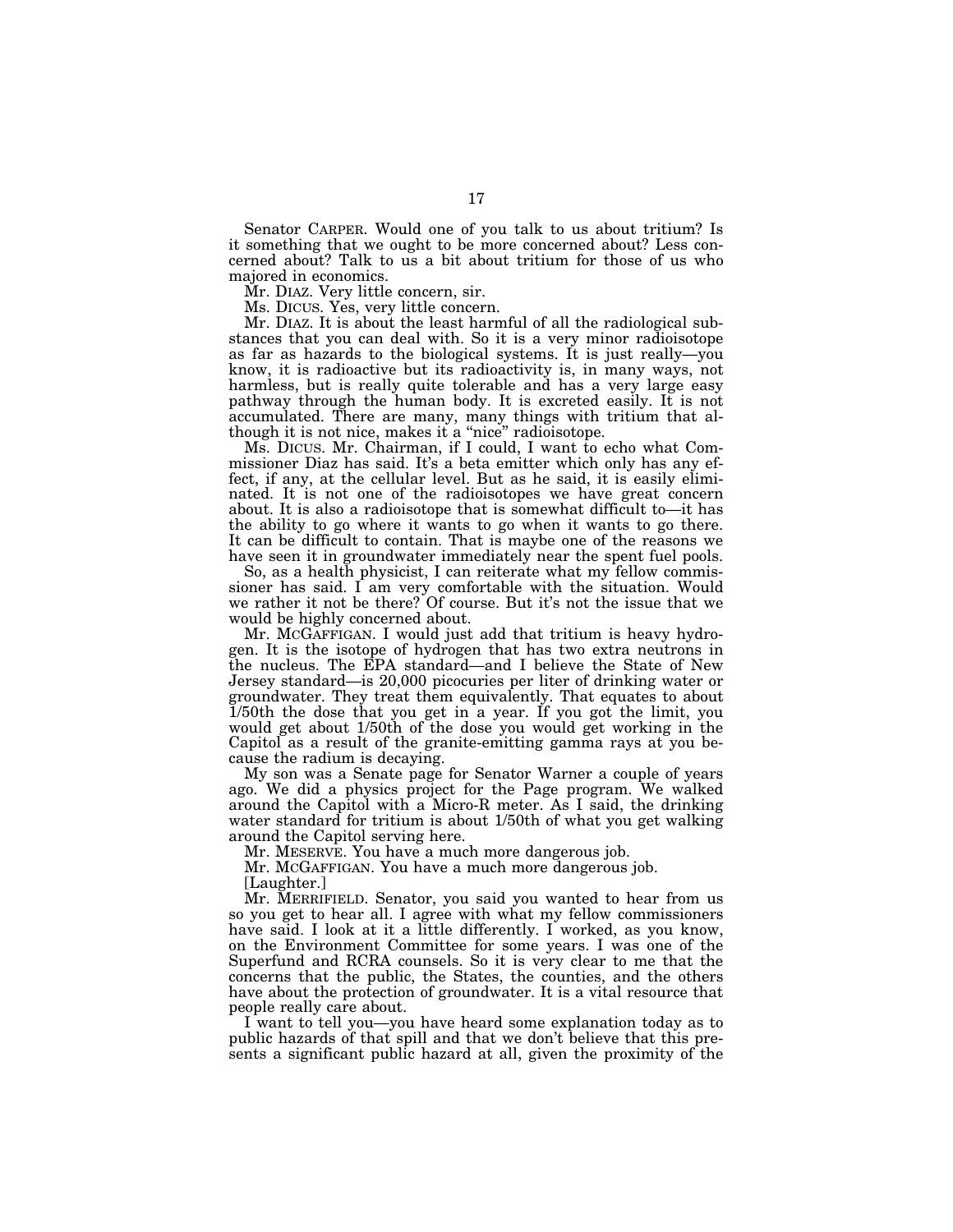site and the fact that it is not spreading significantly we can say with some assurance. But we also have a concern about the environment.

We in our mandate have a requirement that a licensee have sufficient funding available for decommissioning activities. And so at the end of the day someday when this plant is shut down, we will undertake those decommissioning activities. Part of that is to make sure that the environment is protected as well. So the licensees are on top of it. They are working hand-in-hand with us. We are concerned about public health. We are also very concerned about the environment.

Senator CARPER. Thank you.

Ms. Dicus.

Ms. DICUS. Thank you. I just want to add to the explanations that you are hearing. We are not making light of the issue. We don't like the fact that it is there. We are just trying to reassure what the hazard is and we assure you what we are concerned about, that we are not making light of the issue.

Senator CARPER. Mr. Chairman, again, some people in our country are given to conspiracies and they worry about conspiracies. I am not one of those people. I think the best way to confront those who are skeptical of nuclear power is with the facts much as you presented them. Not to hold things back. Not to hold things back for a month or two, either, but to be fully forthcoming and to share with us and with the people of New Jersey and Delaware what we know. I think in the end the truth can be the best antidote here as well.

Mr. MESERVE. All of us are committed to having a completely open Agency. I think we are viewed, quite frankly, as one of the most open agencies in Government. We completely share your view that we will never have the confidence of the public in what we do unless our decisions and the bases for them are accessible to the American people.

Senator CARPER. Thank you.

Senator VOINOVICH. Senator Jeffords.

Senator JEFFORDS. The attacks of September 11, 2001 have increased the need of agencies such as the NRC to keep secure any information that might be used by terrorists. Yet it is important that we not sacrifice too easily the public's interest in accessing information concerning the safe operation and security of facilities in their community. We all know, for example, that it is often citizen complaints that result in improvements that may have been overlooked by those closely involved in the process.

As the NRC revises its policies and regulations in light of the events of September 11, how do you intend to balance the need for security against the public's interest in knowing what the Government is doing in regard to nuclear power plants?

Mr. MESERVE. Well, this is a very difficult issue, as I just said to Senator Carper. We have long been leaning forward in making information available to the American people about our activities. One of things that we have had to recognize after September 11th is that some of the information that we had been routinely providing before that time might be of substantial assistance to terrorists intent on a malevolent act at one of our facilities.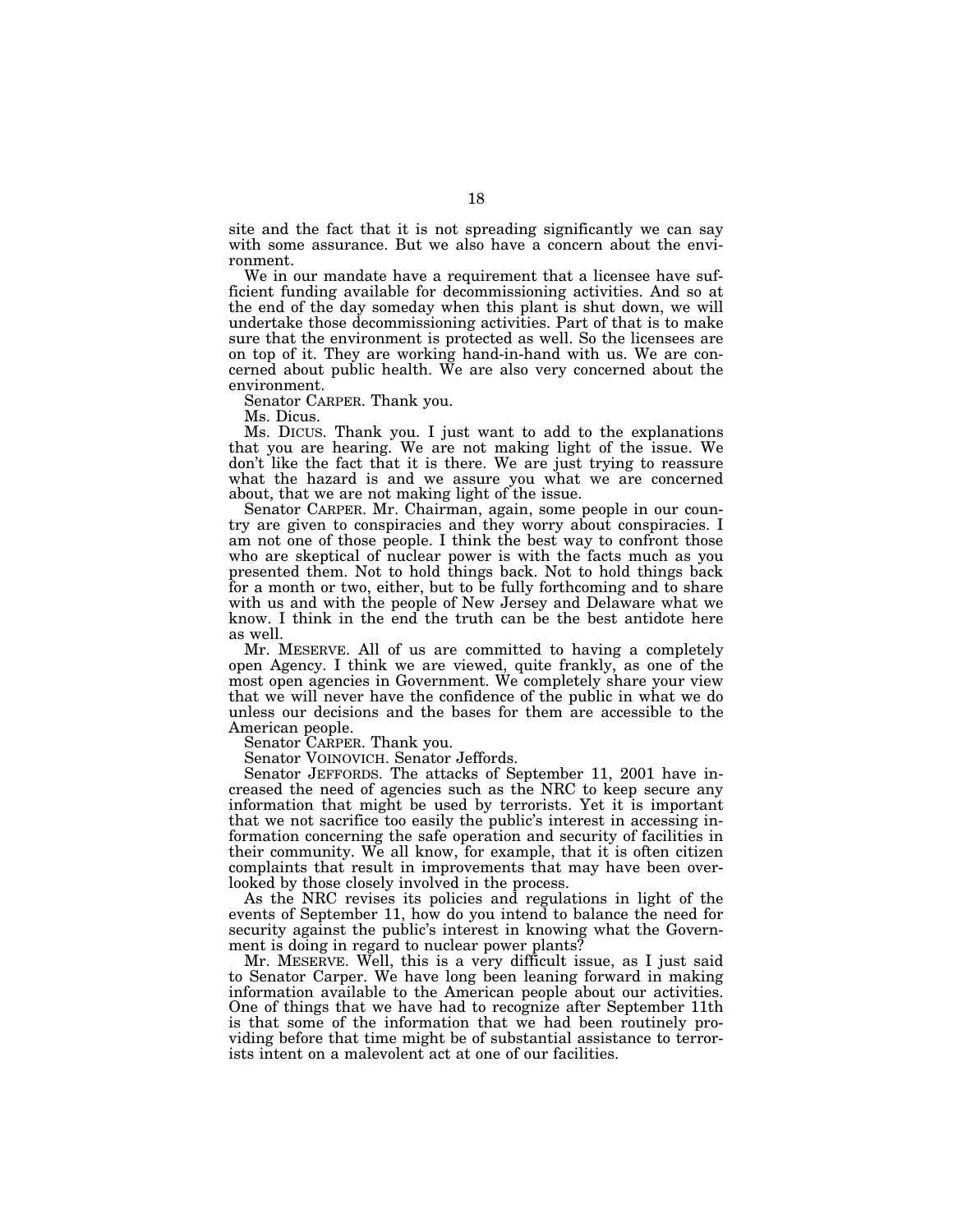So we have had a task force that has tried to develop guidance which we are prepared to share with you that guides those decisions. We have a very substantial widely used website that we took down temporarily and screened the material. We have now put that website back up after removing some of the material that had been there previously.

It is hard to tell you in an overview exactly how the process works but it is one where you try to look at the nature of the information, try to balance the public's right to know and the interest it might have for terrorists. We try to make sensible decisions.

Many of our activities in the security area in particular are ones that we have had to hold confidential as a result of the fact that we do not want to aid those who might be planning to attack a nuclear facility. So those are areas that we have withheld as Safeguards Information.

Senator JEFFORDS. Thank you.

Mr. MCGAFFIGAN. Mr. Chairman, I just might add that this is an issue we had a lot of discussion with your staff on last year. There is a provision in the Atomic Energy Act, Section 147, that this committee passed in 1980 that provides us something that no other agency of government has, namely, a sensitive unclassified information category against which there are civil penalties if the information is disclosed. I think the committee did a very good job in 1980 in laying out a definition of safeguards information. Indeed, it could be a model for people thinking about the chemical industry or other industries, how you might handle it. I won't read the provision.

But we have to keep a lot of this information from the public just as you do in defending the Capitol or defending the White House or defending other critical elements. We can't talk about the details of the security in public. We have a very robust effort talking with other agencies of government, talking with cleared individuals in State government, talking to your staffs who are cleared. We are happy to have as much input from cleared folks as we can get. But I know the details of defending the Capitol are secret, and some top secret—and appropriately so. Some of our information is secret. And we are bringing licensees into—for the first time, really, we are getting a large number of people within the nuclear power industry with secret level security clearances.

That's an initiative that I think, again, we are ahead of other agencies in doing. We are having some trouble, in all honesty, with the foreign ownership, control, and influence decisions that have to be made for each of these licensees that sometimes have complex corporate situations. But we are getting it done. We are having a dialog with as broad a group of people as possible to get a broader prospective. We are getting a lot of input from the guards on the front lines. Some of it is through the media.

We would prefer to get it directly in a classified setting, but we have a lot of debate about what the right training requirements are, what the right design basis threat is, what is the right place to draw the line between safeguards information and unclassified information. We are happy to work with the committee and with whoever we can. But there is some degree of information—just as you here in the Capitol don't want to have your security divulged,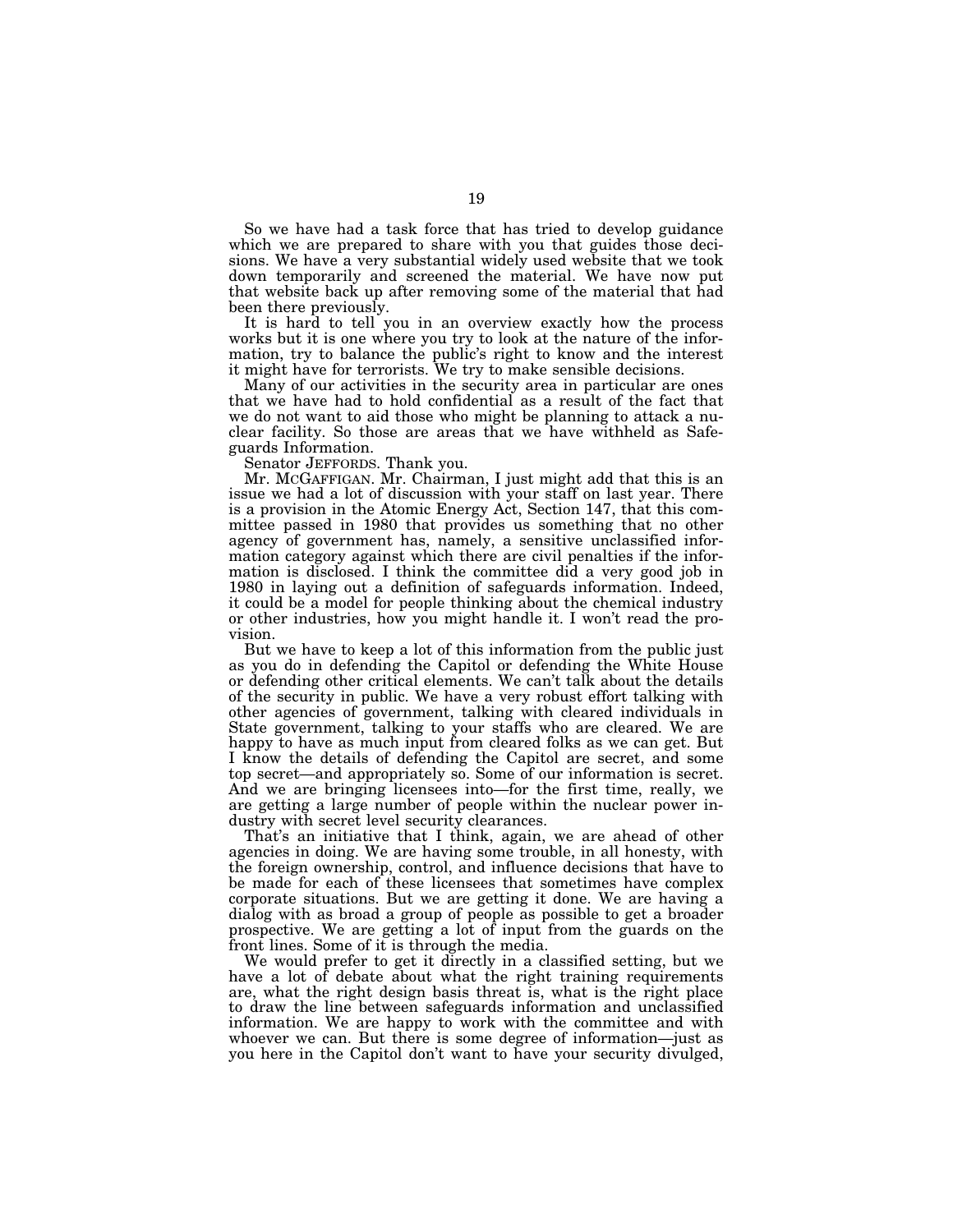we have potentially very dire consequences if some of our facilities were successfully attacked. We have to protect that information.

Senator VOINOVICH. I would comment that as we moved into this new life that we are living after September 11, we are being more restrictive about the information that we provided the public. It underscores how important it is that the public have faith in the integrity and the credibility of the organization that has that information. That is very important. I think that your responsibility and of other agencies, that in the past had given out such information, now are more restrictive.

We welcome Senator Clinton this morning.

Senator JEFFORDS. Ms. Dicus.

Ms. DICUS. Just a quick comment with regards to the safeguards information. We have identified a policy issue that we need perhaps to take another look at the criteria that we use to decide if something should be safeguards information or official use only information. I think the commission is going to take a look at that and be sure that our criteria are clear and we know when to call something safeguards or no.

Senator VOINOVICH. Senator Clinton.

### **OPENING STATEMENT OF HON. HILLARY RODHAM CLINTON, U.S. SENATOR FROM THE STATE OF NEW YORK**

Senator CLINTON. Thank you very much, Mr. Chairman. I echo your concerns that part of our challenge is obviously to keep confidential information that would in the wrong hands be troublesome and even dangerous, but to establish enough confidence and trust so that people know that they are getting information that they need in order to act.

As this panel and the committee knows, I have a lot of concerns regarding the safety and security of our nuclear plants, but in particular the plants at Indian Point because of their proximity to a very highly densely populated area and because of the topography of the area in which they are located, which makes evacuation and emergency preparedness an extraordinary challenge.

Yesterday, Chairman Meserve spent an hour with me and other members of the New York congressional delegation as well as a few local elected officials from West Chester County where the plants are located. I am very grateful, and I thank the chairman for his time.

As a result of the concerns that we are facing with respect to Indian Point, the Governor of our State asked the former head of the Federal Emergency Management Agency, James Lee Witt, to review the emergency preparedness. I was very grateful that the Governor reached out to have such an independent study, somebody from the outside with a history of knowing what emergencies are.

As a result of that draft report, even more questions were raised because the bottom line was that it seemed unlikely that the kind of evacuation envisioned from either an accidental or a terrorist attack that resulted in some kind of release would be practical and able to be implemented.

Furthermore, Chairman Witt expressed his findings that it may even be that the standards by which we are judging such matters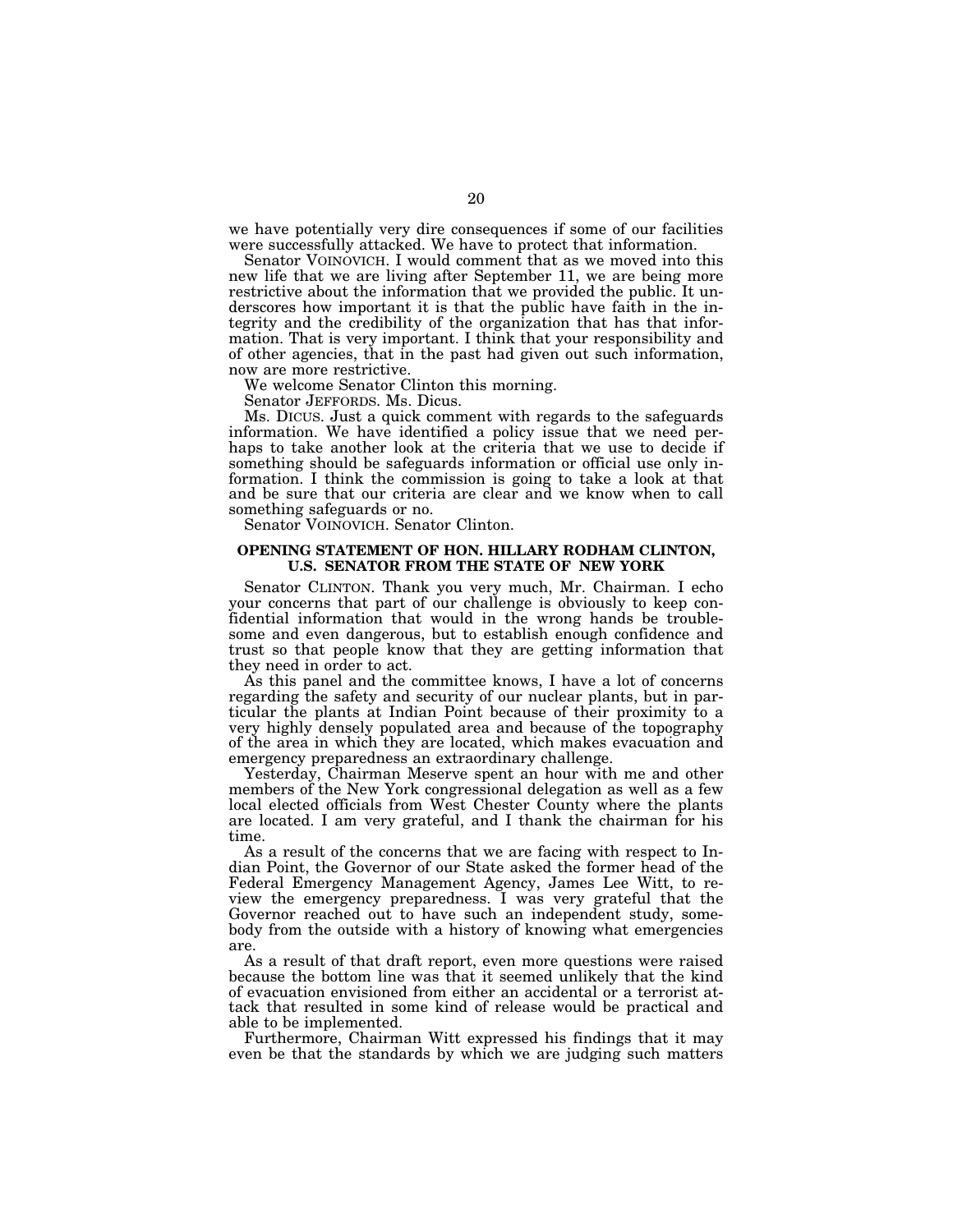are not adequate to the times in which we currently live. I did write to Chairman Meserve and ask for the NRC's response to these very legitimate questions raised by Mr. Witt's report. I was frankly concerned and I have talked to the chairman about this, that the chairman characterized the Witt report as placing ''undue weight on the impact of potential acts of terrorism on emergency planning and preparedness.'' I have just come from a classified briefing with Secretary Rich.

We know the level of threat with which we are living. We know that cities like New York and Washington continue to remain at the top of the terrorists' potential targets. I don't think we can place undue weight on the impact of potential acts of terrorism.

I also believe that the difference between an accidental release and a release caused by terrorism is not the same. Yes, indeed, perhaps the same amount of radioactive material would be released into the atmosphere. But the conditions under which that release takes place, the circumstances governing how responses are carried out, who is left at the plant to carry out such responses, the level of panic that is communicated and spread through the neighboring area, is not at all equivalent.

I have already told the chairman that from my perspective we have to not only do everything we can possibly imagine, putting ourselves unfortunately and as disgusting a practice as this might be, into the minds of those who wish to destroy us. And nothing, therefore, is unimaginable.

I know that the NRC under the very dedicated leadership of these commissioners has always tried to do what it thought needed to be done. I just believe we are not thinking hard enough, strategically enough, and taking sufficient actions either in fact, or communicating those to the public sufficiently to reassure them that we are doing what we believe needs to be done.

Now, in the Inspector General's testimony that has been submitted, there are findings from a 2000 event inquiry at Indian Point Two, including the finding that Indian Point Two was a plant that struggled with various challenges in the area of emergency preparedness. The OIG learned that recurring weaknesses that had gone uncorrected appeared to play a role in the poor emergency response performance, and that communication between offsite emergency preparedness officials and the NRC was nonexistent.

Similar findings have been replicated both by the GAO and by the Witt report. So clearly, Mr. Chairman, we have a problem when it comes to communications between offsite emergency preparedness officials, but even more importantly, the people who are expected to carry out the plans.

Just very bluntly, given the topography, the narrow winding roads, the fact that this plant is smack up against the Hudson River on one side and then winds through lots of beautiful small towns on the other, suggests that we have problems already in planning, and certainly suggests that a lot of people in the event particularly of a terrorist attack—are going to be torn, as we all would, between trying to do what Secretary Ridge and the Department of Homeland Security has told us which is, set a place where you can meet your family, you know, figure out how you are going to be taking care of that primary responsibility, and fulfilling your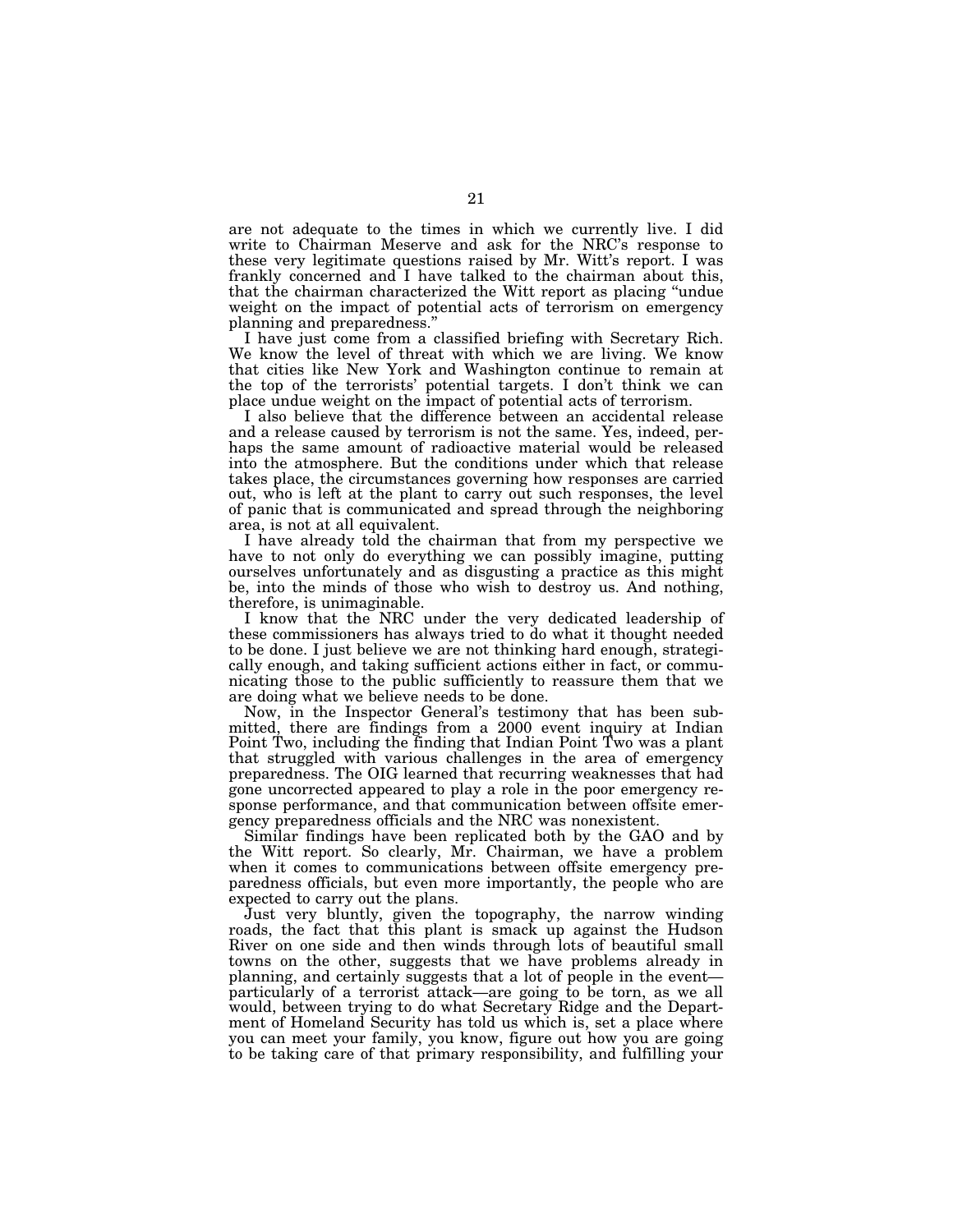official duties. I mean, this is human nature. This is going to be an enormous undertaking.

So as a result, the local county executives—Democrat and Republican alike—have refused to certify the emergency plans for their counties' participation. And the State emergency management organization has refused to certify the emergency plan. We are now in a kind of limbo between whether FEMA will go forward and certify over the objections of local officials and State officials, and what role the NRC will play in this.

So, Chairman Meserve, let me just ask that you give us an update with respect to what the NRC and the plant operator have done to ensure that the onsite emergency preparedness weaknesses that have been identified at the plants have been corrected, and whether there is going to be a continuing problem, as the IG found, that the NRC decided to allow Indian Point Two time to correct its deficiencies, and that that decision outweighed the benefit of increasing NRC oversight, which strikes some of us as a trend we are seeing at the NRC.

Could you comment on both my concerns and those specific questions?

Mr. MESERVE. I would be very pleased to respond, Senator. Let me make a couple of comments in responding to your questions.

First, let me assure you that we take the Witt report very seriously. This was a very substantial effort by a knowledgeable individual and we are not diminishing the significance or the importance of that report. We will—and are—reviewing that report and its recommendations very carefully.

Second, I think it's important that I clarify what perhaps was ambiguous in my letter. We were not intending to suggest—and do not suggest—that we view terrorism as a subject that is not a subject of great concern to us, to the licensee, to you, and to the American people. In fact, we have spent an enormous amount of time over the period since September 11 in assuring ourselves that there are adequate security measures in place at all of our nuclear power plants and other significant licensees that might be the targets for a terrorist attack.

I will come back in a moment to the specifics with regard to Indian Point.

The point that I was trying to make in the letter was merely to say that as a normal part of our emergency planning we do consider events that involve large releases of radioactivity in very short periods of time. And the point we were making is that one could imagine scenarios terrorists could cause that might causes releases of large amounts of radioactivity in a short period of time. But these events are not unique.

We believe, based on our vulnerability studies, that we have enveloped those events within the types of accidents that we routinely consider. So the point in my letter was merely to say that terrorism is not unique in its capacity to cause those sorts of events and such events have been a traditional part of our emergency planning.

With regard to Indian Point, I would say that there have been very significant measures that have been taken by the licensee as the result both of advisories that we have issued and orders that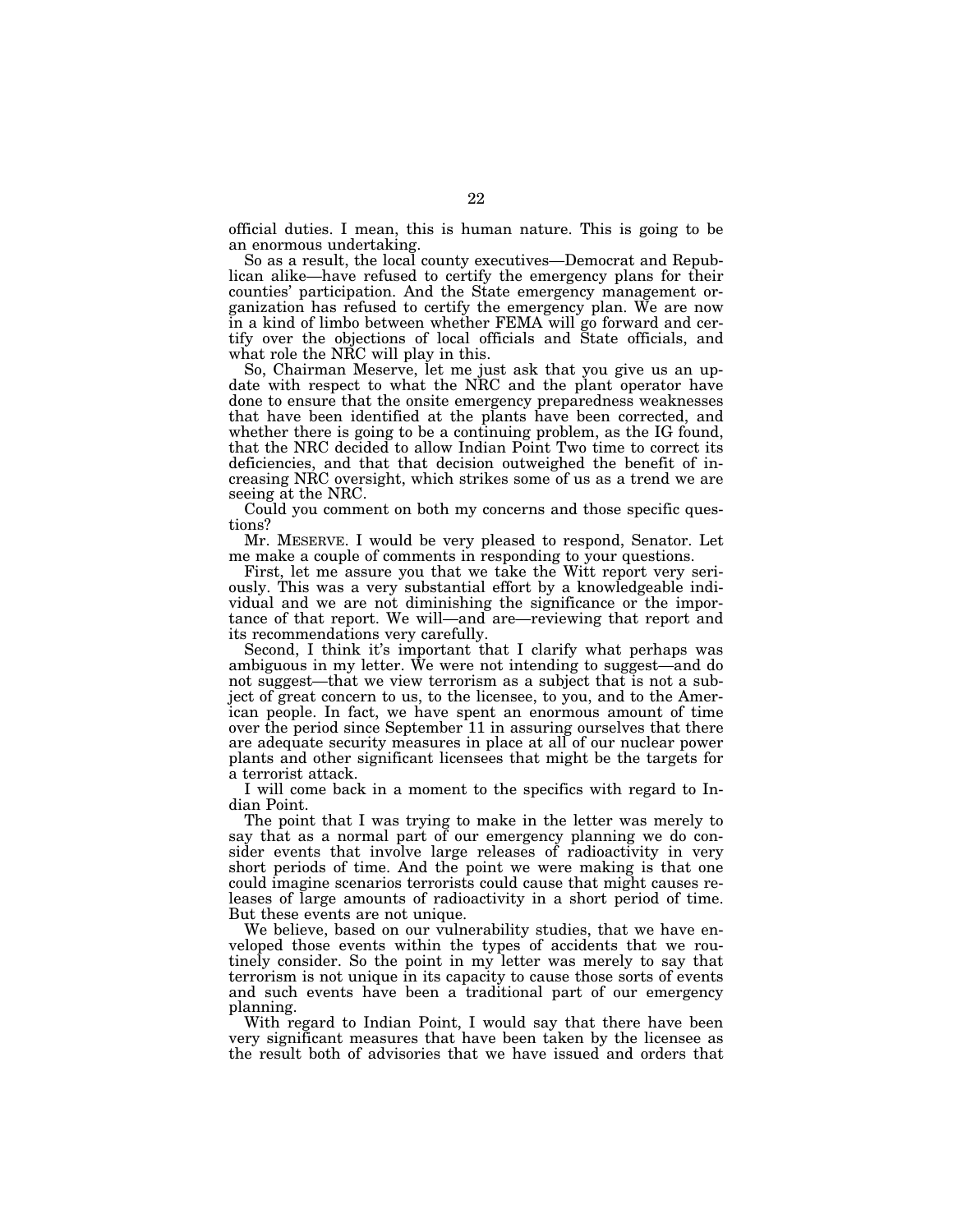we have issued to all of our reactor licensees. We have significantly enhanced the manpower that exists as guards at the facilities. The standoff distances for access to the plants has been increased.

The coordination with local law enforcement has been increased and, in fact, as I am sure you know at Indian Point, there is a substantial complement of National Guard troops that is available on the perimeter of that facility and remain there, and have remained there since September 11.

So we have worked also in making sure that the licensees are prepared to deal with various contingencies. In fact, there are 30 or 40 different areas in which we have placed requirements on all of our licensees. Of course, those apply at Indian Point, and the licensee is meeting our orders. We have had very significant inspection resources devoted to Indian Point both in tabletop exercises and also having our security experts, with assistance from expert contractors, visit that facility. We have satisfied ourselves that the security there is adequate.

That is not to say that everything is perfect. We have been finding problems and they are being addressed. One of the problems at Indian Point has had to do with the substantial demands on the guard forces—the guards were working very long hours. And so we had issues of fatigue of guards. It has been a source of discontent that has appeared in the press as well.

We have been trying to address that issue in the short term by way of an order that would impose limits on the hours of guards and, over the longer term, by including guards within a fitness for duty rulemaking that we would encompass those matters.

There are issues as to training for which we are also contemplating taking action in the near-term. That has been an issue at Indian Point. We have spent a lot of time in talking to the guards who have been raising concerns, to make sure that we understand them. Where there are allegations of problems, we run them to ground.

So we are making very major efforts at Indian Point, I can assure you, to satisfy ourselves, that the security there is adequate.

Mr. MCGAFFIGAN. Senator Clinton, might I add a few items? The chairman makes the point that security is something that we consider in emergency planning. Even before September 11th, earlier in 2001, the chairman and I were involved in an exercise at the Palo Verde nuclear station—an emergency exercise that had a very large FBI contingent involved. More recently, we have done a security-induced event at the Diablo Canyon facility in California. We had done that previously in Virginia at the BWXT Lynchburg Category I fuel cycle facility where there is highly enriched uranium.

One of the things I think we can do at some point—and I haven't even talked about this with my fellow commissioners—but just to help bring alive the point that the chairman made, perhaps the next exercise we do at Indian Point, either two or three, we can have a security-induced—the hypothetical event that causes the system to be exercised could well be a security event, just as we have done at Diablo Canyon and as we have done at Palo Verde.

I think then the issues that you raise, we may be able to get greater public confidence. I try very hard. Matt Wald called me the day that the spent fuel pool study came out. We tried to commu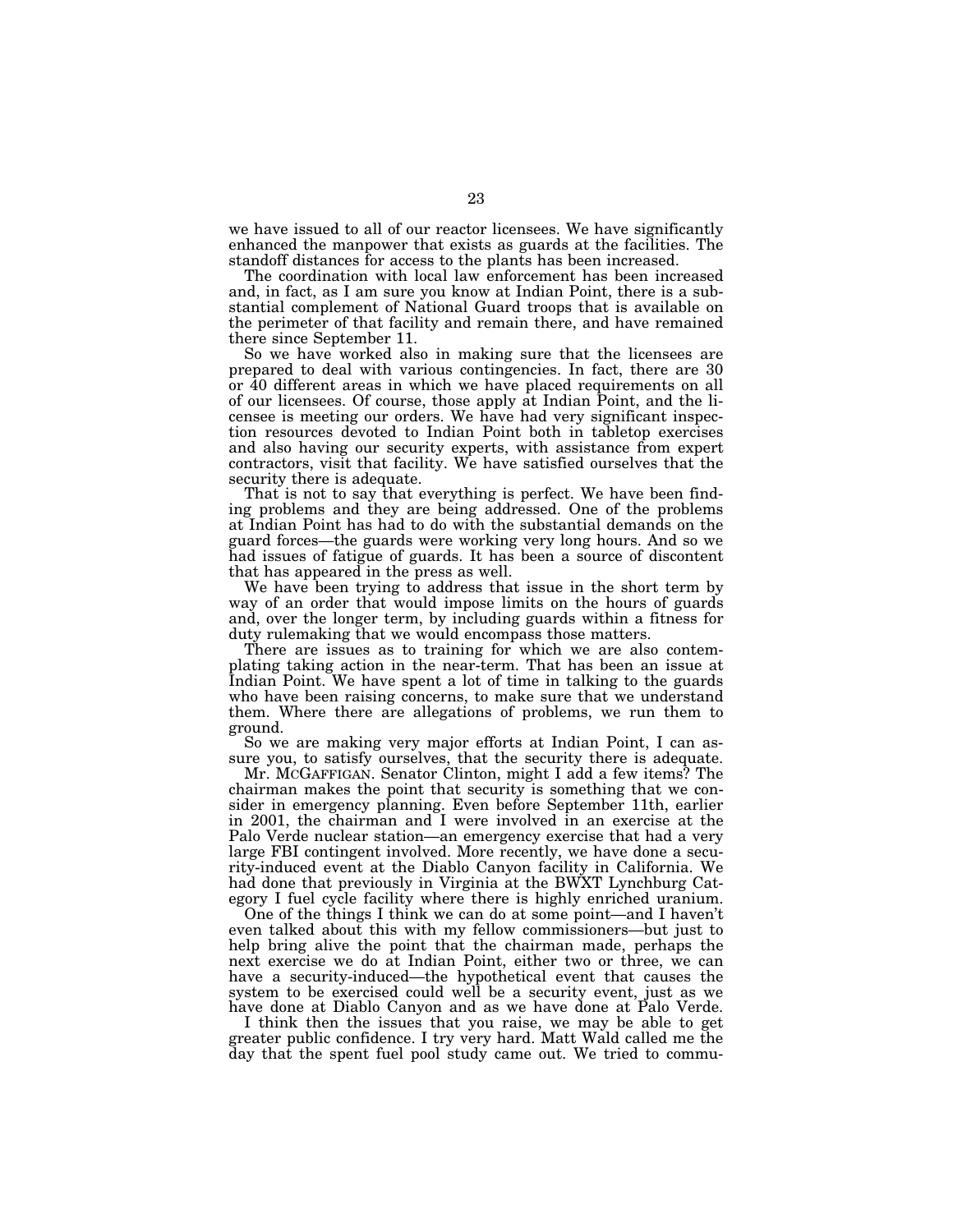nicate. I tried to assure him that the physical security that the spent fuel pools at Indian Point—it is almost impossible, barring the mother of all earthquakes in which case we would have other problems—for that pool to drain. It is in bedrock. It is below grade.

The report that Matt was asking me to comment on made the point that if you can keep the pool at 40 percent full with water, you will not get any zirc-clad ignition and you will not get any offsite releases. It is physically impossible to get those pools with any sort of terrorist event to drain below 50 percent deep. One of them is entirely below grade. The other has a very small area above the fuel where you could poke a hole in the pool if you could get through many feet of concrete. That particular point is inaccessible to aircraft.

So there is no—we try to bat down these things, especially in your State, when these issues arise. Those spent fuel pools—there may be issues at other places, and we don't think so. But in your pools it is physically impossible. So we try. We try to bat these things.

In emergency planning, one of the points we made is that the 10 mile emergency zones that were chosen in the late 1970s are the basis for emergency planning. Those were chosen based on the science we had at the time and the multi-agency process involving FEMA, the Environmental Protection Agency, and the NRC. That was based on the science we knew then.

Since then, unfortunately we have had the Three Mile Island event and the Chernobyl event, and we have discovered that we were very, very conservative in choosing that 10-mile zone. It's very hard to imagine events that fully exercise the 10-mile zone, 314 square miles of people.

The events that we actually hypothesized in our exercises—we typically are thinking about a quadrant in a 5-mile zone where we can imagine somebody getting more than one rem, and we in a disciplined way, talking to officials, it's the State's call—I guess in New York's case, the local communities' call to make these decisions as to: Do we evacuate this quadrant of the 5-mile emergency planning zone where the wind is moving?

We need to communicate to the public that we understand that these are very conservative zones that were chosen in the late 1970s and if we were doing it today, based on today's science, many in the industry would argue that the zones should be brought in. We have not gone there. We have kept the conservative larger zones.

Senator CLINTON. Mr. Chairman, if I could just-

Senator VOINOVICH. I think we are running out of time on this question. I would like to wrap it up so we can get on with some other questions.

Senator CLINTON. One quick follow up to Commissioner McGaffigan.

What you just said, I would appreciate having the commission commit to doing a force-on-force test at Indian Point and sooner instead of later. It is something that I-

Mr. MCGAFFIGAN. I was talking about an emergency planning test. The force-on-force is separate.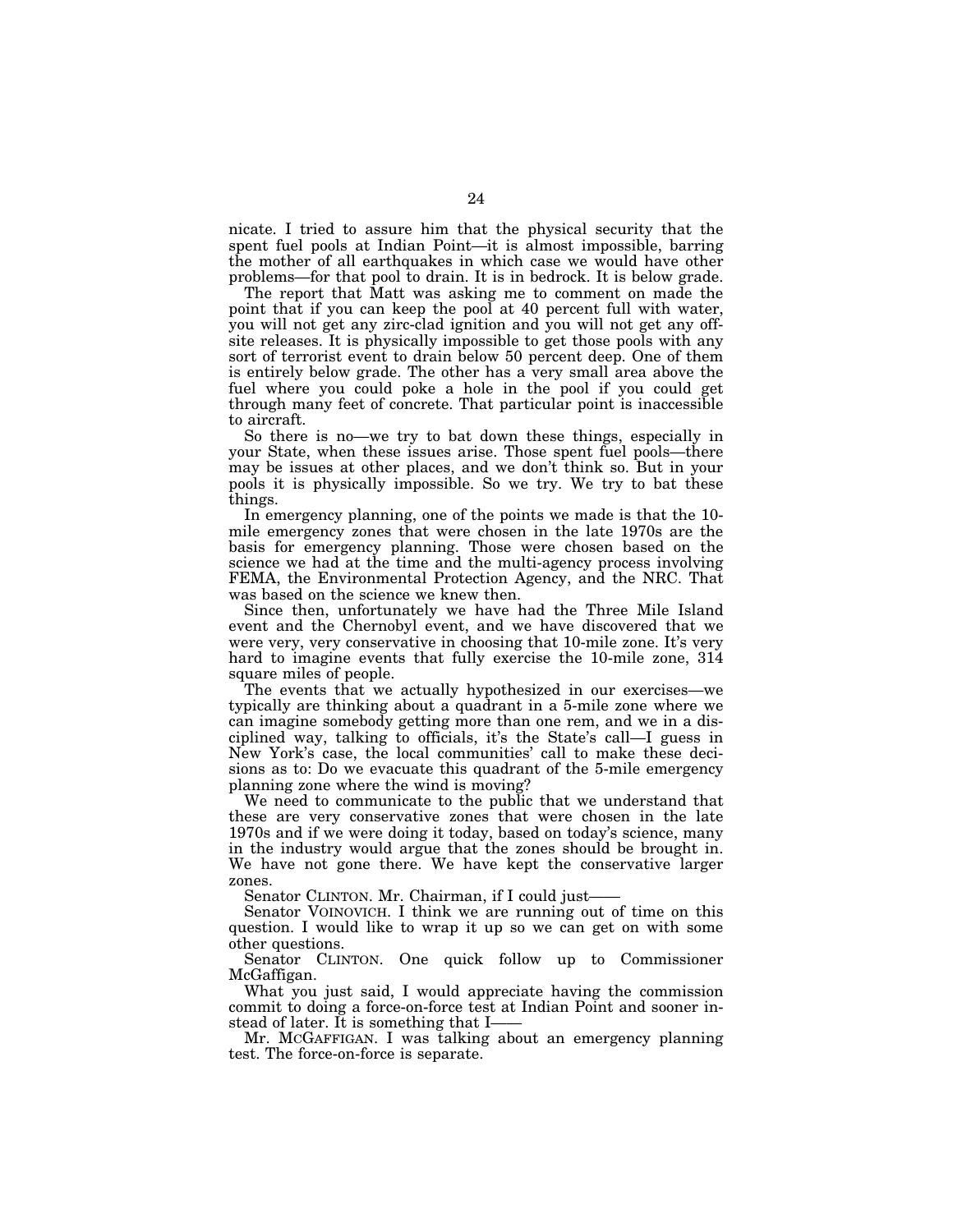Senator CLINTON. Well, it fits. There is a whole set of concerns that we are addressing here. I think that we should do it. It would be far better if there could be a clear conveyance of the information that you tell us with such intensity and sincerity, but which does not communicate. And even at the end of it, when you get something like a report from James Lee Witt, whom I have the highest regard for, which says that everybody is honest. People are telling you what they believe. But the standards are not adequate. So it doesn't really matter.

So that is where the disconnect occurs. We just have a lot of unanswered questions that are very troubling to people.

Mr. MERRIFIELD. Senator Clinton, in fact we have been working with Entergy. The chairman may correct me, but I think we have plans underway to have a force-on-force exercise with Entergy at that site. I believe it is in the June-July timeframe. So I think we agree that that is clearly a plant that has a priority.

I know the chairman wants to move on, but I do want to make a couple of really quick observations. I agree with the comments the other commissioners have made about emergency exercises and terrorism. I was the commissioner that led our joint exercise with the FBI at our BWXT facility. I also led the exercise relative to Diablo Canyon, the first time we had a security-initiated event since September 11, 2001.

I will tell you that we take those exercises as commissioners very seriously. Each one of us leads one of those exercises each year that includes hundreds of participants. Many folks on our staff, probably 50 folks in our headquarters, our regional staff, people onsite, FEMA, Federal agencies, State and local governments, and utilities. It is an enormous effort and one that I would certainly welcome and suggest that you come view when we do one of those again to see what we do.

We are going to take James Lee Witt's recommendations very seriously. We are going to look at them. I agree with the chairman that we are not to belittle those. Where we work with FEMA, where we can identify improvements, and where there are those that need to be made, we certainly will.

The last thing I would say is this: You quoted the IG's report from the 1990s. There is one significant thing that has changed in that time period. At the time when they were looking at those issues the plant was owned by ConEd. That was a utility that had one site, Indian Point Two, and it arguably did not have the commitment to keeping that facility where it should be—from a material condition and from having the staff treat that plant the way it should.

I remember when I first came to the commission in 1998, I had a lot of discussions with our regional administrator because we had those concerns about that plant. Entergy has come in. The tone has changed. They have put a significant investment into the site. They have certainly changed the way that they do business around there. They have an expertise with many, many plants.

So that is a component that we certainly look at. The attitude that they have in terms of making sure that that plant is operated appropriately is certainly—I would argue a lot healthier than what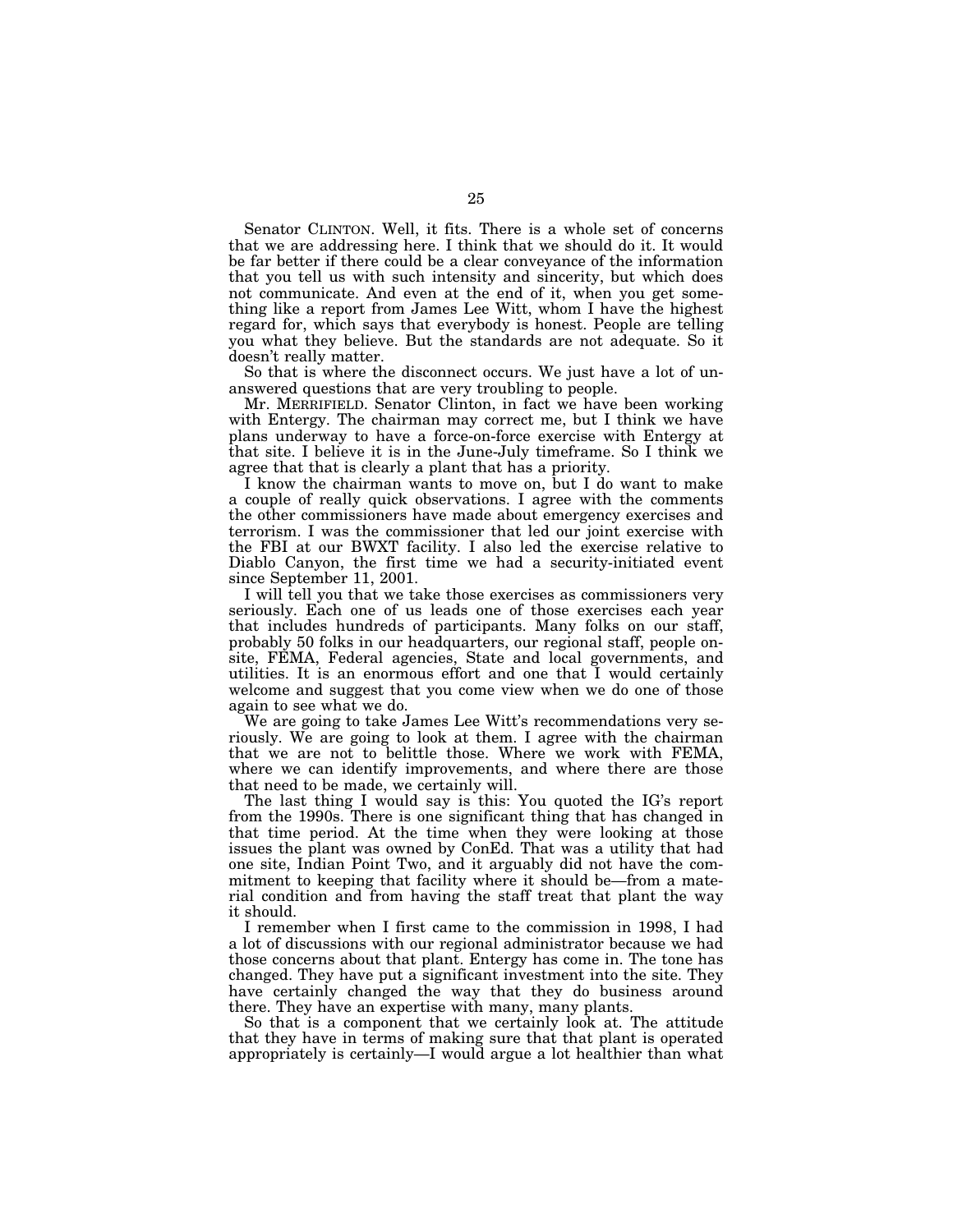we were dealing with when the IG was looking at that report and ConEd back in the 1998–1999 timeframe.

Senator CLINTON. Thank you.

Senator VOINOVICH. Thank you. We did spend a lot of time on that issue but it's instructive about what you are trying to do at Indian Point. I think it's applicable to other sites around the country. It should give some assurance that you are really paying attention to the issue of security. I think that's important to people's comfort level.

I think you have copies of pictures at your table of the corrosion at the reactor heads at Davis-Besse. I have seen them several times. You have them. It is my understanding that these pictures were taken as part of an inspection of the facility in April 2000.

I further understand that the photographs were included in a report that First Energy filed with the NRC in 2000 and that the NRC did not review that file and that the NRC regularly fails to review these types of reports. I also understand that the corrosion present in these pictures was present and visible during multiple inspections as far back as 1996 and that it was noted in multiple reports as far back as 1996.

If this is true, I think that this committee may have to take a serious look at an overhaul of the NRC's day-to-day oversight at these nuclear facilities. Is it true that these pictures were contained in a report submitted to the NRC that was not even looked at until the reactor was shut down?

Mr. MESERVE. Senator, my understanding is that the licensee had a condition report that it prepared in 2000 that included this picture. This was not a picture that was, to our knowledge, shared with the NRC. However, there is an allegation that has been made that the picture was shown to an NRC inspector who did not follow up on the picture. This is a matter that is under investigation by the Inspector General.

Mr. MCGAFFIGAN. But that allegation was made only last week, sir. So the allegation that an inspector saw this picture was made at a hearing we had before the commission last week.

Senator VOINOVICH. So it's recent? And you're looking into it?

Mr. MESERVE. We are looking into it.

Mr. MCGAFFIGAN. We are looking into it.

Mr. MESERVE. The Inspector General is looking into it. This kind of thing we would refer to the Inspector General.

Senator VOINOVICH. The fundamental question is: Why didn't you as a routine matter see this?

Does the NRC need to have a fundamental overhaul of the way they do their inspections?

Mr. MESERVE. Let me respond to it this way. We have sought to undertake a major overhaul of our inspection program, to focus our inspection resources on the most risk-significant issues. And if there was a failing by the NRC in connection with this episode, it was the failure to appreciate that the kind of circumstances found at Davis-Besse could arise.

We had a conjunction of two phenomena that we had not linked together—which is stress corrosion cracking and the head corrosion. We had not seen that at another plant. One of things that we have done as a result of this incident is to have a very major les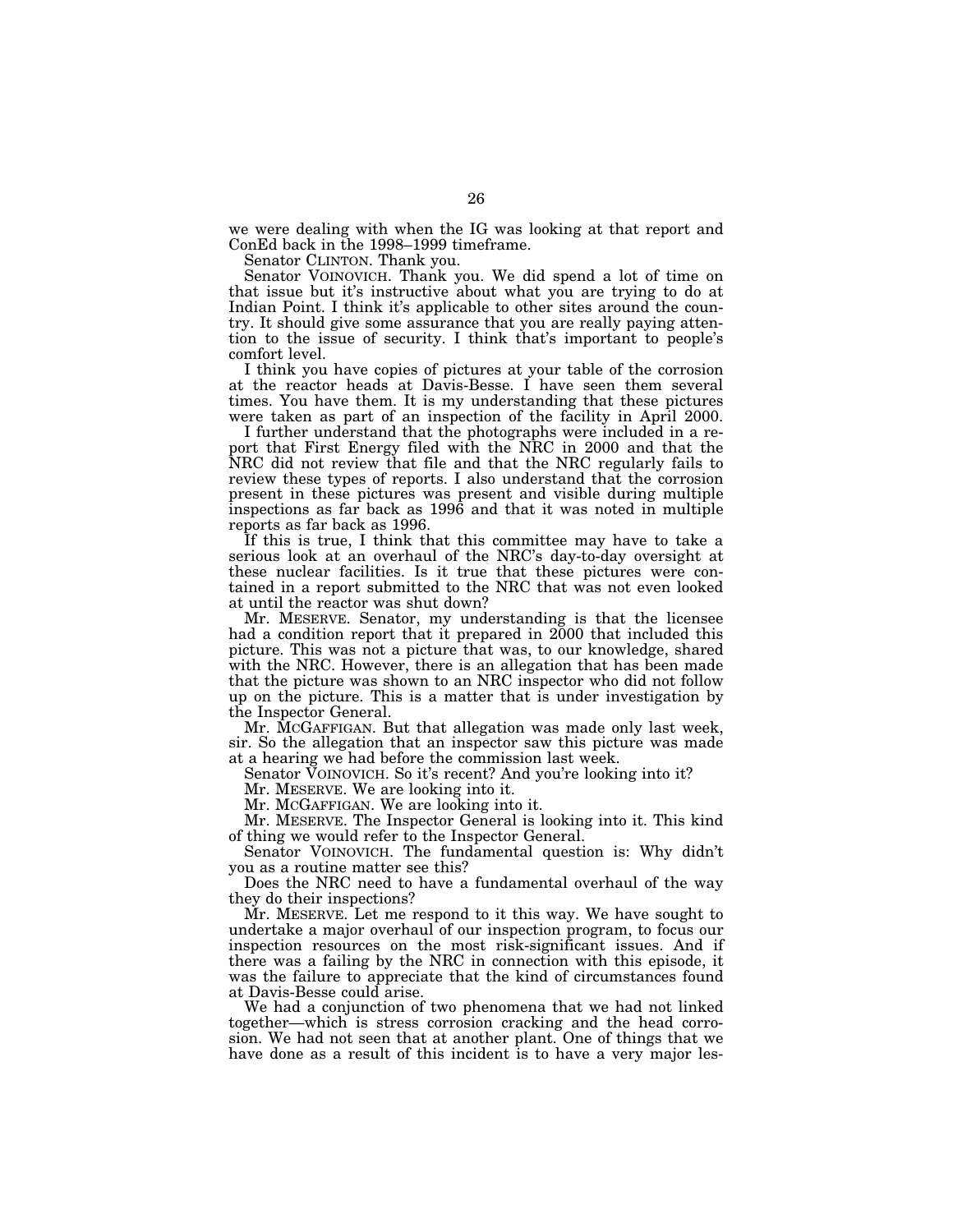sons-learned effort to determine what was wrong with our system that we did not catch this.

That has resulted on the order of 50 recommendations that have been briefed to the commission. We have directed that nearly all of those recommendations be pursued. There is an action plan that we will be receiving an action plan and a schedule for the implementation of the high priority recommendations within the next few weeks.

We see this as a failure of our inspection system, as well. And we are changing it to try to deal with it.

Senator VOINOVICH. Would any of the other commissioners want to comment on this?

Mr. MCGAFFIGAN. I would just echo what the chairman said. Obviously this head is not a clean head and the licensee had other documents that suggested that their head was clean. Our inspector—if this was presented to him—it would be a major shortcoming not to have seen it.

Senator VOINOVICH. So what you are saying is that if it was found that it wasn't reviewed. Then is it a major shortcoming in the way these reports are reviewed by the Nuclear Regulatory Commission?

Mr. MCGAFFIGAN. Yes, sir.

Senator VOINOVICH. Also, in the NRC budget, there is a reduction in the amount of money for inspection. At least, that is what it appears to be. How can you get the job done if you don't have the budget, to have the people, to get the job done?

Mr. MCGAFFIGAN. We all have the same answer but we will let the chairman make it.

Mr. MESERVE. We do have a very slight reduction in the budget from fiscal year 2003 to 2004. It is about \$400,000 out of about \$73 million for inspection activities.

That is not a decision that the inspection resources on the ground at the plants should be reduced. In fact, what it reflects is that we are into the fourth year of our implementation of this inspection program, and we believe that a lot of the overhead activities—the guidance, the training of the people—can now appropriately ramp down because of experience.

This budget was developed, however, before the lessons-learned report came in. We certainly have the flexibility within our budget to make adjustments to the allocation of resources and if there is more that needs to be spent on inspection capacities to be able to do the job, we have the flexibility to do that and will do it. The budget you are seeing does reflect something that was developed by us before the full impact of the Davis-Besse episode was appreciated by us.

Mr. MERRIFIELD. Let me just underscore a couple of things the chairman said. You showed us this photo. It is clear that if our inspector had this photo and didn't act on it, then we have to retrain our staff and make sure they have a higher sensitivity about that. And if anybody looks at this photo—as we would—it raises concerns. So we have to fix that.

Your question, though is: Does that bring a question about the fundamental nature of the way in which we do inspections? And I would ask the chairman not to overreact on that. As our chairman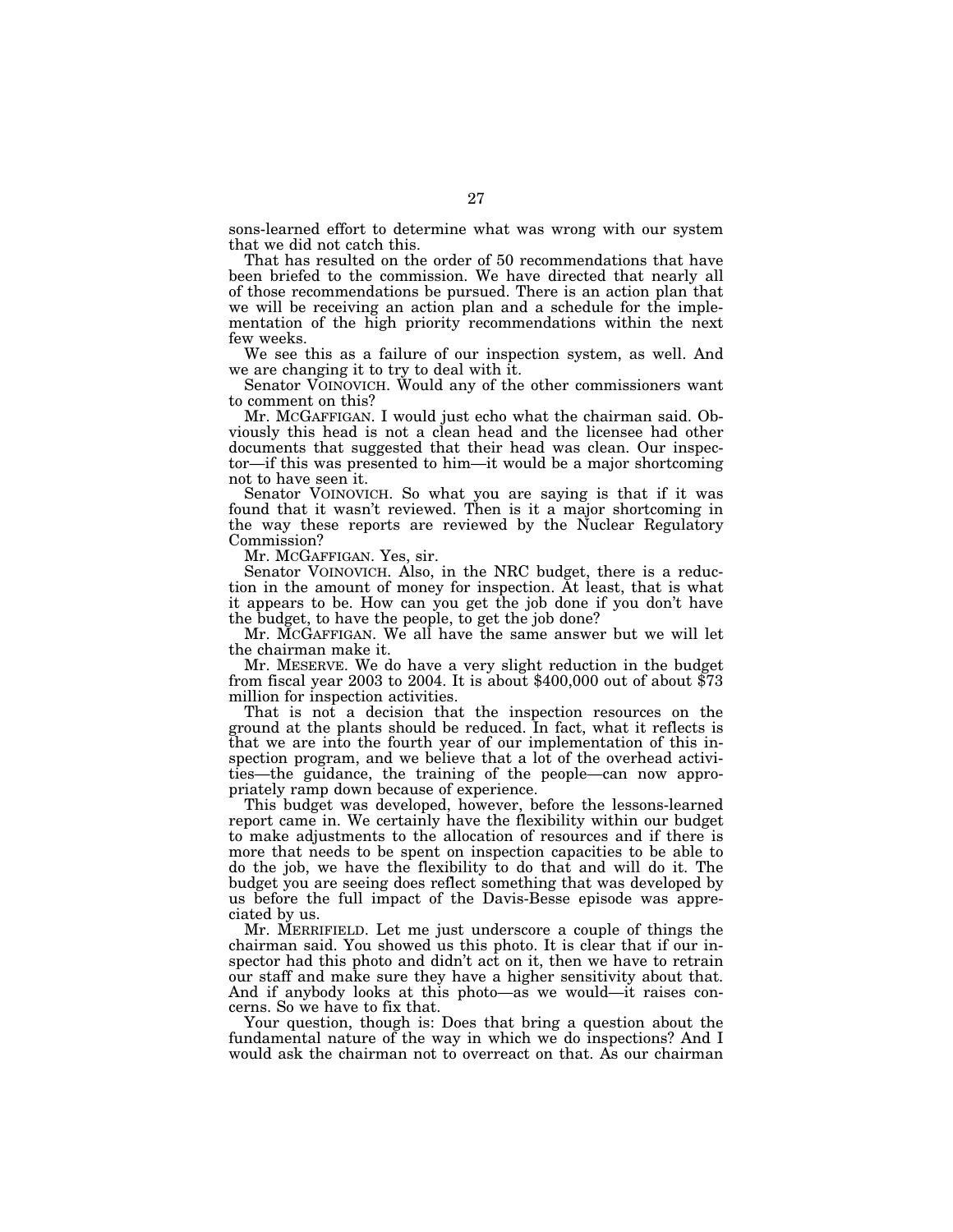has said, we had a task force that spent 7,000 hours meeting with the local county you talked about—Ottawa County—our own folks, folks outside the agencies, saying, ''Is there a way in which we can fix and modify our process so that things like this don't happen again?'' That resulted in the adoption of the recommendations the chairman has spoken about.

But I want to underscore the issue of the inspections. We are not taking any reduction in inspections next year. The savings that the chairman has talked about was a reduction—because we have this new oversight program that we have been working on for years there are some generic issues related to that that we don't have to do anymore. So that's part of the savings.

The other part of the savings that results in a reduction is the fact that we are doing a better job of planning our inspections before the inspections actually take place. This committee and Congress have asked us to work efficiently and effectively. We provided hand-held tools—electronic tools—to our inspectors so that when they go out on their inspections they don't have to spend 3, 4, or 5 hours in order to prepare for their inspection. They can spend one-half hour doing it.

So we are getting the results of some of those efficiency savings so that more that our inspectors' time is being spent on inspections and less time during paperwork. That's the result of what you see in that drop. We are not reducing inspections this year.

Senator VOINOVICH. Mr. Diaz.

Then Ms. Dicus.

Mr. DIAZ. Mr. Chairman, just one simple comment. The bottom line to me is that this issue was preventable. We need to do a better job of making sure that the licensee and us have all the processes that are needed so it is prevented. And it was preventable. We don't like it any more than you do that we might have had to rely for a potential rupture on a safety system. That is not acceptable and we are taking the steps necessary so this issue will not be repeated.

Senator VOINOVICH. Ms. Dicus.

Ms. DICUS. Thank you. Clearly we, on this issue, have done, as part of the issue, a ''mea culpa'' on it. Clearly we missed something that it is only part of the issue and perhaps we should have found.

When we had our commission hearing on Davis-Besse that Commissioner McGaffigan referenced, one of the questions I asked of our staff—we had three panels, our staff, the licensee, and then stakeholder involvement, including Ottawa County, as a matter of fact.

One of the questions I asked my staff was: How do I know I don't have another smoking gun out there? I don't want this commission to be back here next year with another licensee, another plant, that we had something happen. In this case we had a problem, a technical problem at the plant. We did not have an incident which I think the chairman has made clear, as well as, I think, Commissioner Diaz. The redundant systems we had worked, but that is not what we are interested in having. So our staff—the highly technical, very capable staff that we have at the NRC—they know that this commission is looking at the inspection program, looking at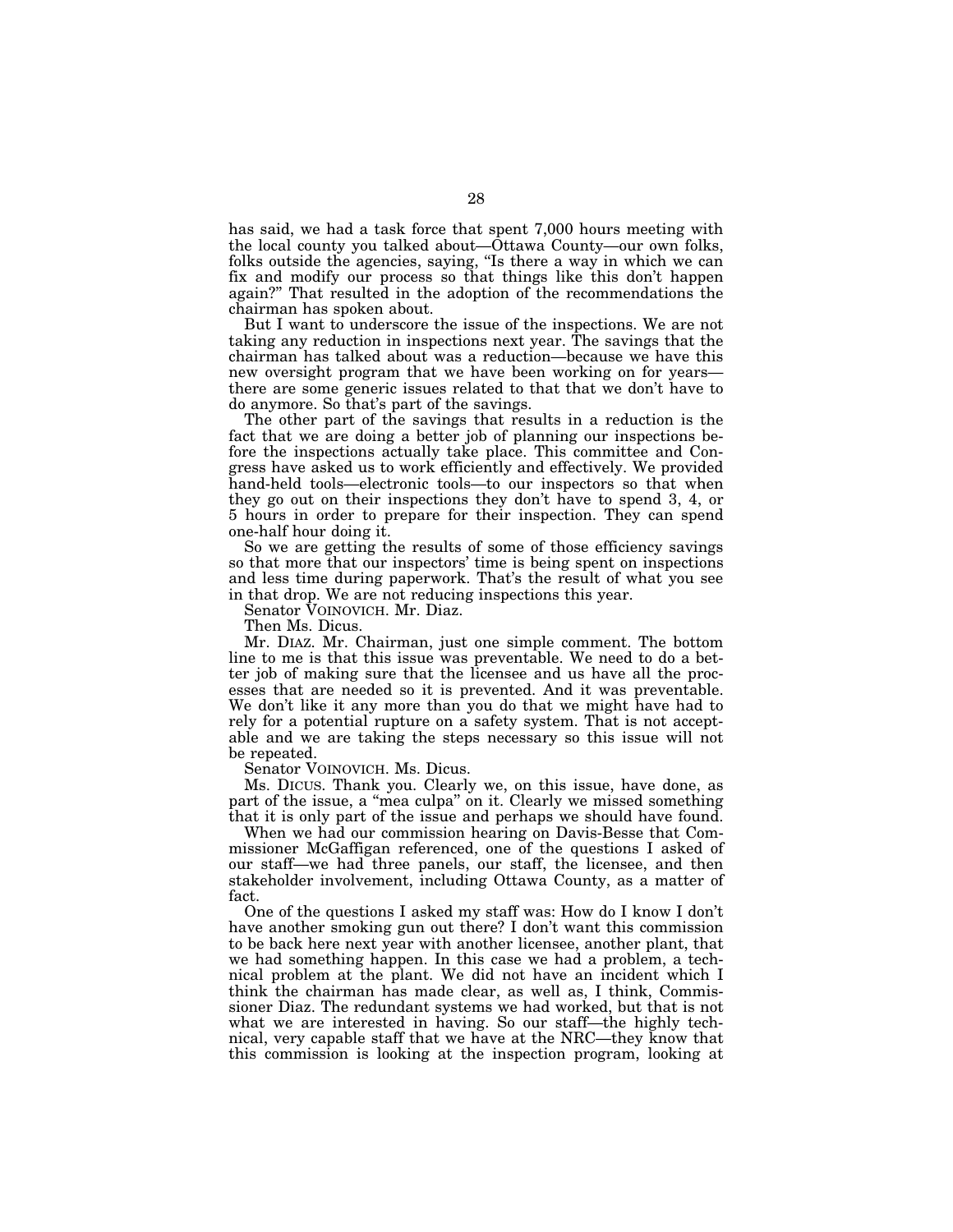the oversight program that we have because I don't want any more smoking guns. I made that very clear in the briefing that we had.

Senator VOINOVICH. Well, I'd like to see what it was and what the new plant is, the building of what Mr. Merrifield said. I am also interested in two other areas. One of those is the area of human capital. Another hat that I wear is as chairman of the Subcommittee on Oversight of Government Management in the Federal Workforce. I would like to have a report from you in terms of the capacity of the people that you have on board, the potential for retirements, and your ability to attract the people that you are

going to need.<br>I always quote the statistic that you have more people over 60— 6 times more over 60 than you do under 30. So often it depends on the kind of people that you have that are working that determines whether or not you can get the job done.

Also, have any sanctions been taken against individuals who have worked for the NRC where it is obvious that they didn't do the job that they were supposed to do?

Mr. MESERVE. Let me just say just quickly on human capital that we would be happy to provide you with a report. We appreciate your leadership on that issue.

I can report to you that the 6-to-1 ratio that you mentioned—and I appreciate the fact that you have used it elsewhere—is no longer correct. I am afraid I now must say that we have made great progress and it is now 2-to-1.

But unfortunately, I can't tell you that the problem is solved. It was comparatively easy to change that ratio because we hired a lot of younger people. With such a big leverage of six-to-one, we were able to change the ratio quickly. But we still have a serious situation. Thirty-six percent of our employees, including fifty-two percent of our managers, can retire within 5 years. We need to build capacity at this Agency. We are uniquely dependent upon the skills of our staff.

I have sent you a letter with some suggestions as to things that could be done. We very much appreciate your leadership in that area.

With regard to sanctions against the NRC staff there is, of course, the investigation that we mentioned a few minutes ago about whether somebody had seen this. Some actions could arise from that matter if it is substantiated. We have not taken any other sanctions. We view the problem that arose at Davis-Besse as an institutional failure and not a failure of the particular individuals.

Among the lessons learned is to change our inspection resources to make sure that people focus on issues associated with this matter, to make sure that we have trained our people so that they recognize this sort of situation and have the capacity to deal with it, that we have the research in hand to understand the underlying phenomena and have a better handle on these types of issues.

Let me say there has been an enormous issue in the industry, as well, to address the head issue. We have issued orders, including an order earlier this week, to enhance the inspection that is undertaken of the reactor vessel heads and of the nozzles that are on them. So I think we have this particular issue well in hand. The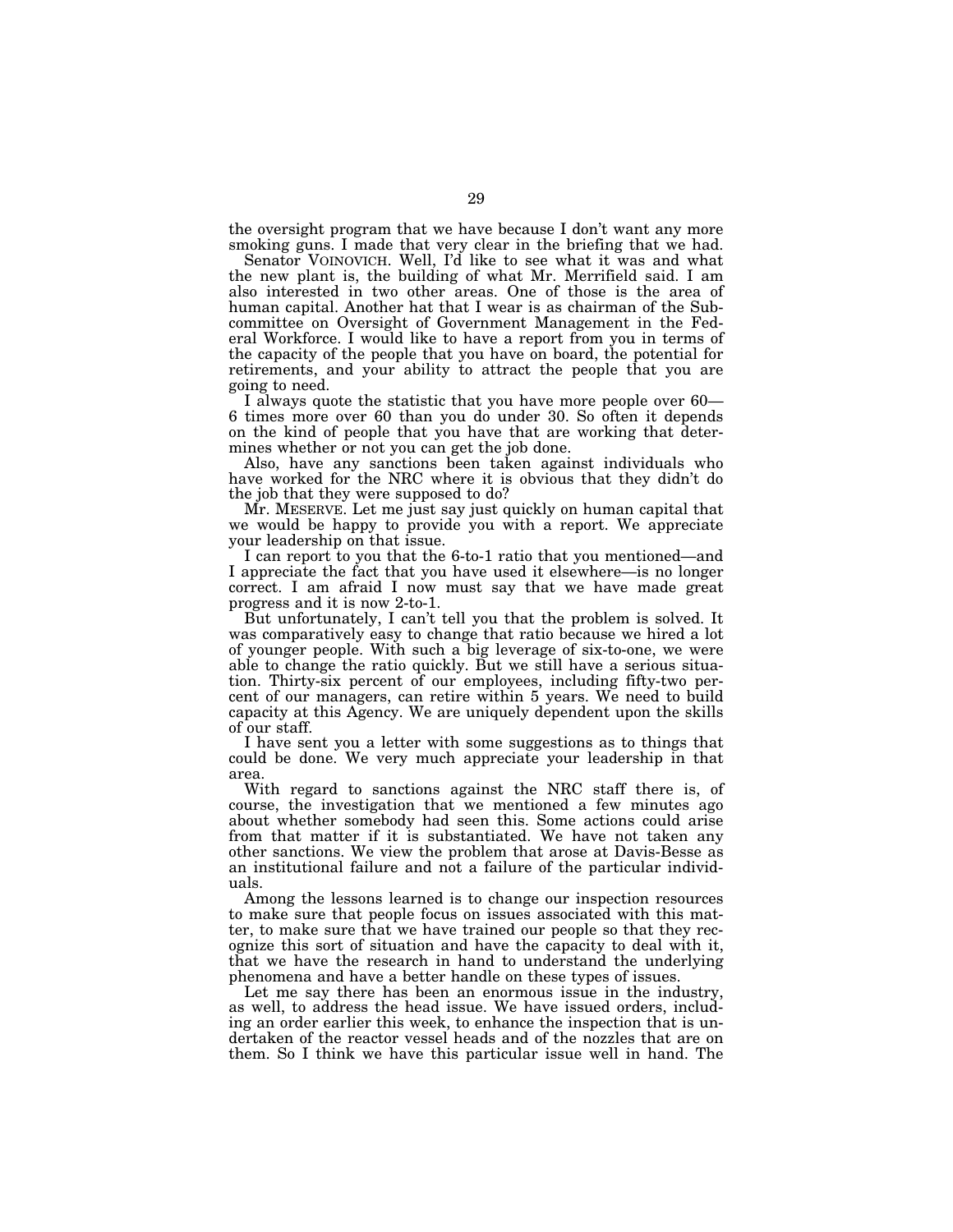issues here are not ones that are directed at individuals but rather, quite frankly, at an institutional failure that we are aggressively addressing.

Mr. MCGAFFIGAN. Mr. Chairman, my comment may go more to your last question. One of the lessons learned from Davis-Besse was we were assuming the place was better than it was. And not only ''we,'' but the Institute for Nuclear Power Operations in Atlanta, which is an industry group that evaluates the plants, also thought the plant was better than it was. As a result, we had a single resident inspector there when we should have had two. And the resident was not fully trained for part of his tenure, at a crucial time.

We had an engineer position back in Chicago that was also vacant for part of the time. We had a project manager back in Chicago who was focused on the Clinton plant, which was a plant in trouble at the time. And then we had the project manager for Davis-Besse back at headquarters. Instead of having our nominal 5-year tenure, we had 9 people in 10 years in that position.

So one of the things that I think the staff has learned as a result of Davis-Besse is that we can't tolerate long periods of time when we don't have the right number of inspectors at the site—we can't tolerate these vacancies. And yet like all Federal agencies, especially Federal agencies where there are changes of station, like the military, people rotate, we have to manage it.

There are a couple of us at this end of the table who have been concerned. We went a few years ago from having three inspectors at a typical two-unit site—Davis-Besse is a one-unit site—but we had an N-Plus-One policy—at least one more inspector than the number and no less than two. We have not always been there. And then it becomes crucial that we backfill with regional inspectors when we don't have the right number of people at the site.

I think we are learning that lesson. But it is very difficult. We can't assume somebody is a good guy. We have to carry out the minimal inspection program and do that aggressively at all of the sites. I think that is a lesson we are learning. But there is some real problem at Davis-Besse, I think, in our culture, in that we were assuming that the plant was better than it was, and the industry institution with whom we talk had a similar view, that this plant was better than it, in fact, was.

Mr. MERRIFIELD. Mr. Chairman, I would say that I think one of the significant lessons that we have learned from the Davis-Besse episode is that we need to make sure we have the tools and the people that we can deploy.

Senator VOINOVICH. What I would like to do is this. You have Davis-Besse. Mr. McGaffigan, you have done a nice job of describing it in terms of the personnel thing of ''Here is what was there.'' Then you went on to describe what should have been there.

I want to know what should have been there and what you are doing to make sure that what should have been done is going to be there because you are going to have the people there to do it.

Mr. MCGAFFIGAN. The question today, sir, is not Davis-Besse because we have more resources than you can imagine at Davis-Besse. The question is. Are we doing it somewhere else?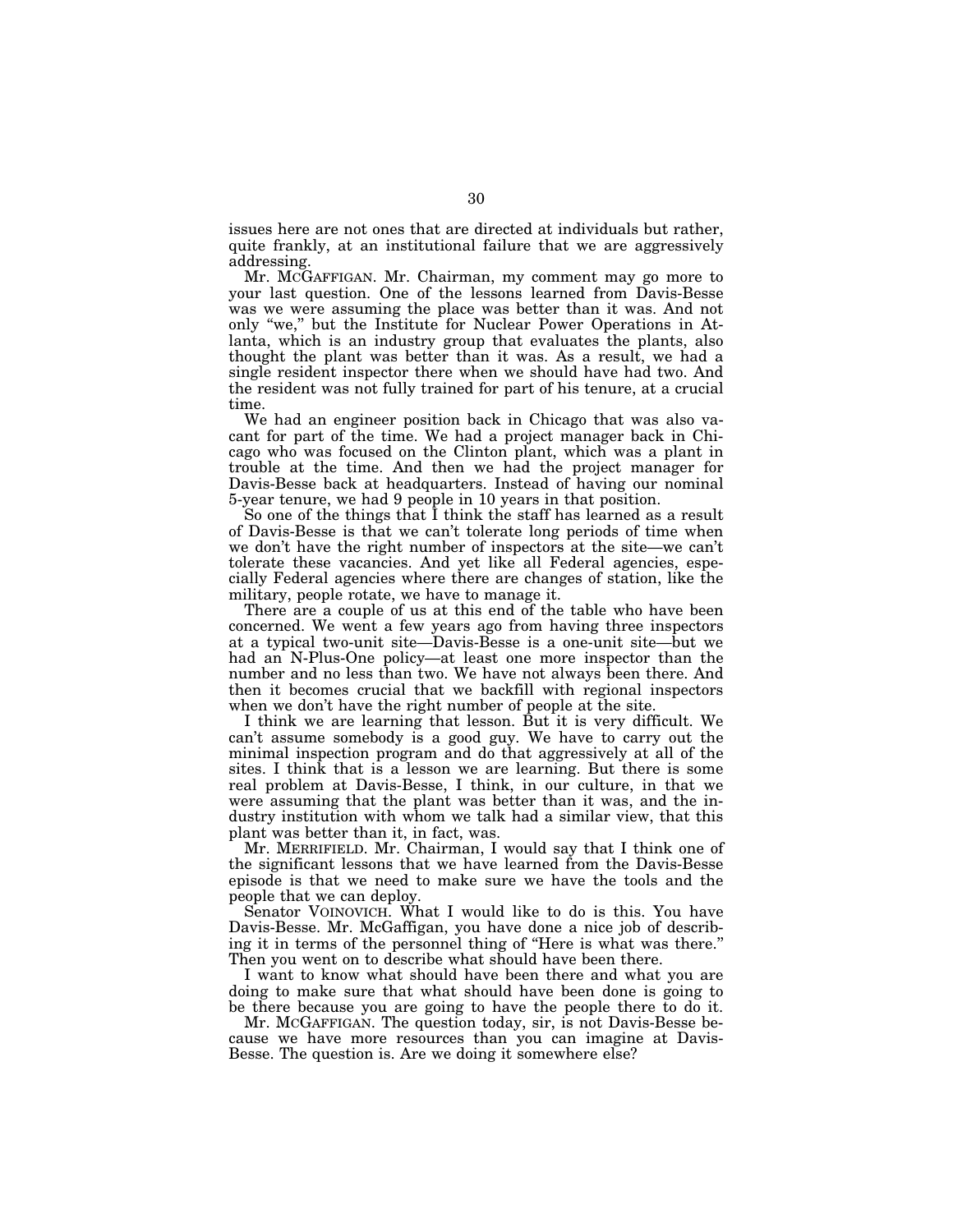Senator VOINOVICH. That is a good example. You can use this as a case study that illustrates, ''We blew it. This is what we should have had.'' Multiply that realization across all the other facilities to determine the organizational needs and personnel to ensure that you have the people at the right place with the right skills and knowledge at the right time.

Senator Carper has to leave for a security briefing. Senator Carper.

Senator CARPER. Thank you. I apologize for having to leave again. We appreciate your being here today and your service. Mr. Meserve, we wish you well in your next post. Thank you for your leadership.

I said earlier for those of us who are concerned about reducing the threat of global warming, large amounts of carbon dioxide into our air, nuclear energy can provide real help there to alleviate those, I think, grave concerns. To the extent that we are concerned as a Nation about the ever-growing dependence on the importing of foreign oil and a burgeoning trade deficit, a greater reliance on nuclear energy can help us on that front as well.

Your stewardship and your diligence in making sure that there is a commitment to perfection—in Mr. Diaz's words—a commitment to perfection in the operation of these plants, or something as close to that as we can humanely achieve is very much needed, especially at this time.

I am going to ask a couple of questions for the record and I will submit those in writing.

One of the questions that I will ask is going back to what sounds like what was experienced at Davis-Besse and maybe at this facility in New York State, a more modest incident. But one of the questions I will be asking for the record is for you to find out for us and to report back on the delay until the time the information was actually released as public information to the rest of us.

The final question I want to ask—and this focuses more on a national issue. Mr. Meserve, in your comments earlier, you began to touch on some of the new technology, the next generation of plants that may be in the offing. Just take a couple of minutes and give us a bit more information on what might lie ahead in that regard.

Mr. MESERVE. Of course, we do not make the decision as to whether nuclear plants should be built. That decision is made by others; our focus is making sure there is adequate protection of public health and safety. We anticipate that there may be such construction in the future.

We have revised our regulatory system and our licensees are taking advantage of it in the preparation for new construction. We expect this year, for example, that there will be three early site permits. That's a way to get environmental issues associated with a site examined early before there is an investment, to make sure that the site is suitable for the construction of a plant.

We also have an opportunity that our revised regulations provide for design certification. We have certified three designs. We have one that is in the process and a number that are coming. These range from evolutions from current-types of reactors with upgraded capabilities, to reactors that are entirely different—gas-cooled reac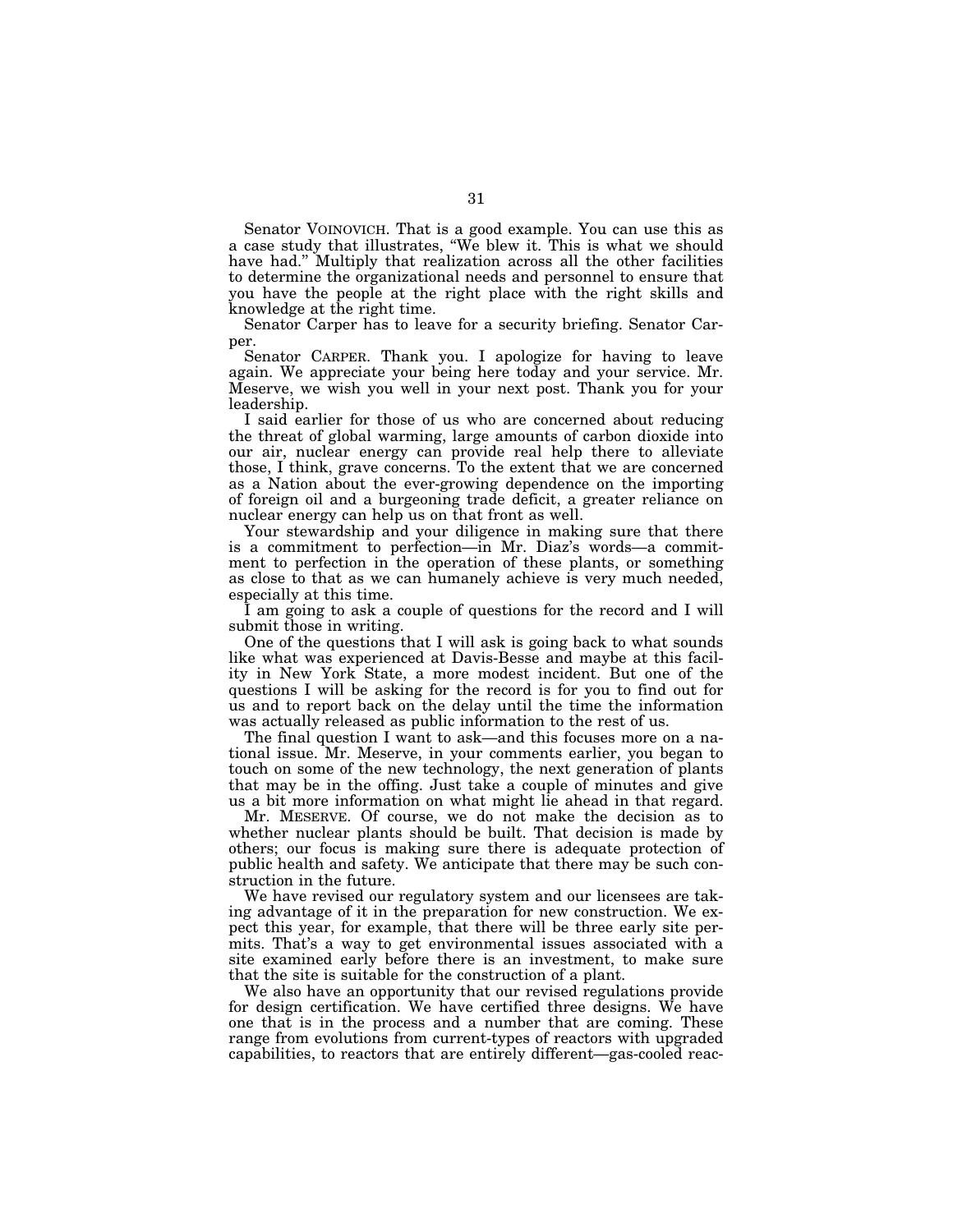tors, for example, which use helium as the working fluid rather than water.

All of these reactors reflect efforts to try to deal with safety issues. Some of them use passive safety systems so that rather than relying on pumps and mechanical devices in order to assure that there is adequate cooling, they rely on gravity or pressure to drive injection and thermally driven circulation as the vehicle for cooling so you don't have the dependence on the reliability of a mechanical device.

A number of vendors are brining these types of ideas for possible construction to us or are talking about bringing them to us for our review. If we certify them, that is a more streamlined process for the eventual application of these improved technologies in new construction.

Nobody has yet made the decision to come forward and say, ''We really want to do it. We are going to file an application to proceed with construction and operation." There is discussion in the industry about that possibility. It may be a year or two before that happens, but as indicated by the early site permits and the certified designs, people are laying the groundwork for those decisions to be made.

Mr. MERRIFIELD. I would also add. Teams are thinking about the way we do business. In our country we no longer manufacture the vessels. We talked about the vessel head at Davis-Besse. We don't manufacture those components anymore in the United States. We don't manufacture steam generators. Those are manufactured in Japan, Korea, Spain, and Canada.

So we are going to have to change our way of doing business if those reactor orders take place. We are going to put people on planes and send them abroad and figure out how do we do those inspections. We do some of that now because we do inspections at foreign facilities.

So there are a lot of things that we have to plan on to make sure that we are ready if, in fact, as the chairman has mentioned, a utility were to decide to go ahead and build a plant.

A second element to that, however, are the sites themselves. As you may have heard—and the chairman touched upon—there are three utilities—Entergy at its Grand Gulf site in Mississippi, Dominion, with its North Anna site in Virginia, and Exelon with its Clinton site in Illinois—have all announced their decision this year to come in and seek pre-licensing of the sites for the future.

So that is another step and sort of a toe in the water, so to speak, of the utilities. We will be working to review those sites to see if they are appropriate for the potential placement of plants down the line.

Mr. MCGAFFIGAN. Senator Carper, I might just mention, given your prior experience with the Navy, we do have somebody who does build reactors. As you know, this year we completed the review of the Virginia class submarine nuclear steam supply system for the Naval Nuclear Propulsion program. It is a classified effort, but we in public said that our judgment was that this was an improvement on the already wonderful record of the Navy in the previous reactor designs that the Navy had. So the Navy does continue to advance technology for its particular uses.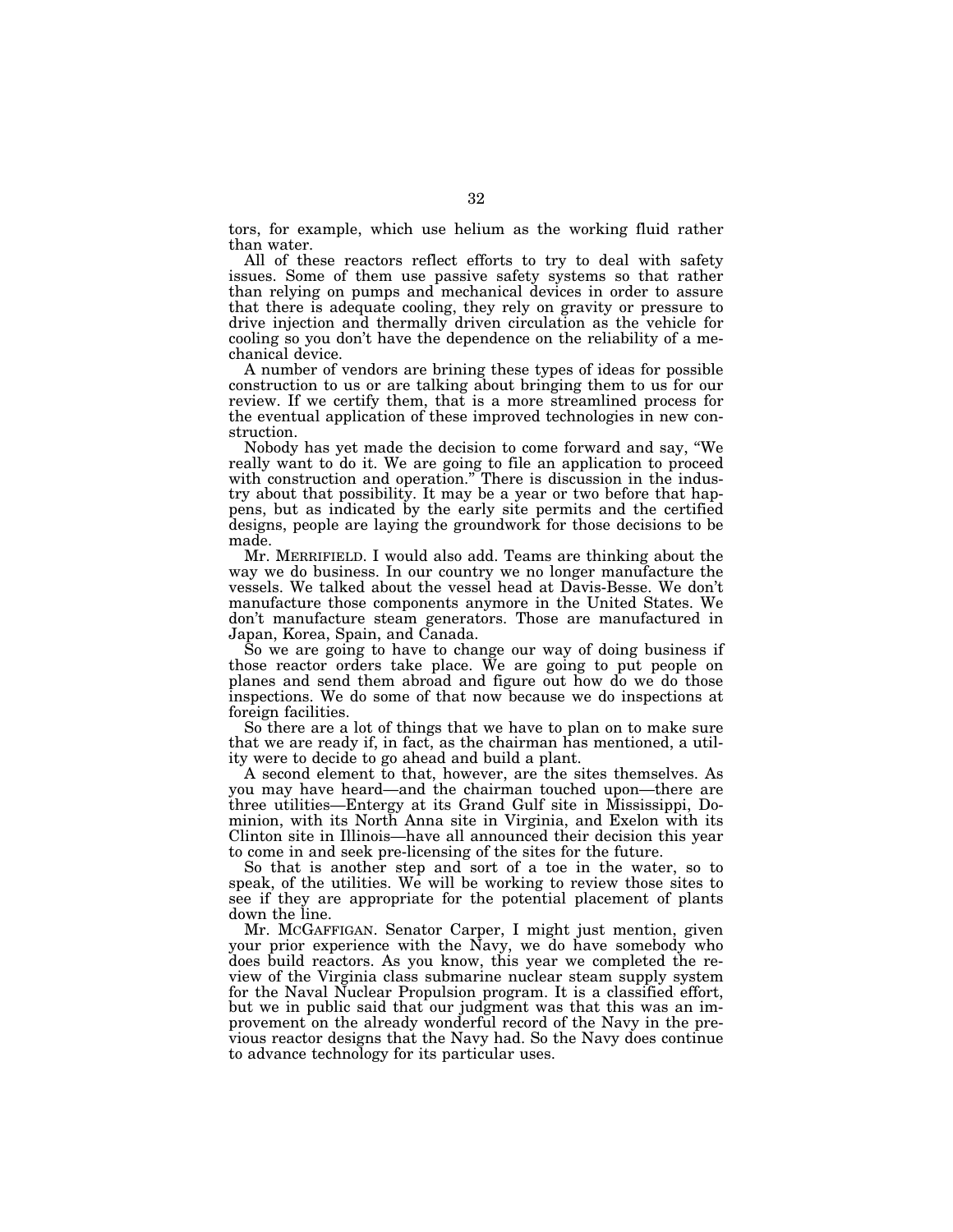Senator CARPER. Thank you all. Thank you, Mr. Chairman. Senator VOINOVICH. Senator Clinton.

Senator CLINTON. Thank you. Can I rely on what I heard in the previous round of questioning that we will confirm for the record that there will be a force-on-force drill at Indian Point in June or July?

Mr. MESERVE. I can confirm that Entergy has agreed that it will be an early exercise. The precise date has not been established. June or July is a possibility. It is conceivable even it might be earlier.

Senator CLINTON. Thank you, Mr. Chairman.

Mr. MCGAFFIGAN. Senator Clinton, may I also add that we are probably not going to announce the date to the public. When a plant actually has one of these security exercises, it is potentially a little vulnerable. We have twice as many people there because you have the shadow force and the force that is actually still guarding the plant. We will probably not announce that it occurred until after the fact, just so you understand that.

Senator CLINTON. Just so long as my neighbors don't think they are being invaded, that's fine with me.

[Laughter.]

Mr. MCGAFFIGAN. That's actually something we have thought about. We will not at Indian Point use the full sound system. You will not hear a battle going on. In a more remote location we have gear where it does sound like you have a full battle going on.

Senator CLINTON. That would be good.

[Laughter.]

Mr. MERRIFIELD. I do want to allude to it, though. What Commissioner McGaffigan is talking about is one of the enhancements that we are making. We have decided to move ahead and adopt a system that the military uses.

Senator CLINTON. Good.

Mr. MERRIFIELD. Laser indicators to target individuals who may be invading the plant. Typically the military also uses blanks as part of that program. The commission has affirmatively said that we do not believe in using blanks in highly populated areas where it might disturb local citizens. It is something we are concerned about. So we certainly hear you on that.

Senator CLINTON. That's helpful. And following on that, when is the NRC going to revise the design basis threat to reflect the new threat environment in which we find ourselves?

Mr. MCGAFFIGAN. We have a design basis threat that is now out for interagency review. We work on this issue with other knowledgeable agencies including the FBI and the intelligence community. We are receiving comments on that as we speak. The commission has set a schedule for itself we are aiming to complete that work—have scheduled to complete that work by the end of March.

Senator CLINTON. Thank you.

Mr. MERRIFIELD. If we do achieve that, I think we will be the first Agency in Government that will have revised its design basis threat after September 11th.

Senator CLINTON. That's good news.

Yes, sir?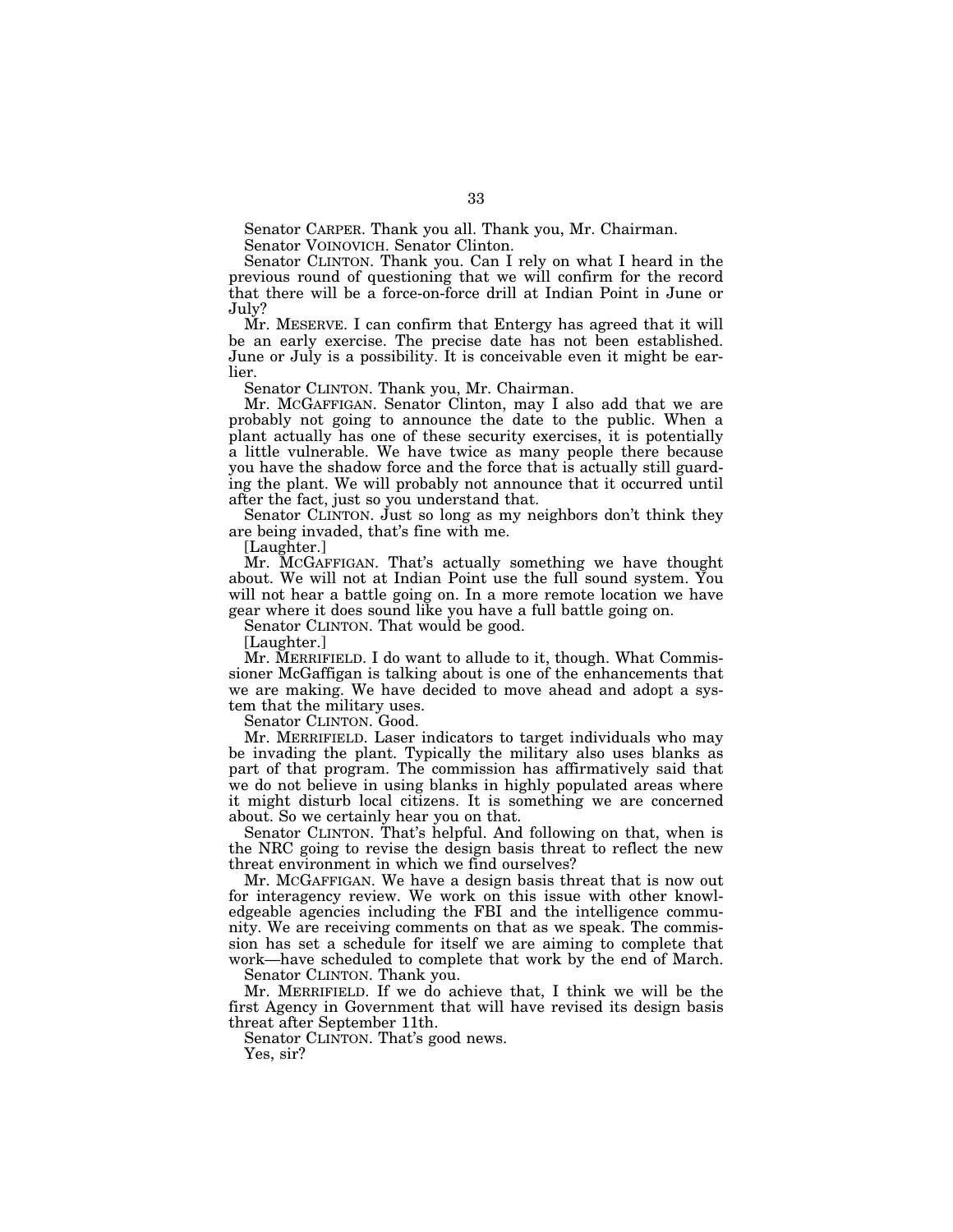Mr. DIAZ. In reality, we do have a de facto new design basis threat that we established a year ago. So although there was an old DBT, the newer security requirements make for a much larger DBT than the older one. So a de facto DBT has existed for almost a year.

Senator CLINTON. Good. Mr. Chairman, I am going to have to leave to go to the Armed Services Committee, but I have a question that I would like to submit to Inspector General Bell. I want to read it because it follows up on what we were talking about previously.

As I understand it, the Inspector General's office is currently working on a report concerning NRC's enforcement of regulatory requirements and commitments at the Indian Point Two nuclear power plant. I understand that the Inspector General has been working on this report for quite some kind. My staff has had several discussions with the Office of the IG about the report. I have an extreme interest in receiving that report.

In fact, I wrote to the IG about it just last week in the hope that it could be released before this hearing, or that at least we could hear about its findings because it goes to the point that the IG report that I previously referred to was dated 2000. It was a retrospective report. We do need this updated report. But the release keeps being pushed back. I would like a date certain as to when this report will be released. I would very much like to let the commission and the IG know that this is a matter I will continue to raise in this committee.

Then I will submit a second question for the IG with respect to some of the issues that the chairman has addressed concerning Davis-Besse and the workforce capacities and training.

Before I leave, if any commissioners have any comment on my questions concerning the IG report, I would be interested in hearing them.

Mr. MESERVE. Let me say that, as you know, the whole function of the IG is to be a very independent operation. We welcome and carefully consider the IG recommendations. I am aware as well that the IG report with regard to Indian Point is underway. I don't interfere and none of my colleagues interfere with the IG's effort. So, the answer will have to come from the IG as to what the schedule is for that report. We don't try to control—it would defeat the purpose of the IG, quite frankly, if we tried to exercise those sorts of controls on him.

We would be very happy to respond with regard to Davis-Besse and the various issues that you have.

Senator CLINTON. Thank you. Finally, Mr. Chairman, I would like to express my appreciation to Chairman Meserve for his service. I know this is probably the last time you will appear before this committee, at least if the schedule is any indication; perhaps not. But I personally want to thank you for your service, as I thank the other commissioners.

We are all in uncharted terrain right now. I think it is important that we ask the hard questions. We push each other within Government, from outside of Government, as hard as we can, to be creative, to think about all these issues perhaps in a new and different way because I believe we have to be hypervigilant and per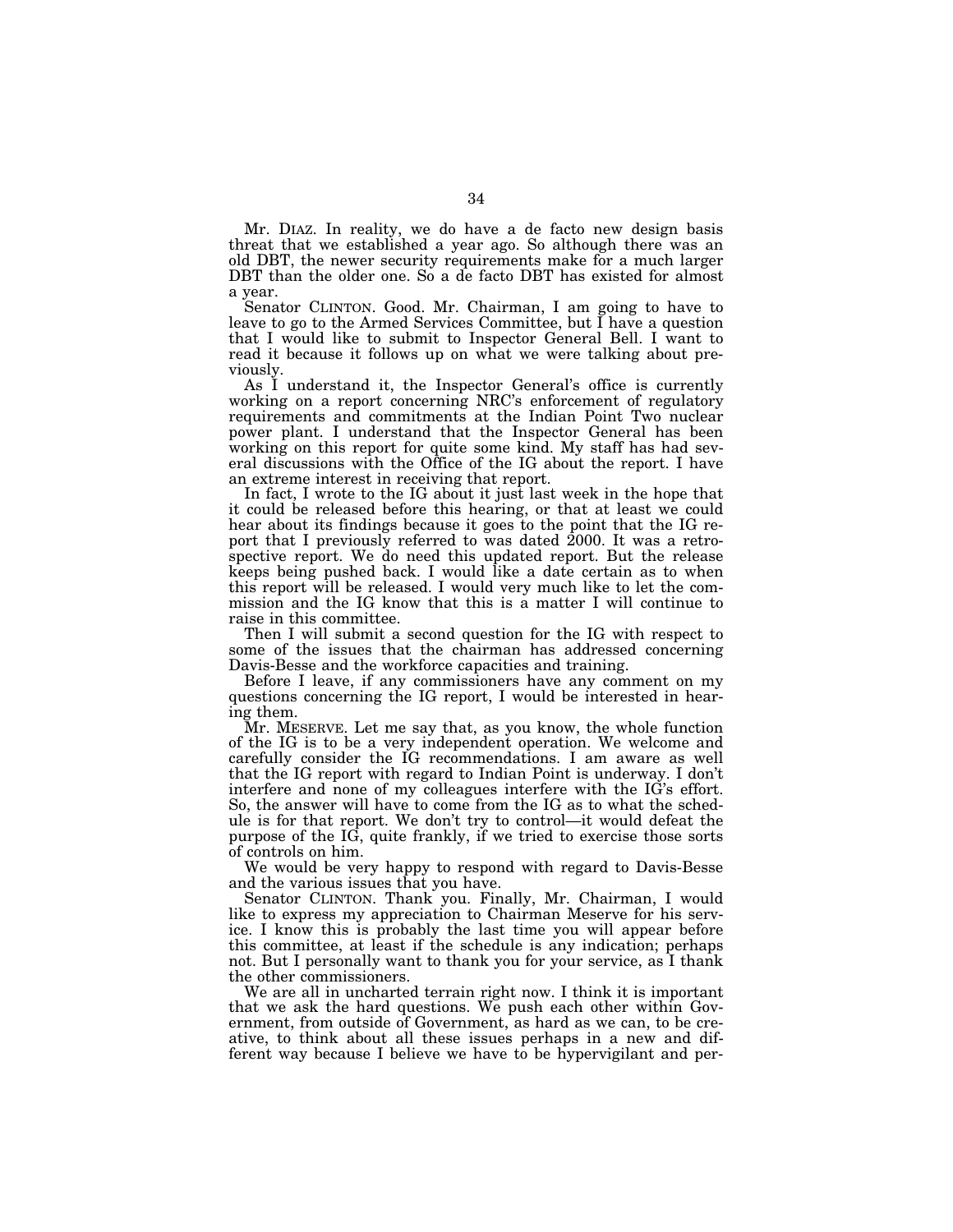haps more committed to thinking outside the traditional boxes that have served us well in the past but are no longer adequate to what we are confronting today.

But I have enjoyed my working relationship with the chairman. We have often disagreed and he continues to object to the Nuclear Security Act which I am going to continue to press forward on.

[Laughter.]

Senator CLINTON. But I am very grateful that a person of his commitment and caliber would be in public service. I regret his loss to public service and this commission. Thank you.

Mr. MESERVE. I very much appreciate your comments. I should state for the record there are only aspects of the bill that I object to.

[Laughter.]

Senator VOINOVICH. We will be having another hearing on that. Senator CLINTON. Well, maybe I will see you again.

[Laughter.]

Senator VOINOVICH. The lessons-learned report cites significant problems with the safety culture at Davis-Besse. A report by the Institute of Nuclear Power Operations—and I am going to quote from it:

"A major contributor to this event was a shift in focus at all levels of the organization from implementing high standards to justifying minimum standards. This reduction of standards resulted from excessive focusing on meeting short-term production goals, lack of management oversight, base problem solving, justification of plant problems, isolation, ineffective use of operating experience, and lack of sensitivity to nuclear safety.

"A report by the NRC's Inspector General showed that only 53 percent of the NRC employees feel that is safe to speak up in the NRC about safety issues. That report also states that almost 25 percent of the NRC employees do not believe that the NRC's commitment to public safety is apparent in what we do on a day-to-day basis.''

These are statistics that frankly are unacceptable. I would like you, Chairman Meserve, to comment on it. Do we have a culture there where we are not encouraging our people to speak up about issues and be forthright?

Mr. MESERVE. I am very pleased that you raised that issue, Senator. What you are referring to is a survey of safety culture that was conducted by the Inspector General. And perhaps your questions could also be directed at him.

Let me say that in many respects this is a report which we received with great enthusiasm. The report shows very significant improvement in terms of the attitudes of the NRC employees in most areas, significant improvement—often double-digit improvement—in things like morale, commitment, respect for the leadership and so forth, over a previous survey that had been done in 1998. And it similarly showed that in nearly all areas that the NRC staff stood up well in these various metrics as compared with benchmarks that were drawn from other R&D agencies or from the R&D world in general.

There were some issues, as all these reports obviously raise some issues. And one of the issues that was raised was an area called the ''Continuous Improvement Commitment,'' I believe. It included attitudes toward safety, among other elements, in which there were statistics where we fell short. We take that very seriously.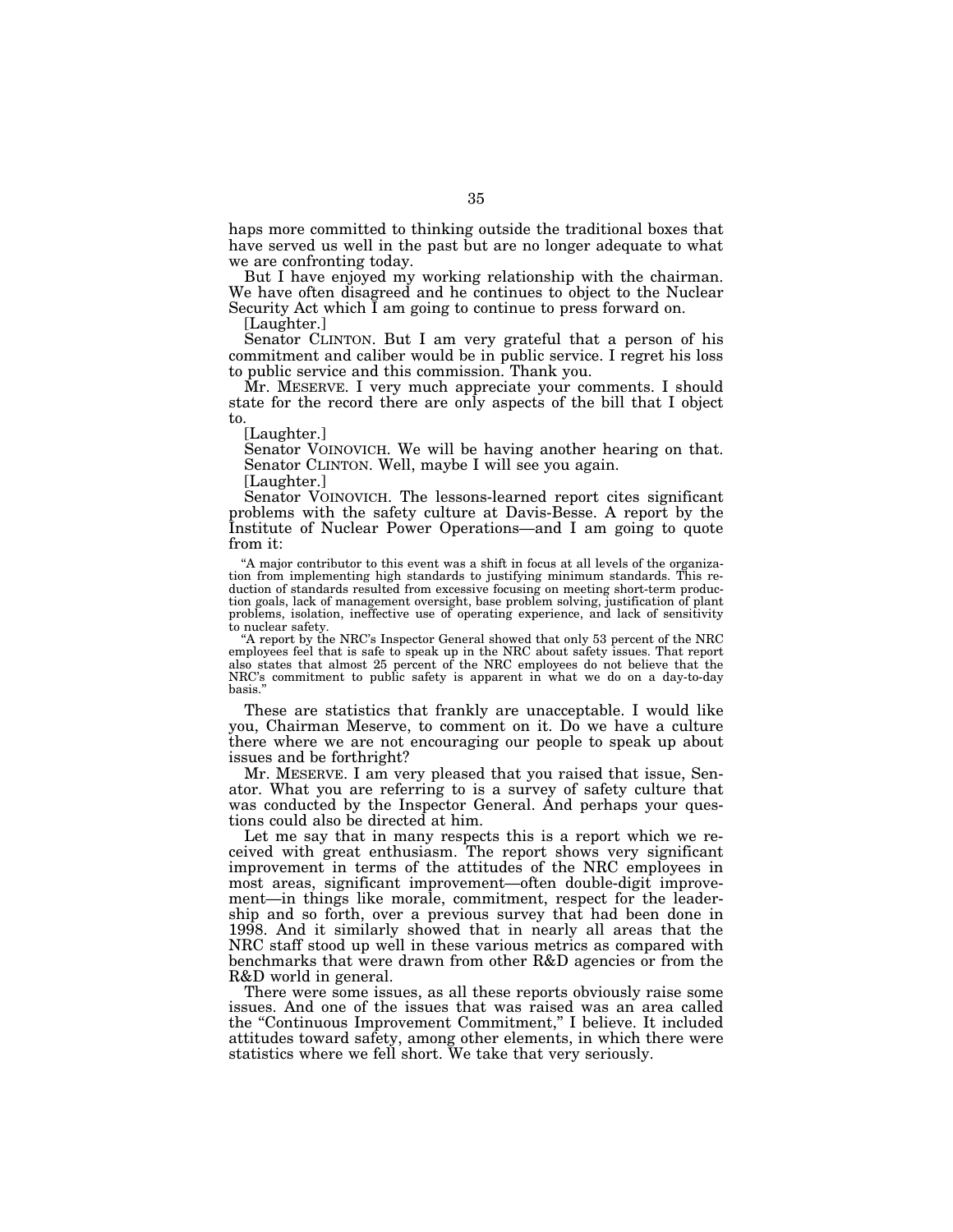What we have done is asked our executive director for operations, who is the principal staff officer, to undertake an examination of the underlying root causes for that problem and how we should address it. So we took this report as indicating that we had made enormous progress over the past time and stand up well in general in comparison with our benchmarks. But we do have some issues that we need to address, and we are addressing them.

Senator VOINOVICH. And one of them is a comfort level on the part of people to speak out?

Mr. MESERVE. That is an issue. We demand that our licensees provide a system in which people are comfortable to speak up. We can ask no less of ourselves.

Mr. MCGAFFIGAN. Mr. Chairman, I might just go ahead, sir. We try to lead from the top on this issue, Mr. Chairman. At every opportunity we, as commissioners, have to encourage staff to raise issues. We have something in our system, a formal process, for dissenting views within the staff, the differing professional view and the differing professional opinion process.

I can't tell you how often we encourage people to raise issues at the very top. And we give them the opportunity to address us when an issue is before us. Recently we had an issue with regard to a new rule that we are going to be putting out for risk informing our reactor regulations. And we had the three people who had filed dissenting views from the consensus position of the staff appear before the commission.

People raising dissenting views have, during my tenure on numerous occasions, changed commission policy over the last 6 years. So we try to lead—and I think the senior staff is trying to lead by encouraging those views to come forward. We are best when we have the full diversity of views of our staff. I use this opportunity today, sort of through this question and answer, to reiterate that from the commission on down we want those opposing views. That is how you get the best public policy, I believe.

Mr. MERRIFIELD. Mr. Chairman, I completely agree with the characterization that Commissioner McGaffigan has made, and I would add further that virtually all of us have a policy—the commission having an open door policy, of saying to staff—and we have said this repeatedly in public—if you have a concern, come on in our door.

In the last few months I have had folks who have taken me up on that, who have come in and raised concerns. You can ask the Inspector General. I had one recently. A person brought an issue up. And I referred it to him to take a look into it. That's the way it should work. That's the position we have. Our staff should be raising safety concerns and we should foster an environment in which they are comfortable in doing so.

I would say that given what Commissioner McGaffigan has spoken about, and what I have spoken about, we were somewhat puzzled by that particular outcome. We kind of thought we had an environment in which we were doing that. Obviously members of our staff didn't feel that way, and I think there is a commitment among the commission as a whole that we are going to fix that problem.

Mr. DIAZ. But it does seem that if you look at the statistics from a group that actually is not in high positions in the commission,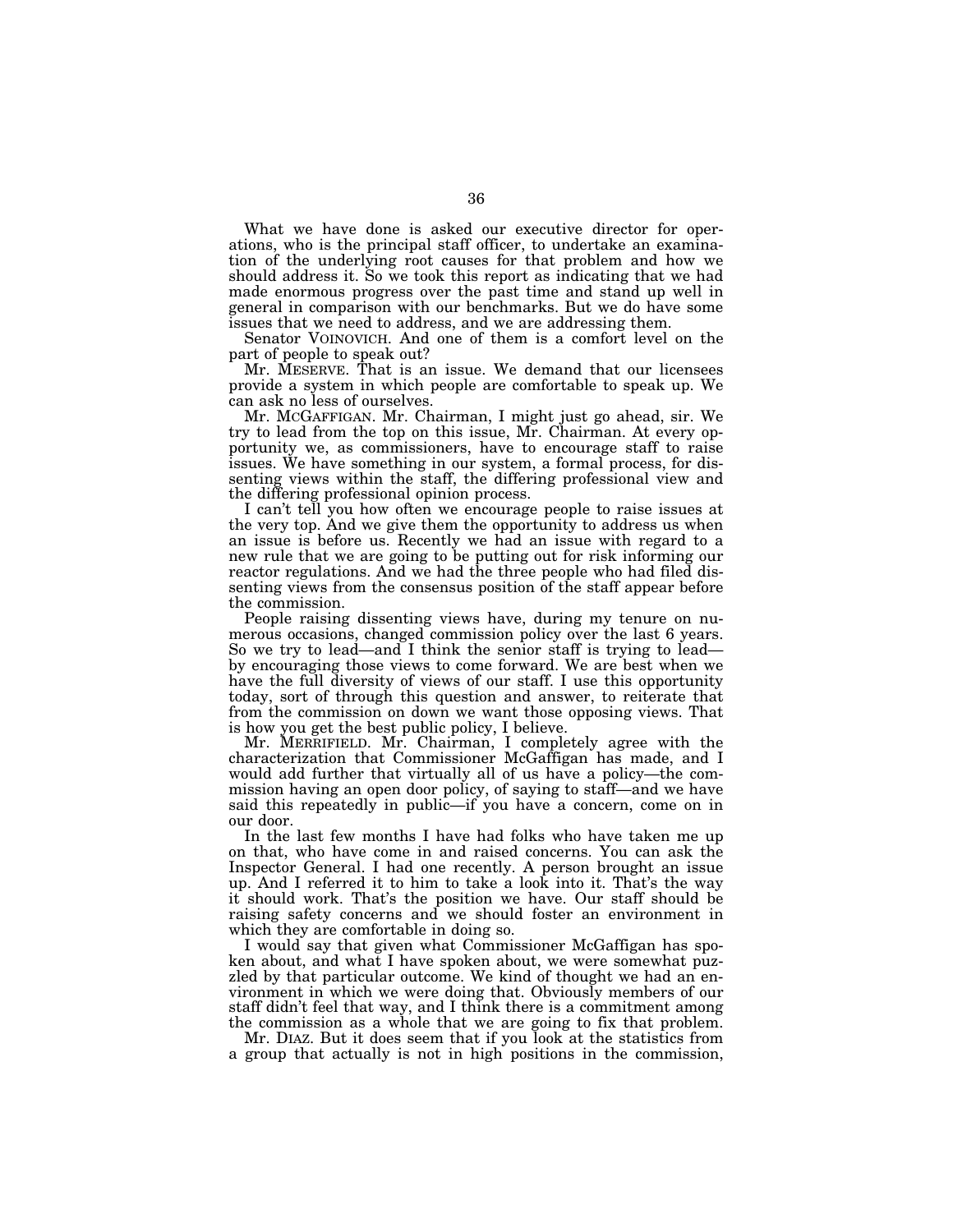and they might have felt—and we need to be very responsive to it—that they couldn't really freely discuss these issues. I think we now realize that that is an issue that we need to look further. We have all of these discussions at multiple levels with top management—that is not the problem. We go to middle management—that is not the problem. It seems like it is further down in the innards of our staff. That is an issue that we really need to address.

Senator VOINOVICH. I would like to agree that the report indicated that there has been improvement. But it also pointed out that half the Agency's employees—53 percent—feel it is safe to speak up. This is a significant 5 percent increase from 1998 that say they don't believe the NRC's commitment to public safety is apparent in what we do on a day-to-day basis.

Obviously we can monitor this situation and perhaps have another survey made in the near future to just compare it with what the statistics were from the one that just was done and see where you are. But I am very pleased to hear that you do encourage people because I think that's the only way that you can have a healthy organization is by encouraging people to speak up and to disagree, and especially in the kind of work that you are doing.

Mr. MERRIFIELD. Mr. Chairman, in the second point that you were making, I think some of that goes to the issue of communications. We have an Agency which is a result of our organization back in 1975. The notion at that time was because we were split from the Atomic Energy Commission, we should not at all be promotional. And I think that feeling has trickled down into the fact that sometimes the Agency isn't as promotional of itself to explain to the public what we do and how we do it and our commitment to safety.

I think if you ask any of us, if you ask any of our management, and hopefully if you ask our staff, we are committed to making sure that these plants and the other people that we license are safe. Perhaps we can, and should, take as a lesson from this survey that we can do a better job of communicating that to the public.

I think if we do a better job of doing that, our staff will have more engagement in terms of having confidence, and, in fact, that the public perceives us that way. I think that is part of what that second question was all about.

Senator VOINOVICH. Well, I have found from my experience that you have your internal customers and you have your external ones. Too often we pay attention to the external ones instead of working with the internal ones.

How much participation do your people have? You are coming back now. You are reviewing what you are doing, to do it better, and so forth. How much input are you getting from the people that are actually doing the job? Do you have quality management at all in the Nuclear Regulatory Commission? Do you have self-improvement teams or anything of that sort?

Mr. MESERVE. We have, as a general philosophy, been trying to flatten the organization, to take out layers of management, to put the responsibility at lower levels so people who should be doing the job are doing the job, strengthen the communications at all levels with regard to how things are going. We have constant efforts to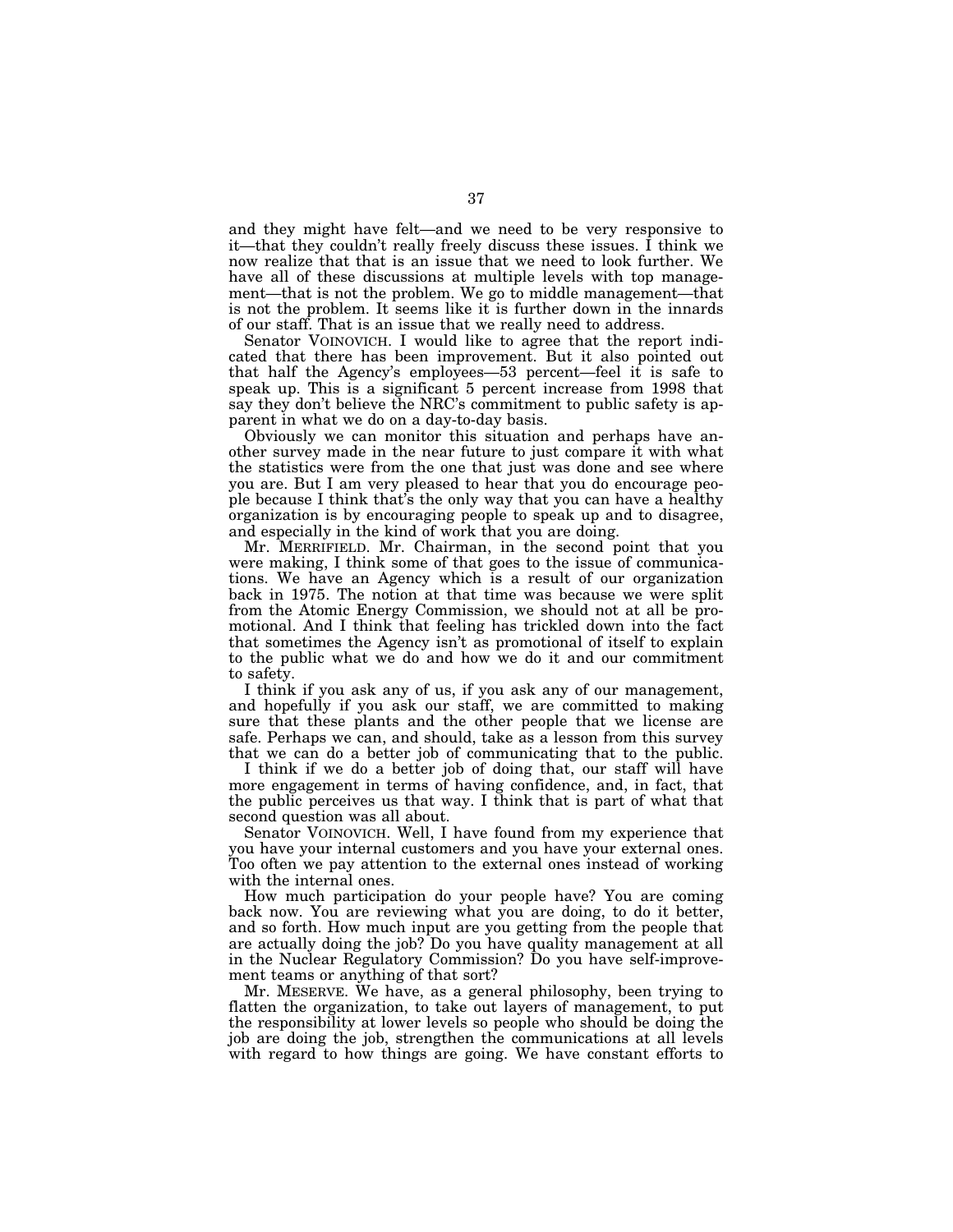monitor how we are doing in this area. We very much welcome the input that the IG and others provide to us.

So we are trying. We see this as an essential area for the fulfillment of our mission. It's a way, quite frankly, for us to deal with some of our human capital issues. We want to have people who have pride in the work that they are doing, feel responsible for the work, and have fulfillment from their work. All of this is integrated, I believe, in our achievement of our overall objective.

Senator VOINOVICH. I would be interested in your looking at the way you are operating the organization. I would be interested—and don't have to do it today—but I would like to have it in writing of some specific examples where you are doing things differently and the reason why you are, where the people who are actually doing the job have come back and recommended how they think they can do their job better.

Mr. MESERVE. We would be pleased to do that.

Mr. DIAZ. Mr. Chairman, there is a cultural issue that I think you should be aware of that I think impacts on all of this. The AUC has been trying to become more risk-informed and performancebased through the years. That is a dramatic change to many of our staff members. Many of them are still very devoted—and maybe rightly so—to the way that we were doing things.

So when you get these changes, actually you get diverse opinions. And we welcome the diversity of opinions because in many ways it gives us checks and balances. So I am saying that there are many people in our staff that see some of our new processes as advancing a little too fast, and the commission needs to deal with the fact of how do we keep the staff in there and at the same time go forth with changes.

Senator VOINOVICH. Mr. Diaz, I understand that. We instituted quality management in Ohio with some 58,000 employees.

Mr. DIAZ. I see.

Senator VOINOVICH. The biggest problem I had were the managers who had grown up in a command-and-control environment that didn't want to change because they enjoyed telling everybody what to do. But it is very important that the management style change if you are going to have an efficient organization that is going to have continuous improvement.

The last question I have of the panel is, as the administrator of the Ottawa County Commission said, they are interested in getting this facility back on line, but in a manner that will absolutely protect the people of Ohio. I would like you to comment on just where are we in this initiative.

Mr. MESERVE. Well, we have a special process that we put in place for situations like the Davis-Besse plant. That involves a very substantial inspection effort by some of our most qualified people to evaluate the circumstances at the plant, to assure that the underlying issues that resulted in the problems have been corrected. Only if we are satisfied that the necessary improvements are in place, will we be in a position to authorize the restart. This is a plant that cannot restart without an authorization from the NRC.

This has been an ongoing effort. There are very substantial modifications that the licensee is making. There is a very important test that they need to undertake to bring the reactor under pressure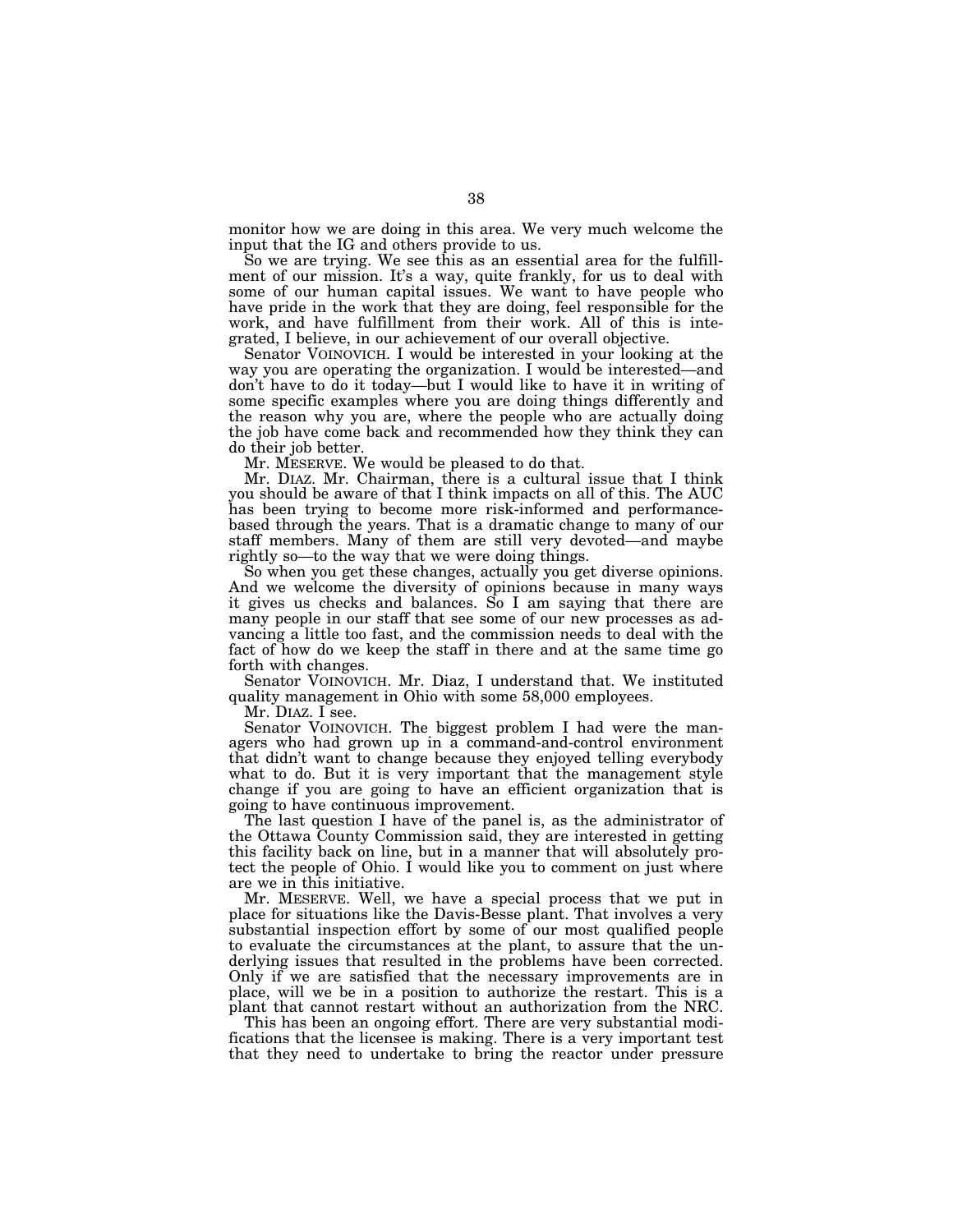without a nuclear reaction occurring, to be able to test the new head, and to test the possibility of events that might occur on the bottom of the reactor.

So, there are a number of important steps that need to take place, including this test and the completion of the various upgrades, before the NRC would be in a position to authorize this facility to restart.

Senator VOINOVICH. Do you have any kind of a timeline?

Mr. MESERVE. I believe that First Energy has expressed aspirations of late spring for completing that effort. I think it is too early for us to be able to say that we are sufficiently confident that that is a realistic date.

Mr. MERRIFIELD. I would add, Mr. Chairman, that we are going to use a disciplined approach. The chairman talked about our 0–  $50$  inspection process. It is disciplined. We want to make sure that it is timely, but as much as we want to make sure it is timely, we want to make sure it is done right, and that we are confident that they are operating safely.

Senator VOINOVICH. I need both criteria. I want you to do it right.

I do have a few more questions for you, but I will submit them to you in writing so we can get on with our next witness.

I thank you very much for your being here today. Chairman Meserve, thank you for your service to your country. I think that too often we take for granted the fact that people like yourselves are willing to step forward and take on positions on commissions like this that could be partly controversial and stressful, but I know that you do it because you want to contribute to your country.

I would like to say one other thing to you. I am going to be touching base with you maybe a little bit more often than maybe some of the other chairmen because I do believe in nuclear power. If we are going to go forward with nuclear power in this country, however, we really have to allay the fears of a lot of folks. And you know, there are some people who don't like nuclear power, and any chance they have to find something that they can pick at, they will do it. So that even puts a much heavier burden on the Nuclear Regulatory Commission to do a superlative job.

I wish I could get some of my colleagues to understand this—that we are now in a new world since September 11. It's changed our lives. It's changed the responsibilities that we all have. It's changed the public's interest in some of things that maybe we took for granted before, but no longer.

So it is a heavy burden that you all have. Again, I appreciate your willingness to serve. I am going to be spending more time with you than perhaps those in the past because I think it's necessary. Thank you very much.

Mr. MESERVE. Thank you.

Senator VOINOVICH. Our next witness is Hubert Bell, Inspector General for the Nuclear Regulatory Commission.

We welcome you to this hearing this morning, Mr. Bell, and would appreciate your testimony. I apologize that we don't have more members of this committee here today but there are lots of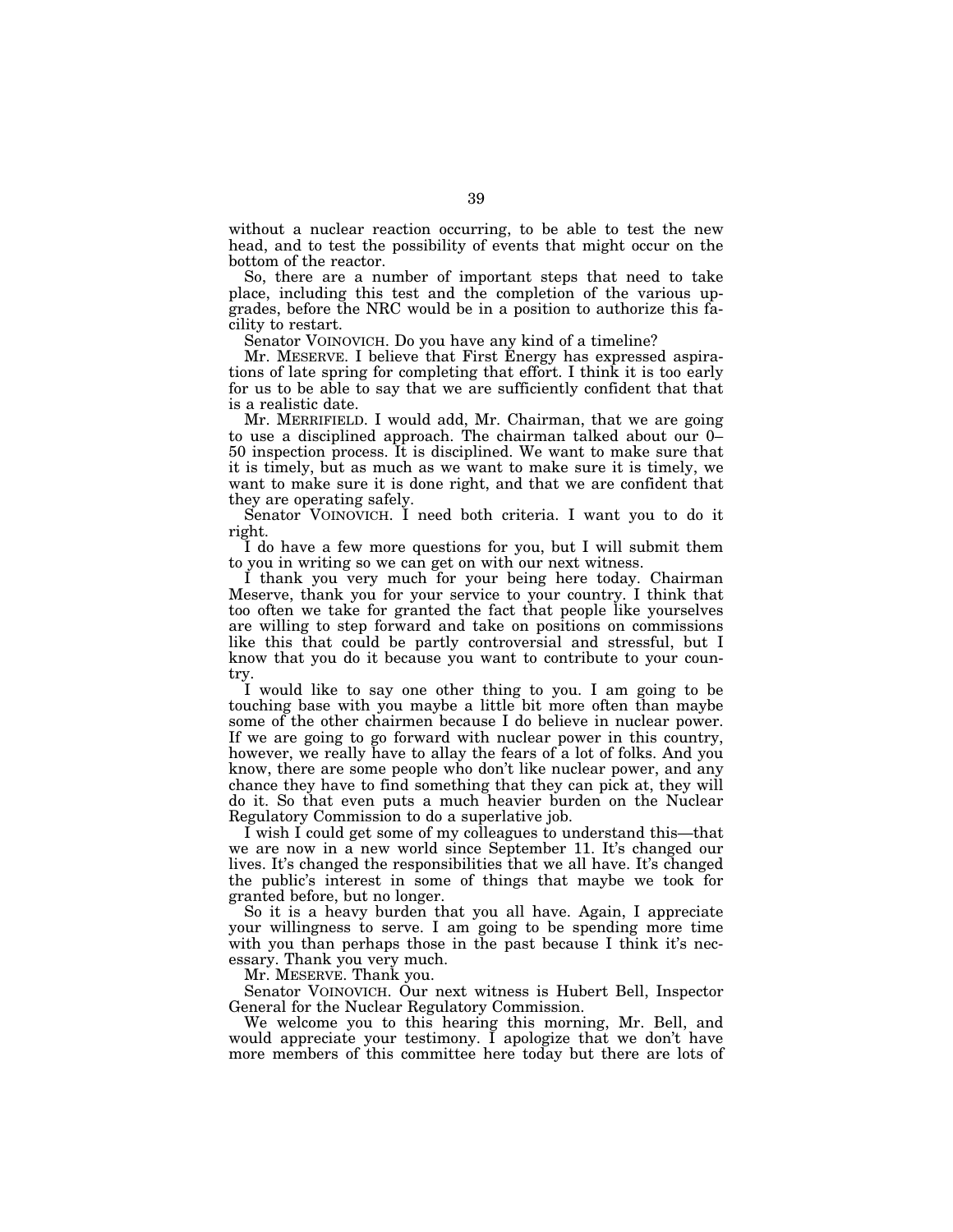things going on as you well know. You may proceed with your testimony.

**STATEMENT OF HUBERT T. BELL, INSPECTOR GENERAL, U.S. NUCLEAR REGULATORY COMMISSION ACCOMPANIED BY: GEORGE A. MULLEY, SENIOR LEVEL ASSISTANT FOR INVES-TIGATIVE OPERATIONS, NUCLEAR REGULATORY COMMIS-SION AND STEPHEN D. DINGBAUM, ASSISTANT INSPECTOR GENERAL FOR AUDITS, NUCLEAR REGULATORY COMMIS-SION**

Mr. BELL. Good morning. Mr. Chairman and members of the subcommittee, it is a pleasure to appear before you today. I am accompanied today by Mr. Stephen Dingbaum, Assistant Inspector General for Audits, and Mr. George Mulley, Senior Level Assistant for Investigative Operations.

As you know, the mission of the Office of the Inspector General at the Nuclear Regulatory Commission is to assist NRC by ensuring integrity, efficiency, and accountability in the Agency's programs that regulate the civilian use of byproduct, source and special nuclear material in a manner that adequately protects public health and safety and the environment while promoting the Nation's common defense and security.

My office carries out this mission by independently and objectively conducting and supervising audits and investigations related to NRC's programs and operations; preventing and detecting fraud, waste, and abuse; and promoting economy, efficiency, and effectiveness in NRC's programs and operations.

To perform these activities, the OIG employs auditors, management analysts, criminal investigators, investigative analysts, legal counsel, and support personnel. The OIG also uses private-sector contractors to audit NRC's financial statements as mandated by the Chief Financial Officers Act, and for other audit, investigative, and information technology technical support services.

To fulfill our audit mission, we conduct performance, financial, and contract audits. In addition, the audit staff prepares special evaluation reports that present OIG's perspectives or information on specific topics. OIG's investigative program is carried out by performing investigations relating to the integrity of NRC's programs and operations.

Also, periodically the investigative staff conducts event inquiries which yield investigative reports documenting the examination of events or Agency regulatory actions that do not specifically involve individual misconduct. Instead, these reports identify staff actions that may have contributed to the occurrence of an event.

Recent work performed by my audit and investigative staff in furtherance of our mission include an event inquiry into the NRC decision to allow Davis-Besse to continue to operate beyond an NRC established deadline without performing vessel head penetration nozzle inspections.

Additionally, we conducted an event inquiry to address concerns resulting from an incident at Indian Point during which the power plant experienced a steam generator tube rupture in one of its four steam generators.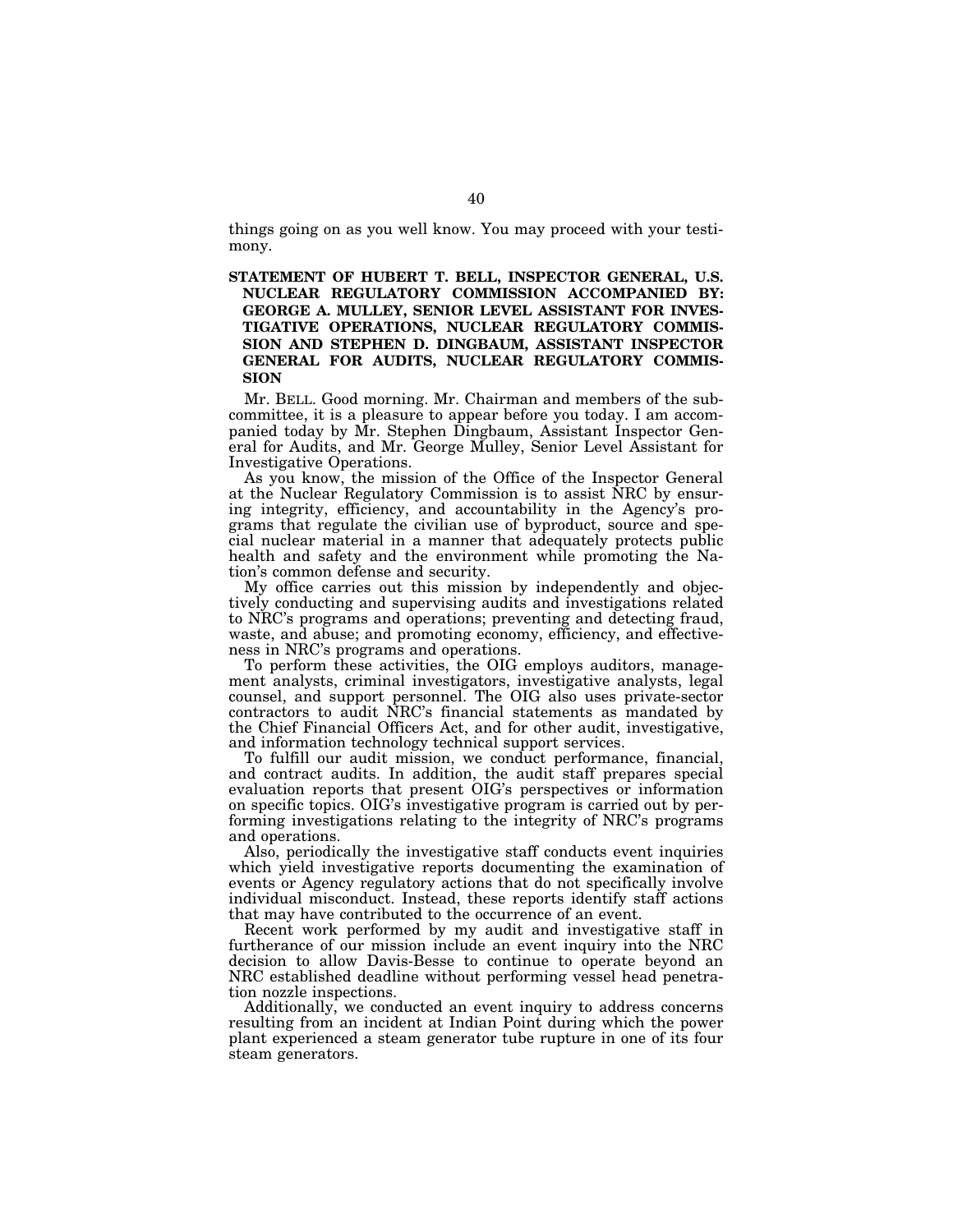In the area of nuclear materials we investigated the reported loss of two spent nuclear fuel rods at Millstone Nuclear Power Station Unit 1. In addition, we addressed unrelated allegations that the NRC and the Department of Energy representatives conducted meetings that were contrary to mandates regarding Government activities concerning the Yucca Mountain nuclear waste repository site and made decisions during these meetings from which Nevada representatives were unlawfully excluded.

We also engaged an independent contractor to conduct a survey of NRC's workforce to: (1) measure NRC safety culture and climate; (2) compare the results against NRC's 1998 Safety Culture and Climate Survey; and (3) to compare the results to Government and national benchmarks.

Additionally, pursuant to the requirements of the Government Information Security Reform Act, we completed a review of NRC's implementation of its Information Security Program, and in response to a congressional request, reviewed the adequacy of NRC's programs for handling and releasing sensitive documents.

A key goal of the OIG is to add value to NRC's regulatory and administrative programs. The OIG is encouraged by the Agency's actions to address OIG's findings, and to implement many of the recommendations made by my office. There are many examples of collaborative work between my staff and Agency managers in an effort to refine the effectiveness and efficiency of Agency programs.

While some challenges remain, the OIG supports the Agency's commitment to ensure the effective regulation of the Nation's civilian use of nuclear power and to the integrity of its programs that ultimately protect the health and safety of the public. OIG will remain steadfast in its resolve to assist the NRC in fulfilling this important mission.

Mr. Chairman and members of the subcommittee, this concludes my report on the activities of my office during the recent past. We would be pleased to answer any questions at this time.

Senator VOINOVICH. We reviewed your investigation into the events that took place at Davis-Besse and want you to know how much we appreciate your efforts.

I've got a couple of questions about your investigation. You have been staying in touch with what's been going on. Do you believe that the NRC is doing everything it can to prevent another incident like the one at Davis-Besse?

Mr. BELL. Senator Voinovich, I believe that NRC conducts the various activities as a regulator of nuclear power in a very competent manner. As shown, the events at Davis-Besse on occasion and the actions taken or not by licensees and the Agency can have a large cost consequence.

This is not new in the history of the nuclear industry or NRC. What seems to be more prevalent today in both business and regulatory environments without regard to the venue are financial considerations. Typically a decision has an associated cost and it is taken into consideration. In today's regulatory environment, the NRC is readdressing what is meant by an acceptable level of risk and its relationship to safety.

Are we to the point where we are placing the public at an unacceptable risk? I don't believe so. The events at Davis-Besse and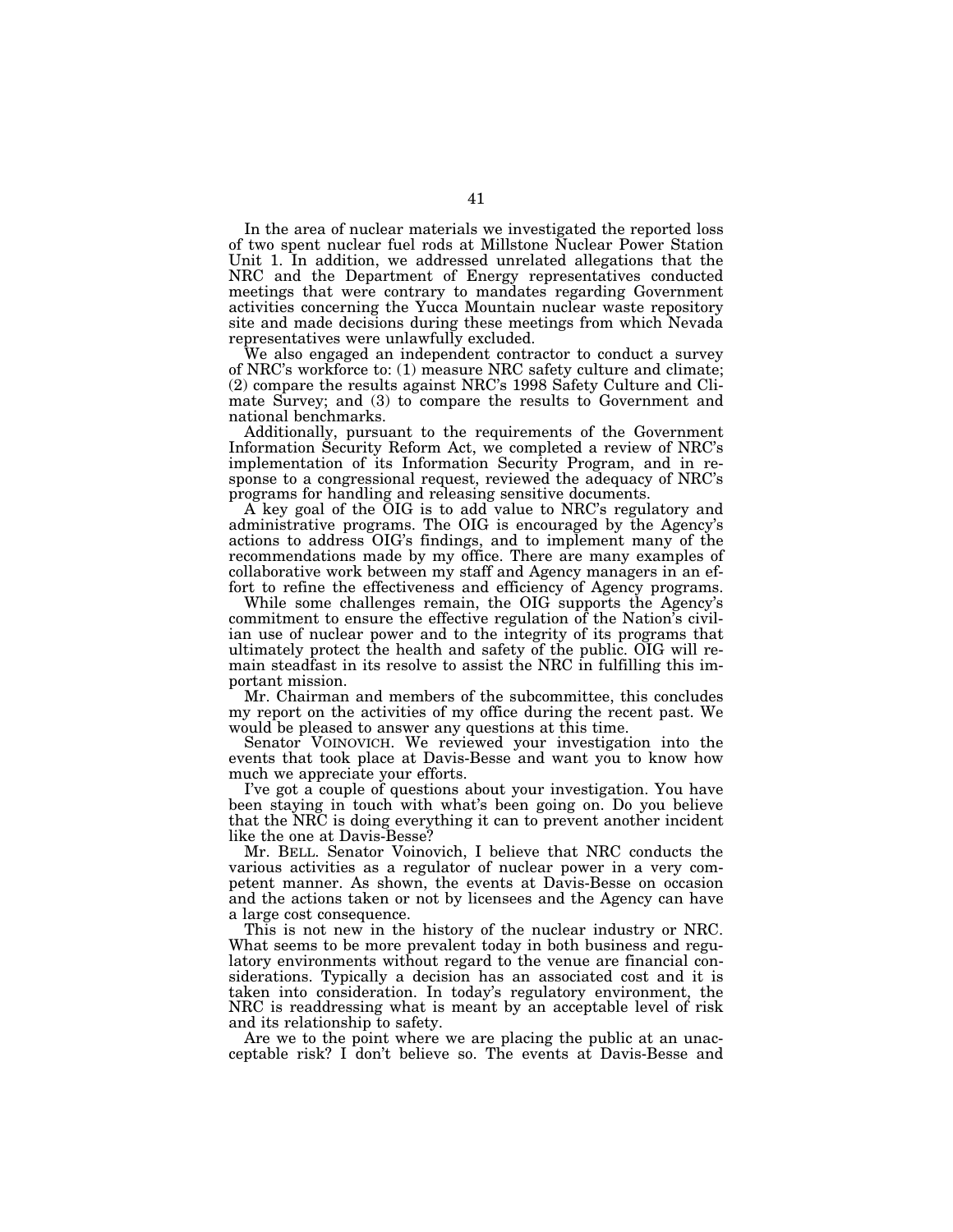possibly Indian Point, in my view, are instances where it appears that both the industry and the NRC allowed higher risks to be assumed. Should these risks be considered to be unacceptable? I cannot say.

The licensee and the NRC staff must answer that question. The NRC and its licensees must, however, eventually come to terms as to the appropriate balance among risks, safety, and any identified cost.

I believe that on balance, however, the incidents at Indian Point and Davis-Besse indicate that we are moving close to the undue risk line.

Senator VOINOVICH. Moving forward to the what?

Mr. BELL. The undue risk line. There's a line where we are moving closer to becoming unsafe.

Senator VOINOVICH. Your opinion is that when you have a balance, that you think that too often the considerations are financial and not enough toward to the risk involved; is that right?

Mr. BELL. No, I am saying that—we don't say that the cost outweighs the risk. What we are saying is that any time the risk changes, then there is a cost associated with the change that is involved. And that is when the decision has to be made. Whether you draw the line or you make them do the change, without regard to the cost, or you simply accept the risk. To me, there is a meeting point as to what is acceptable or not acceptable.

Senator VOINOVICH. Well, obviously from your report it was too much toward the financial and what you think needs to be done is that we need to move more toward the risk and if there is any opportunity for something to happen, that your opinion would be that they would take the action immediately and lessen the impact in terms of the financial impact that it would have; is that what you are basically saying?

Mr. BELL. Well, our report didn't say that it was only financially driven. What we said was that there was a decision to be made about the technical and safety issues and also the cost involved. We merely pointed out those two issues. I think the inference from the press was that of the Agency was leaning toward cost.

But our report did not conclude—in fact, that the Agency erred on the side of finances over safety. What we said was they looked at the financial burden that would result from an early shutdown. We said that those are the two issues that we pointed out. They made the decision; the Agency made the decision, sir.

Senator VOINOVICH. The interesting thing to me is that they based it on information that was not as good as it should be. Had they been given the best information, do you think that they would have made the same decision—to delay the shutdown of that facility?

Mr. BELL. Could I have Mr. Mulley go over just what we did in a capsulized form? Then I think that the question will answer itself. I would ask that Mr. Mulley take 2 minutes and explain the work that we did at Davis-Besse.

Senator VOINOVICH. Go ahead.

Mr. MULLEY. Mr. Chairman, in direct answer to your question——<br>Senator VOINOVICH. Give us your name again.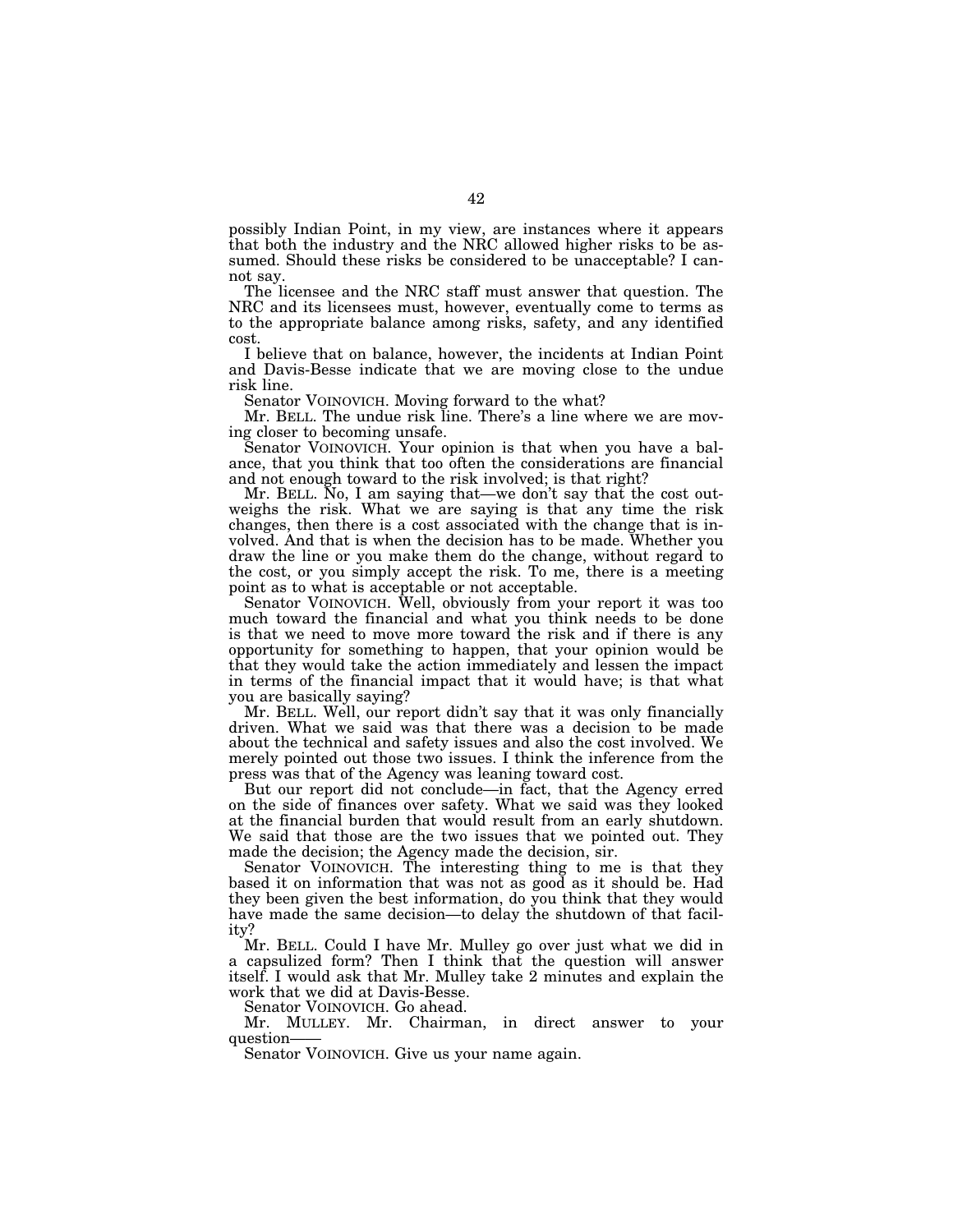Mr. MULLEY. My name is George Mulley. I am the Senior Level Assistant for Investigative Operations at the OIG Nuclear Regulatory Commission.

As a direct answer to your question, I believe the answer is: Had the staff known what they know now, there is no doubt in our mind that they would not have allowed that plant to continue to operate. I think the findings of that inquiry show that the staff was weighing the financial impact of a plant shutting down several months early versus the information they had at the time.

I think this is a fact of life in the regulatory environment we have now. We don't believe that the staff gave undue consideration to the financial impact. There is some language in our finding that says the staff's decision to allow them to operate was driven by finances.

The point we're trying to make there is that on one side of the equation you have the technical status of the plant, you have some very serious questions being asked about the safety of the plant. Absent the financial considerations, we believe, FENOC would have shut down Davis-Besse right away. Financially that had an adverse impact.

We also believe the staff considered the financial question of how much it is going to cost to shut this plant down early. And as a result of that they continued to have a dialog with Davis-Besse to try to find a way to accommodate the situation they were in. It was going to cost a lot of money and they weren't prepared to conduct the inspection required by the bulletin prior to the middle of February sometime.

Senator VOINOVICH. So, if they had had better information, you believe that they would not have made the decision that they made?

Mr. MULLEY. I firmly believe that; yes, sir.

Senator VOINOVICH. And you would say that whenever they have such information and must make a decision like this, that they should do a better job of documenting their analysis and conclusions?

Mr. MULLEY. Yes, sir.

Senator VOINOVICH. If you are going to make a decision like this, you really must consider all the details—why you did it, etc. It's a very transparent process in the decisionmaking. The question of arbitrariness, or influence, or something like that can't be an issue in that equation.

Mr. MULLEY. Yes, sir. Our investigation shows that the decision made to allow the plant to continue to operate apparently was made—for lack of a better word—at an ad hoc meeting at the end of a day involving an unspecified number of unnamed people. There was no record of the meeting made, and there was no record until quite a bit later of the justification that the staff used for making the decision to accept the compensatory measures and to allow the plant to continue to operate.

Senator VOINOVICH. That's interesting. What I read—and I can't remember where—was that they had two meetings. They had one meeting in which a vote was taken not to do it. Then they came back and reconsidered it. So that would speak to more deliberation than what you have just indicated.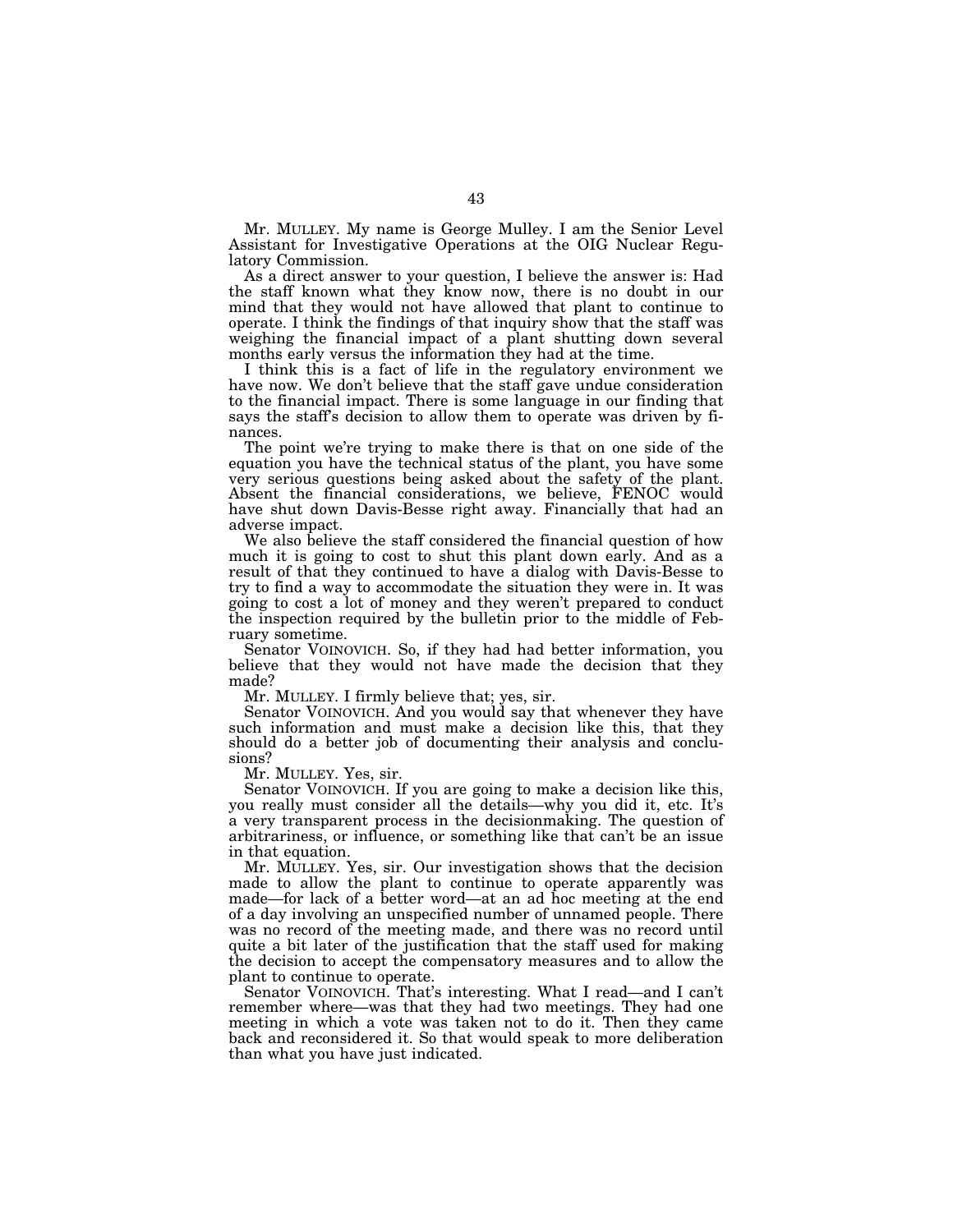Mr. MULLEY. There was actually one meeting with two votes. A vote was asked initially of the staff as to whether or not the staff felt that the order should be issued. There was a majority of the staff that felt that the order should not be issued, that the compensatory measures were adequate.

But there were several people who disagreed. Then there was a second question based on the results of the first, were there any people who felt that there was an immediate safety concern if we allowed Davis-Besse to continue to operate until February 16th. The result of that vote was unanimous. Nobody felt that allowing the plant to operate an additional 6 weeks would result in an immediate public safety issue.

Senator VOINOVICH. How long did that meeting last, by the way? Mr. MULLEY. We don't know, sir.

Senator VOINOVICH. I think it points out that if you are going to make that kind of decision, first of all, you have to have the best information, and then it has to be very well documented in all of its aspects.

Mr. MULLEY. Yes, sir.

Senator VOINOVICH. You were here for the first testimony?

Mr. BELL. Yes, sir.

Senator VOINOVICH. There are photos that were taken as part of the inspection of the facility in April and that they were included in the report of First Energy and that that report wasn't reviewed by the NRC. I found that you are just now looking into that. So it was just about 10 days or a week ago?

Mr. BELL. Yes, sir.

Senator VOINOVICH. I would be very interested in hearing the results of your report. It underscores how important it is that they overhaul the way they go about doing their job.

In addition, your report talked about the attitude—and I think that is so important about the employees. Again, 53 percent of the employees feel that it is safe to speak up in the NRC about safety issues. How does that compare with other organizations of this type? Do you have any statistical background on it? Is that 53 percent——

Mr. BELL. I can submit for the record the exact numbers, Mr. Chairman.

But we think that this 53 percent is above or equal to the national norm. As was noted, prior to 1998 when we did this first safety culture and climate survey, my office had no way of knowing or gauging what the safety culture and climate was. So we did the initial survey in 1998 and then subsequently did the follow up survey.

In all areas except two, there was significant improvement in all areas. I think in all except two areas, they either match or exceed the national norm benchmark that was set. So 53 percent in reality may be just a little over half, but compared to the national norm, the survey indicated that they were at norm or above the national norm in all categories except in the area of continuous improvement commitment.

Senator VOINOVICH. Turning to your investigation into improper contacts between the Department of Energy and the NRC over the licensing of Yucca, I recall that you determined that DOE and NRC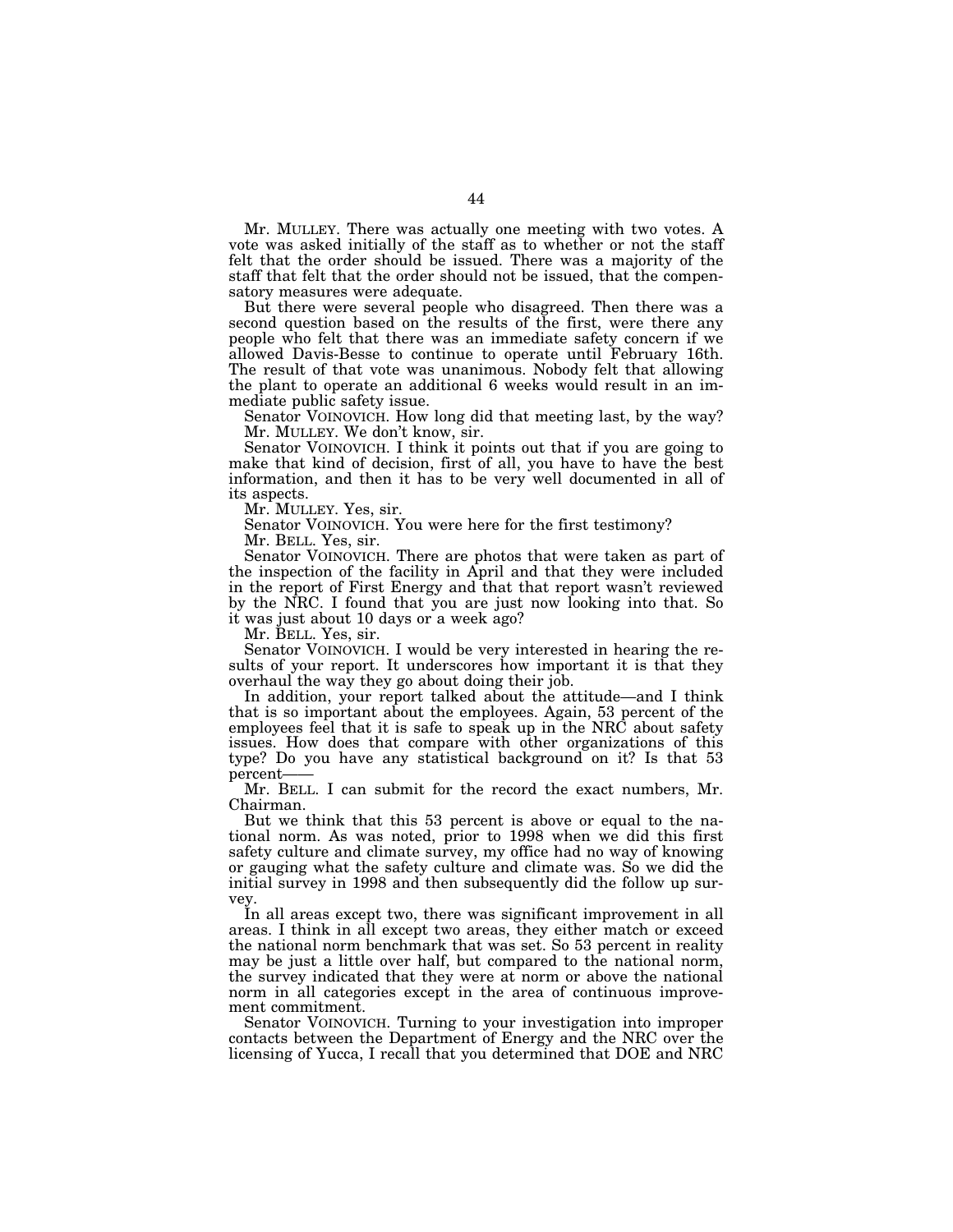have not had any improper discussions on that matter? I want to clarify that because you brought that up because you were looking into it.

Mr. BELL. Yes, sir. Those allegations were that they were meeting illegally. As a matter of fact, those meetings were all sanctioned. The meetings that involved the DOE and NRC personnel in terms of the progress of applying for the licenses—those meetings were aboveboard and there was nothing improper about the meetings or the personnel involved in the meetings.

Senator VOINOVICH. In your opinion, is the NRC prepared to address the licensing request by the Department of Energy in an independent and impartial manner?

Mr. BELL. The license application is not due to NRC until really late 2004. We intend, next year, in our 2004 audit plan, to look at some of the audit areas for the licensing requirements. So I can't say today because we haven't done any work in that area because the license applications haven't been filed yet. So we really haven't done much work. We're really not in a position to answer that question today, sir.

Senator VOINOVICH. We had an inspector general when I was Governor of the State of Ohio. I talked to him a couple of years ago, since I have been in the Senate. He is doing something that I thought was very well taken; where they had issues that could be very controversial, an agency said to the inspector general, ''You know, what are some of the things that we ought to be looking out for as we are going through this process. We want to avoid the appearance of unprofessionalism or impropriety when it's all over and done with. What are some of the things that we should be looking at?'' This would be without having to compromise the independence of it.

I don't know what the final outcome of that was but he thought that was a healthy thing for him to be doing with some of these agencies to help avoid them making mistakes and doing things that are improper.

Mr. BELL. We have done a few things in terms of just being on the forefront of it. For instance, in our last information and planning conference that we do every year, we highlighted the issues surrounding NRC's readiness to receive a potential license application from DOE. We used NRC employee panels at our information conference to discuss the information and receive information on the things that were going to be perceived as happening that we needed to get involved in. So the dialog stages of it have begun to occur.

Senator VOINOVICH. So there is communication between you and the NRC?

Mr. BELL. We are having dialog; yes, sir.

Senator VOINOVICH. I have several other questions that I will want to ask of you. I will put them to you in writing. We would appreciate your responding to them.

Let me pose the same question that I asked the NRC: Do you have a budget that's adequate for you to do the job that you have been asked to do? Second, are you able to attract the competent people that you need? You are overseeing an agency that is pretty sophisticated in terms of what they are doing and the quality of the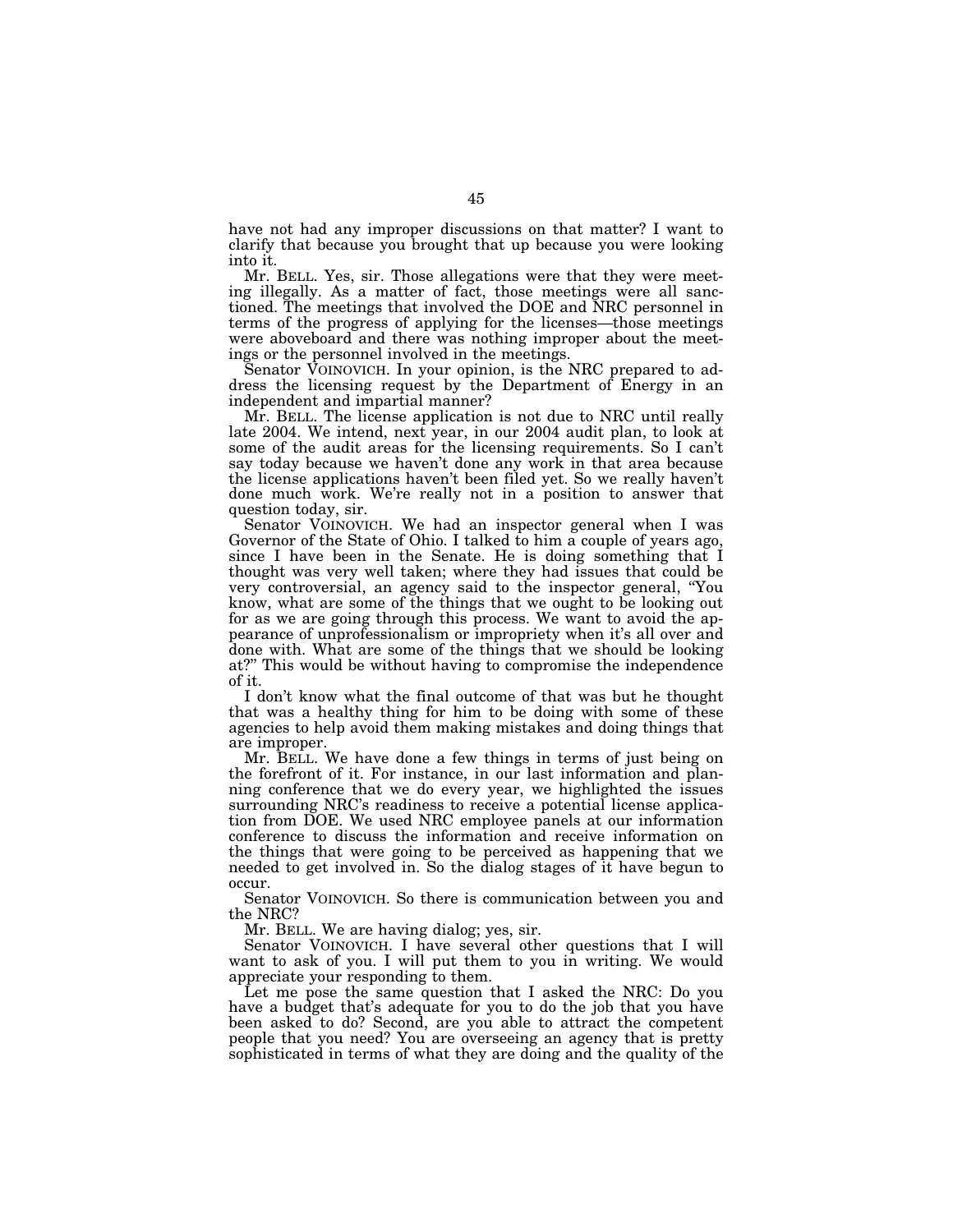people that are working there. In terms of your operation, to start off with, are you able to attract the competent people that you need to get the job done? What does your budget look like?

 $\rm \tilde{M}$ r. BELL. In the budget for 2004, we have asked for \$7.3 million and 47 FTEs, which for us would represent three new positions. What we had envisioned—there's a short answer and a long answer.

The short answer is that I feel we have very competent people. We have been fortunate to attract some of the best and the brightest. That's the good side. The down side sometimes is in the IG community, for various and sundry reasons, they don't like to travel. They come here and they don't like the work we are doing. Then they move on to other law enforcement agencies, or other IG agencies.

So sometimes, especially in the investigative side, there has been a little more turnover than I would like. The audit side for us has been a lot more stable. But the good part is that as people leave, I have always been able to get competent investigators to replace them.

The three new positions—and what we really intend to do, is to create a technical unit which will do more of the technical audits of the Agency. We are also in the process, and in the final review process, of hiring for the first time in my office an engineer, a person with an engineering background. That is just to help us to better understand the work that we are doing.

I mean, right now if we do an inquiry—and I think part of it will be my response to Senator Clinton, that the report that she has asked me for that I can't turn over to her yet is because it is incomplete. And it is incomplete because we have not finished the technical review end of it. It doesn't make sense for us to issue reports if they are technically flawed because we aren't the technical experts. So as we complete our work, we do have an outside contractor that we look to for the technical issues.

So hopefully when we bring on this field engineer position, we will be in a better position to do more in real time in terms of making sure what we farm out now is closer to what we think it is and what we are doing is right.

Senator VOINOVICH. That is a problem that runs through a lot of agencies is that too often they have to go out to third parties to do the work for them. They don't have people inside the Agency that can really fully comprehend what the private outfit is doing for them, or for that matter, monitor the work that the private outfit is doing.

So you are going to remedy that situation. That's good.

Mr. BELL. In the past when we have had investigations that involve anything technical, we have gone to the Agency and they have given us engineers on loan to actually help us with the technical aspects of investigations. When you do any inquiry, certainly to keep the independent aspect of it on the up-and-up, we have to make sure that we do have a real independent review of the work that we have done.

Senator VOINOVICH. Are there any other comments that you would like to make here this morning? It's almost afternoon.

Mr. BELL. No, sir.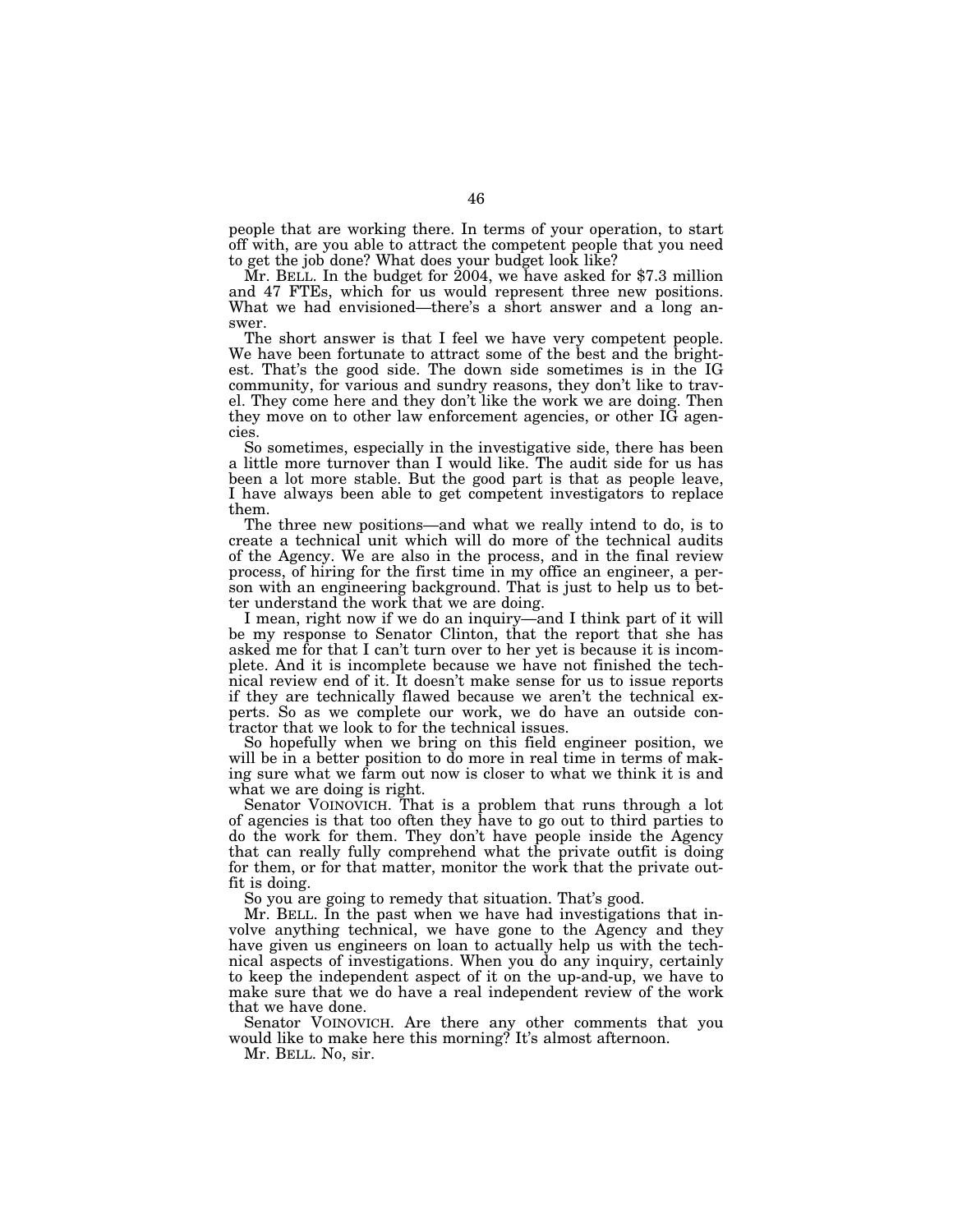Senator VOINOVICH. Well, I thank you for the good work that you have done. I am going to continue to stay in touch with your office in terms of Davis-Besse specifically.

Mr. BELL. Yes, sir.

Senator VOINOVICH. It's the 25th year anniversary of the inspector generals. The chairman of your group is over at the Department of the Federal Highway Administration. He came in to see me. I am going to be meeting with your group to talk about inspector generals and your challenges, and to see if there is something that through the other hat that I wear, I can be of help to you. Thank you very much.

Mr. BELL. We are planning a big celebration.

[Laughter.]

Senator VOINOVICH. Thanks, everybody, for being here.

[Whereupon, at 12:12 p.m., the subcommittee was adjourned, to reconvene at the call of the chair.]

[Additional statements submitted for the record follow:]

# STATEMENT OF SENATOR HARRY REID, U.S. SENATOR FROM THE STATE OF NEVADA

Mr. Chairman, I want to thank you for calling this hearing today.

Under former Chairman Jeffords leadership, this committee succeeded in passing important bipartisan legislation to improve the security of our Nation's nuclear facilities.

I look forward to working with the new subcommittee and full committee chairmen to move that legislation again quickly. Today we are hearing from the Nuclear Regulatory Commission and the NRC In-

spector General about general oversight issues at the NRC.

Until the last Congress it was rare to see the NRC here. Too often this Agency has not had the careful watchful eye of the Congress. That has led to some areas of real concern.

In the last few years, we have seen America's aging fleet of nuclear reactors show their technological wrinkles. These wrinkles are not just surface blemishes—they are signs of real problems ahead, unless we take a new aggressive approach to regulating our Nation's nuclear power plants.

To move in this direction, we need an agency that is committed to protecting the public health and safety—not just preserving the profit margins of the nuclear power industry.

These concerns are not only shared by the public, but even by NRC staff.

A recent report by the Inspector General and I hope he will elaborate on this in his own testimony paints a bleak picture of the NRC's commitment to safety and security.

According to that report, a survey conducted by the Inspector General found that a third of the Agency's employees question the Agency's commitment to public safety and nearly half are not comfortable raising concerns about safety issues within the Agency.

The survey also found that some NRC employees worry that safety training requirements for nuclear facilities are outdated and ''leave the security of the nuclear sites . . . vulnerable to sabotage.''

This is extremely troubling to me and I hope the commissioners will tell us what they are doing to reform this climate at the NRC.

I am extremely concerned by this, because the Nuclear Regulatory Commission now has the important responsibility of evaluating a license for the proposed nuclear waste repository outside Las Vegas, NV.

I expect the NRC to reverse its recent attachment to the proponents of repository and take a strong stand against the licensing of this facility.

So far the Federal Government has been more concerned with moving this process along than with making this process fair. The NRC is an independent regulator and should live up to its responsibility by taking the following concrete steps prior to the onset of a licensing proceeding:

First, the NRC should revise its regulations to ensure that the NRC staff acts as a party to the licensing proceeding. Although the NRC staff typically plays this role, there has never been a case in which the Federal Government has been the license applicant.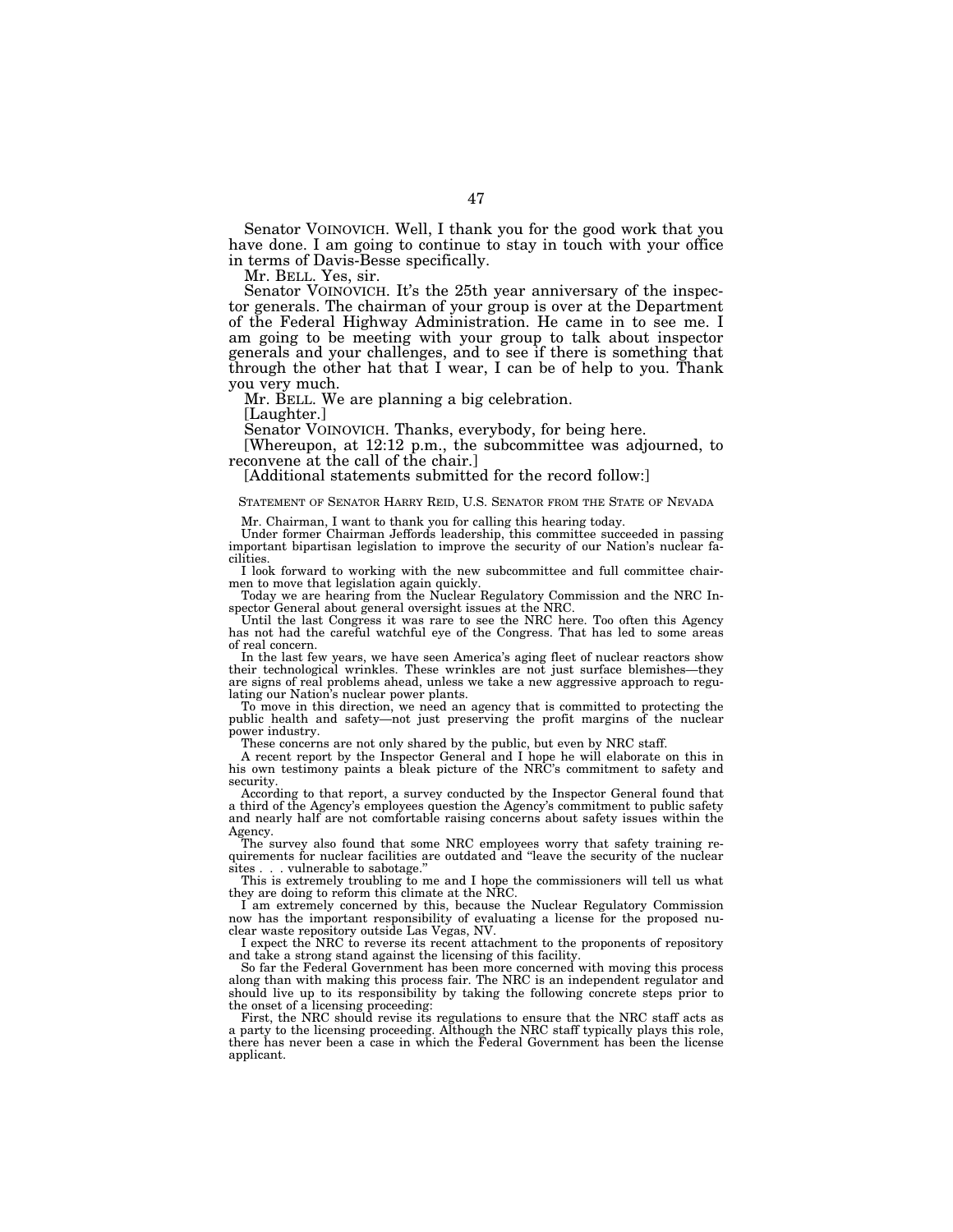Second, the NRC should ensure that the members of the Atomic Safety and Licensing Boards used for the Yucca Mountain license review are selected from people

outside the Agency with strict conflict of interest protections.<br>Finally, the NRC should strongly reaffirm the importance of maintaining the formal adjudicatory hearing process for the Yucca Mountain license. In particular there should be full rights to cross examination and discovery.

Implementing these recommendations would go a long way to ensuring that the NRC holds a fair and balanced Yucca Mountain license review. In the next few years, the NRC will be faced with some of its greatest challenges

since the Three Mile Island accident.

There is a continuing need to upgrade security at nuclear power plants.

There will potentially be a license review of the proposed nuclear waste repository outside Las Vegas, NV.

There will be a need to reexamine the safety of our Nation's aging fleet of nuclear reactors.

I hope the NRC officials here today will give us some understanding of how they plan to meet these challenges in a way that puts the health and safety of our citizens foremost.

I look forward to hearing from Chairman Meserve, the other commissioners and the inspector general.

### STATEMENT OF RICHARD A. MESERVE, CHAIRMAN, U.S. NUCLEAR REGULATORY COMMISSION

#### **INTRODUCTION**

Mr. Chairman, and members of the subcommittee, it is a pleasure to appear before you today with my fellow Commissioners to discuss the Nuclear Regulatory Commission's programs. We appreciate the past support that we have received from the subcommittee and the committee as a whole, and we look forward to working with you in the new Congress.

Mr. Chairman, I believe that fiscal year 2002 and the first 41⁄2 months of fiscal year 2003 have been marked by significant achievements by our Agency in the face of great challenges. Let me enumerate a few of our achievements and the challenges. I will not go into great detail here because I submit a monthly report on our activities to you and our other authorization and appropriations subcommittees.

### **SECURITY**

Over the past 17 months, the Commission has undertaken a comprehensive review of safeguards and security programs, in close consultation with the Depart-ment of Homeland Security and other Federal agencies and with significant involvement by State agencies. Out of that review has come a series of interim compen-satory measures (ICMs) to strengthen nuclear security at power reactors, Category I fuel cycle facilities, decommissioning reactors, research and test reactors, inde-pendent spent fuel storage facilities, the two gaseous diffusion plants, and the conversion facility, as well as in the transportation of spent fuel. Last August we put in place a five-tier threat advisory system compatible with the Homeland Security Advisory System, and we have used that system twice, including just last week, to improve security measures at our licensed facilities. We have issued Orders to strengthen our access authorization programs at power reactors. We have drafted proposed Orders to strengthen guard training and address guard fatigue. We have provided revised design basis threats (DBTs) for comment to other Federal agencies, the States and cleared industry personnel. We have been conducting enhanced table-top security exercises at our reactor facilities and will by the end of this month begin enhanced force-on-force exercises at these facilities. We will conduct force-onforce exercises on a 3-year cycle and have requested the resources to do this in our fiscal year 2004 budget. We have defined the actions that we need to take to ensure better control of high risk radioactive sources containing radioactive isotopes of the most concern for potential use in a radiological dispersal device.

In short, we have a comprehensive and aggressive program to enhance security. Nuclear facilities had very significant security before September 11th and that security has been greatly strengthened in the aftermath of the attacks.

### REACTOR SAFETY PROGRAMS

The past 17 months have seen the maturing of our new reactor oversight process. We and most stakeholders believe that this new program is a significant improvement over our old inspection, enforcement and assessment processes. One of its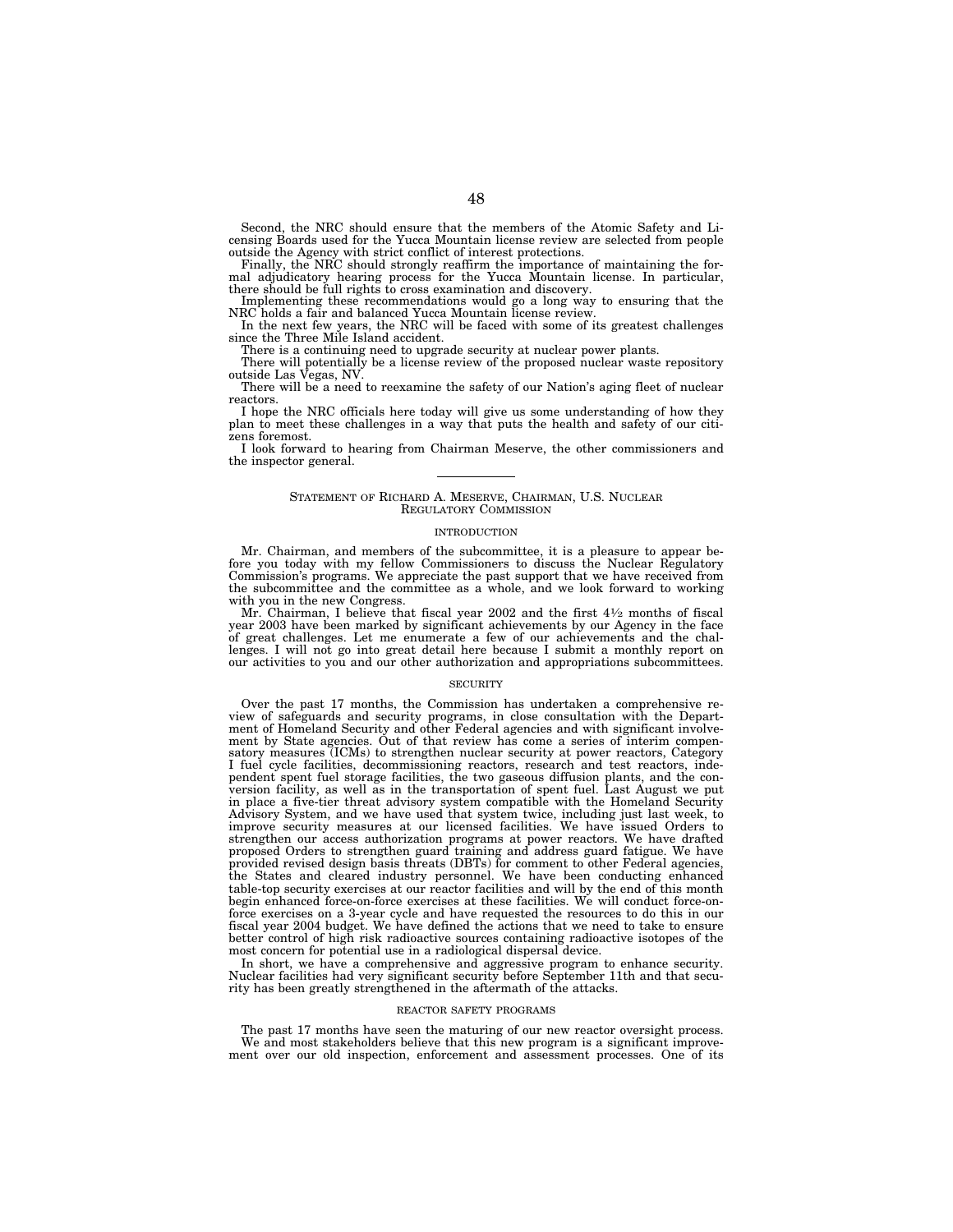strongest factors is its transparency and accessibility to members of the public. You will find on our web page performance indicators and inspection findings for every power reactor, as well as our current assessment of that reactor's overall performance. The transition to the new process has gone remarkably well, although it is still a work in progress on which we will make further improvements.

Overall the industry has performed very well. As of the end of 2002, there was one plant designated for the highest level of scrutiny, the Cooper plant in Nebraska, and one other plant, the Davis-Besse plant in Ohio, which is effectively being treated similarly under our Manual Chapter 0350 restart process. The Cooper plant has received significant attention from both our Region IV and headquarters staffs, and we are confident that it is on a path to resolving long-standing problems.

The Davis-Besse plant has been our greatest recent challenge. Mr. Chairman, you have followed this matter in detail and we have had meetings about this. But let me try to summarize the issues for your colleagues.

In February 2001, Duke Energy, the licensee at the Oconee Nuclear Station, conducted a vessel head inspection at its Unit 3. The vessel head is the very large steel structure that serves as the top of the reactor pressure vessel. Duke found circumferential cracking in several control rod drive mechanism penetration nozzles within the vessel head. The NRC staff immediately recognized the significance of these inspection findings—the possibility of the ejection of the control rod drive mechanism—and initiated a series of actions to ensure that any similar cracking would be promptly detected and repaired at other pressurized water reactors.

The Davis-Besse plant was one which the staff and the industry believed potentially had high susceptibility to such cracking. The staff's August 2001 bulletin called for such plants to conduct vessel head inspections by December 31, 2001, unless a later time could be justified. Davis-Besse petitioned for additional time (until April 2002) to complete the inspection. The staff initially planned to issue a shutdown Order, but decided in November 2001 to grant Davis-Besse a 46-day extension on the vessel head inspection requirement. When Davis-Besse shut down and conducted the required inspection, they found no through-wall circumferential cracking in the CRDM penetration welds, but, as they began to repair the axial cracks, they unexpectedly found a large cavity in the carbon steel of the reactor head. The cavity had been caused by corrosion due to the presence of boric acid.

This degradation was preventable, and the licensee's actions leading up to the discovery of the corrosion in March 2002 are unacceptable. This discovery has led to investigations, which are ongoing, of the licensee's actions. It has led us to focus large inspection resources on the facility as it seeks to restart its reactor with a new vessel head. It has also caused the Commission's staff to focus on mistakes the NRC made in dealing with boric acid corrosion issues in the 1990's. In this connection, an internal lessons-learned task force has made a comprehensive set of recommendations related to inspections, assessment of operating experience, NRC staff training and experience, and the assessment of stress corrosion cracking, boric acid corrosion, and barrier integrity requirements. The NRC staff is now developing action plans to implement the highest priority recommendations on an aggressive schedule. On Tuesday of this week NRC issued orders to all 69 pressurized water reactor licensees outlining much tougher vessel head inspection requirements than those previously required by our regulations and by industry codes.

The Commission staff has devoted significant resources to the Davis-Besse plant and to the broader issues raised by the Davis-Besse incident. Davis-Besse will only return to operation after the staff is convinced through intensive inspections both that the plant is physically ready to operate, and, perhaps more importantly, that the safety culture at the plant, which the licensee has identified as the main root cause of this event, is on the path to recovery.

### REACTOR LICENSING PROGRAMS

Let me now turn to significant achievements in our reactor licensing programs. Four reactors—Hatch 1 and 2 in Georgia and Turkey Point 3 and 4 in Florida have had their licenses renewed to operate for 20 additional years. That brings the total of renewed licenses to ten. The staff currently has license renewal applications under review for 20 additional units. In every instance, the staff has met its timeliness goals in carrying out the safety and environmental reviews required by our regulations. This is truly a remarkable achievement. Today we expect almost all of the 104 reactors licensed to operate to apply for renewal of their licenses. The staff will continue to face an increasing workload in this area for the next several years as a bow wave of license renewal applications are submitted (echoing the bow wave of nuclear reactor construction in the 1970's).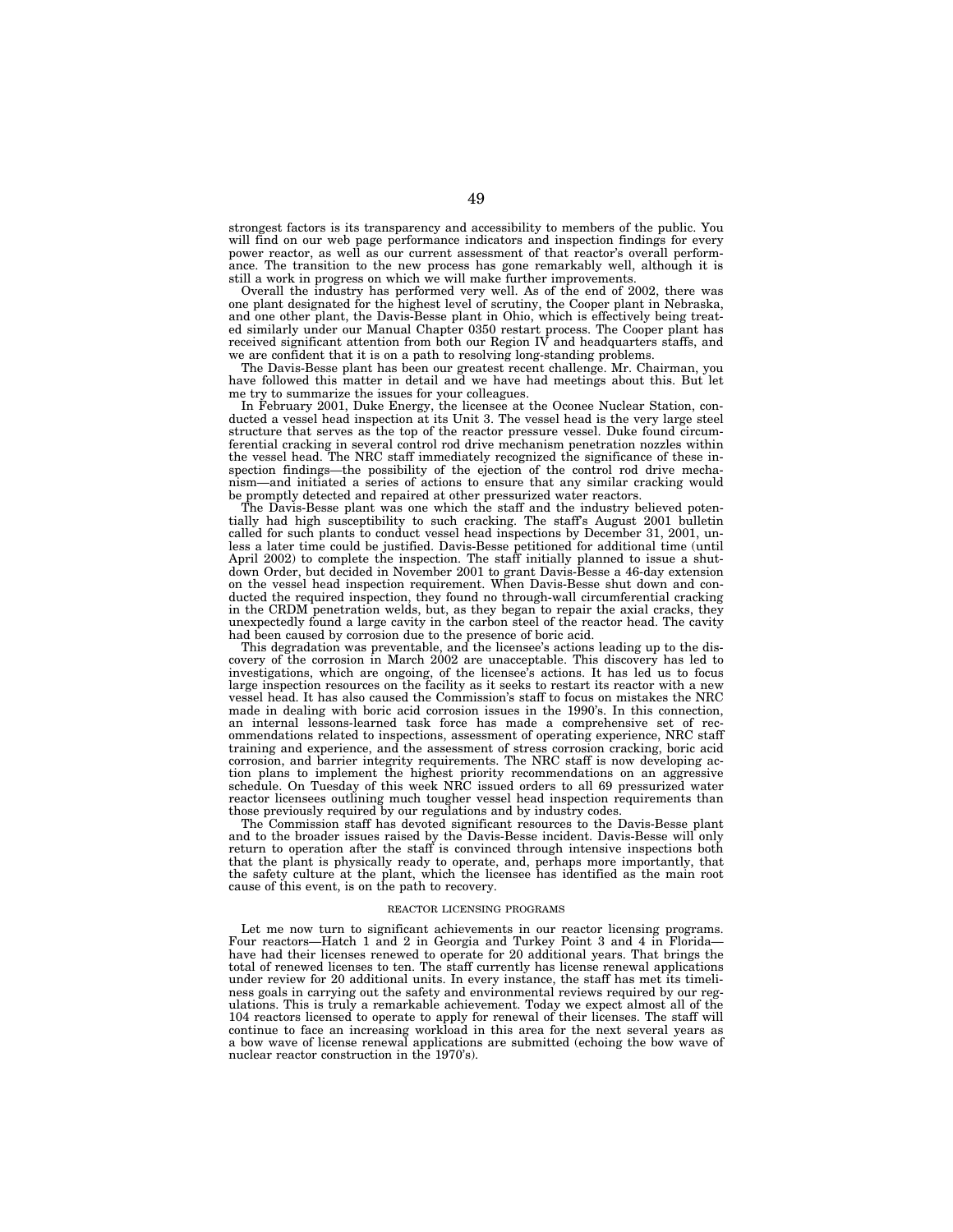The Commission also carefully reviews requests to raise the maximum power level at which a plant may be operated. These so-called power uprates range from re-quests for small increases based on better flowmeter technology, to large requests in the 15 to 20 percent range that require substantial hardware modifications at the plants. In all instances, staff must be satisfied that safety margins are maintained. In 2001 and 2002, the NRC approved 40 power uprates, which have added approximately 1800 megawatts electric to the Nation's generating capacity—the equivalent

of two large power plants. We expect a similar pace of uprates in the years ahead. The staff has similarly processed a series of license transfer applications that have allowed significant consolidation within the nuclear power industry. Most of these transfers were processed within a 6-month target, and, with one exception, the NRC was not the last regulatory agency to grant the necessary approval. The NRC staff is preparing for potential new reactor and reactor design applica-

tions. The staff is on target to conduct a timely review of the Westinghouse AP– 1000 design certification. It is preparing to review three early site permit requests expected later this year. The staff is also in the pre-application phase in dealing with potential design certifications for several additional reactor designs. And the staff is making infrastructure improvements to prepare for a potential combined operating license request. These are resource-intensive activities, and our fiscal year 2004 budget request provides for the necessary significant growth to meet this challenge.

#### MATERIALS PROGRAM

Mr. Chairman, the NRC in partnership with 32 Agreement States also conducts a comprehensive program to ensure the safe use of radiological materials in a variety of medical and industrial settings.

In the last 17 months, the Commission has completed a complex rulemaking on medical use of byproduct material—a rulemaking on which there was significant interaction with the Congress. We now face the challenge of implementing that rule and assuring that compatible regulations are adopted in the 32 Agreement States.

The Commission has also been implementing a major rule change relating to large fuel cycle facilities. This rule requires the submission of an integrated safety assessment for all new licenses and license renewals that applies risk insights to the regulation of these facilities. Several major licensing reviews underway or soon to be submitted will test the new rule. Substantial new construction of fuel cycle facilities is planned in the near future, including a mixed oxide (MOx) fuel fabrication facility in South Carolina as part of the Department of Energy's program to dispose of excess weapons grade plutonium, as well as two new gas centrifuge enrichment facilities, one in Tennessee proposed by Louisiana Energy Services (LES) and one in Ohio proposed by U.S. Enrichment Corporation. The staff is also providing support to our Russian colleagues at Gosatomnadzor (GAN) regarding the licensing of a Russian MOx facility, which will have an identical design to the U.S. facility.

### NUCLEAR WASTE PROGRAMS

The Commission staff has made progress on a wide array of programs relating to the safe disposal of nuclear waste.

A central focus of this program is the preparation for the Department of Energy's (DOE's) application to construct a high-level waste repository at Yucca Mountain, NV. That application is currently expected in December 2004. Over the past year the staff has issued a draft Yucca Mountain Review Plan for public comment and has conducted numerous public meetings with DOE in anticipation of its application. Preparations are now underway for the conduct of the licensing proceeding, including the creation of an information technology system to handle the large number of complex documents that will be involved. This licensing proceeding will present the NRC with a formidable challenge. The technical issues involved will be substantial. Moreover, no single NRC decision or set of decisions since the response to Three Mile Island accident is likely to be scrutinized as closely as those concerning this one-of-a-kind facility.

Yucca Mountain is by no means the sole activity in our waste program. The Commission staff has a substantial effort underway in the area of dry cask storage of spent reactor fuel. Storage and transport casks continue to be certified. Independent Spent Fuel Storage Installations (ISFSIs) continue to be licensed. The Atomic Safety and Licensing Board panel will soon issue its final decisions on the Private Fuel Storage (PFS) ISFSI in Utah. And the Surrey ISFSI in Virginia is the lead facility for ISFSI license renewal. Indeed, our workload related to ISFSIs and dry cask storage in general will increase substantially in the years ahead based on licensees' plans to adopt dry cask storage at their sites. We also have a major research pro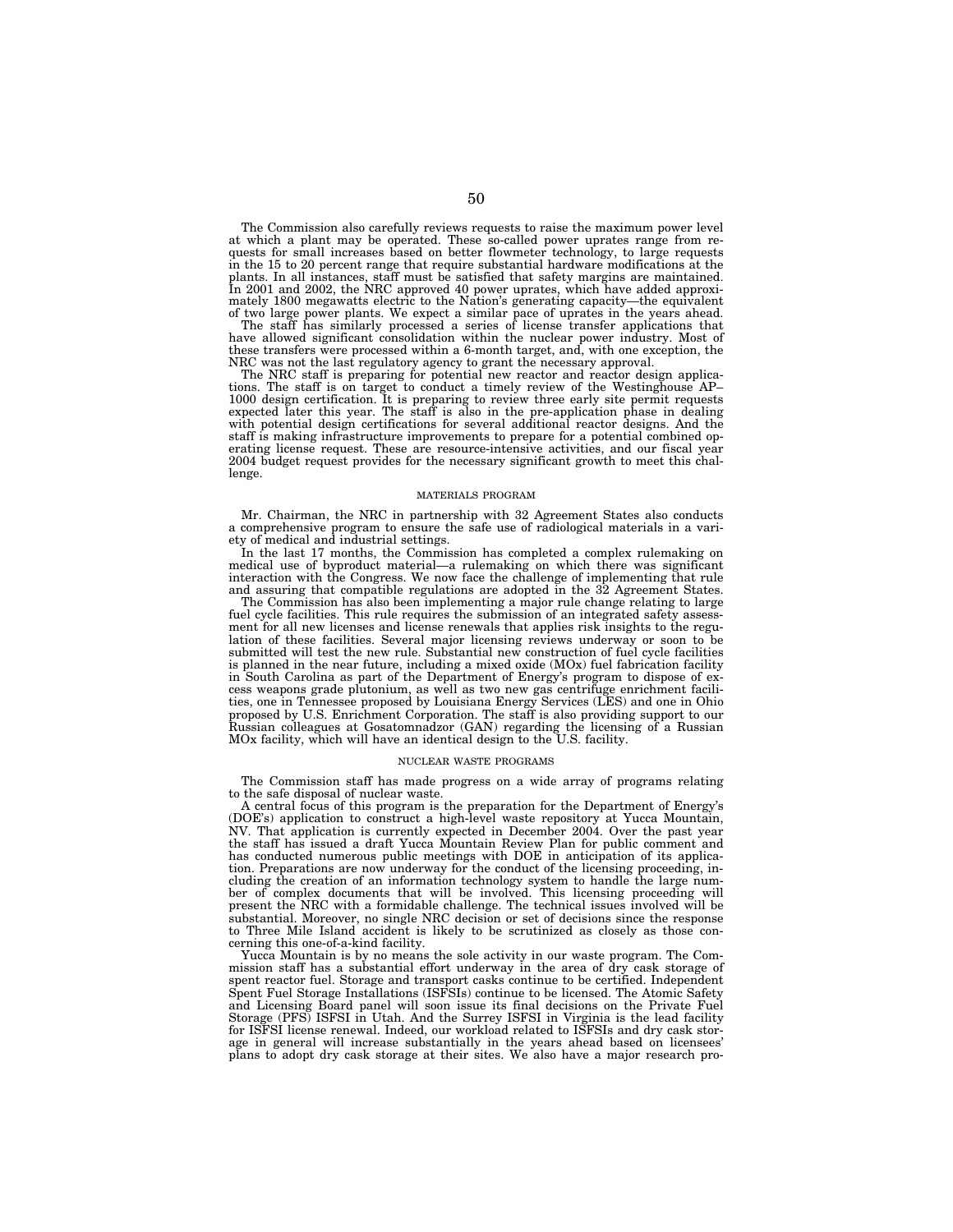gram underway, the Package Performance Study (PPS), which will conduct full-scale integrity tests of both truck and rail casks under stringent conditions. The PPS test protocols are being issued for public comment.

The NRC staff is also continuing to make significant progress in decommissioning contaminated sites. The staff has identified several issues requiring Commission attention, particularly in the area of making the restricted release and institutional control provisions in our license termination rule work in practice.

### HUMAN CAPITAL

The NRC is very dependent on a strong and capable work force for the effective execution of its activities. The Commission's human capital planning integrates strategies for finding and attracting new staff, and for promoting employee development, succession planning, and retention. In this connection, the Commission has developed and implemented a strategic workforce planning system to identify and monitor its human capital assets and needs. This includes the development of an agency-wide online skills and competency system which is used to identify gaps in needed skills and to address critical skills shortages; the development of a restructuring initiative to more closely align NRC's organizational structure with its human capital goals; and the development of a web-based vacancy announcement system that includes online application, rating, ranking, and referral features. The Agency has also implemented two leadership competency development programs to select high-performing individuals and train them for future mid-level and seniorlevel leadership positions. In addition, the Agency has continued to support its fel-lowship and scholarship programs and identified a significant number of highly qualified entry level candidates through participation in recruitment events and career fairs.

NRC is utilizing a variety of incentives to remain competitive with the private sector. So far we have been successful in attracting new staff, particularly at entrylevels. Nonetheless, it is likely to become more difficult for the Commission, as for many Federal agencies, to hire and retain personnel with the knowledge, skills, and abilities to conduct the safety reviews, licensing, research, and oversight actions that are essential to our safety mission. Moreover, the number of individuals with the technical skills critical to the achievement of the Commission's safety mission is rapidly declining in the Nation, and the educational system is not replacing them. The maintenance of technically competent staff will continue to challenge govern-mental, academic, and industry entities associated with nuclear technology for some time to come.

#### BUDGET

The NRC has proposed a fiscal year 2004 budget of \$626.1 million. This rep-<br>resents approximately a 7 percent (\$41.1 million) increase over the fiscal year 2003 budget. This budget proposal will allow the NRC to continue to protect the public health and safety, promote the common defense and security, and protect the environment, while providing sufficient resources to address increasing personnel costs and increasing workloads. Approximately 25 percent of the budget growth is for personnel costs, primarily the pay raise that the President has authorized for Federal employees. The remaining increase serves several other needs. First, the NRC's proposed fiscal year 2004 budget supports enhanced security efforts to protect public safety and security. Toward that end, the NRC is strengthening its safeguards and<br>security programs for nuclear reactors, other NRC-regulated facilities, and radio-<br>active materials. Second, the proposed budget addresses t duct reviews of new reactor designs and early site permit applications. Third, the budget enables the Agency to process the increasing flow of applications for license renewal. Finally, with Presidential and congressional approval of the proposed Yucca Mountain site for a HLW repository, the pace of the NRC's high-level waste program is increasing, and the proposed budget enables the NRC to continue its preparations for the license application that the U.S. Department of Energy plans to submit in late 2004. In short, we have important new work and there is strong justification for the budget increase that we seek.

### **CONCLUSION**

Mr. Chairman, the NRC obviously has many important initiatives underway. This reflects the reality that we are in a time of striking change. Fortunately the NRC is up to the challenges before it.

I have had the privilege of leading the Commission for over 3 years. I can tell you that I am proud of the people with whom I work. They are dedicated to ensur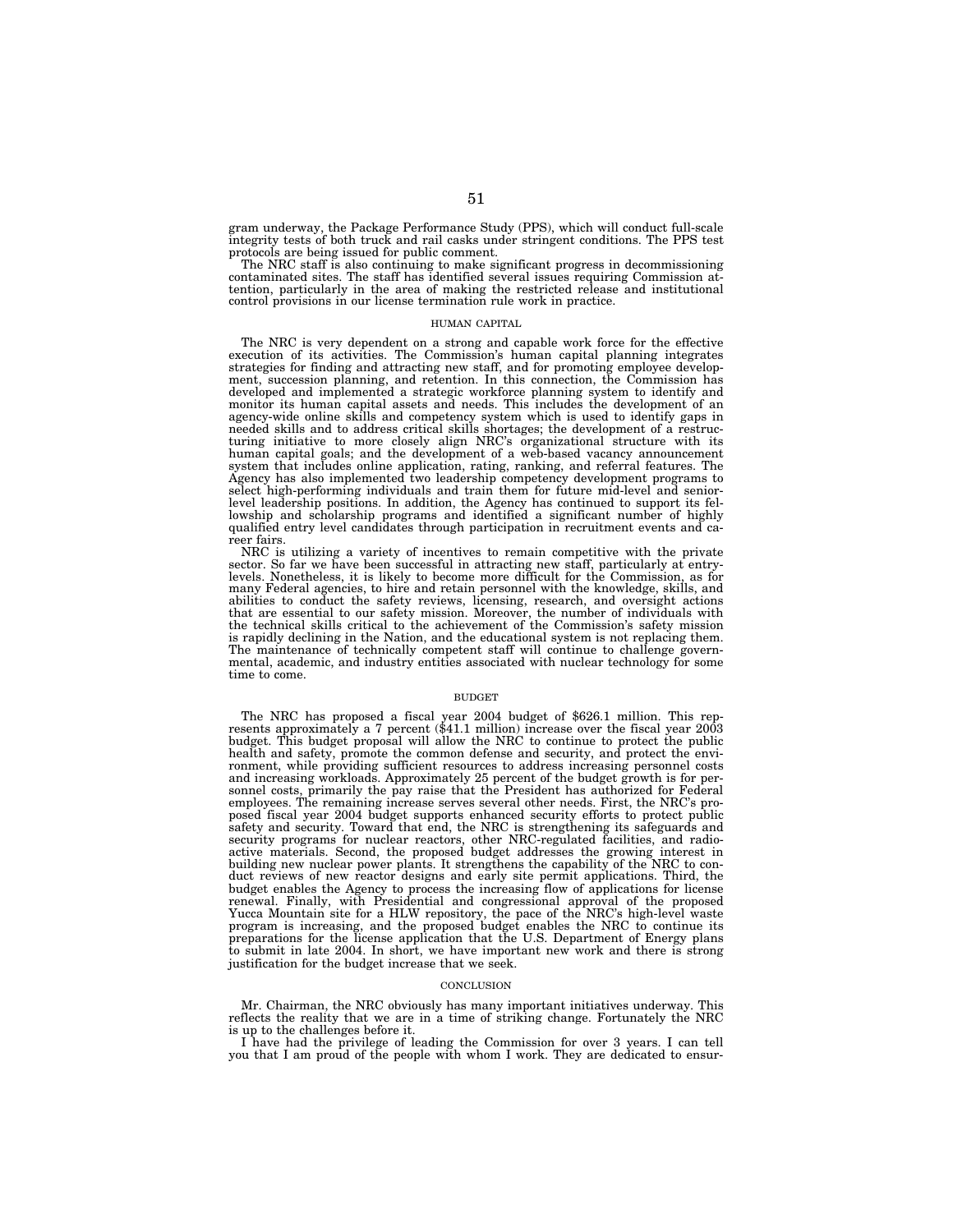ing the safe use of nuclear technology for the benefit of the Nation. You will not find a more technically competent and hard-working workforce in the Federal Government. Thanks to them the NRC has accomplished many milestones during my tenure and will accomplish many more after I step down.

We appreciate the opportunity to appear before you today. My colleagues and I welcome the opportunity to respond to your questions.

# RESPONSES BY RICHARD MESERVE TO ADDITIONAL QUESTIONS FROM SENATOR INHOFE

*Question 1.* What commitment has the NRC made to new reactor licensing? What are the challenges faced by the NRC, and what is being done to address those challenges in order to ensure a successful program?

Response. The NRC has made a substantial commitment to new reactor licensing. In response to increased industry interest in the possible of deployment of new nuclear plants, the NRC assessed its technical, licensing, and inspection capabilities, and identified enhancements to support new reactor licensing. The results of this assessment are contained in SECY–01–0188, ''Future Licensing and Inspection Readiness Assessment (FLIRA),'' dated October 12, 2001. To implement recommendations developed as a part of FLIRA, the NRC has provided resources to the Office of Nuclear Reactor Regulation (NRR) to perform new reactor licensing work and has created the New Reactor Licensing Project Office (NRLPO) in NRR to serve as the coordinating organization for new reactor licensing issues. In addition, the Office of Nuclear Regulatory Research (RES) has focused resources on the early identification of potentially important safety issues, and associated development of the technical basis for resolution of identified issues. In addition to providing this support to the new reactor licensing work, RES is leading NRC's effort for the pre-application review of non-light-water reactor (non-LWR) designs, such as General Atomic's high-temperature gas-cooled (HTGR) Gas Turbine-Modular Helium Reactor (GT-MHR) design. Non-LWR HTGR designs present new technical issues and challenges that are different from current generation commercial reactors, and will require an infrastructure of expertise, analytical tools and facilities to meet these new challenges. The NRC is also examining its licensing processes for new reactor design in 10 CFR Part 52 to determine if changes can be made to increase the effectiveness and efficiency of those processes.

The short-term challenge facing the NRC is resolving issues associated with the review of design certification applications, early site permit applications, and for making infrastructure improvements to ensure that tools, information, and regulatory processes are in place for the efficient, effective, and realistic review of new site and reactor applications. Particularly challenging are design concepts that are significantly different from current U.S. operating reactors. The staff is currently reviewing Westinghouse's AP1000 design certification application and has six other designs in various stages of pre-application review. In addition, pre-application discussions are taking place in preparation for three early site permit (ESP) applications expected later this year. The NRC has also begun developing a construction inspection program for advanced reactors. The status of this work and its associated challenges are provided to the Commission and the public in the form of semi-annual updates to the FLIRA report mentioned above. The latest update, titled, ''Semiannual Update of the Status of New Reactor Licensing Activities,'' dated January 8, 2003, is publicly available at the following address: *http://www.nrc.gov/readingrm/doc-collections/commission/secys/2003/secy2003–0005/2003–0005scy.html.*

The fiscal year 2004 budget request currently provides for the resources to perform this work. However, it should be noted new reactor licensing work has been very difficult to budget because of the high uncertainty associated with some of the applications. Although the NRC certified three advanced reactor designs in the 1990's, the industry's interest in new plant deployment appeared to decline, and the NRC's effort similarly decreased. About 2 years ago, industry activities associated with design certifications and early site permits increased and the NRC initiated the activities described above. If industry's plans change drastically and more work is identified, the Commission would have difficulty accommodating this new work without a supplemental budget increase. This is because the requested budget for fiscal year 2004 does not have enough resources to allow funds to be redirected to support additional new reactor licensing work without impacting other high priority work such as security, license renewal and power uprates.

The longer-term challenge is ensuring that the staff has the adequate skills to perform the reviews and inspections to support new reactor licensing. To address this challenge, NRC's Office of Human Resources has developed a plan of action for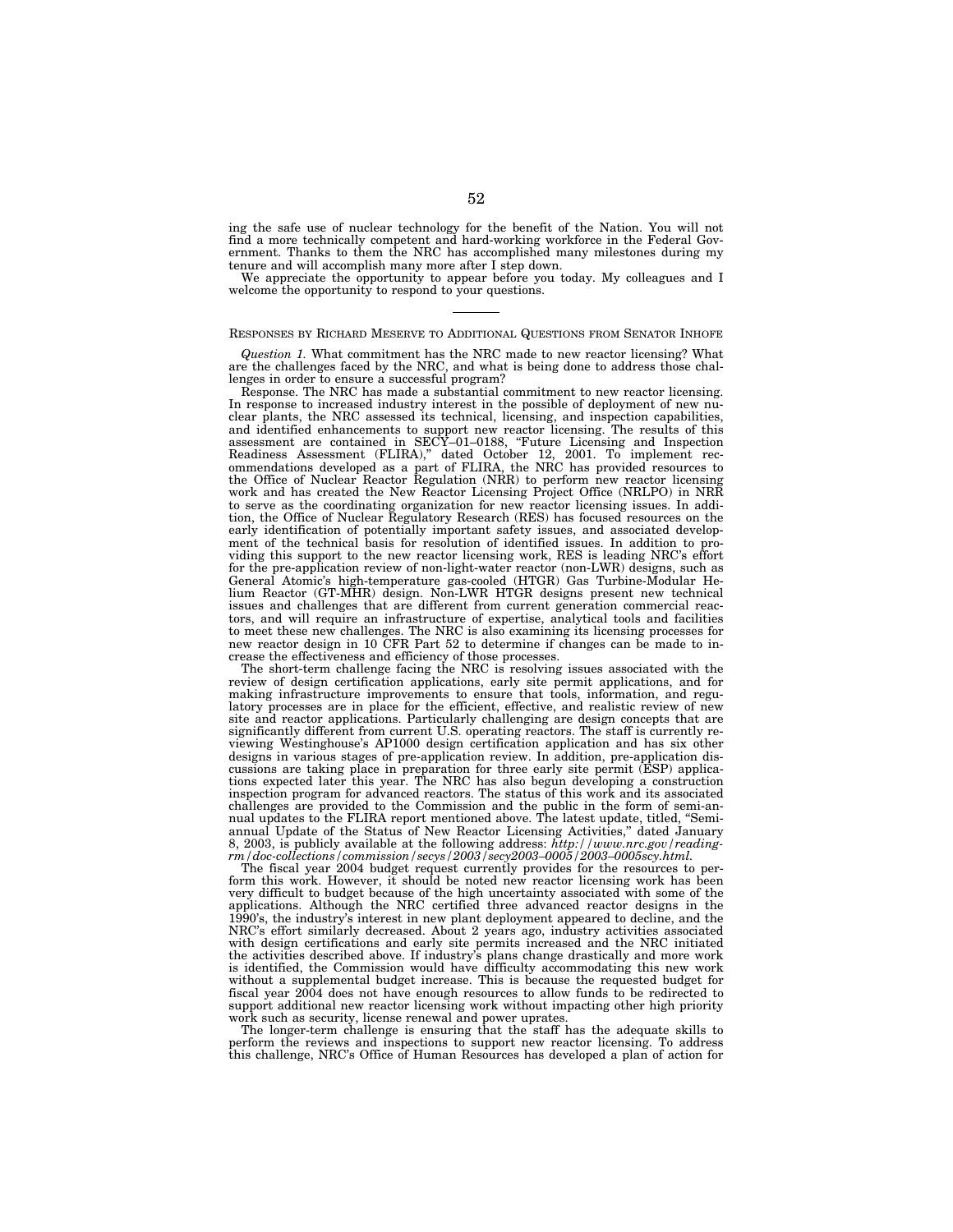implementing a Strategic Workforce Planning process designed to maintain the NRC's core capacity and allow it to support new reactor licensing activities.

*Question 2.* Could you tell us what has been done in the past year, and what is planned for the future, with regard to cask testing? There was recently a tunnel fire in Baltimore—and that has raised some concerns with the durability of spent fuel casks. What would have been the impact of the Baltimore tunnel fire on a cask?

Response. Since 1999, the NRC has been conducting a Spent Fuel Transportation Package Performance Study, which among other things is planning full scale testing (both impact and fire tests), in order to demonstrate the predictive capability of computer models and the performance of currently licensed spent fuel cask designs. Physical tests are currently planned in the 2004–2005 timeframe. The staff recently issued NUREG–1768 ''United States Nuclear Regulatory Commission Package Performance Study Test Protocols,'' which outlines how the staff is proposing to test a selection of spent fuel transportation casks. Much of the supporting analyses and development of the protocols report occurred in the past year. The staff is seeking public comments of the test protocols until May 30, 2003.

NRC certification requirements for transportation cask designs (10 CFR Part 71) include an evaluation of cask response to a hypothetical fire accident. Separately, the NRC, working with the National Transportation Safety Board and the National Institutes of Sciences and Technology, has completed an extensive assessment of the fire that occurred in the Howard Street tunnel (the Baltimore Tunnel Fire).

The fire conditions were analytically imposed on a currently licensed spent fuel transportation cask. This assessment evaluated the response of a transportation cask to that thermal environment inside the tunnel. Staff provided their evaluation of a hypothetical event involving a spent fuel transportation cask in SECY–03–0002, dated January 6, 2003. The staff concluded that there would have been no failure of the structural components of the transport cask, no failure of the canister containing the spent fuel inside the transportation cask, and no release of radioactive materials from this analyzed event.

*Question 3.* I know that much is being done to ensure that a Davis-Besse type of situation doesn't occur again—i.e., reactor heads. But what is the NRC doing to address other "passive" areas in order to avoid, not necessarily a repeat of Davis-Besse, but a similar, unacceptable situation from occurring? What sort of changes in oversight is the NRC considering with regard to those "passive" areas?

Response. In March 2002, the NRC issued Bulletin 2002–01, ''Reactor Pressure Vessel Head Degradation and Reactor Coolant Pressure Boundary Integrity.'' With the then-newly discovered severe boric acid corrosion of the Davis-Besse head, the purpose of this bulletin was to obtain information related to the integrity of the reactor coolant pressure boundary including the reactor pressure vessel head and the extent to which inspection programs for boric acid corrosion satisfy applicable regulatory requirements. The bulletin notes that ''this information will also be used by the NRC staff to determine the need for, and to guide the development of, additional regulatory actions to address degradation of the reactor pressure vessel head and/ or other portions of the reactor coolant pressure boundary. Such regulatory actions could include regulatory requirements for augmented inspection programs . . .'' Based, in part, on the review of the information provided under this bulletin, on February 11, 2003, the staff issued Orders to all licensees of pressurized water reactors establishing interim inspection requirements for reactor pressure vessel heads. The staff is continuing to study the need for additional regulatory requirements for inspections of other passive areas in the reactor coolant pressure boundary.

Regarding changes in oversight being considered for other passive areas, the staff is developing inspection guidance that will provide for timely, periodic inspection of plant boric acid corrosion control (BACC) programs. This task will take into account any new BACC inspection requirements that the staff may develop and is scheduled to be completed early in 2004.

In internalizing lessons learned from Davis-Besse, the staff will pursue improvements to requirements pertaining to reactor coolant system leakage such that licensees properly discriminate between unidentified and identified leakage, and that better on-line enhanced leakage detection systems may be installed to detect leakage rates significantly less than one gpm. The staff will also develop inspection guidance that includes action levels to trigger increasing levels of NRC interaction with licensees to correspond to increasing levels of RCS unidentified leakage.

*Question 4.* Chairman Meserve noted that the NRC has been working on the design basis threat (DBT) in consultation with the Department of Homeland Security, the Central Intelligence Agency and other Federal entities. Could you please de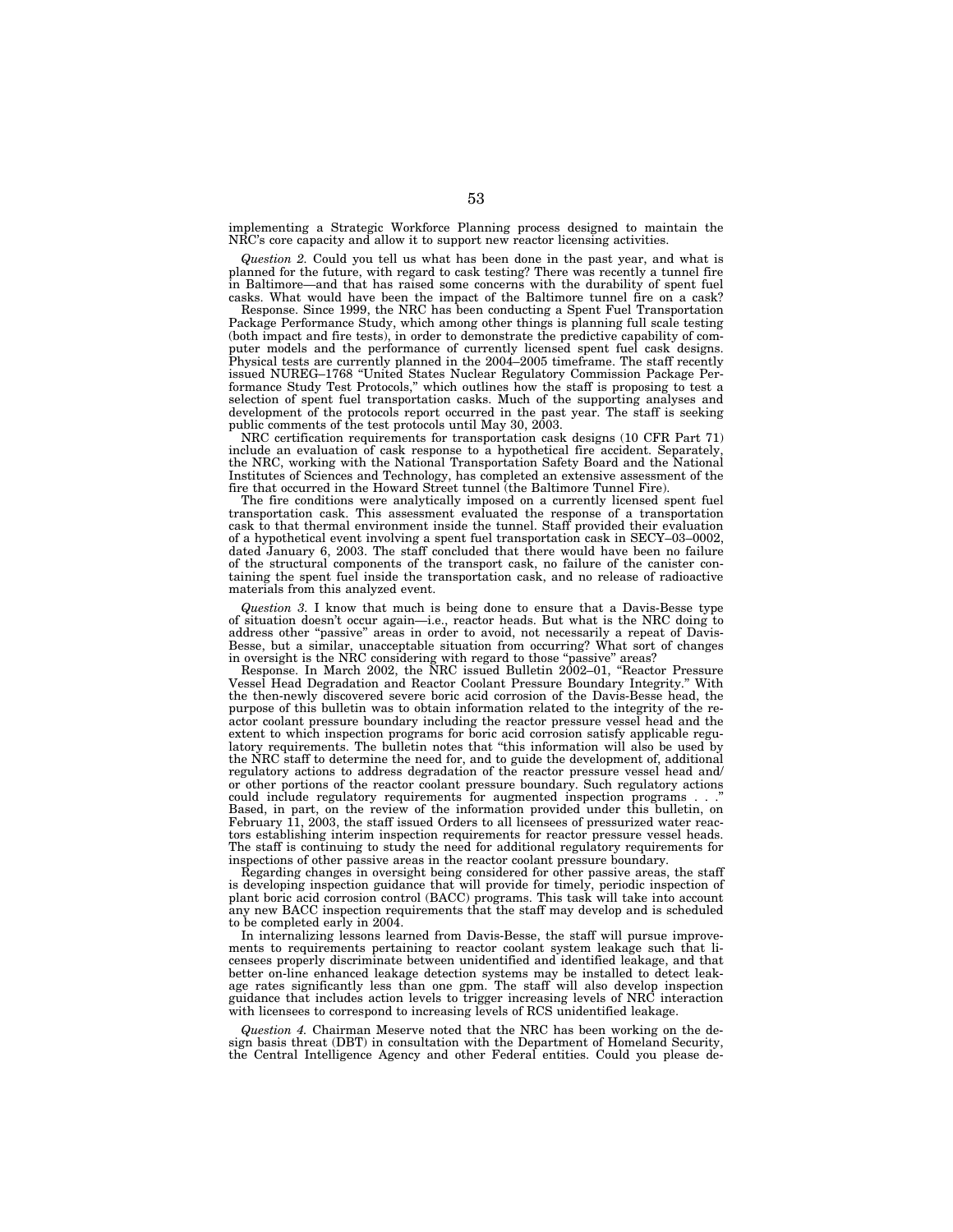scribe what is involved in that consultation and what role these agencies are playing in the review of the design basis threat?

Response. The NRC reviewed the DBTs in the context of the Agency's comprehensive re-evaluation of its safeguards and security programs. This review included significant input from the Intelligence Community, the Departments of Defense, Energy, and Homeland Security, the Federal Bureau of Investigation, other Federal agencies, and State officials. We rely upon the Intelligence Com Federal agencies to provide information on the targets, tactics, training, and capabilities of terrorists and other adversaries who may pose a threat to nuclear facilities and activities. They also describe the domestic and international threat environment. NRC then determines the subset of the domestic threat against which NRC operating power reactor licensees and Category I fuel cycle facility licensees should have primary responsibility to defend. In making this determination, NRC assesses the limits on the adversary characteristics against which a private sector guard force can reasonably be expected to defend. In early January 2003, NRC sent a staff draft of the DBT attributes to these Federal agencies as well as authorized State officials, and met with them to discuss their comments on the draft attributes. The Commission issued Orders on April 29, 2003, revising the DBT both for nuclear power plants and for Category I fuel cycle facilities.

*Question 5(a).* The President's Budget for fiscal year 2004 includes a proposal to extend the NRC user fee at 90 percent of the NRC's overall budget. As you may know, this committee considered and passed the initial legislation that has led to a gradual reduction of the user fee from 100 percent to 90 percent. At the time that legislation was being considered, the NRC used data to show that approximately licensees directly benefited from 90 percent of the NRC's budget which was the basis for that legislation. Has the NRC conducted a similar analysis this year to determine the cost of "indirect" services that the NRC provides? Can the NRC provide such information to the committee?

Response. Yes. This year, NRC has estimated the cost of ''indirect'' services that were included in the analysis based on the 90 percent recovery rate. Examples of activities included in the estimate were international activities, Agreement State oversight, and fee exemptions for nonprofit educational institutions. The estimate for fiscal year 2003 is \$55.1 million, which is approximately 10 percent of the NRC's fiscal year 2003 total budget authority less funding from the Nuclear Waste Fund.

The analysis supporting the 90 percent recovery rate was completed prior to the events of September 11th, which ultimately resulted in the NRC funding homeland security activities. As discussed in our answer to the question concerning fee recovery for homeland security funding, we believe there are activities associated with homeland security that may be of ''indirect'' benefit to NRC licensees and, therefore, should be funded off the fee base for fairness and equity reasons similar to those identified in the previously referenced analysis.

*Question 5(b).* The President's Budget for fiscal year 2004 includes a proposal to extend the NRC user fee at 90 percent of the NRC's overall budget. As you may know, this committee considered and passed the initial legislation that has led to a gradual reduction of the user fee from 100 percent to 90 percent. At the time that legislation was being considered, the NRC used data to show that approximately licensees directly benefited from 90 percent of the NRC's budget which was the basis for that legislation. Does the NRC believe that additional security-related costs should be added to the fee base?

Response. The Commission does not support additional homeland security-related costs being included in the fee base. Subsequent to the events of September 11th, the NRC has received additional funding for homeland security-related activities from two different sources. For fiscal year 2002, the NRC homeland security activities were funded from the General Fund of the U.S. Treasury. That is, the funds were not added to the fee base. The President's fiscal year 2003 budget proposed that NRC's additional security-related costs continue to be financed from the General Fund, as they were in fiscal year 2002. The Congress did not adopt this proposal in its fiscal year 2003 appropriations and funded NRC's homeland security activities from the fee base. The President's fiscal year 2004 budget includes the NRC costs for homeland security in the fee base, consistent with the final fiscal year 2003 appropriations.

As you stated in your question, the President's Budget for fiscal year 2004 includes a proposal to extend NRC user fee at 90 percent of the NRC's overall budget. As indicated in my earlier response, the resulting 10 percent of the fee base will only cover the costs of the pre-September 11th activities that cause fairness and equity concerns. We believe there are homeland security activities that cause fairness and equity concerns similar to those that were addressed in the previous 10 percent.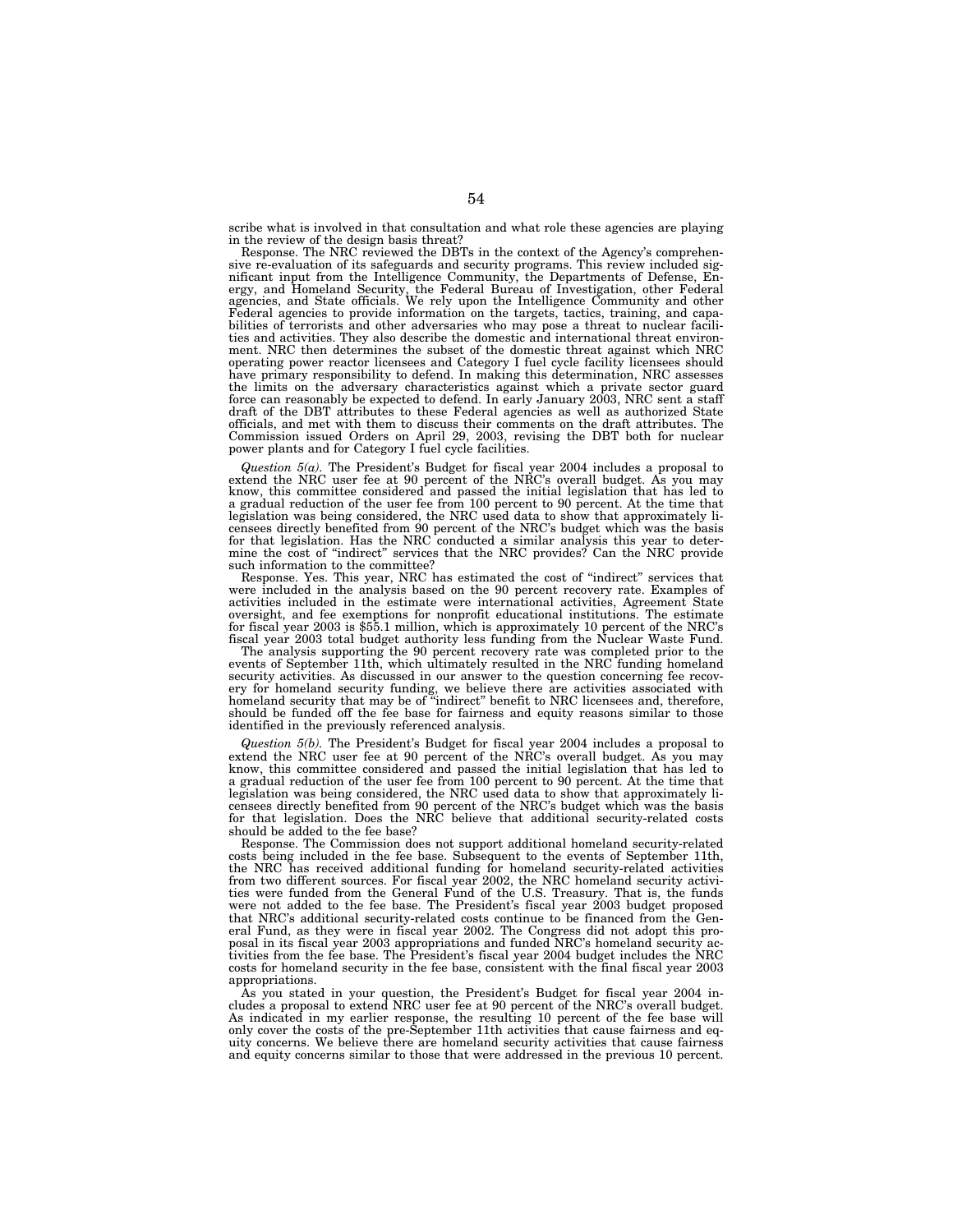Thus, these costs should not be added to the fee base. To accomplish this, the NRC user fees need to be reduced beyond the proposed 90 percent of NRC's overall budget.

An example of the homeland security activities that cause fairness and equity concerns is our efforts to improve control and accountability of radioactive sources. These activities are designed to prevent the potential diversion and misuse of radioactive sources in radiological dispersal devices (RDD) and, therefore, enhance national security by safeguarding the entire citizenry of the United States. NRC's safeguards and security activities for RDDs will also support Agreement States and international efforts, similar to certain safety activities that are already excluded from fees as a result of the previous legislation.

### RESPONSES BY RICHARD MESERVE TO ADDITIONAL QUESTIONS FROM SENATOR JEFFORDS

*Question 1.* Commissioner Merrifield testified that the Commission has a design basis threat out for interagency review, and that the Commission is currently receiving comments and expects to have ''completed that work by the end of March.'' Does this mean the Commission expects to have comments back by the end of March, or that the revision of the design basis threat will be completed by the end of March?

Response. On April 29, 2003, the Commission issued Orders revising the design basis threat (DBT) both for nuclear power plants and for Category I fuel cycle facilities; the attached press releases describe these actions.

# U.S. NUCLEAR REGULATORY COMMISSION, NRC PRESS RELEASE NO. 03–052, APRIL 29, 2003

# NRC NEWS

# NRC APPROVES CHANGES TO THE DESIGN BASIS THREAT AND ISSUES ORDER FOR CATEGORY 1 FUEL CYCLE FACILITIES

The Nuclear Regulatory Commission, after extensive deliberation and interaction with stakeholders, has approved changes to the design basis threat (DBT) for two category 1 fuel cycle facilities in Virginia and Tennessee that possess enriched uranium used in nuclear reactors. The changes will be issued by an Order amending the design basis threat for theft or diversion of strategic quantities of special nuclear material.

The Order, which is being issued today, will be effective immediately but allows a transition period for full implementation. With this action completed, the Commission expects that there will be a period of regulatory stability during which the two licensees can consolidate this and previously ordered security enhancements.

The details of the design basis threat for theft or diversion are confidential national security information and will not be released to the public. Today's Order builds on the changes made by the Commission's August 21, 2002 Order which made interim security enhancements at these two facilities. The DBT was arrived at after discussions with cleared stakeholders from other Federal agencies, the two State governments and the two licensees.

Under NRC regulations, category 1 fuel cycle facility licensees must ensure that the physical protection plan for each site is designed and implemented to provide high assurance in defending against the DBT to ensure adequate protection of public health and safety and common defense and security. Changes in those plans will now be made and submitted to NRC for approval.

''With the completion of this Order,'' Chairman Nils J. Diaz said, ''the public should be reassured that the nation's category 1 fuel facilities are well-secured against potential threats. The NRC intends to continue working closely with the Department of Homeland Security and other Federal agencies, as well as with State and local law enforcement and emergency planning officials to ensure an overall integrated approach to the security of these critical facilities.''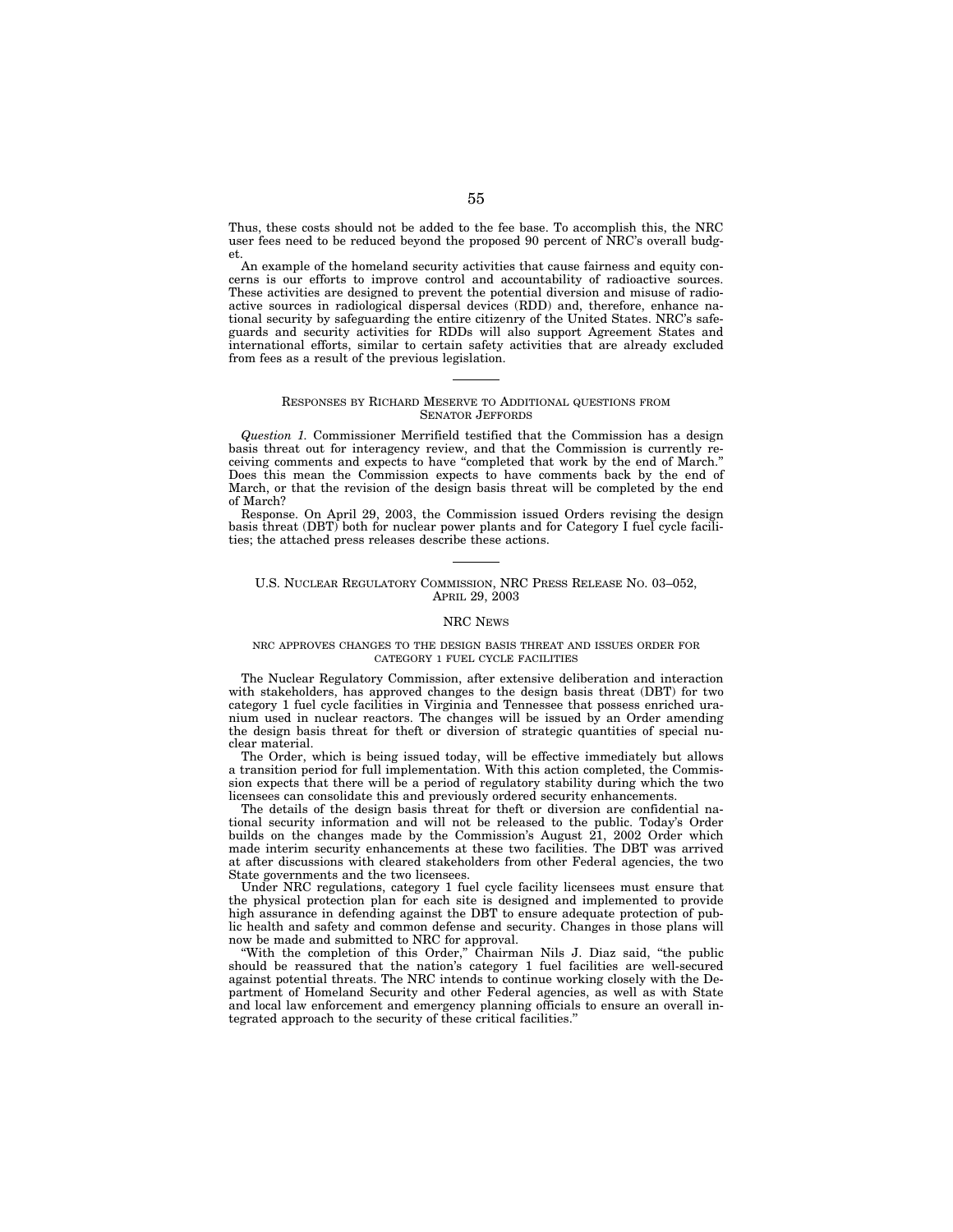# U.S. NUCLEAR REGULATORY COMMISSION, NRC PRESS RELEASE NO. 03–053, APRIL 29, 2003

### NRC NEWS

# NRC APPROVES CHANGES TO THE DESIGN BASIS THREAT AND ISSUES ORDERS FOR NUCLEAR POWER PLANTS TO FURTHER ENHANCE SECURITY

The Nuclear Regulatory Commission, after extensive deliberation and interaction with stakeholders, has approved changes to the design basis threat (DBT). The Commission believes that the DBT represents the largest reasonable threat against which a regulated private guard force should be expected to defend under existing law. These changes will be issued by Order.

In addition, the Commission has approved the issuance of two other Orders to nuclear plants regarding work hours, training, and qualification requirements for security personnel to further enhance protection of public health and safety, as well as the common defense and security. The three Orders will be issued to all 103 operating commercial nuclear power plants.

The three Orders, which are being issued today, will be effective immediately, but allow transition periods for full implementation. With these actions, the Commission expects that there will be a period of regulatory stability during which operating commercial plant licensees will be able to consolidate these and previously ordered security enhancements.

These Orders, in combination with the recently issued Order in the area of access authorization, enhance the already strong defense capability at these sites using three interdependent elements directed to best protect the public, with the appropriate resources placed at the right places. These elements are:

the revised Design Basis Threat and associated defensive capabilities derived from previous measures that the Commission directed; tighter work hour control and more robust training requirements for security personnel, to increase their capability to respond to threats; and enhanced access authorization controls to ensure all plant personnel with access to critical areas have had the most rigorous background checks permitted by law.

The Order that imposes revisions to the Design Basis Threat requires power plants to implement additional protective actions to protect against sabotage by terrorists and other adversaries. The details of the design basis threat are safeguards information pursuant to Section 147 of the Atomic Energy Act and will not be released to the public. This Order builds on the changes made by the Commission's February 25, 2002 Order. The Commission believes that this DBT represents the largest reasonable threat against which a regulated private security force should be expected to defend under existing law. It was arrived at after extensive deliberation and interaction with cleared stakeholders from other Federal agencies, State governments and industry.

Under NRC regulations, power reactor licensees must ensure that the physical protection plan for each site is designed and implemented to provide high assurance in defending against the DBT to ensure adequate protection of public health and safety and common defense and security. Extensive changes in those physical protection plans will now be made and submitted to NRC for approval.

The second Order describes additional measures related to security force personnel fitness for duty and security force work hours. It is to ensure that excessive work hours do not challenge the ability of nuclear power plant security forces to remain vigilant and effectively perform their duties in protecting the plants. However, the Order does include provisions to allow increases in work hours under certain conditions, once specific requirements are met. The NRC developed this unclassified Order through a public process. The NRC carefully considered comments from power reactor licensees, security force personnel, public citizen groups and other agencies in reaching its final decision. The Order will be publicly available on NRC's website at: *http://www.nrc.gov.*

The third Order describes additional requirements related to the development and application of an enhanced training and qualification program for armed security personnel at power reactor facilities. These additional measures include security drills and exercises appropriate for the protective strategies and capabilities required to protect the nuclear power plants against sabotage by an assaulting force. This Order requires more frequent firearms training and qualification under a broader range of conditions consistent with site-specific protective strategies. The details of the enhanced training requirements are safeguards information, and will not be released to the public. As with the DBT Order, the Commission solicited com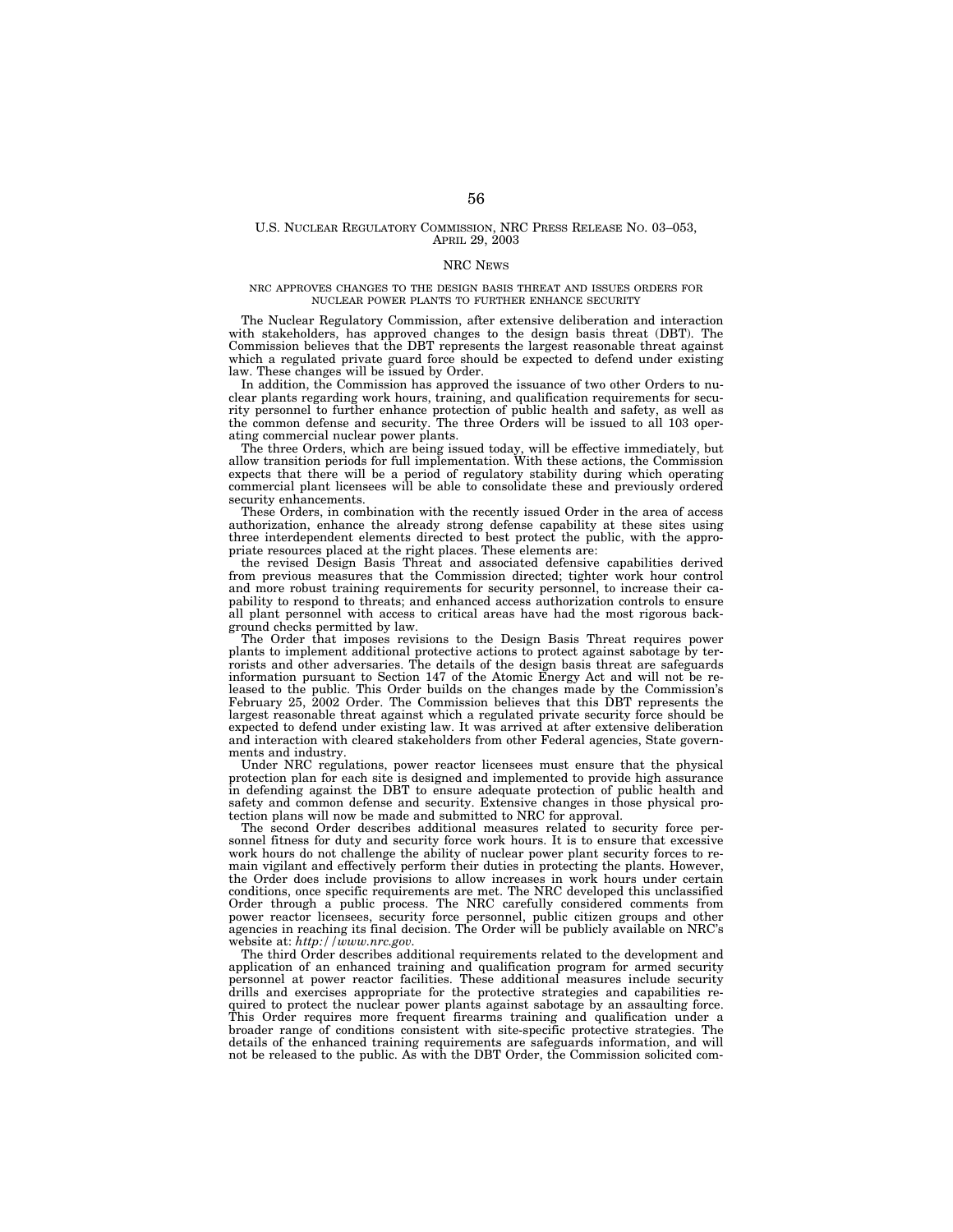ments on a draft training Order from cleared stakeholders, including security per-

sonnel and took those comments under consideration in reaching its final decision. ''With the completion of these complementary Orders,'' Chairman Nils J. Diaz said, ''the public should be reassured that the nation's nuclear power plants are well-secured against potential threats. The NRC intends to continue working closely with the Department of Homeland Security and other Federal agencies, as well as with State and local law enforcement and emergency planning officials to ensure an overall integrated approach to the security of these critical facilities.''

*Question 2.* Commissioner Merrifield testified that the Commission has a design basis threat out for interagency review, and that the Commission is currently receiving comments and expects to have ''completed that work by the end of March.'' What is the nature of the document NRC has out for agency review? Is it an advanced notice of proposed rulemaking? Is it a draft proposed rule?

Response. Although the DBTs are generally described in 10 CFR 73.1, the specifics of the DBTs which are most important in the review process are not described in the regulations due to the classified or sensitive unclassified information involved. The specific information regarding adversary characteristics of the DBT for radiological sabotage—such as the size, capability, and weaponry of the attacking force—is classified as Safeguards Information under Section 147 of the Atomic Energy Act of 1954, as amended. The specific information regarding adversary characteristics of the DBT for theft or diversion of formula quantities of strategic special nuclear material is confidential national security information. The NRC staff sent a draft set of these adversary attributes to authorized stakeholders on January 2, 2003, in the form of a letter. The NRC focused its effort on the specific adversary attributes and would not put those in the regulation because of their sensitive nature. The Commission issued Orders revising the DBT both for nuclear power plants and for Category I fuel cycle facilities on April 29, 2003, to ensure that necessary additional measures are implemented in the near future. In the longer term, the Commission intends to proceed with rulemaking, as appropriate.

*Question 3.* Commissioner Merrifield testified that the Commission has a design basis threat out for interagency review, and that the Commission is currently receiving comments and expects to have ''completed that work by the end of March.'' Please identify all agencies and persons to whom the Commission has provided this document that is currently out for agency review?

Response. The staff transmitted the January 2 , 2003 letters to the Central Intelligence Agency, Defense Intelligence Agency, Department of Homeland Security, the Federal Bureau of Investigation, and Departments of Energy, Defense, and State and the U.S. Coast Guard, to licensees that operate nuclear power reactors and Category I fuel cycle facilities, and to officials in States where these nuclear facilities are located. We have also provided or discussed the attributes with staff from congressional oversight committees, Homeland Security Council, Duke Cogema Stone and Webster (applicants for Mixed Oxide fuel fabrication facility) and Westinghouse (vendor for new reactor design review). On April 29, 2003, the Commission issued separate Orders revising the DBT for both nuclear power reactors and for Category I fuel cycle facilities.

*Question 4.* Does the NRC intend to revise its design basis threat regulations, and if so, when does it anticipate completing that revision?

Response. Yes. The Commission issued Orders revising the DBT both for nuclear power plants and for Category I fuel cycle facilities on April 29, 2003. Rulemakings to modify unclassified DBT descriptions in 10 CFR Part 73.1 will follow, as appropriate, but would not discuss any of the detailed adversary characteristics contained in the DBTs.

*Question 5.* Commissioner Diaz testified as follows: ''In reality, we do have a de facto new design basis threat that we established a year ago. So although it was a DBT, the security requirements are for a much larger DBT than the older one. So a de facto DBT has existed for almost a year.'' Please explain the nature of this new design basis threat. Is it consistent with the Commission's existing design basis threat regulations? If not, please explain what the "new design basis threat" is. Please also explain how its implementation is consistent with the NRC rules and the requirements of the Administrative Procedures Act.

Response. The Commission issued Orders on April 29, 2003, revising the design basis threats (DBT) both for nuclear power plants and for Category I fuel cycle fa-cilities. Chairman Diaz' comment referred to the fact that the NRC issued Orders on February 25, 2002, to implement interim compensatory measures (ICMs) to pro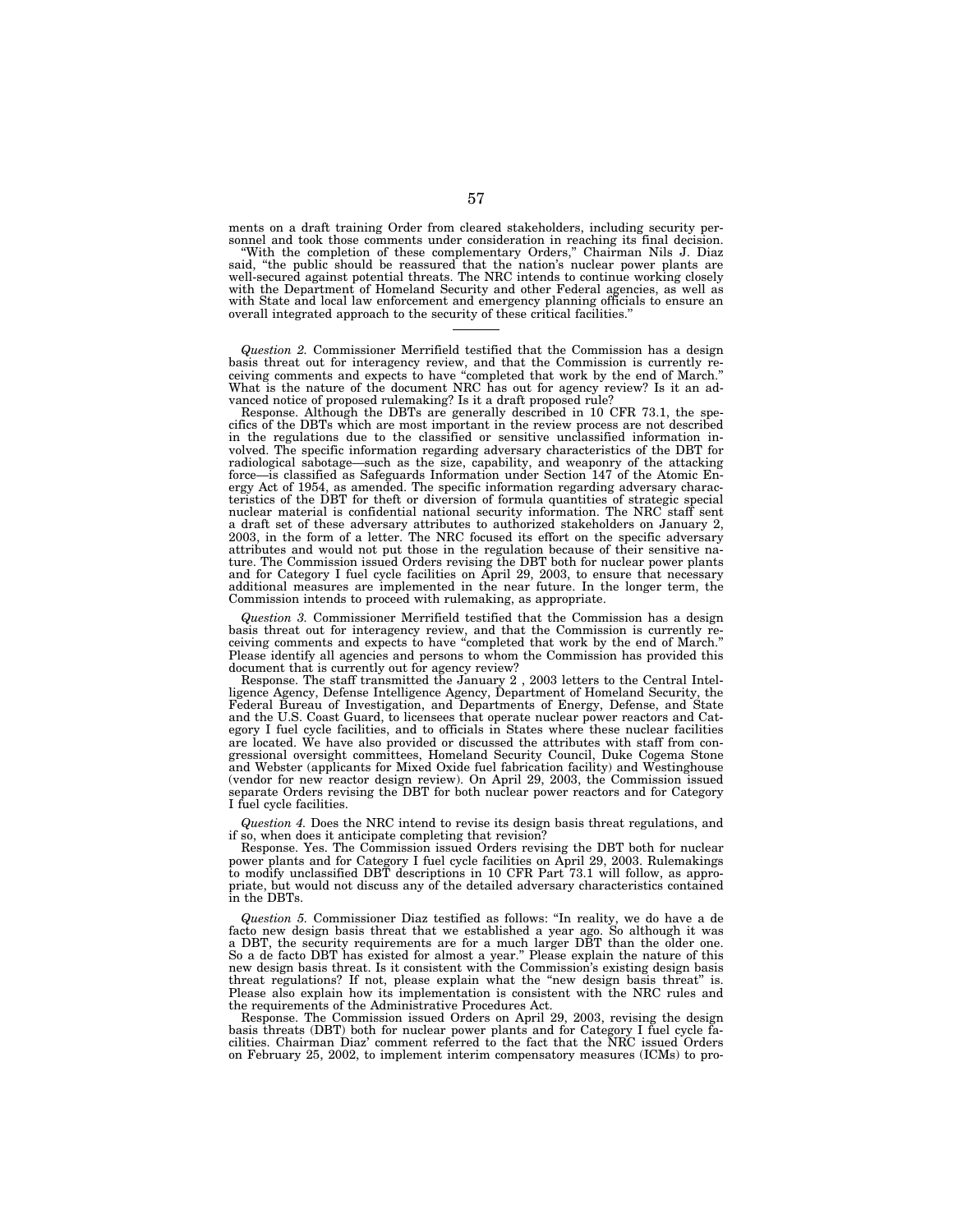vide protection against an adversary force and characteristics exceeding the DBT in place prior to September 11. The ICMs identified protective measures to be implemented prior to the Agency formally redefining the DBT because we had not established the entire set of parameters needed for long term decisionmaking and there was an urgent need for heightened security, with uniform and enforceable requirements. The details and attributes of a postulated threat were not provided, yet the security requirements established significantly enhanced defensive capabilities to match new threat conditions.

Although the approximate size and attributes of the threat were not formally described in our Orders, the licensee actions that we required were based on our pre-<br>liminary assessment of the new threat "licensees must defend their facilities<br>against." The DBT in existence before April 29 combined with ered to have established a defacto-DBT. The defacto interim DBT for power reactors was used since last July in the enhanced adversary characteristics used in the tabletop security exercises which resumed in July 2002 and in the force-on-force security exercises which resumed in February 2003.

The Commission established revised DBTs with its Orders of April 29, 2003, re-quiring licensees to revise their physical security and safeguards contingency plans to comply with the revised DBT defined in the Order. The issuance of Orders is au-thorized by the Commission's broad authority in the Atomic Energy Act for the protection of the public health and safety and the common defense and security, as well as by the Commission's implementing regulations. These Orders comply with all applicable provisions of the Administrative Procedure Act, including providing the op-portunity to request a hearing. However, the specific details of the design basis threat for radiological sabotage are Safeguards Information and will not be released to the public.

*Question 6.* Chairman Meserve testified that the NRC has a task force that is developing guidance on how to decide whether material should be withheld from public disclosure. Please provide information as to any guidelines or criteria this task force has developed.

Response. Two days after the terrorist attacks, the Defense Department requested that NRC shut down its web site because they believed it contained sensitive information that could be helpful to terrorists. For several days, our web site only made limited, basic information available on employment, public meetings, news releases and links to our electronic document system. We recognized our web site had to be restored quickly, or public confidence in our Agency could be negatively impacted. However, we also needed to strike a balance between the public's right to know and the need to protect sensitive information. We convened a Task Force made up of representatives from our program offices to develop criteria and guidance for the staff so that they could make informed decisions about the specific types of information that could be released to the public. Coincidentally, at the time of the terrorist attacks, we were undertaking a major re-design of our web site. The new site was designed to improve the public's access to information, make navigation easier, and give greater visibility to frequently accessed information. General information that was not considered sensitive was incrementally restored to our web site under the new design. After several months of deliberation, the Task Force recommended to the Commission that certain criteria should be applied when making a determination about the availability of certain documents. Guidance was issued to the staff in June 2002, to assist them in making decisions on when to withhold certain documents from the public, including posting them to the web site or entering them into our ADAMS public library. The general thrust of the criteria was that information should be withheld only if its release could provide a clear and significant benefit to an adversary in a potential attack. The scope of the criteria was limited to documents that will be generated in the future, and not on existing documents that could not be retrieved because they were housed in locations beyond our control. The guidance suggested withholding plant-specific information such as site-specific security measures, access controls, construction details, or information useful to breach key barriers. The Task Force remains available for specific issues that may arise from the guidance issued to the staff.

*Question 7.* Will these general criteria or guidance be made available to the public? If so, will NRC issue a regulation? If not a regulation, what other form will this public release take? If this general guidance will not be provided to the public, please explain why not.

Response. The criteria have been made available to the public through the voting record on COMSECY–02–0015. We are not planning to issue regulations to our licensees regarding these criteria. However, we are preparing a Regulatory Issues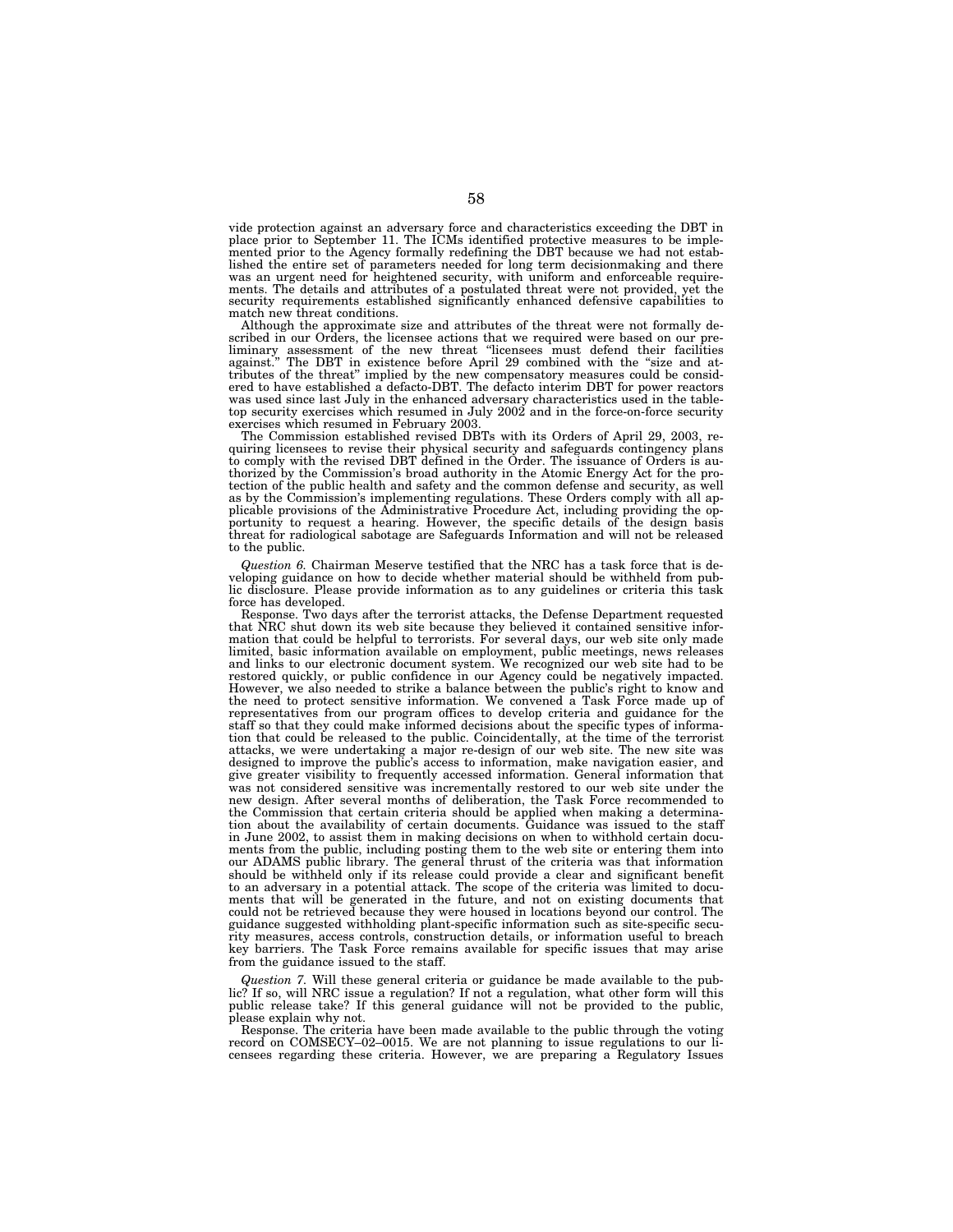Summary, which is a guidance document for licensees, so they can protect certain information when transmitted to the NRC. Further, Section 147 of the Atomic Energy Act provides the statutory basis for Safeguards Information, a category of sensitive unclassified information that is protected from public disclosure.

*Question 8.* Is the NRC also ensuring that potentially affected private citizens, or non-governmental groups whose mission it is to address safety or security issues at commercial nuclear power plants, will, if they obtain appropriate clearances, have input into NRC decisionmaking, including changes to the design basis threat? If so, how is NRC accomplishing this? If not, why is NRC not doing this?

Response. The NRC is very interested in the views of all its stakeholders. This was true before September 11, 2001, as evidenced by the long history of public meetings and extensive information available to the public, and it remains true today. Since September 11, 2001, however, control of sensitive information has been particularly important and protecting sensitive information has been a major concern for all government agencies.

Prior to gaining access to sensitive information, NRC needs to determine that an individual has a ''need to know'' the information and the necessary background check or clearance. Even if a person has the appropriate clearance, they may not have a ''need to know''. NRC determines ''need to know'' in 10CFR Part 25 as a ''determination made by an authorized holder of classified information that a prospective recipient requires access to a specific classified information to perform or assist in a lawful and authorized governmental function under cognizance of the Commission.

This new sensitivity to access to information has reduced the opportunity for the public to access as much information as in the past. However, for adjudicatory proceedings, the Commission's rules of practice specify how interested parties may obtain access to restricted data and national security information. There have been limited situations in specific hearings where appropriately cleared individuals representing private citizens or non-governmental organizations have been granted access, with restrictions, to specific sensitive information. In an ongoing proceeding concerning the application to construct a Mixed Oxide (MOx) Facility at Savannah River, the NRC's Licensing Board found recently that the intervener had made a sufficient showing for its expert witness and counsel of record to make specific applications for security clearances.

The NRC has sought other means of maintaining a dialog with the non-industry stakeholders. One way this is done is to invite representatives of State and local government agencies, including local law enforcement officials, to attend meetings on security issues and provide their perspective.

# RESPONSES BY RICHARD A. MESERVE TO ADDITIONAL QUESTIONS FROM SENATOR VOINOVICH

*Question 1.* One of the most disturbing pieces of this whole Davis-Besse incident is that as the investigation progresses it continues to unravel surprises. This latest development that I read about in the newspaper on the emergency cooling system is most troubling. Now—have you found out everything that happened at Davis-Besse? Can you assure me that there will be no more surprises here?

Response. While the majority of problem discovery activities are complete at Davis-Besse, design review activities are ongoing which may reveal additional deficiencies requiring correction.

In response to the discovery of the reactor head degradation at Davis-Besse in March 2002, the NRC established a special Oversight Panel to guide the NRC's response to the situation and provide oversight for Davis-Besse's recovery efforts. The Panel, led by senior managers from the Region III and Headquarters offices, is ensuring that FirstEnergy Nuclear Operating Company identifies all causal factors contributing to the head degradation, bounds the scope of the impact of those causal factors, and implements lasting corrective action before any restart and future operation of the reactor.

In August 2002, the Oversight Panel issued its first Checklist of required actions to be accomplished prior to restart based on the inspection findings and root cause analysis issues identified at that time. Since then, we have revised the Checklist to include new areas of concern such as the radiological protection program and containment sump modifications. The Restart Checklist is used to provide a concise summary of the status of major activities necessary for closeout before the Panel could consider a request for restart of the facility. The checklist is updated as significant new issues emerge.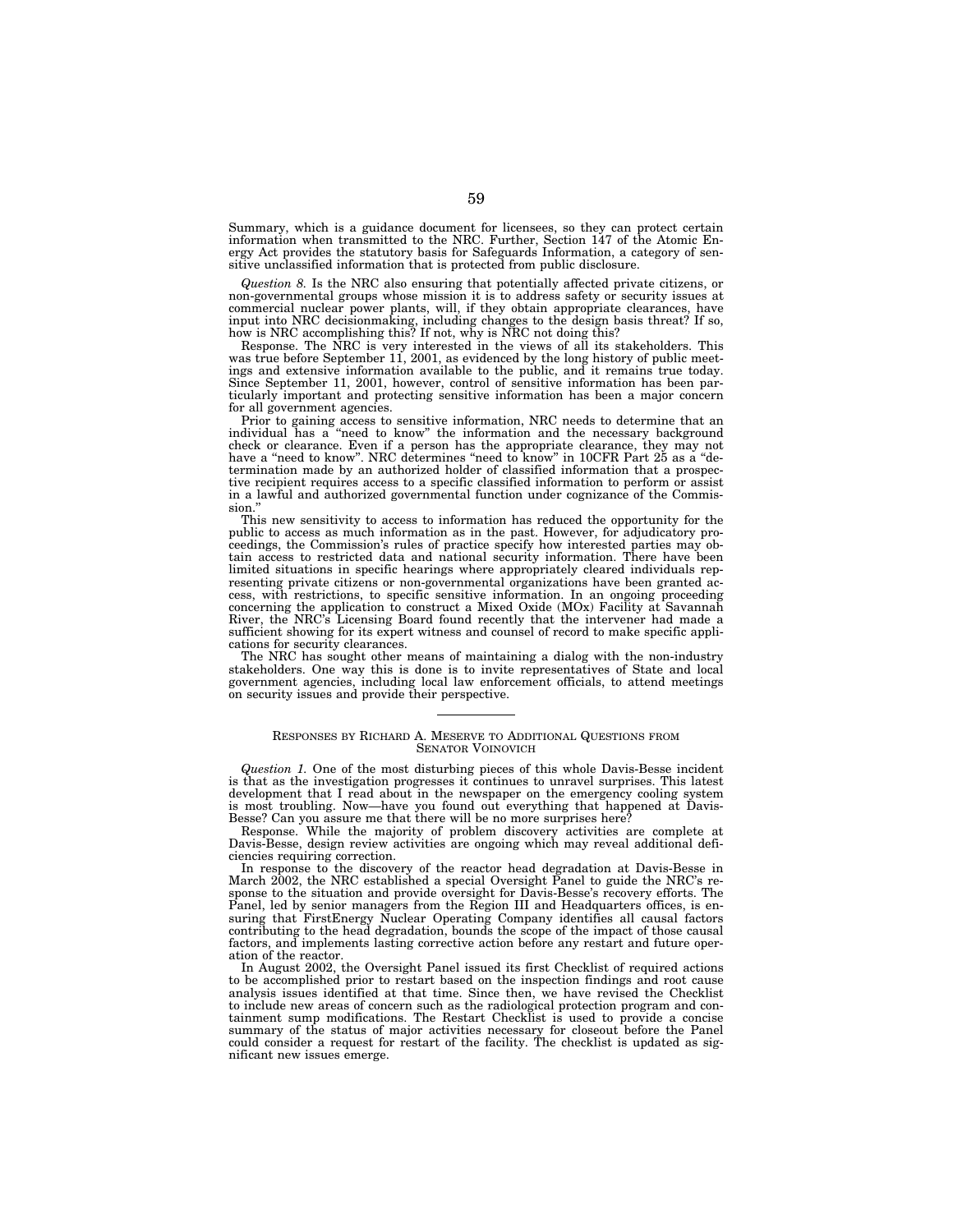In May 2002, the licensee submitted its first Return-to-Service Plan, which identified key improvements necessary for restart. This plan considered NRC-identified input as well as issues that FirstEnergy determined were necessary in order for the plant to run reliably in the future. Actions included replacement of the reactor vessel head, correcting degraded conditions within the containment due to boric acid corrosion, verifying the design of key safety systems, improving safety programs and improving the management and human performance of the site workforce. This area, which involves safety culture aspects of the organization, will require long term continued emphasis to ensure lasting corrective action. The NRC Restart Checklist and FirstEnergy Return-to-Service Plan are aligned though the Oversight Panel activities.

The NRC is also addressing the issue of potential wrongdoing on the part of FirstEnergy managers and staff. The NRC Office of Investigations has an ongoing investigation into matters at Davis-Besse. The Oversight Panel is closely monitoring the investigative activities and will ensure appropriate actions are completed before restart is considered.

*Question 2.* I believe that you have copies of several pictures that were distributed during the hearing of the corrosion on the reactor heads at Davis-Besse. It is my understanding that these pictures were taken as part of an inspection of the facility in April 2000. I further understand that these photographs were included in a report that FirstEnergy filed with NRC in 2000, that the NRC did not review that file, and that the NRC regularly fails to review these types of reports. I also understand that the corrosion present in these pictures was present and visible during multiple inspections as far back as 1996 and that it was noted in multiple reports as far back as 1996. If this is true, then I think that this Committee may have to take a very, very serious look at some fundamental overhaul of the NRC's day-today oversight at these nuclear facilities. Is it true that these pictures were contained in a report submitted to the NRC that was not even looked at until after the reactor was shut down?

Response. The photograph of the reactor vessel head and service structure depicting corrosion trails on the reactor head streaming from openings in the base of the service structure was not submitted to the NRC.

A power reactor licensee normally generates several thousand internal ''condition reports'' each year. A condition report describes a deficiency in plant equipment or programs and is used to track corrective actions and ensure adequate resolution of the problem. One condition report generated in April 2000 contained as an attachment the referenced photograph. The routine NRC inspection program examines a sample of onsite activities including condition reports. That specific condition report existed in the files at Davis-Besse, but was not selected as part of a routine baseline inspection sample.

An allegation has been made that the picture was shown to an NRC inspector in 2000. This is a matter that is under investigation by the Office of the Inspector General.

*Question 3.* What have you done to sanction the people involved in the day-to-day oversight of Davis-Besse as a result of this (vessel head corrosion) discovery?

Response. The NRC views the problem that arose at Davis-Besse as an institutional failure and not a failure of the particular individuals. There has been no sanction of any NRC individual as a result of the reactor pressure vessel head degradation at Davis-Besse. We are taking action to correct this institutional failure.

*Question 4.* What changes are you making or contemplating to the overall dayto-day oversight at nuclear power plants (as a result of Davis-Besse)?

Response. The Davis-Besse Lessons Learned Task Force identified a number of program and implementation issues that may have contributed to the inability of the Agency to detect the issues at Davis-Besse in a more timely manner. The Commission approved proceeding with the recommendations identified for action by senior NRC management. The Task Force's recommendations are currently being evaluated and implemented; changes to the Reactor Oversight Process (ROP) will be made as appropriate. For example, the NRC plans to evaluate how to improve the use of industry operating experience in the ROP, and will evaluate the need for additional or improved barrier integrity performance indicators. An evaluation will also be performed to determine whether a more direct method is needed to assess and react to performance weaknesses in the cross-cutting areas of human performance, problem identification and resolution, and safety conscious work environment. The results of this evaluation will be communicated to the Commission in the staff's semi-annual status reports on the Davis-Besse Lessons Learned Action Plans, as well as annual ROP self-assessment report for Calendar Year 2003.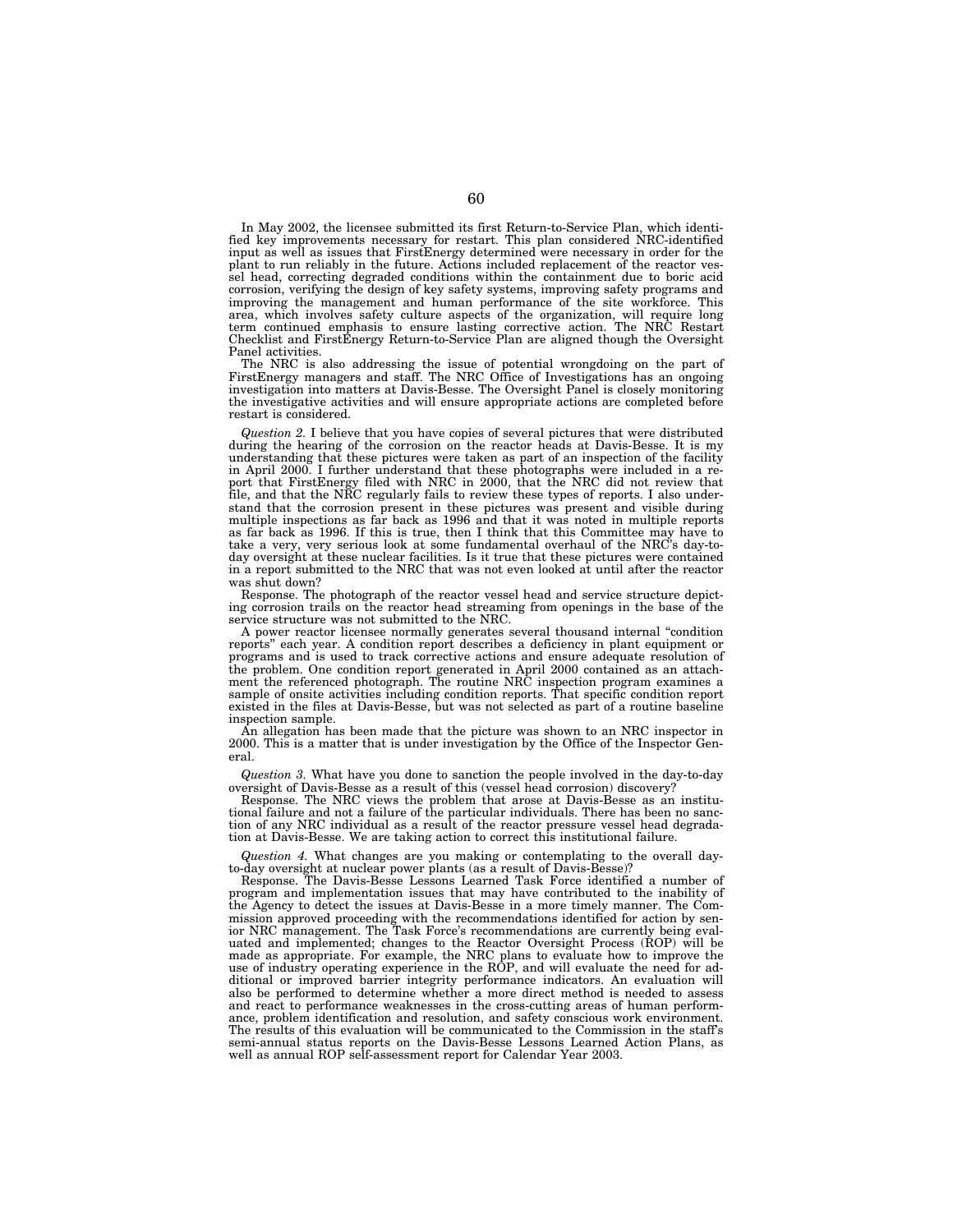*Question 5.* The Lessons Learned Report cites significant problems with the safety culture at Davis-Besse. A report written by the Institute of Nuclear Power Operations states—and I am going to quote from the report here—''A major contributor to this event was shift in the focus at all levels of the organization from implementing high standards to justifying minimum standards. This reduction in standards resulted from excessive focus on meeting short-term production goals, a lack of management oversight, symptom-based problem-solving, justification of plant problems, isolationism, ineffective use of operating experience, and a lack of sensitivity to nuclear safety. The lessons learned at Davis-Besse are universal in nature and should be used by all nuclear stations.'' A report by the NRC's Inspector General showed that only 53 percent of NRC employees feel that it is ''safe to speak up in the NRC'' about safety issues. That report also states that almost one-fourth of NRC employees do not believe that ''the NRC's commitment to public safety is apparent in what we do on a day-to-day basis.'' These statistics are frankly unacceptable. As I mentioned in my opening remarks, the No. 1 priority for the NRC needs to be the safety of the public. What is the Commission doing to change things and instill a more appropriate level of safety culture in both the NRC's operations and in the facilities that you regulate?

Response. Regarding safety culture in the NRC's operations, the NRC Executive Director for Operations established a Task Group to review the Inspector General's 2002 Safety Culture and Climate survey results, identify the key areas for improvement, and identify potential options for improvement. The Task Group is working to develop a better understanding of the survey results including the factors that influenced them. This will allow the Agency to identify and implement improvements in an effective and efficient manner, while continuing to build on those improvements already underway. We are committed to assuring a culture at the NRC where employees feel free to speak about a variety of topics, and where differing opinions are not only welcome, but are encouraged.

The current policy of reviewing safety culture is specified in the staff requirements memorandum (SRM) to SECY–98–059, "Proposed Options for Assessing the Performance and Competency of Licensee Management.'' The SRM approved current staff practice of inferring licensee management performance from performance based inspections, routine assessments, and event follow-up. In addition, the SRM to SECY–98–176, ''Proposed Options for Assessing a Licensee's Safety Conscious Work Environment,'' approved the staff's assessment of the safety conscious work environment, part of safety culture, on a case-by-case basis while encouraging licensees to use third parties to survey their own safety conscious work environment. The SRM also allowed the staff to develop and implement additional guidance and training of inspectors in support of more complete and consistent program implementation. More recently, in the SRM to SECY–02–0166, the Commission unanimously reiterated its opposition to pursing rulemaking for oversight of a safety conscious work environment. The Commission believed that such a rule would be subjective in nature, difficult to inspect and enforce, would likely intrude on management prerogatives and might well cause a chilling effect on the most effective safety culture element—the commitment of management to a safety conscious work environment. In light of efforts by foreign regulators to measure and regulate safety culture, at the Commission's direction the staff is monitoring developments abroad so as to ensure that the Commission remains informed about these efforts and their effectiveness. In particular, because subjectivity is a principal concern of the Commission regarding the direct regulation of safety culture, the staff will monitor efforts to develop more objective measures that can serve as indicators of possible problems with safety culture.

Finally, the Commission is supportive of the efforts of the Institute of Nuclear Power Operations (INPO) to address issues relating to safety culture through its monitoring of licensees.

*Question 6.* The Lessons Learned Report—produced by an NRC Task Force states that staffing and resources problems existed at Davis-Besse. That report states that ''Regional staffing and resource issues challenged the NRC's ability to provide effective regulatory oversight of (Davis-Besse).'' The report goes on to list recommendations to address what looks like to me to be a human capital problem. How much of a role did NRC's human capital problems play in this incident, and what can be done to address it? Do you have enough people with the right skills to accomplish your mission?

Response. Human capital problems were not a significant contributor to the failures of the NRC to discover the reactor head degradation earlier at Davis-Besse. Throughout this period, both resident inspector positions at Davis-Besse were staffed with the exception of 11 months (December 1998 to October 1999), when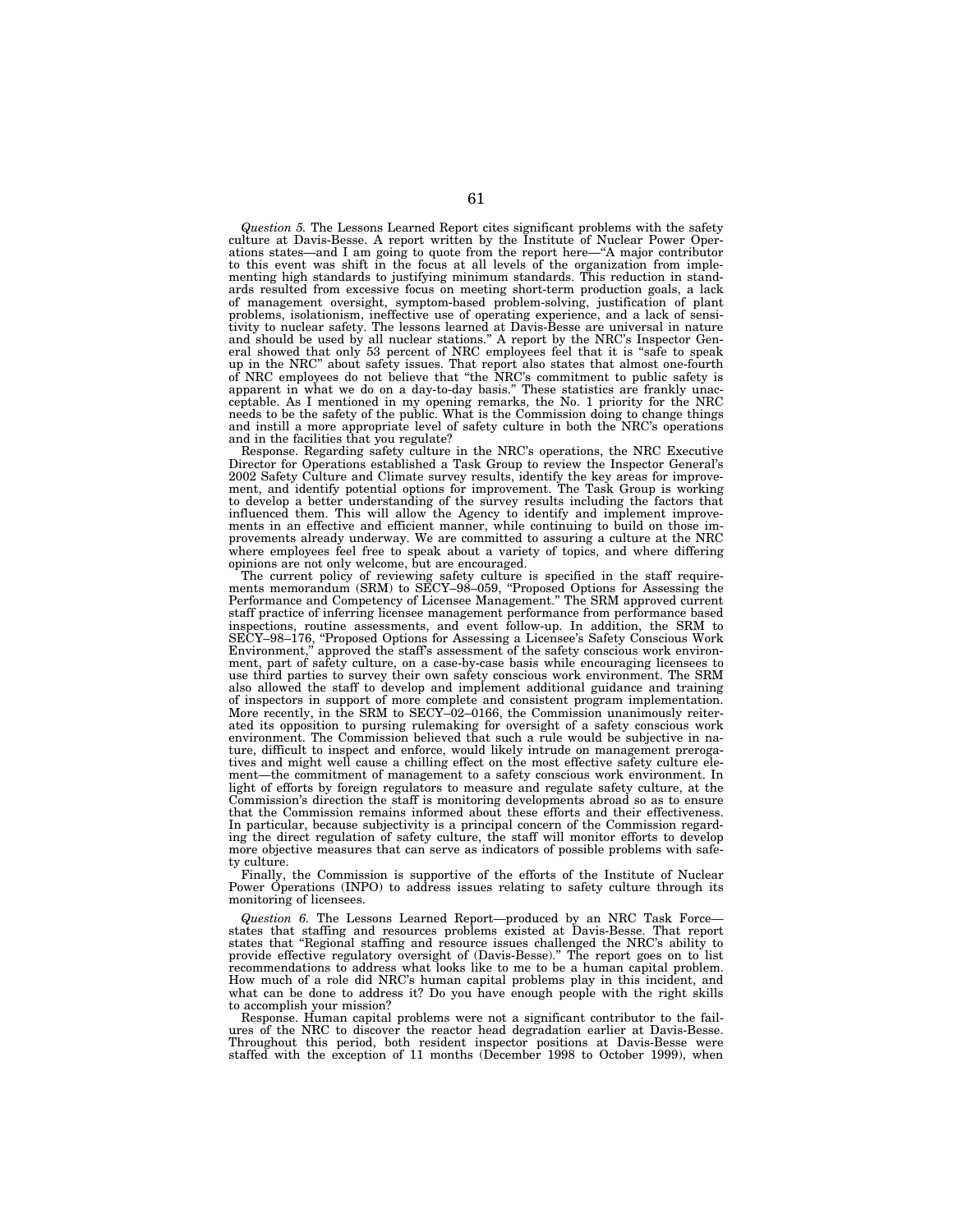there was only one resident inspector assigned to the site. The inspection program consists of a baseline level of inspection effort plus a range of additional inspection effort to be expended based on the assessment of licensee performance. While the NRC accomplished all required inspections at Davis-Besse throughout this time period, the level of effort was lower than the average facility due to the Agency's perception of good licensee performance.

As presented in the Lessons Learned Task Force report, there were four major areas requiring NRC improvement:

areas requiring NRC improvement: • Assessment of Stress Corrosion Cracking of Reactor Materials • Assessment of Operating Experience, Integration of Operating Experience into

Training and Review of Program Effectiveness Reviews • Evaluation of Inspection, Assessment and Project Management Guidance • Assessment of Barrier Integrity Requirements.

• Assessment of Barrier Integrity Requirements.<br>In accordance with Lessons Learned Task Force Recommendation 3.3.5(3), the NRC will monitor resident inspector staffing levels and develop human resource strategies to be more effective during inspector turnovers; specifically, the time between a resident inspector leaving a plant site and the arrival of the new inspector.

All inspections to ensure the health and safety of the public at the U.S. nuclear power facilities continue to be accomplished. The NRC has undertaken aggressive action to maintain the high quality and capability of its workforce, including hiring experienced professionals and highly qualified entry level staff.

*Question 7.* I am extremely concerned that in light of the situation at Davis-Besse and the Task Force's report, that the NRC's budget for fiscal year 2004 proposes to cut funding for inspections. This basically means that there will be less people our there doing what we need them to do—inspecting. Could you please comment on the rational behind this request?<br>Response. The NRC budget for the entire Reactor Inspection and Performance As-

sessment program in fiscal year 2003 is \$73,610,000, with \$73,172,000 requested for fiscal year 2004, for a net decrease of \$438,000. Although there was a net decrease in this budget area for fiscal year 2004, resources for the specific activities involved in the inspection and assessment of licensee performance were increased from fiscal year 2003. These increases were made to reflect several lessons learned and inspection program enhancements that were deemed to be appropriate based on the first couple of years of Reactor Oversight Process (ROP) implementation. However, in addition to providing the resources for the conduct of inspections, this budget area encompasses the many different work activities necessary to develop and maintain the inspection program. This includes, for example, program development and oversight by Headquarters staff and the time necessary for regional inspection staff to prepare for inspections and then document the results. With the ROP reaching its fourth year of implementation, program development costs have decreased as would be expected and certain efficiencies have been realized in many of these areas, resulting in less resources being required to support the inspection program. Overall, these reductions in the program support areas offset the increases in resources for conducting actual inspection and assessment, and resulted in the overall net decrease for this budget area. The result is that there will not be a negative impact on the number of inspectors performing the important mission of inspecting the nation's nuclear facilities.

In addition, the fiscal year 2004 budget was prepared before the full extent of Davis-Besse lessons learned were known to the staff and could be reflected in the budget for inspection and assessment. The fiscal year 2004 budget has recently been reviewed by the staff with Davis-Besse lessons learned and inspection follow-up activities factored in. The staff expects that this will result in an increase in budgeted resources above what was initially requested for the Reactor Inspection and Performance Assessment program in fiscal year 2004.

*Question 8.* As I stated in my opening statement at the hearing, this facility (Davis-Besse) needs to get back online, but in a manner that will absolutely protect the people of Ohio. Please comment on what the NRC has specifically done and will do to meet that objective.

Response. The NRC clearly defined those actions necessary to be taken to ensure safe restart and operation of the Davis-Besse facility.

Shortly after discovery of the reactor head degradation, the NRC issued a Confirmatory Action Letter documenting specific commitments including the commitment of FirstEnergy to obtain NRC approval prior to restart of Davis-Besse. On April 29, 2002, the NRC established a special Oversight Panel, led by senior managers from Region III and Headquarters, to coordinate and oversee NRC activities necessary to address repairs and performance deficiencies at the plant in order to assure that it can operate safely. The Oversight Panel established a Restart Check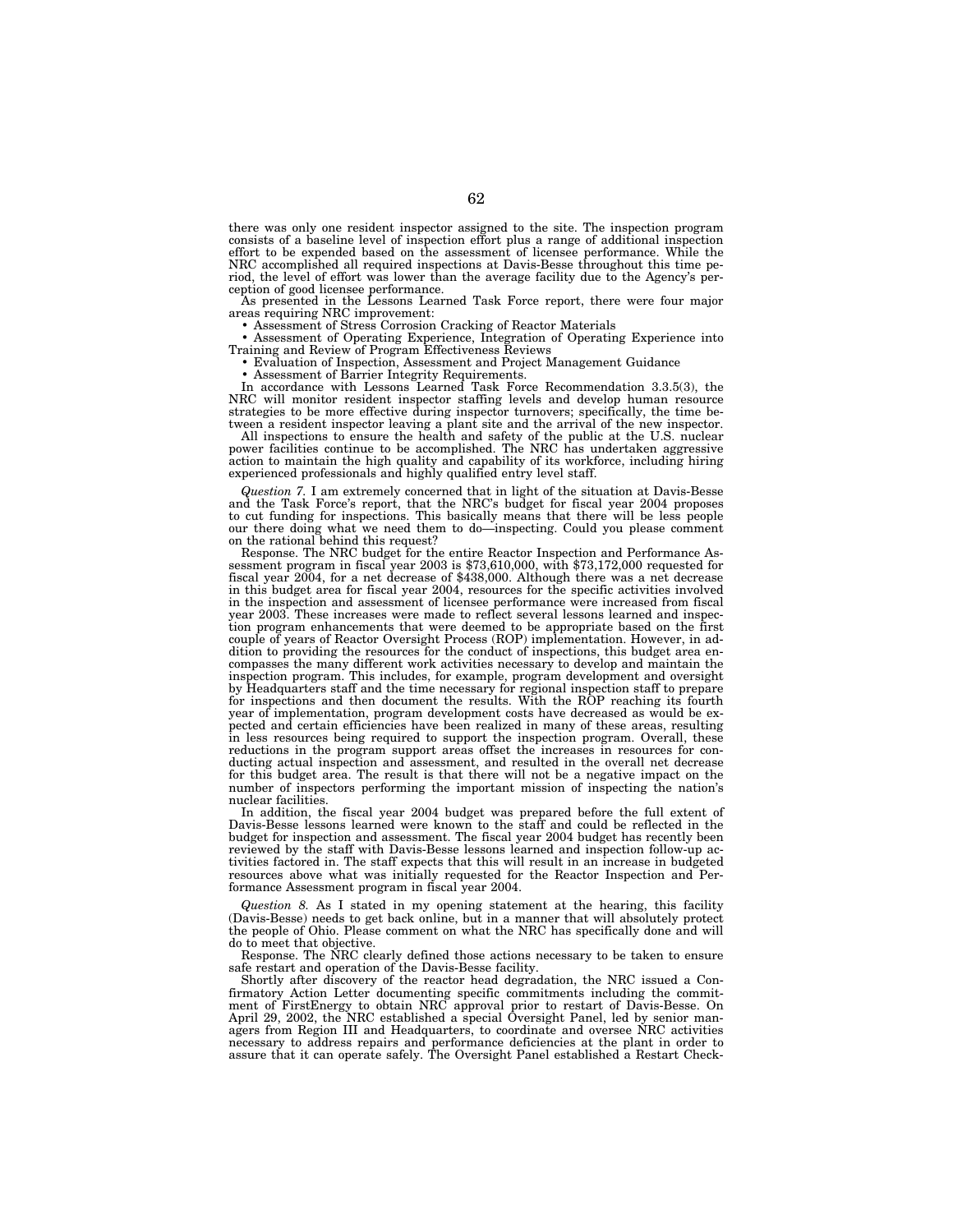list that contains those actions necessary to be resolved before restart of Davis-Besse would be considered. The Oversight Panel has been directing NRC activities to provide effective assessment of Davis-Besse recovery actions and regularly reports its progress publicly.

The Oversight Panel will remain in place as long as necessary, typically 6–12 months following restart, to ensure that corrective actions are and continue to be effective. At the point in time that the Oversight Panel is satisfied that the corrective actions at Davis-Besse are lasting and that the routine reactor oversight program is sufficient to provide effective oversight, the Panel will recommend to NRC senior management that Panel activities be terminated.

*Question 9.* The NRC asked for a significant increase in fiscal year 2004 budget for homeland security. What does the NRC plan to do with this proposed funding increase?

Response. NRC's homeland security resources increased by approximately \$17.5 million in fiscal year 2004. This results from an increase of \$27 million in expanded efforts for controlling high-risk radioactive sources, conducting more frequent forceon-force exercises, reviewing revised nuclear power plant security plans, conducting research on mitigation strategies for potential vulnerabilities, and developing and completing regulatory improvements associated with homeland security initiatives. These increases are offset by a reduction of approximately \$9.5 million resulting from the completion of vulnerability assessments for storage and transportation activities, and completion of NRC security enhancements for the NRC buildings.

The \$27 million increase includes \$11.6 million for enhancing the tracking and regulatory control of high-risk radioactive materials. This effort involves accountability of radioactive sources within the Nation's borders and the export and import of high-risk sources. The objectives are to prevent the potential use of high-risk radioactive sources in a radiological dispersal device and to increase safety and security by reducing the number of incidents involving inadequate control of high-risk sources both domestically and internationally. This will reduce the potential malevolent use of radiological material, which could result in significant public health and safety or environmental impacts. Resources for force-on-force exercises at NRC licensed facilities increased approximately \$7.0 million. The NRC staff has started conducting force-on-force exercises, using enhanced threat capabilities, and plans to conduct these exercises at each nuclear power plant on a 3-year cycle compared to the previous 8-year cycle. Resources for conducting research on mitigation strategies for potential vulnerabilities increased approximately \$6.0 million due primarily to risk-informed vulnerability assessments and mitigation analyses at nuclear power plants to various modes of potential attack, spent fuel pool analyses, and support for radiological dispersal device research. An increase of \$2.4 million will be used to support necessary regulatory improvements related to homeland security initiatives, including rulemaking and guidance development. The staff will also require significant additional resources to review the revised security plans at all operating commercial reactor and Category I fuel cycle licensees, which will be submitted in fiscal year 2004 pursuant to Orders issued by the Commission on April 29, 2003.

*Question 10.* As you know, the NRC was not moved into the Department of Homeland Security. How does the Commission intend to work with the newly created Department of Homeland Security? What steps are you currently taking in this regard?

Response. The NRC has already established a cooperative working relationship with the Department of Homeland Security (DHS). We continue to make progress in enhancing coordination and collaboration with DHS and other agencies on matters of homeland security. The Office of Nuclear Security and Incident Response was formed in April 2002 to unite the Agency's safeguards and security functions with the incident response program. NRC has established a full-time liaison with the Department of Homeland Security (DHS), as well as strengthened existing coordination with other agencies and organizations, such as the Homeland Security Council, Federal Bureau of Investigation, and the Central Intelligence Agency. We provide Situation Reports (SITREPS) to DHS twice a day, promptly exchange sensitive event information with DHS as incidents occur, coordinate changes in threat levels, and hold frequent meetings with DHS to discuss policy issues and status of activities of mutual interest. In addition, NRC currently participates in numerous interagency working groups, that are hosted by or involve participation by DHS, such as the working group that conducted the operational plan for Operation Liberty Shield.

*Question 11.* I have read in the newspapers over the last month that two nuclear plants, one in Tennessee and other in Texas, have also discovered coolant leaks that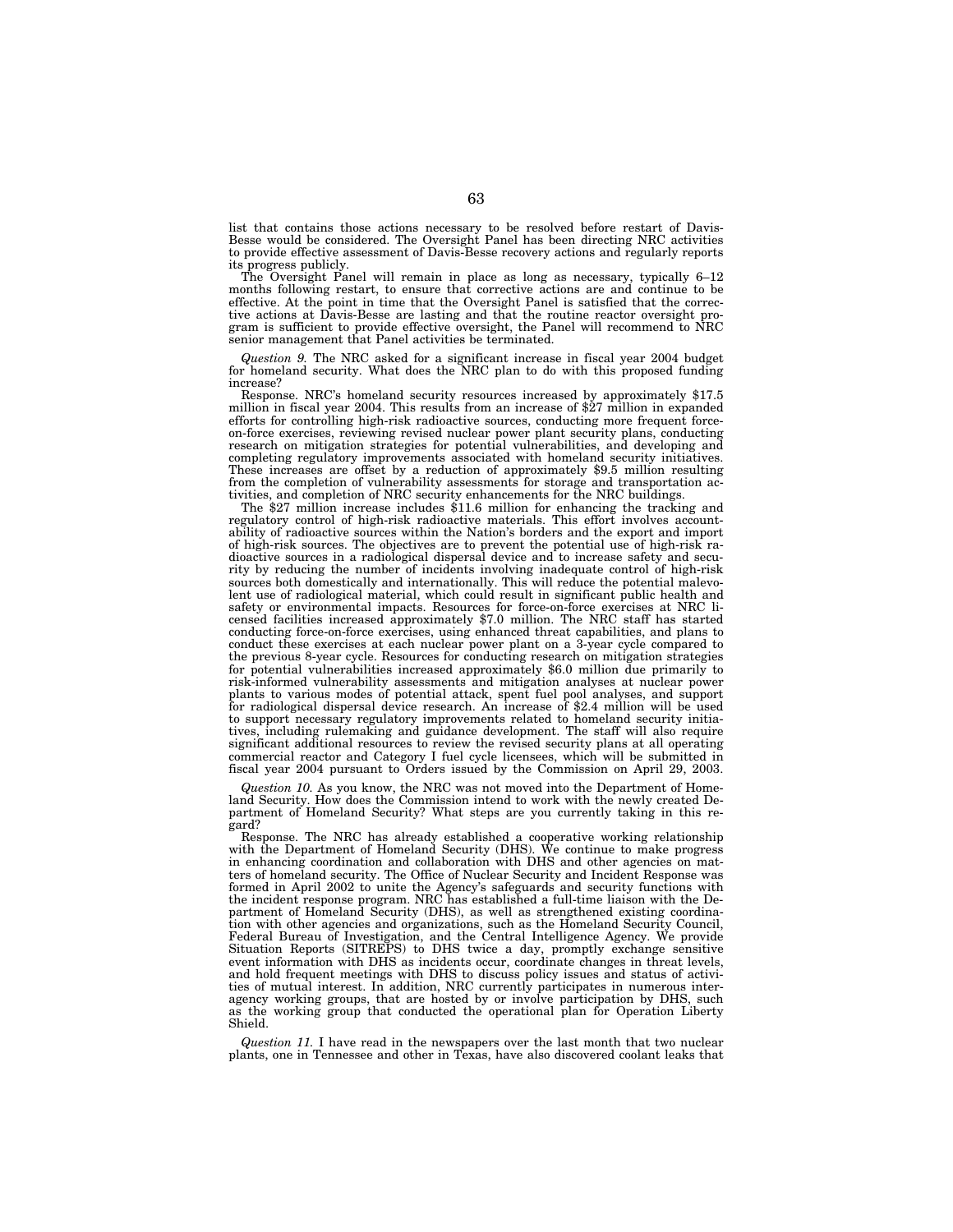were causing corrosion. This seems to be an industry-wide problem. Can you tell me about the situation at these plants and what the NRC is doing to prevent anything like what happened as Davis-Besse from occurring anywhere else?

Response. Both of the nuclear power facilities in Texas, Comanche Peak Unit 1, and the South Texas Project Units 1 and 2, have conducted visual inspections of their reactor vessel heads during their respective maintenance outages in Fall 2002 and early Spring 2003. Inspections revealed small reactor coolant leaks from the canopy seal welds associated with the control rod drive mechanisms. While not considered reactor pressure boundary leakage, these leaks sometimes result in the accumulation of boric acid on the reactor vessel heads. The licensees repaired the leaks and cleaned the boric acid deposits on the reactor vessel heads. Contrary to media reports of corrosion to the Comanche Peak Unit 1 vessel head, these leaks did not cause corrosion of either of the reactor vessel heads.

The NRC resident inspection staffs at these facilities and others nationwide have increased their oversight of licensee inspections and have implemented NRC inspections pursuant to an Order that was issued to all pressurized water reactors that required more comprehensive and frequent vessel head inspections to better assure that the situation that occurred at Davis-Besse does not occur at these plants.

In January 2003, the Tennessee Valley Authority (TVA), the licensee for Sequoyah Unit 2, identified an accumulation of boric acid deposits on insulation covering the reactor pressure vessel head (RPVH). These deposits were the result of a leaking pipe fitting connecting two sections of a reactor vessel instrument line that was disconnected and then later reconnected during the plant's May 2002 outage. Leakage from the fitting seeped through a seam in the insulation onto the RPVH. While cleaning the area of the leakage, the licensee observed minor corrosion on the RPVH and determined that the affected area was small. The measurements taken indicated that the corroded area was in the shape of a groove less than half an inch wide, about five inches long, and at most about one-eighth of an inch deep. The RPV head is at least six inches thick in this area.

The NRC performed an onsite review of the corroded area and the piping fitting that had leaked, and reviewed the licensee's technical information and initial evaluations. Based on the cleaning of the corroded area, removal of the boric acid from the area, repair of the leaking pipe fitting, verification of no other leaking components onto the RPVH, and review of the technical information and initial evaluations, the NRC staff identified no immediate safety concerns.

Subsequently, the NRC issued Information Notice 2003–02, ''Recent Experience with Reactor Coolant System Leakage and Boric Acid Corrosion,'' on January 16, 2003, to notify the nuclear operating plant industry of the potential of leakage from fittings disconnected and reconnected during reactor vessel head assembly and disassembly.

In March 2003, during inspections required by an NRC Order issued to the industry on February 11, 2003, TVA identified boric acid deposits on the Sequoyah Unit 1 RPVH. The licensee conducted examinations to determine if RPVH nozzle cracks could have been the cause of this leakage. To date, the licensee has not confirmed any nozzle cracking and believes the source of the boric acid deposits was from leakage of control rod drive canopy seals, which was corrected years ago. After cleaning up the deposits, no corrosion of the RPV head was identified. Currently, the NRC staff is independently assessing the adequacy of the Sequoyah licensee's inspections and analysis.

As mentioned previously, the NRC issued an Order amending the licenses of all pressurized water reactor facilities in February 2003. This Order requires inspections that are more reliable than the previously required visual inspections in determining the presence of reactor pressure vessel head cracking or leakage. As utilities look harder as a result of this Order, there may be more reported occurrences of discovered cracks or even minor leakage. Supplemental inspections performed in response to NRC Bulletins issued in 2002 identified no significant findings of RPVH leakage. The intent of the increased vigilance in this area is to identify minor problems now so that they may be corrected. Longer-term rulemaking is currently planned to incorporate improved vessel head inspection requirements into the NRC's regulations.

*Question 12.* The NRC has stated that it did not consider corrosion of the reactor head a threat prior to the discovery in March 2002 because officials at the Davis-Besse facility informed them that the heads were regularly cleaned and inspected during the refueling shutdowns prior to the discovery. Obviously, this was not the case. What changes are the NRC making to ensure this never happens again?

Response. To address the immediate concerns raised by the increasing discovery of problems with reactor pressure vessel heads (RPVHs) at pressurized water reac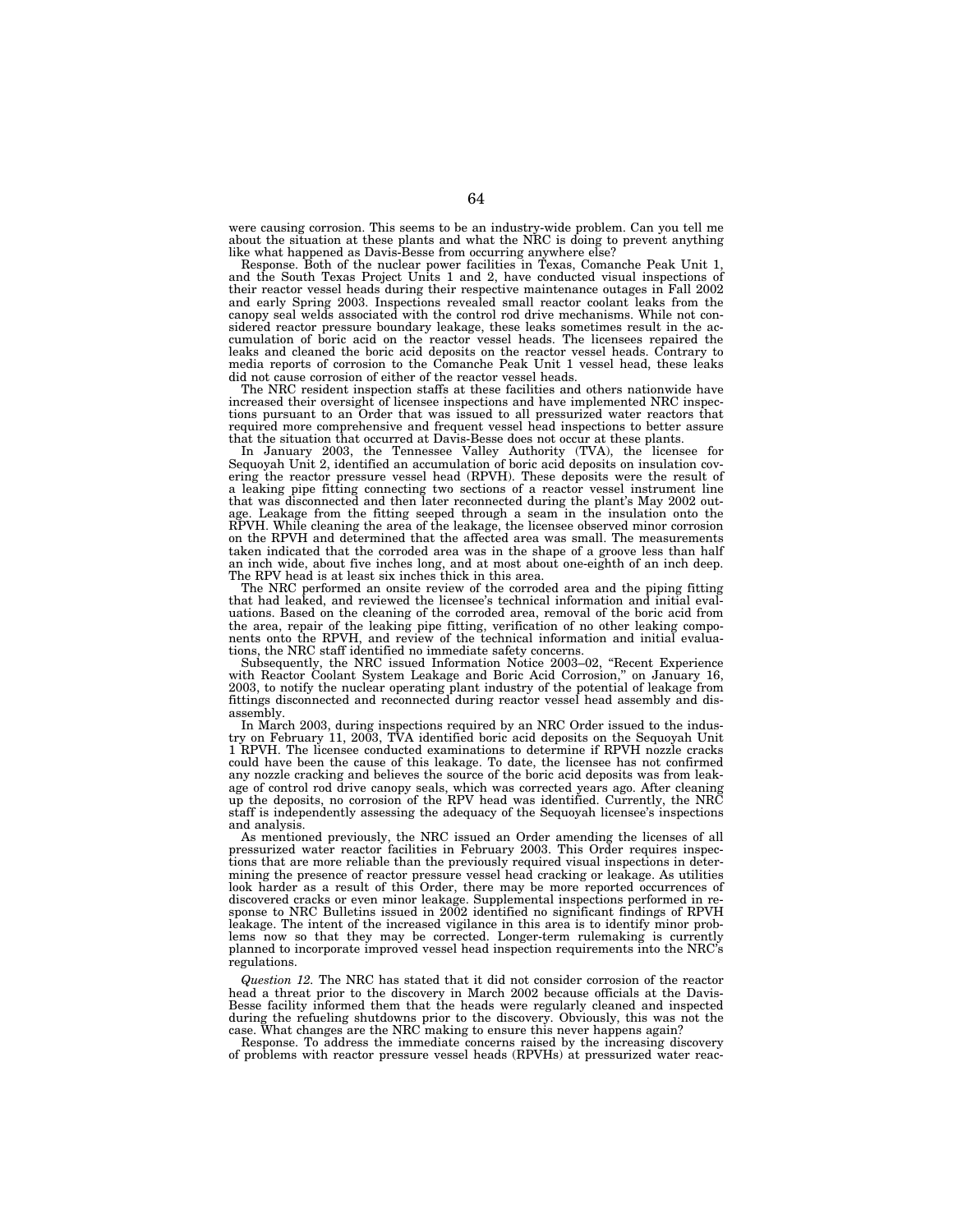tors (PWRs), the NRC issued a series of bulletins and other communications. The long-term resolution of this issue is expected to involve changes to the American Society of Mechanical Engineers Boiler and Pressure Vessel Code (ASME Code) and<br>will involve changes to the NRC regulations in 10 CFR 50.55a, "Codes and Stand-<br>ards." Although licensees' actions to date have provided reasona adequate protection of public health and safety for the near-term operating cycles,<br>the NRC deemed it appropriate to establish a clear regulatory framework pending<br>the revision of 10 CFR 50.55a. Therefore, the NRC issued o ruary 11, 2003, that imposes requirements for PWR licensees to inspect RPVHs and related penetration nozzles pending the revision of 10 CFR 50.55a. The NRC issued Temporary Instruction 2515/150 for inspectors to assess the adequacy of licensees' RPVH and vessel head penetration inspection activities. The NRC inspection program guidance will be revised to ensure more effective re-

view and evaluation of licensee's programs for boric acid corrosion control (BACC). Staff will collect information available worldwide on boric acid corrosion of pressure boundary materials and operating experience feedback to date for developing the inspection guidance. The revised inspection guidance will provide guidance to determine the adequacy of BACC programs (timely and periodic inspection of PWR plant BACC programs, implementation effectiveness, ability to identify leakage, and adequacy of evaluation of leaks).

*Question 13.* I understand that several contract workers at Davis-Besse tested positive for radiation exposure when they reported to work at their next assigned nuclear plant last February (some contract employees travel from facility to facility to fulfill their contracts). I also understand that these employees did not test positive for radiation exposure when they left Davis-Besse. Has the NRC determined how these workers were exposed and how that exposure was not detected at Davis-

Besse when they left the facility? Response. On February 20, 2002, several contract workers were both internally and externally contaminated with radioactive material while installing equipment inside the steam generators at Davis-Besse. The licensee specified radiological controls for the work which were based on historical data for the radiological conditions inside the steam generators. However, the radiological conditions were significantly different during February 2002. There were several indications that radiological conditions were more severe warranting additional precautions for worker safety. However, the licensee failed to adequately evaluate those indications prior to worker entries into the steam generators.

NRC review of the circumstances surrounding the steam generator work revealed that Davis-Besse staff failed to adequately assess the radiological conditions in the workers' environment, failed to provide appropriate protection for those workers, failed to adequately monitor worker exposure to radiation and failed to prevent the release of minute radiological particles that the workers carried offsite. The workers were not overexposed and the offsite release of materials did not pose a health risk to the public.

*Question 14.* This situation at Davis-Besse has provided plenty of ammunition to those who oppose nuclear energy. I agree with them that this is a serious matter, but I still believe that nuclear power is an important and necessary part of our energy future. What does the NRC plan to do to increase public confidence in the safety of nuclear energy following this event?

Response. The NRC actively seeks, includes and values stakeholder input in key activities. Enhancing public confidence in the NRC as a strong and credible regulator is one of our four Performance Goals. Following the Davis-Besse event, the NRC responded to the vessel head degradation with a series of actions, including evaluating the event, forming a special oversight panel, and commissioning an independent Lessons Learned Task Force to assess its regulatory processes. Each of these actions was implemented with significant stakeholder input and communication

The Oversight Panel has established a Communications Plan and a Communications Team to ensure that the activities of the NRC and those of Davis-Besse are made known to interested members of the public. Examples of public access to information regarding Davis-Besse include a monthly newsletter and an extensive web site. The Panel has conducted over 40 public meetings. Typically there are more than one hundred individuals attending the meetings. Outside call-in telephone lines are arranged for some meetings and most meetings are transcribed, with the transcripts posted on the NRC web page. Extensive information about the Davis-Besse reactor vessel head damage and the ensuing activities is also available on the NRC web site. In addition, State of Ohio personnel regularly accompany NRC inspectors and the Ottawa County Administrator is a member of FirstEnergy's Re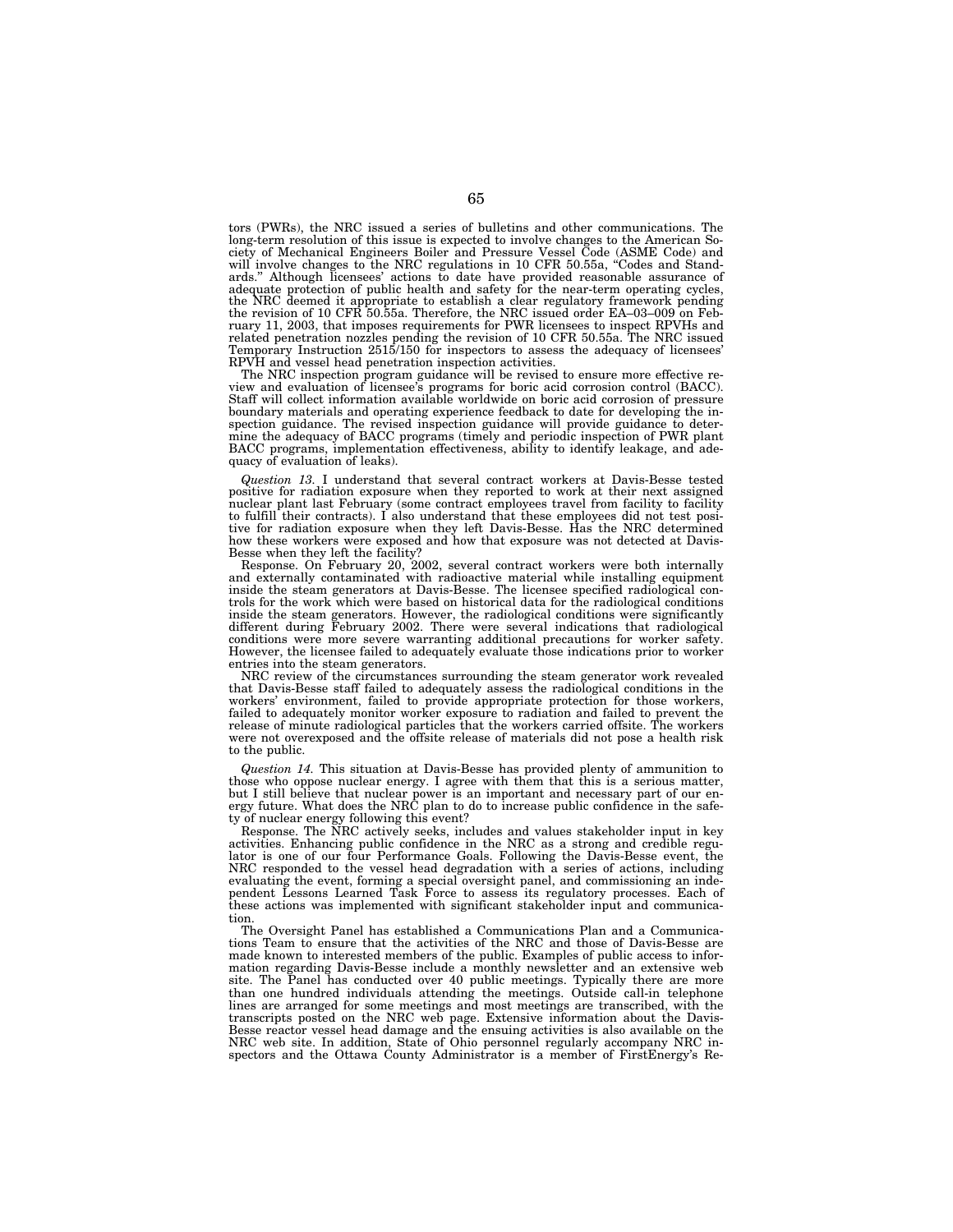start Oversight Panel. The Commission met publically with FirstEnergy and the NRC staff to discuss the facility status, followed by a public forum with key interested stakeholders.

The NRC's Lessons Learned Task Force conducted an independent evaluation of the NRC staff's regulatory processes related to assuring reactor vessel head integrity in order to identify and recommend areas of improvement applicable to the NRC and/or the industry. The scope of the task force effort included: reactor oversight process issues, regulatory process issues, research activities, applicable practices used in the international community, and the NRC's generic issue process. The Task Force invited input at public meetings on its charter and publicly presented its results. The Commission received the results of the Task Force efforts at a public meeting, followed by a public forum on the issues with key interested stakeholders, and directed the staff to proceed with implementing the recommendations identified for action by senior NRC management.

The NRC has also initiated multiple activities at reactors similar in design to Davis-Besse to ensure that the issues that caused the problems at Davis-Besse were not occurring at other facilities. The development of these actions included public dialog and input from all concerned stakeholders. The NRC's public web site includes direct links to extensive information regarding the NRCs safety initiatives with these other reactors.

The NRC has received positive comments regarding the amount of information provided to the public and the openness with which the NRC conducts its activities. Our redesigned web site is easier to navigate, provides more information, and is more user-friendly than before—making it easy to access information regarding this and other safety issues.

The NRC intends to continue placing a high priority on public involvement and will ensure that Davis-Besse can operate safely before the plant is permitted to restart.

*Question 15.* Senator Voinovich would like information provided regarding the new reactor oversight process.

Response. The current reactor oversight process for power reactors uses a variety of tools to monitor and evaluate the performance of commercial nuclear power plants. The process is designed to focus on those plant activities most important to safety.

The NRC uses inspection findings together with objective performance indicators to assess plant performance. An ''action matrix'' provides consistent agency action based on licensee performance in seven cornerstones of safety: (1) initiating events, (2) mitigating systems, (3) integrity of barriers to release of radioactivity, (4) emergency preparedness, (5) occupational radiation safety, (6) public radiation safety, and (7) physical protection.

The Performance Indicators and the assessment of inspection findings are posted to the NRC web site, using the color notation of their significance-green, white, yellow, or red. Green indicates that performance is acceptable while red represents unacceptable performance. The NRC addresses any significant performance issues, as necessary, and follows up any other performance issues until they are corrected.

The results of reactor oversight are documented in inspection reports and performance indicators. Inspection reports, correspondence, and other information about the performance of reactor facilities are available to the public in the Agency's document management system (ADAMS). Inspection reports, issued on each inspection, are also available on the reactor oversight process web page.

The NRC's Office of Public Affairs has issued NUREG–1649, ''Reactor Oversight Process," dated July 2000, to provide a plain English description of the ROP to our internal and external stakeholders. To view this publication go to: *http:// www.nrc.gov/reading-rm/doc-collections/nuregs/staff/sr1649/r3/index.html.*

In addition, general information about the ROP can be found at NRC's public web page (*www.NRC.gov*). From the NRC home page, click on the task-bar tab for ''Nuclear Reactors.'' That will bring up a page with a light-blue ''Quick Links'' box on the right. Follow the ''Reactor Oversight Process'' links to obtain specific information about the program.

There are three primary pages that will provide you with different types of information that can be accessed by typing in addresses as follows:

(1) For plant performance information and a high-level summary of the ROP, go to:

*http://www.nrc.gov/NRR/OVERSIGHT/ASSESS/index.html*

(2) The ROP Program Documents page provides a consolidated listing and access to specific program guidance for the key areas of the ROP, including performance indicators, inspection, and assessment. This page also provides links to the policy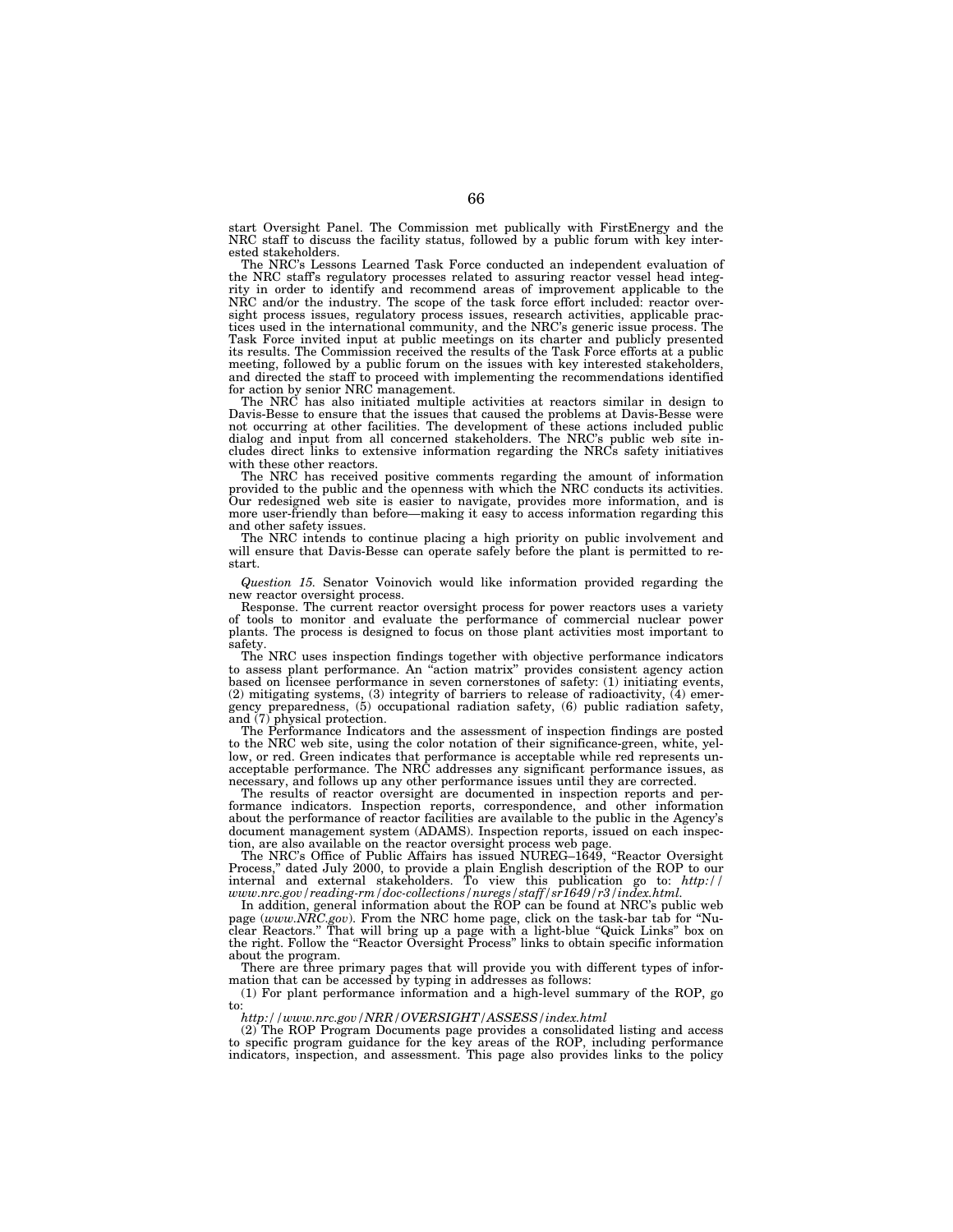documents for the ROP, including the annual ROP self-assessment Commission papers.

To access this page, go to:

*http://www.nrc.gov/reactors/operating/oversight/program-documents.html*

(3) For a more detailed look at documents pertaining to the inspection of NRClicensed activities, including the inspection procedures used by our inspectors in the field, go to the Inspection Manual at:

*http://www.nrc.gov/reading-rm/doc-collections/insp-manual/*

To download a copy of the attached NUREG–1649, go to: *http://www.nrc.gov/reading-rm/doc-collections/nuregs/staff/sr1649/r3/*

*sr1649r3.pdf*

*Question 16.* Senator Voinovich would like human capital information: what is the NRC's capacity to keep staff on board and ability to hire the people the Agency needs?

Response. Over the last 21⁄2 years, NRC has implemented a strategic workforce planning process that provides for the systematic and ongoing identification of critical skills gaps and the application of a variety of human capital strategies to close them. With an active partnership between program managers throughout the Agency and human resources staff, NRC is currently enjoying success in hiring and retaining the staff it needs to carry out its vital mission. However, the Agency also recognizes that it must continue to understand and address its strategic human capital management challenges, and it would welcome any assistance Congress could provide to train, hire, and retain individuals with critical skills needed by NRC.

To aid retention, NRC provides a high quality work environment and a variety of incentives and flexibilities. With a focus on continual learning, the Agency supports training and development programs in technical, non-technical, and leadership skills. The human capital budget also funds graduate and senior fellowships, retention allowances, relocation bonuses, and quality of work life programs. Attrition, including losses due to retirement, remains relatively low. Since fiscal year 2000, attrition has ranged between 5 and 6 percent; while in the late 1990's, it jumped to 7.5 percent. Clearly, the economy and the opportunities in the labor market affect employees' decisions about continued government employment.

Through an aggressive, targeted recruitment program for diverse entry-level and experienced candidates, NRC is currently competing successfully to acquire the skills it needs. The Agency is benefiting from the condition of the economy and from NRC's varied recruiting, staffing, and compensation tools. By reinvigorating the cooperative education program and strategically using recruitment bonuses, undergraduate scholarships, and the summer hire program, the Agency has been able to attract and hire entry-level staff. By using a flexible compensation system and recruiting tools such as Monster.com, NRC has had recent success in attracting and hiring experienced staff with specialized technical skills. Over the last year, the Agency hired 261 new permanent employees. Of these new employees, 67 highly qualified engineers and scientists joined the Agency's Nuclear Safety Intern Program.

NRC actively monitors the relevant labor market and the results it is achieving in the strategic management of human capital. The Agency recognizes that external factors, including the economy, impact the strategies it must use to hire and retain the critical technical talent it needs. Through an ongoing planning, implementation, and assessment process, NRC is working to assure that it will continue to maintain the technical competence of it's workforce. To help maintain and continue these recent successes, NRC would welcome and strongly support human capital provisions of the type reflected in S. 1591, which was introduced by Senator Voinovich in the last session of Congress.

*Question 17a.* Senator Voinovich asked: What resources should have been in place at Davis-Besse?

Response. Davis-Besse is a single unit pressurized water reactor facility. NRC policy dictates that inspection for this type of facility be performed by both onsite resident inspectors and region-based specialist inspectors. The complement of onsite resident inspectors includes two full time positions—a qualified senior resident inspector and a qualified resident inspector. Specialist inspections are conducted by drawing upon various regional staff inspection resources; these inspections are managed by a Projects Branch in the regional office. Staffing for a typical projects branch includes a Branch Chief and a Project Engineer. Ordinarily a projects branch is responsible for two to three reactor sites.

*Question 17b.* What was in place?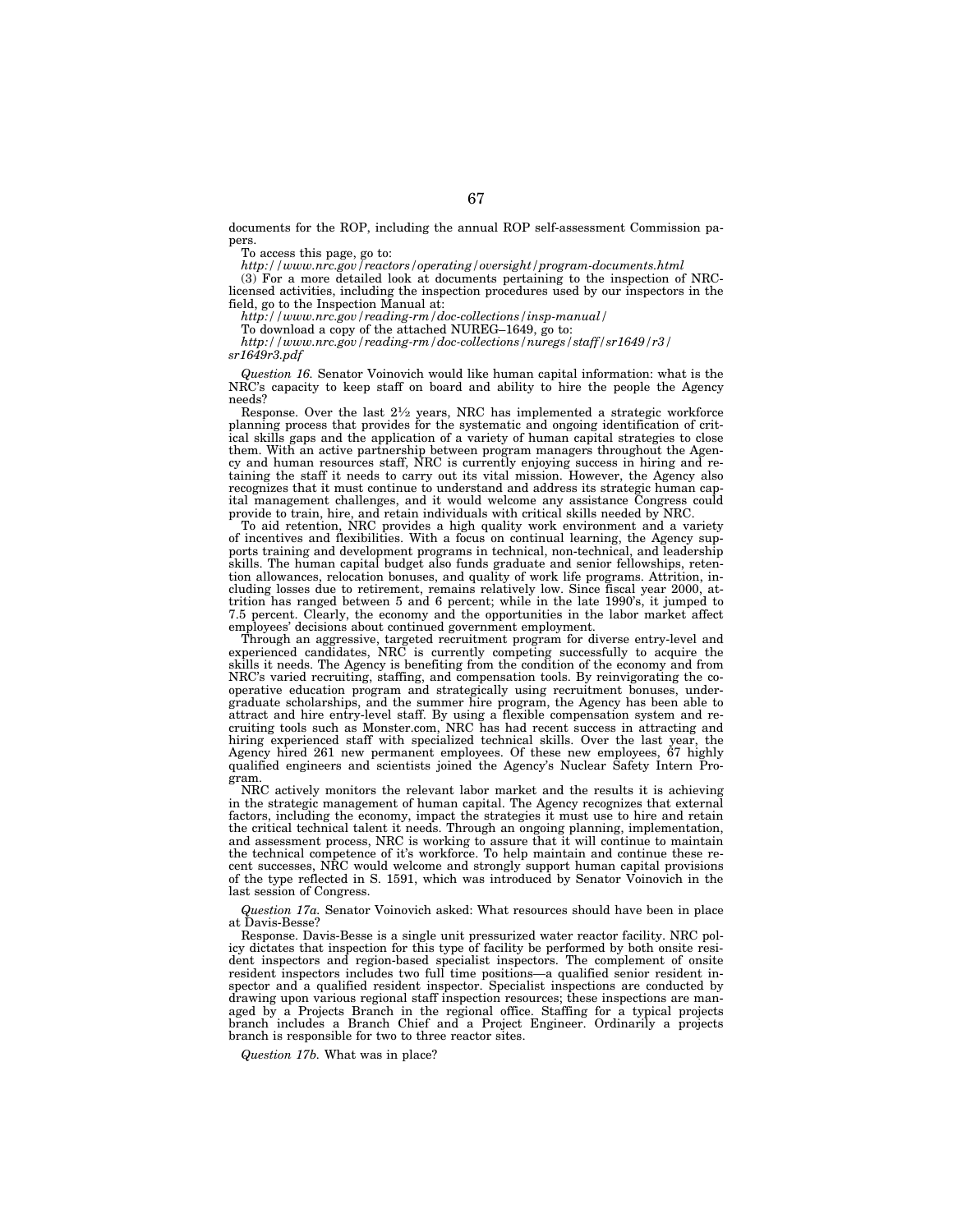Response. Since at least 1996, at least one fully qualified NRC inspector has always been assigned to the Davis-Besse site. For most of that time, both of the resident inspector positions were staffed with qualified inspectors. One exception involved a 20-month period (November 1998 to July 2000) when only one fully qualified resident inspector was assigned. For an 11-month period (November 1998 to October 1999), there was one resident inspector assigned to the site. When the second resident reported to the site in October 1999, he was partially qualified until July 2000, when he achieved full qualification. Periodic specialist inspections were also conducted at Davis-Besse.

The regional Branch Chief position has always been filled, but the Project Engineer position was not permanently staffed from June 1997 through June 1998, and then again from September 1999 through May 2000. This latter position is not required. In the NRC's independent ''Lessons Learned Task Force'' report, it was noted that the cognizant Branch Chief for Davis-Besse focused a large amount of his time on the Clinton nuclear facility, a plant in the same branch as Davis-Besse that was under the NRC's intensive ''Manual Chapter 0350'' Oversight Process. The same report indicated that senior regional management determined that the assigned Branch Chief provided effective oversight of all of his assigned plants.

*Question 17c.* What is the NRC doing to ensure that a similar problem isn't occurring elsewhere?

Response. NRC policies specify that two resident inspectors be assigned to Davis-Besse. As noted above, there was a 20-month period of time when only one fully qualified inspector was assigned to the facility. In response to an NRC ''Lessons Learned Task Force recommendation, the NRC will now more closely monitor resident inspector staffing levels and develop human resource strategies to better manage inspector turnovers. Specifically, NRC policy will be revised and effort will be focused on minimizing the time between when a resident inspector leaves a plant site and when a fully qualified replacement inspector arrives. In addition, the NRC Executive Director for Operations recently issued guidance that permits the assignment of additional inspectors to a site beyond the planned staffing in anticipation of staff turnover. Additional long-term improvements are also being reviewed and evaluated as part of the ongoing, continuing improvement process.

Prior to implementation of a revised Reactor Oversight Process in 2000, the NRC inspection program permitted significant variability in the application of inspection resources, largely based on assessed facility performance. The total inspection hours at Davis-Besse for the 3 years of 1998, 1999, and 2000 were lower than most other single unit sites, although the hours were consistent with the facility performance documented through the previous reactor oversight program. The new program mandates that a minimum baseline inspection effort be completed at every nuclear facility.

All inspections at U.S. nuclear power facilities to ensure the health and safety of the public continue to be accomplished. The NRC has undertaken aggressive action to maintain the high quality and capability of its workforce, including hiring experienced professionals and highly qualified entry level staff.

*Question 18.* Provide specific examples of how the NRC is doing things differently as a result of employees coming forward with recommendations on how to do the job better.

Response. This is an important subject that we continue to work on to achieve further improvements. There are a variety of forums and processes, both formal and informal, available to NRC employees who wish to make recommendations on improvements and efficiencies with regards to policy and safety issues or administrative matters. We have encouraged the staff to engage managers in informal, personal feedback in the course of their daily business. Two of the more formal processes for providing feedback are the NRC's suggestion program and the filing of differing professional views. NRC's review and concurrence process for work products also provides staff, supervisors, and managers opportunities to offer changes in approach and direction. In addition, periodic staff meetings, management retreats, focus groups, task or work groups, self assessments, and a feedback form process (where suggestions or recommendations are brought forward and considered) provide platforms for direct employee involvement in determining policies, processes, and procedures. The Agency has an ''open door policy that encourages staff at all levels to interact with managers anywhere in the Agency.

The attached pages provide some specific examples of changes to NRC's business practices that have occurred as a result of employee recommendations.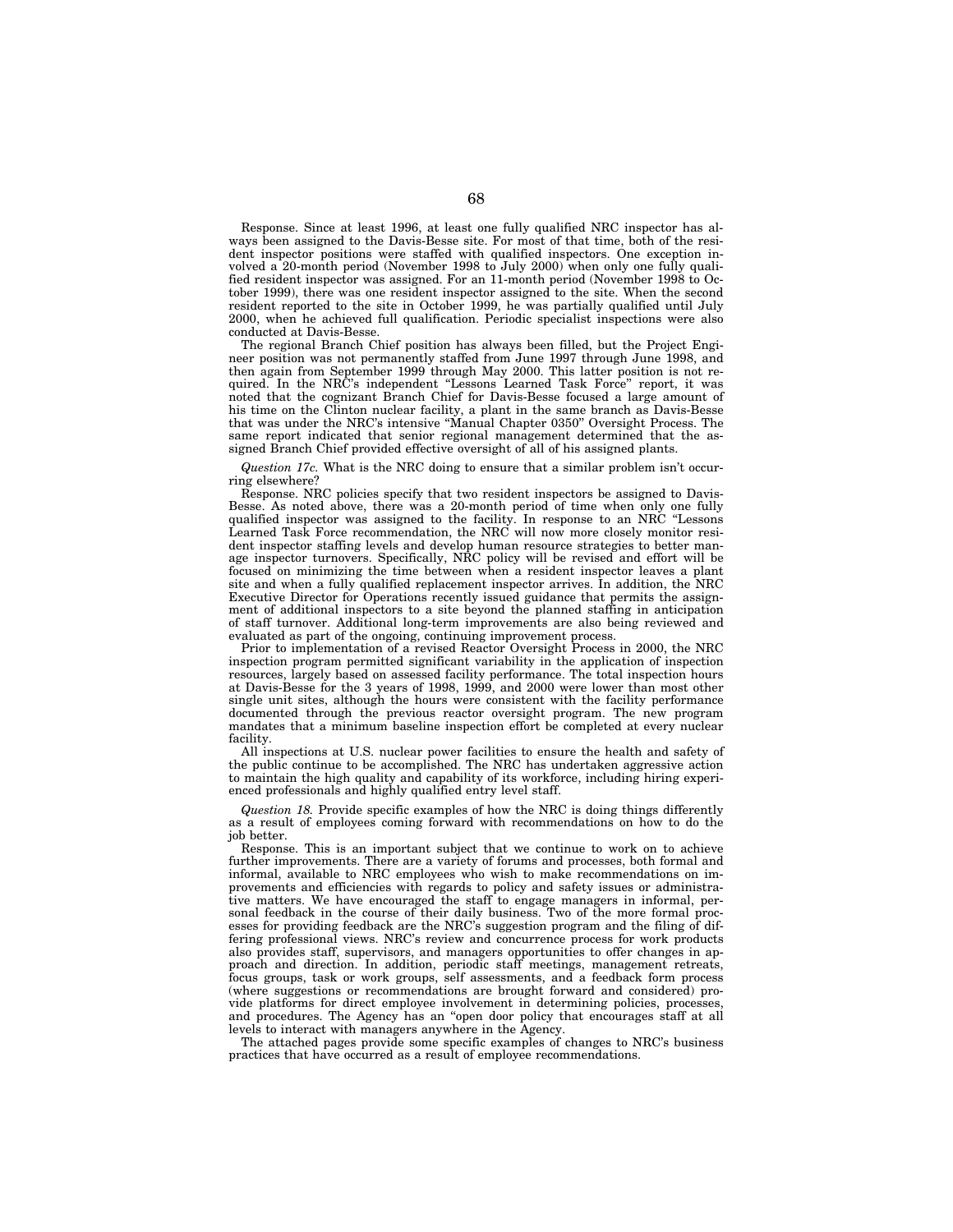## EXAMPLES

• Two recent employee recommendations brought forward through the Agency's Differing Professional View/Differing Professional Opinion (DPV/DPO) process resulted in several enhancements to an ongoing review of NRC's Significance Determination Process. Another employee raised a DPV regarding the appropriateness of the resolution of an allegation raised by a licensee employee which resulted in a rereview of the allegation by the inspection staff and a change in position on the disposition of the allegation.

• NRC employees from all four NRC regional offices and the Technical Training Center, working with the inspection program staff in the Office of Nuclear Reactor Regulation, completely revised the process for training and qualifying NRC power reactor, research and test reactor, decommissioning, vendor, and construction inspectors and operator license examiners to increase efficiency in the program.

• Managers in the regions generally meet two times a year with all reactor inspectors, and two additional times with senior resident inspectors, to solicit feedback and recommendations from the staff on how the Reactor Oversight Program (ROP) can be improved. The best practices are compiled and placed on the regional internal web sites for viewing by all staff, and have resulted in changes to inspection procedures.

• Senior resident inspectors met to discuss the lessons learned from the Davis-Besse event, and developed a list of recommendations for internal process changes. One recommendation resulted in the sharing of a list of special areas to emphasize when inspecting licensee performance during refueling outages and reactor containment or drywell walk downs.

• In addition, the staff has made recommendations which have improved focus on safety and skills in conducting inspections, such as:

• Inspectors have been actively involved in the implementation of, and improvement to, the ROP since its inception.

• Unique inspection techniques, best practices and notable findings are shared among inspectors for use as a reference tool. Some best practices were in heat sink, permanent modifications, and maintenance rule inspections. Typically, the information is provided electronically for inspectors to view.

• An inspector newsletter, initiated in January 2003 and published bimonthly, shares information on a variety of findings and solicits feedback.

Other suggestions from the NRC staff have been acted upon and used to improve how they do their job:

• The use of docking stations, laptop computers, and other technologies to reduce paperwork and speed up completion of inspection reports.

• The use of global positioning devices and cellular telephones to aid in real time communications with licensees and location of mobile or fixed radiation monitoring equipment around nuclear power plants.

• Improved use of electronic printing allows inspection teams to receive inspection reference material and drawings electronically instead of having licensee's mail large volumes of drawings.

• During resident inspector seminars, individual inspectors regularly share insights or lessons learned with other inspectors. In addition, inspectors regularly interact with Headquarters counterparts on several working groups to improve specific inspection areas. One example is a focus group looking into the inspection of corrective action program effectiveness.

• A recent example of a recommendation raised through the Employee Suggestion program involved implementation of a quicker and more cost-effective way of transmitting final letters to persons that had raised safety concerns using the contract overnight service instead of certified mail.

• Staff have made recommendations to add, expand, or re-locate certain training for efficiency and cost savings.

In the materials area, initiatives in tracking, oversight and follow-up reviews of materials Agreement State Programs have been undertaken as the result of suggestions by staff. In addition:

• Staff has suggested and management has supported implementation of several enhancements to the Integrated Materials Performance Evaluation Program (IMPEP). This program is used to evaluate both NRC Regions and Agreement State radioactive material programs. These enhancements include establishment of both a list server for team members and an IMPEP website for resource information, resulting in more efficient and effective completion of IMPEP reviews.

• At the staff's suggestion, management agreed that responsibility for issuing and signing draft IMPEP reports should be delegated to the IMPEP Team Leader. This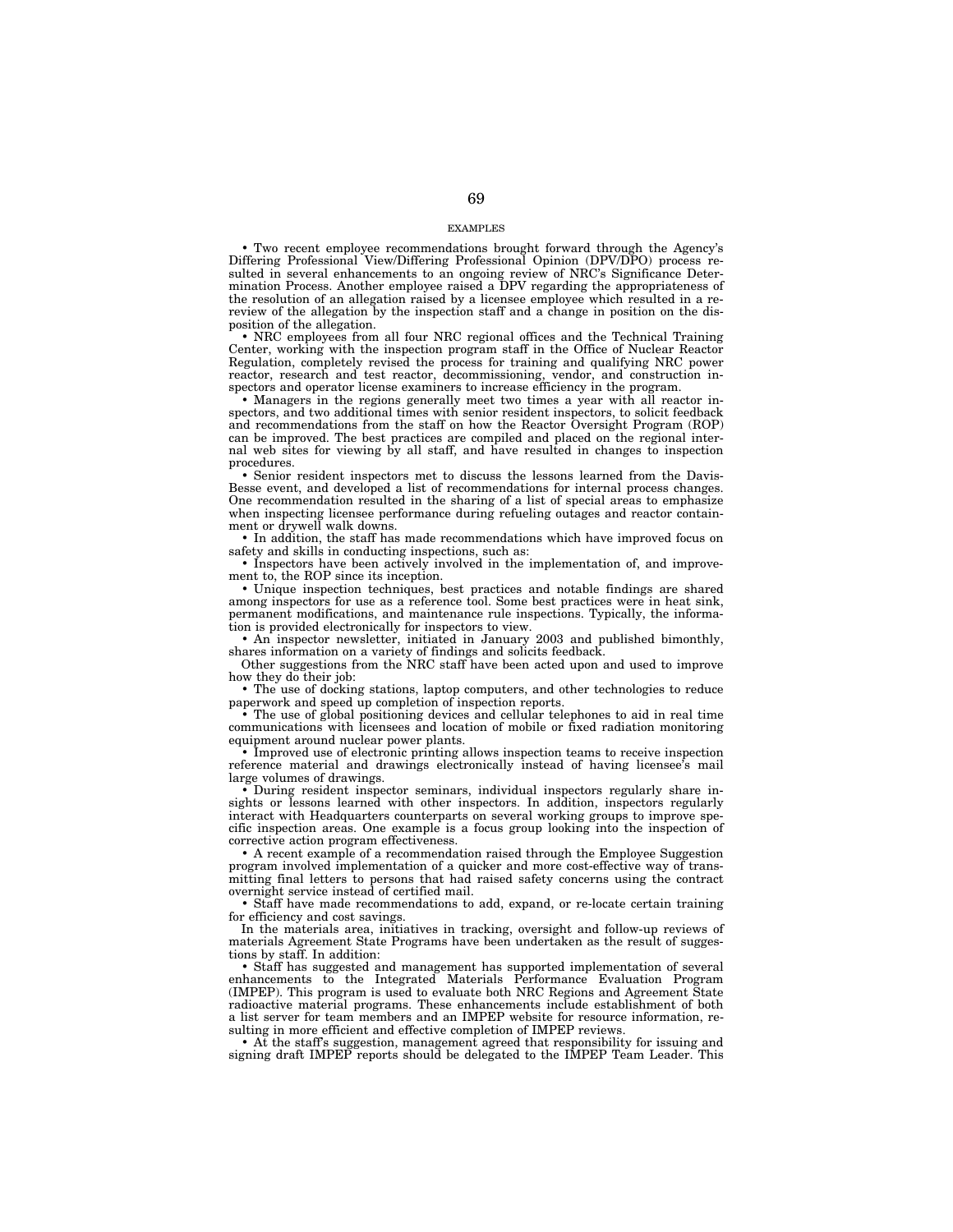change has streamlined the concurrence process and has resulted in efficiencies in the timeliness of issuance of these draft IMPEP reports. • Staff conceptualized and management supported implementation of a new alle-

• Staff conceptualized and management supported implementation of a new allegation web site for Agreement State allegations and concerns. The new web site allows members of the public to go directly to the State with concerns regarding areas of their regulatory responsibility. Staff also suggested enhancements in the review of Agreement State regulations and increased use of electronic communications with Agreement States.

A revision to the byproduct materials inspection program focusing inspection on risk significant activities was initiated based on staff review and recommendation.

# RESPONSES BY RICHARD MESERVE TO ADDITIONAL QUESTIONS FROM SENATOR LIEBERMAN

*Question 1.* What concrete steps has the NRC taken to ensure better accounting of special nuclear materials and to achieve a higher level of confidence in its regula-tion of special nuclear material? Has the NRC considered resuming periodic Material Control and Accounting inspections at nuclear power reactors?

Response. The NRC is examining material control and accounting (MC&A) programs as part of its comprehensive review of the Agency's safeguards and security program that is being undertaken in response to the terrorist activities of September 11, 2001. While this review proceeds, the NRC continues to conduct MC&A<br>inspections at fuel cycle facilities. The MC&A inspection activi plants are being considered as part of this review. In the interim, the NRC has developed a Temporary Instruction (TI) to use for

conducting audits of MC&A programs at nuclear power plants. This TI will help NRC ascertain the breadth and scope of the MC&A issues which were identified as a result of the evaluation of missing fuel rods at Millstone. The NRC will begin implementing the TI at several sites this year and will complete the audits at all sites in 2004. The NRC will also conduct detailed inspections of MC&A at six nuclear power plants in 2004. Using the results from the MC&A program review, the implementation of the TI, and the inspections at six plants, the NRC will determine what, if any, changes to the MC&A program, including the scope and frequency of MC&A inspections at nuclear power plants, are needed in the context of the overall safeguards program review.

*Question 2.* Because previous NRC inspections at Millstone did not report the fuel rods missing and the NRC no longer performs routine Material Control and Accounting inspections at nuclear power reactors, how confident can the Agency be that this problem is not more widespread?

Response. As noted in Question 1, staff plans to examine MC&A programs as part of the comprehensive review of the Agency's safeguards and security program that is being undertaken in response to the terrorist activities of September 11, 2001. The staff has developed a Temporary Instruction (TI) to ascertain the breadth and scope of the MC&A issues which were identified at Millstone. The staff will begin implementing the TI at several sites this year by conducting an audit of the plants' MC&A process. The NRC will complete the audit at all sites in 2004. In addition, the NRC will conduct full-scale inspections at six nuclear power plants. Changes, if any, to the MC&A program will be evaluated based on the results from these efforts, and as a whole in the context of the overall safeguards program.

*Question 3.* I understand that on March 19, 1999, Dominion Nuclear Connecticut filed an application for a license amendment to increase the storage capacity of its Millstone Unit 3 spent fuel pool from 756 assemblies to 1860 assemblies. The pool currently has 21 high-density fuel racks; the license amendment would allow an additional 15. What is the status of NRC action on this application? Has it been approved?

Response. The NRC approved the license amendment by letter dated November 28, 2000 (Accession No. ML003744387).

*Question 4.* In reviewing this application, what alternatives for storage of nuclear waste did/will the NRC consider? I understand that on March 19, 1999, Dominion Nuclear Connecticut filed an application for a license amendment to increase the storage capacity of its Millstone Unit 3 spent fuel pool from 756 assemblies to 1860 assemblies. The pool currently has 21 high-density fuel racks; the license amendment would allow an additional 15. What is the status of NRC action on this appli-

cation? Has it been approved? Response. The NRC reviews the application as submitted by the licensee and either approves or denies the application based on technical considerations. The li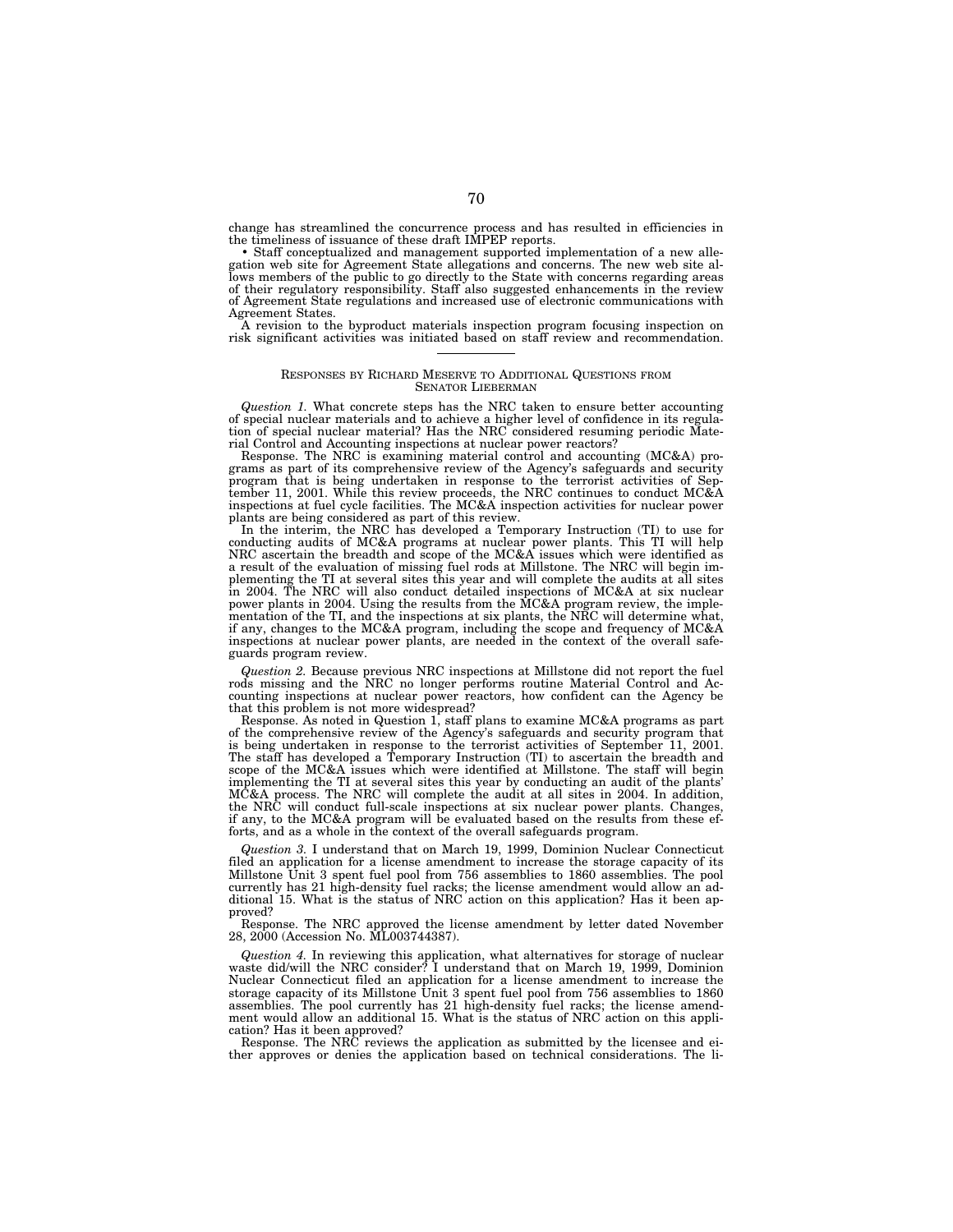censee's application was judged to be acceptable. NRC review of alternatives for storage of nuclear waste is not required as part of this application.

*Question 5.* In reviewing an application to increase the capacity of a spent fuel pool, does the NRC take into account the extent to which this action may increase security risks to the plant and possible consequences of pool failure in the event of an accident or security breach at the plant. Were these considerations taken into account in the review of the Millstone Unit 3 expansion request?

Response. In accordance with 10 CFR 73, ''Physical Protection of Plants and Materials,'' each operator of a nuclear power plant is required to provide substantial physical protection against radiological sabotage, including the use of detection devices, barriers, access controls, and armed guards. Spent fuel pools are located within protected areas of the plant, which require physical security. A change to the capacity of the spent fuel pool does not directly impact the security measures that protect it. Since September 11, 2001, several orders and numerous advisories have been issued by the NRC to all commercial nuclear plants which improved the physical security at the nuclear plants, including their spent fuel pools. Additional enhancements are under consideration.

In accordance with 10 CFR 50.92, "Issuance of Amendment," license amendments issued to increase spent fuel pool capacity are normally found to involve no significant hazards consideration. This means that the proposed amendment would not (1) involve a significant increase in the probability or consequences of an accident previously evaluated; or (2) create the possibility of a new or different kind of accident from any accident previously evaluated; or (3) involve a significant reduction in a margin of safety. Because of the robust design and construction of spent fuel pools, the major failure of a spent fuel pool is considered very unlikely and is beyond the design basis of the plant. Nonetheless, the NRC is doing analyses of spent fuel pool vulnerability to a terrorist event. The National Research Council in its 2002 report, Making the Nation Safer: The Role of Science and Technology in Countering Terrorism, found: ''The threat of terrorist attacks on spent fuel storage facilities, like reactors, is highly dependent on design characteristics. Moreover, spent fuel generates orders of magnitude less heat than an operating reactor, so that emergency cooling of the fuel in the case of an attack could probably be accomplished using 'low tech' measures that could be implemented without significant exposure of workers to radiation.'' The Commission agrees with this statement. One of the design characteristics of the Millstone 3 spent fuel pool is that the pool is partially below grade, which means that in even a worst case terrorist attack, continuing to cool the fuel and preventing any offsite consequences is eased considerably. The NRC reviews the technical aspects of the application, as specified in the Standard Review Plan, NUREG–0800, section 9.1.2, ''Spent Fuel Storage.'' This includes verifying conformance with 10 CFR 50, Appendix A, General Design Criteria 2, 4, 5, 61, 62, and 63. For example, the effect of the increased number of fuel assemblies on subcriticality criteria, heat load, and seismic qualification are reviewed. For the Millstone Unit 3 expansion request, the NRC reviewed the technical aspects of the application as described above.

*Question 6.* Please describe the current NRC procedures to prevent loss of water from spent rod pools from various causes, including acts of malice. Please describe current NRC procedures to avoid a fire in the fuel pool resulting from a loss of water and to extinguish a fire in the fuel pool should one occur.

Response. By NRC regulation, spent fuel pools are designed to prevent a substantial loss of coolant inventory under accident conditions, which include credible random equipment failures and severe natural phenomena, such as earthquakes and hurricanes. This criterion ensures the structure of the pool is robust. In addition, each plant has redundant sources of spent fuel pool makeup, each with at least the capacity to maintain water level following a loss of forced cooling or a failure of the pool's stainless steel liner. Plant emergency procedures include directions for aligning these makeup water sources to the spent fuel pool. In response to the events of September 2001, the NRC issued the Safeguards Advisories for Power Reactors which included guidance for licensees to consider alternate sources and methods for spent fuel pool makeup. Also, as part of the February 25, 2002, Orders and Interim Compensatory Measures, the NRC directed licensees to develop guidance and strategies to maintain or restore spent fuel pool cooling capabilities using existing or readily available resources. It is expected that these strategies would result in plant operators developing alternate means of using the aforementioned systems for a broader range of plant damage conditions, including the loss of large areas of the plant.

*Question 7.* What steps has the NRC taken to make spent rod pools more secure at plants like Millstone since the events of September 2001? What additional steps/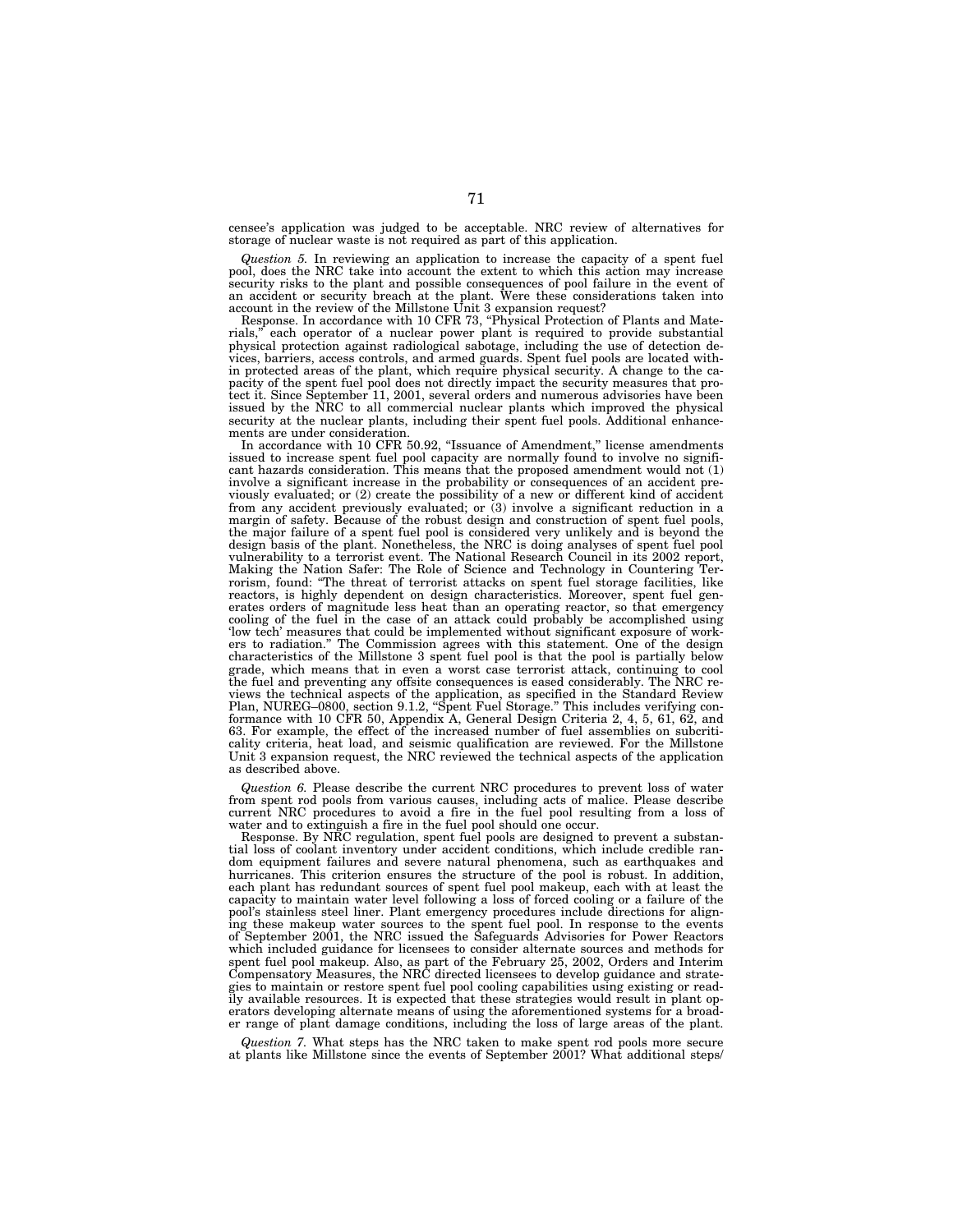studies does the NRC plan to undertake? If additional study of this subject is planned, what is the timeframe for NRC completion of the work (please indicate month and year)? Is the NRC evaluating alternatives for hardening these and other types of nuclear waste storage facilities?

Response. Spent fuel pools are robust structures constructed of thick concrete walls with stainless steel liners, and are designed to withstand earthquakes and other severe events. NRC's ongoing comprehensive safeguards and security program re-evaluation includes the consideration of potential threats, consequences and risks of terrorist attacks using various explosives or other techniques on spent fuel pools and spent nuclear fuel dry storage casks. An assessment plan is being developed to comprehensively review potential vulnerabilities at spent fuel pools, including both internal and external threats. Completion of the majority of these studies is sched-uled for late-2003. The results of the studies will determine whether additional se-

curity measures beyond those already taken at these sites are necessary. Orders were issued by the Commission on February 25, 2002, to operating reactors, on May 23, 2002, to decommissioning reactors and to independent spent fuel storage installations (ISFSIs) using wet storage, and on October 16, 2002, to ISFSIs using dry storage, to enhance the security measures for spent fuel. The specific se-curity measures are Safeguards Information under Section 147 of the Atomic Energy Act of 1954, as amended, but generally include requirements for increased pa-trols, augmented security forces and capabilities, additional security posts, vehicle stand-off distances, and enhanced coordination with law enforcement authorities. In addition, as mentioned in response to the previous question, the February 25, 2002, Order also directed licensees to develop guidance and strategies to maintain or re-store spent fuel pool cooling capabilities using existing or available resources. At pools, such as the Millstone 2 and 3 pools, which are partially below grade, this task, as noted above, is eased considerably by that design characteristic.

*Question 8.* What concrete steps has the NRC taken to ensure that NRC staff with appropriate technical expertise evaluate inspection reports like the 1997 inspection report on Indian Point Unit 2?

Response. The Nuclear Regulatory Commission (NRC) reviewed its previous process for treatment of the Steam Generator Inspection Summary Reports as part of the Steam Generator Action Plan. The action plan was intended to direct and monitor the NRC's effort to ensure issues such as the evaluation of Steam Generator Inspection Reports are appropriately tracked and dispositioned.

In April 2001, a formal process for performing a technical review of licensees' Steam Generator Inspection Summary Reports against newly developed formal written review guidance was implemented. NRC project managers were instructed to send the Inspection Summary Reports required by the plant's technical specifications to the technical staff for review as soon as the reports were received. The technical staff is cognizant of the timing of the industry's maintenance outages that include steam generator inspections, so the technical staff checks that they have received all of the Steam Generator Inspection Summary Reports that are due to the NRC. The Inspection Summary Reports are put into the formal work planning process at the NRC, which tracks the work until completion. A safety evaluation is written as a result of the review, and is provided to the licensee.

To ensure a consistent review of the summary reports by the technical staff, the staff uses formal review guidance that provides a discussion of the technical elements of the inspection summaries that need to be reviewed by the staff, with a discussion of how to evaluate the elements. In addition, the review guidance instructs reviewers (e.g., junior reviewers) to explore and discuss findings and issues with more senior reviewers, as needed. Issues or questions that are raised by any of the reviewers are handled through the normal NRC review process, i.e., discussing the issues with the licensee through formal written requests for additional information, phone calls, and public meetings.

*Question 9.* What concrete steps has the NRC taken to ensure that NRC staff conduct an adequate review of license amendment requests such as the 1999 request to amend the license to extend the steam generator inspection interval? In particular, has the NRC instituted adequate controls to demonstrate that all steps of its process for responding to license amendment requests are completed and supported by sufficient documentation?

Response. Shortly after the February 2000 tube failure, the Office of Nuclear Reactor Regulation (NRR) initiated a self-critical review of its activities and processes used in the prior evaluation of the IP2 steam generator license amendment. In addition to a peer review by the Office of Research, NRR also commissioned a lessonslearned review, the objective of which was to evaluate the NRC staff's technical and regulatory processes related to assuring SG tube integrity in order to identify and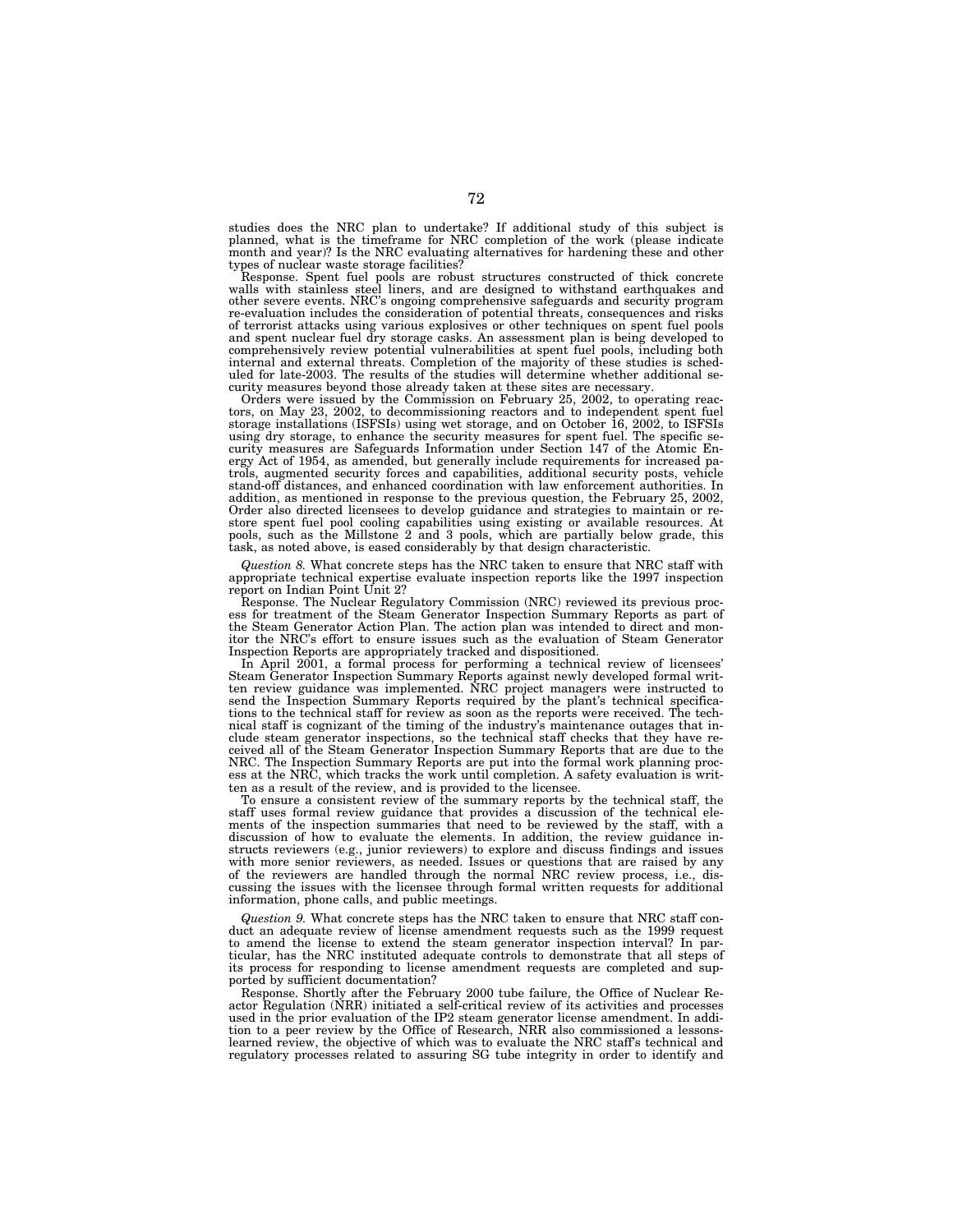recommend areas for improvements applicable to the NRC and/or the industry. On August 29, 2000, the OIG issued its event inquiry, ''NRC's Response to the February 15, 2000, Steam Generator Tube Rupture at Indian Point Unit 2 Power Plant." OIG had initiated this inquiry because of concerns from Congress and the public about the IP2 event. In particular, the OIG had concluded that ''the process does not provide adequate controls to demonstrate that all process steps are completed and supported by adequate documentation.'' The OIG made several recommendations to enhance the process. The comments and recommendations raised by OIG were factored into the lessons-learned charter.

Based on the results of its lessons-learned review, NRR prepared improved guidance detailing the processes and expectations for reviews of license amendments. NRR Office Instruction LIC–101, ''License Amendment Review Procedures,'' pro-vides guidance to the staff, in particular, about (1) better planning and tracking of the work involved in processing a license amendment, (2) improved control of docu-ments used in the review process and which form the basis of its conclusions, (3) ensuring adequate definition of the regulatory and technical basis for its review and conclusions, and (4) explicitly identifying the basis for its conclusions. In addition,

NRR provided training to its staff on the process and management expectations. In a memorandum dated June 4, 2002, the OIG concluded that adequate corrective actions had been implemented to correct the deficiencies noted in the report and that no further action was necessary.

*Question 10.* What steps has the NRC taken to improve communications between offsite emergency preparedness officials and the NRC to improve emergency preparedness response during the incidents such as the February 15, 2000 incident at Unit 2?

Response. The NRC staff, at the suggestion of the GAO report on Indian Point Emergency Preparedness, has assessed the Agency's policies for non-emergency communication with State and local officials. This activity had previously been initiated in response to findings documented in an NRC Office of the Inspector General report. Our assessment of NRC communication practices has concluded that existing practices are generally adequate and the level of interaction and communication needed between the NRC and local officials remains a site-specific variable. At some sites, regular interaction with NRC representatives is appropriate. However, at other sites, less frequent interaction with NRC representatives has been adequate absent unusual site activities. However, to further enhance the availability of NRC staff to local officials and members of the public, the NRC has revised inspection guidance for regional management to consider the site specific needs for contacts with the members of the public and offsite officials and inspection resources.

In the case of Indian Point, over the past several years the NRC has had extensive interactions with local government and elected officials regarding developments at that site. The NRC has briefed local officials on important plant events and NRC actions on a continuing basis. The NRC routinely holds meetings in the local area which are open to public observation and provide opportunities for comments and questions from the local public. Local officials or their staffs attend these meetings. On a number of occasions the NRC conducted pre-meeting briefings for local officials to facilitate information exchange. The NRC also consistently provides early notifications to congressional, State and local officials of any significant site activity or significant correspondence with the licensee. As a matter of management philosophy, the NRC encourages an ''open door'' policy with regard to access by the public, State and local officials to the NRC staff.

*Question 11.* Do the NRC and/or FEMA plan to take any interim measures to address the significant concerns identified in the draft Witt report?

Response. Yes. The matters addressed in the draft report in large measure relate to offsite planning and preparedness, which falls primarily under FEMA's authority. While the NRC reserves the right to any judgment as to the overall state of emergency planning and preparedness, in keeping with the longstanding understanding between FEMA and the NRC, we look initially to FEMA for its views on the draft report relating to offsite preparedness. On February 21, 2003, FEMA issued its report on the September 2002 emergency preparedness exercise at Indian Point. We are continuing our review of this FEMA report which addresses a variety of planning issues including FEMA's conclusions regarding concerns raised by Witt and Associates.

One important issue identified by the Witt report relates to plant security and the effect of potential terrorism. Since the terrorist attacks of September 11, 2001, the NRC has taken a number of steps to enhance the already high level of security at the nation's nuclear power plants. These steps have resulted in, among other things, more guards being trained and placed on duty at the plants, providing an even high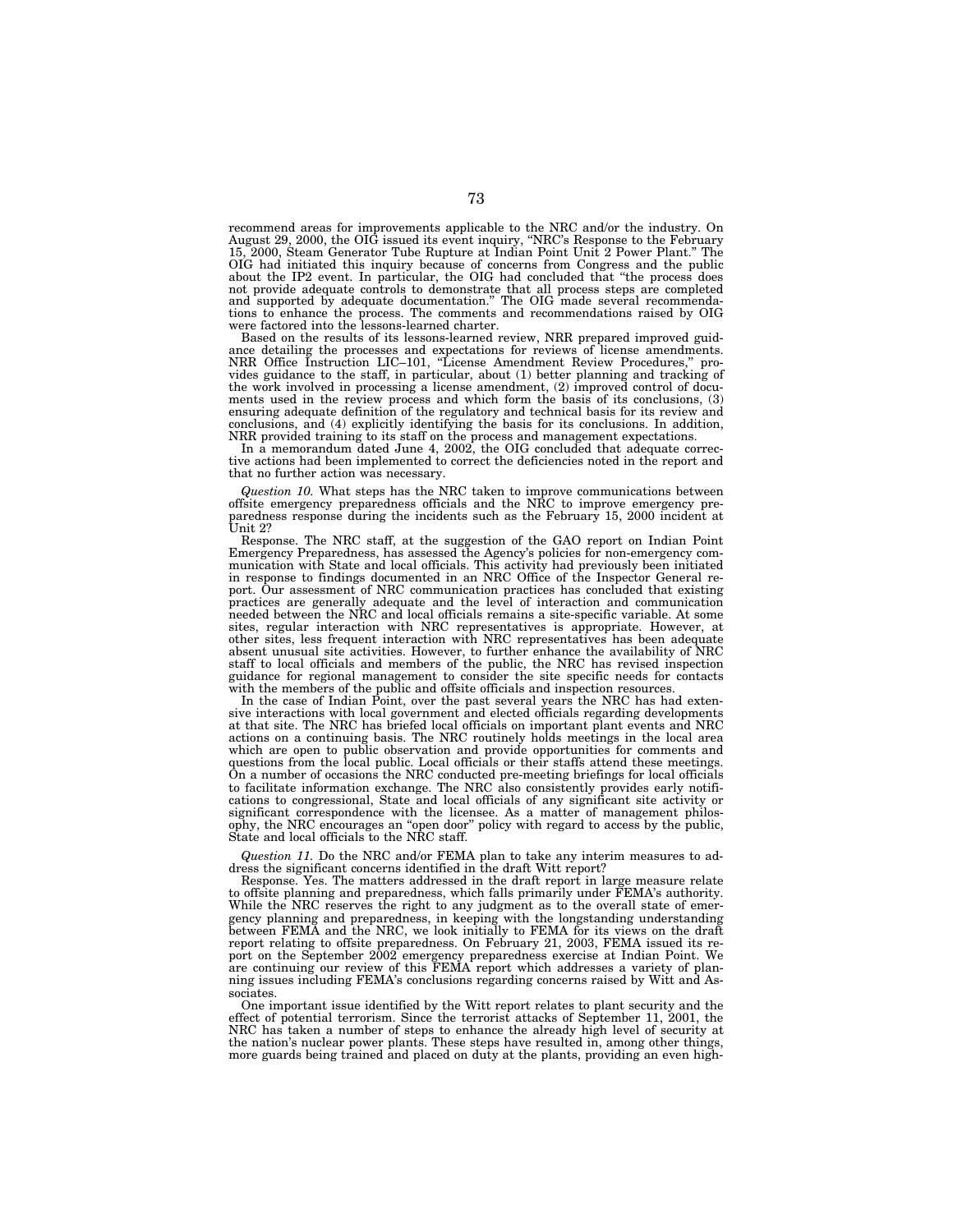er level of security at what were already the best protected commercial facilities prior to the September 11, 2001, attacks. The NRC's actions have included issuing Orders in February 2002 formalizing certain security enhancements as requirements, issuing more than 40 advisories to licensees to describe threat conditions or recommend protective measures, issuing an NRC Threat Advisory and Protective Measures System, consistent with the Homeland Security Advisory System, to rapidly respond to national changes in the threat environment, and other actions. Additionally, NRC's February 2002 security Orders specifically required licensees to enhance their emergency response plans as appropriate in light of the current threat environment. Licensees were required to ensure that emergency response plans were compatible with enhanced security measures. During 2003, the NRC resumed force-on-force exercises in a pilot program. In addition, the NRC has embarked on a number of studies to assess and address the vulnerability of nuclear plants from the new threats confronting the United States.

Emergency preparedness programs are designed to cope with a spectrum of accidents including those involving rapid, large releases of radioactivity. Emergency response plans are tested during frequent (e.g., quarterly or more often) small-scale drills and periodic full-scale emergency exercises that simulate serious reactor accidents, which have invariably included postulating large releases of radioactivity that occur shortly after the initiation of events The plans and their implementation are periodically reviewed to confirm that they are being adequately maintained and address changing circumstances appropriate to any given site.

*Question 12.* Please describe the types of actions available to the NRC and/or FEMA to assess the adequacy of an approved emergency response plan if there is an allegation that the plan is insufficient to protect the public health and safety of citizens living within the emergency plan zones for the nuclear power facilities included in the submission by providing reasonable assurance that State and local governments can and intend to effect appropriate protective measure offsite in the event of a radiological emergency. Please describe the range of actions available to the NRC and/or FEMA if they find that an emergency response plan is no longer adequate. Has the NRC and/or FEMA made such a finding in the past? If so, please describe the specific NRC and/or FEMA response in each instance. Has the NRC and/or FEMA action included suspension of the plant's license or temporary shutdown of the plant?

Response. When offsite emergency preparedness (EP) issues are raised to the NRC, either by allegation, 2.206 petitions, general correspondence or other communications, the NRC will request the assistance of FEMA. Offsite EP issues raised in inquiries to the NRC regions will be referred to NRC Headquarters (HQ) for resolution. If at any time during the review FEMA determines that the issues involved could potentially affect its reasonable assurance finding for the site in question, FEMA will immediately bring this preliminary assessment to the attention of the NRC. At that time, FEMA and NRC will determine what additional steps need to be taken to resolve the issue.

If FEMA determines under 44 CFR 350.13 of its regulations that offsite emergency plans or preparedness are not adequate to provide reasonable assurance that appropriate protective measures can be taken in the event of a radiological emergency to protect the health and safety of the public, FEMA shall, as described in its rule, advise the Governor of the affected State, and the NRC of that initial determination.

If after 4 months from the date of the initial notification the deficiency is not corrected, or an acceptable plan for correcting the deficiency has not been submitted, then FEMA shall withdraw approval of the plans and immediately inform the NRC and the Governor of the affected State and shall publish in the Federal Register and local newspaper notice of its withdrawal of approval. Upon receiving notification of such action from FEMA, the NRC will promptly review FEMA's findings and determinations and formally document the NRC's position. When, as described, in 10 CFR  $50.54(s)(2)(ii)$  and  $50.54(s)(3)$  of its regulations, the NRC finds the state of emergency preparedness does not provide reasonable assurance that adequate protective measures can and will be taken in the event of a radiological emergency and if after 4 months the deficiencies are not corrected, the Commission will determine whether the reactor shall be shut down until such deficiencies are remedied or whether other enforcement action is appropriate. In determining whether a shutdown or other enforcement action is appropriate (including taking such actions before the 4-month period has expired), the Commission shall take into account, among other factors, whether the licensee can demonstrate to the Commission's satisfaction that the deficiencies in the plan are not significant for the plant in ques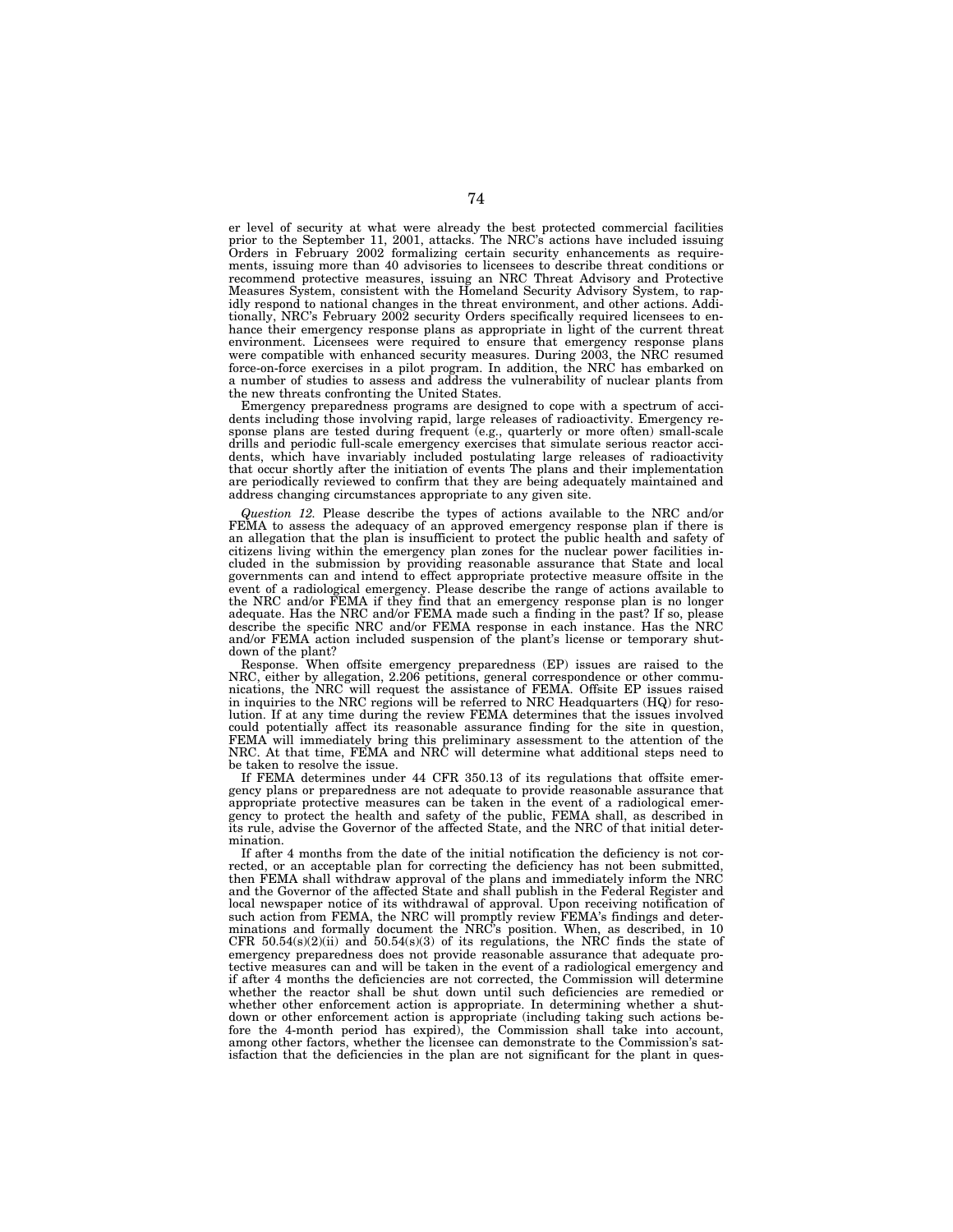tion, or that adequate interim compensating actions have been or will be taken promptly, or that there are other compelling reasons for continued operation.

10 CFR 50.54 (3) states that ''Nothing in this paragraph shall be construed as limiting the authority of the Commission to take action under any other regulation or authority of the Commission or at any time other than that specified in this paragraph.'' Accordingly, the NRC's February 2002 security Orders specifically required licensees to enhance their emergency response plans as appropriate in light of the current threat environment. The NRC has embarked on a number of studies to assess the vulnerability of nuclear plants to terrorist attacks. Should any of the vulnerability studies indicate a need we would not hesitate to issue additional Orders as necessary.

The NRC has not suspended a plant's license or ordered a temporary shutdown of the plant based on emergency preparedness issues. However, after Hurricane Andrew, for example, the Turkey Point Nuclear power plant delayed restart due to offsite emergency preparedness concerns. The following are examples of NRC actions relative to offsite planning deficiencies:

As a result of the first full-scale exercise in 1982 for Indian Point 3, FEMA identified five deficiencies in the exercise report and the NRC issued a 120-day letter on August 3, 1982. The March 1983 exercise showed progress but two deficiencies remained. On May 5, 1983, the Commission voted 5 to 0 to close the plant by June 9, 1983 unless FEMA indicated sufficient progress to resolve the remaining two deficiencies. A State compensating plan was developed for counties unable or refusing to participate. On June 8, 1983, FEMA reported progress was made and on June 9 the Commission voted 3 to 2 to allow continued operation. Following the November 1984 full-scale exercise, FEMA reported that the Deficiencies had been fully corrected and there was reasonable assurance. In the June 1986 exercise 6 deficiencies were identified. These deficiencies were remediated through exercises by November 1986.

For Shoreham, utility compensating plans were developed and implemented at the licensing stage when Suffolk County and New York State (NYS) both refused to participate in the planning process. The utility provided and trained employees in all functions of plan implementation and passed a full-scale demonstration of the utility plan prior to a full-power license being issued. Shortly after this the plant was sold to NYS and then decommissioned.

For the Seabrook case, prior to licensing, Massachusetts and its towns as well as several New Hampshire towns refused to participate in the emergency preparedness activities for Seabrook including not permitting the erection of siren poles in Massachusetts. As in the Shoreham case compensating plans were developed and staffed by the utility for Massachusetts under the 'realism rule' in 10 CFR 50.47(c)(1). The State of New Hampshire developed compensating plans for the towns that refused to participate. The qualifying exercise prior to the full-power license was successfully conducted for both States. After Seabrook became operational and a change in Massachusetts leadership occurred, Massachusetts rejoined the planning process for Seabrook. The New Hampshire towns also began participating with the State in the planning effort.

*Question 13.* I understand that the State of New York and several of the counties surrounding the Indian Point Plant have declined to provide annual certification of continued adequacy of the emergency preparedness for fiscal year 2003. Is this accurate? Please describe the annual State and local government certification requirement. What is the effect of the failure of a State and/or local government to provide the annual certification?

Response. Yes, it is true that the State of New York and the counties surrounding the Indian Point nuclear plant did not submit their annual letters of certification (ALCs). However, the State of New York did submit their ALCs for the upstate risk counties: Oswego (for the Nine Mile Point and Fitzpatrick plants); and Monroe and Wayne (Ginna plant). It is important to remember that the ALC is not a certification of the adequacy of emergency plans and preparedness, but rather, a list of emergency preparedness activities that the State and local jurisdictions need to perform or address during the year.

The ALC is a method that State and local governments with radiological emergency planning and preparedness responsibilities use to inform FEMA that the requisite preparedness activities have been completed for the previous calendar year. These activities include: distribution of public education and information materials to the residents; testing of radiological instruments; exercises; practice drills of various types, such as for emergency communications; training; updating of plans and Letters of Agreement; and completion of alert and notification tests.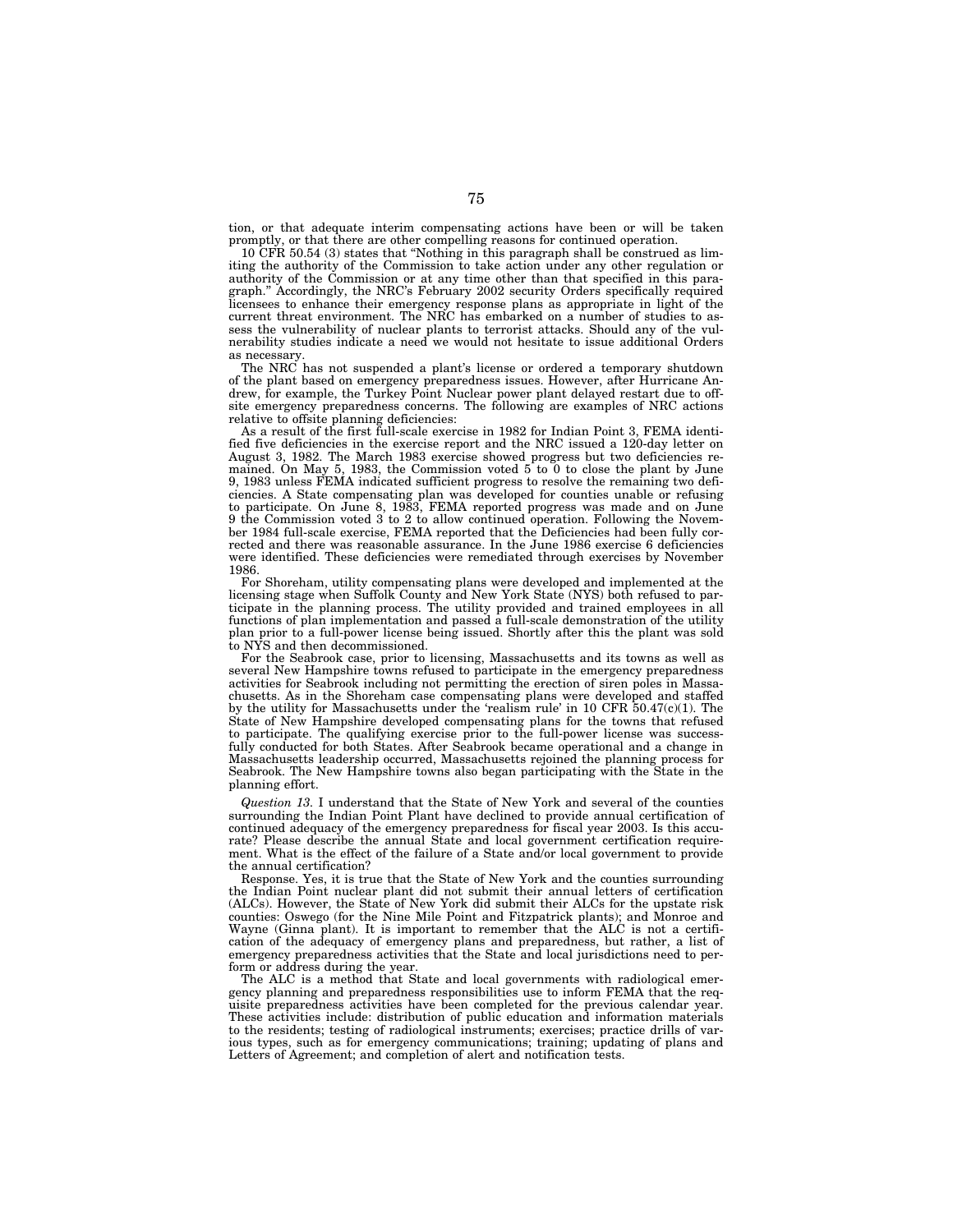The requisite information concerning local preparedness activities is provided by those local governments to the State. The State then submits the information to FEMA along with the information on completion of the State's own annual preparedness activities. The initiation of the ALC can be found in FEMA Guidance Memorandum PR–1, Section C. If a State fails to submit this information for a specific site, FEMA regional staff may make staff assistance visits to the various jurisdictions for the purpose of verifying local efforts to update and maintain plans, training and readiness. For Indian Point, this would have to be done with the assistance of the State of New York, which provides the multi-jurisdiction oversight that ensures a consistent planning foundation. This is true throughout the Nation with all planning for nuclear sites as well as planning for any major event.

FEMA has given the State and counties involved with emergency preparedness for the Indian Point site until May 2, 2003, to submit the necessary plans and documents including critical evacuation planning elements. FEMA expects this submittal to also contain documents normally submitted as part of the ALC, such as Letters of Agreement and updated school plans.

*Question 14.* What concrete steps does the NRC plan in response to the findings of the fiscal year 2002 Evaluation of the NRC's Information Security Program that (1) the NRC security program is not well integrated and not consistently implemented across the Agency; and (2) NRC officials have not clearly defined the responsibility and accountability for all aspects of the information security program within its organizational structure?

Response. In response to the independent evaluation of the NRC Information Security Program, the NRC developed a plan of action and milestones (POA&M) that has been formally submitted to the Office of Management and Budget (OMB). NRC is also required to file a quarterly report, providing updated status information for all of the actions listed in the POA&M. The POA&M includes specific action items to address the finding noted in the evaluation. The NRC security program is currently governed by a number of policy directives (management directives) that provide guidance for the security disciplines of physical security, personnel security, telecommunications security, classified information security, sensitive unclassified information security, and automated information systems security. In response to the September 11th terrorist event, the NRC made a number of organizational adjustments and re-aligned a number of the security functions. The management directives that clarified the details of the NRC security program are all being updated, with a completion date of December 2003. The management directive that defined the responsibilities and accountability for the NRC information systems security program will be the first policy directive that will be updated, and it is scheduled to be finalized by July 1, 2003. In updating all of the security policy directives, the NRC will ensure that all elements of the NRC security program are well integrated and consistently implemented across the Agency.

*Question 15.* How does the NRC plan to respond to recent Office of Inspector General findings (detailed in the written statement for this hearing) that (1) NRC program guidance does not adequately protect ''Official Use Only'' documents from inadvertent public disclosure; (2) training on handling, marking, and protecting sensitive unclassified information is not provided to all NRC employees and contractors on a regular basis; and (3) NRC employees are not consistently implementing the requirement to report incidents of inadequate release of sensitive unclassified information to the Office of the Executive Director for Operations?

Response. On December 19, 2002, the NRC staff responded to the OIG's October 16, 2002, report, ''Review of NRC's Handling and Marking of Sensitive Unclassified Information''; the staff response is enclosed. The staff's memorandum to the OIG agreed with the OIG findings and included a response for each specific recommendation. With respect to the protection of Official Use Only (OUO) documents, the staff will issue more prescriptive guidance in a revision to Management Directive 12.6. Training regarding the handling of OUO information and reporting of incidents regarding its handling is included in a more comprehensive program on the handling of all types of sensitive information.

STAFF RESPONSE TO OIG'S OCTOBER 16, 2002, REPORT, ''REVIEW OF NRC'S HANDLING AND MARKING OF SENSITIVE UNCLASSIFIED INFORMATION''

# December 19, 2002

Memorandum to: Stephen D. Dingbaum, Assistant Inspector General for Audits From: William D. Travers /RA/, Executive Director for Operations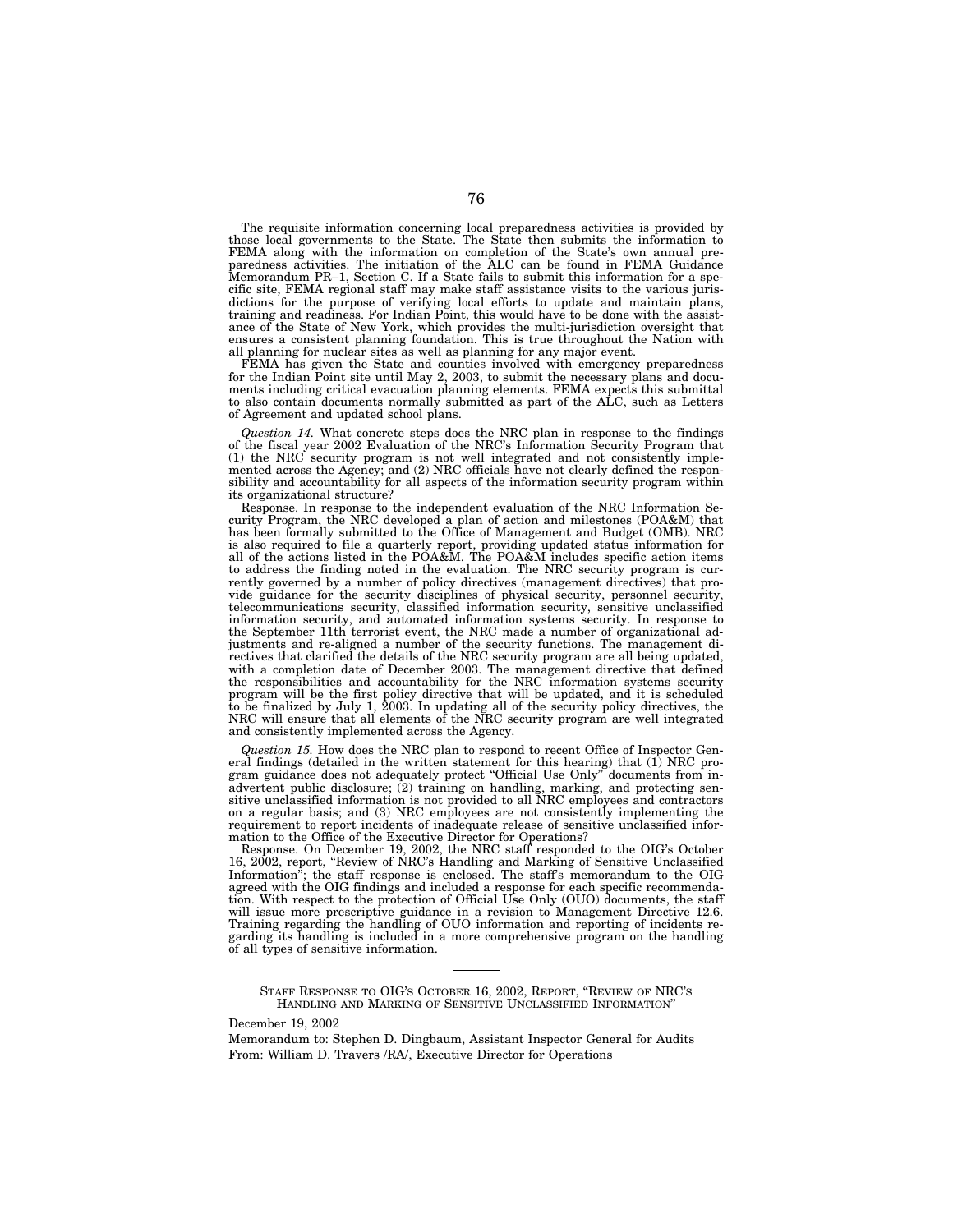Subject: NRC's Handling and Marking of Sensitive Unclassified Information (OIG– 03–A–01)

This memorandum provides the staff's response to the findings and recommendations discussed in OIG–03-A–01, Review of NRC's Handling and Marking of Sensitive Unclassified Information, dated October 16, 2002.

*Recommendation 1.* Update the guidance for OUO documents to require clear identification of sensitive unclassified information to prevent its inadvertent disclo-

sure. *Response.* Agree. More prescriptive guidance for OUO will reduce the likelihood of inadvertent releases of sensitive unclassified information. The staff will conduct a total review of MD 12.6, NRC Sensitive Unclassified Information Security Program, and make appropriate changes concerning the marking and use of OUO cover sheets. We expect this action to be completed not later than July 31, 2003.

*Recommendation 2.* Mandate consistent use of defined markings on documents containing Official Use Only information and clarify the markings that should be used on sensitive unclassified information.

*Response.* Agree. Consistent use of OUO markings would enhance the identifiability of sensitive documents and contribute to the reduction of inadvertent disclosures. Additional guidance for OUO marking, where appropriate, will be prescrip-tive and will be part of the revision of MD 12.6 expected by July 31, 2003.

*Recommendation 3.* Conduct annual mandatory training for all NRC employees and contractors on the procedures for marking and handling sensitive unclassified information.

*Response.* Agree. Training would heighten employee awareness and knowledge as well as improve employee handling of sensitive unclassified information. However, it may be ineffective to develop a specialized training program dedicated solely to sensitive unclassified information. An agency-wide comprehensive security education program for handling both classified and sensitive unclassified information would place increased emphasis on sensitive unclassified information. Therefore, the staff is exploring the creation of computer-based training to include handling and marking of both classified and sensitive unclassified information.

*Recommendation 4.* Train NRC employees and contractors on the requirement to report incidents of inadvertent releases of sensitive unclassified information to the OEDO in accordance with MD 3.4.

*Response.* Agree. The staff will emphasize the requirement to report inadvertent releases of sensitive unclassified information to OEDO in any future security presentations for employees and contractors.

*Question 16.* In the Performance and Accountability Report for 2002, the NRC indicates that it has been conducting a comprehensive review of its programs and security of the nuclear facilities and activities it regulates, and has made significant changes to its regulatory programs and has enhanced the already robust security of sensitive facilities and activities, including a new homeland security threat advisory system. Please describe the additional concrete steps the NRC has taken to improve security at all nuclear power plants and at the Indian Point and Millstone Nuclear Power Plants, in particular.

Response. Immediately following the terrorist attacks of September 11, 2001, the NRC issued a series of safeguards and threat advisories to the major licensed facilities, including Indian Point and Millstone, placing them on the highest security level. Many of the strengthened security measures became requirements as a result of NRC Orders issued to all licensed operating nuclear power plants on February 25, 2002, and to other sensitive nuclear facilities in the following months. The specific details of the new requirements are Safeguards Information, under Section 147 of the Atomic Energy Act, as amended, and cannot be disclosed in a public document; however, generally the new requirements include increased security patrols, augmented security forces, additional security posts, increased vehicle standoff distances, tightened facility access controls, and enhanced coordination with the law enforcement and intelligence communities. The NRC worked with the FBI, the Nuclear Energy Institute, and our licensees to review access lists of employees working at nuclear power plants to identify any individual whose name matched the FBI Watch List. We determined that there were no positive matches. Subsequently, on January 7, 2003, the NRC issued immediately effective Orders to all 103 operating commercial nuclear power plants requiring that licensees enhance their programs that control access to the facility. Some of the requirements formalize a series of security measures that NRC licensees had taken in response to advisories issued by the NRC in the aftermath of the September 11, 2001, terrorist attacks. Additional security enhancements, developed during our ongoing security review, are also provided in the Orders. The specific security measures addressed by the Orders, which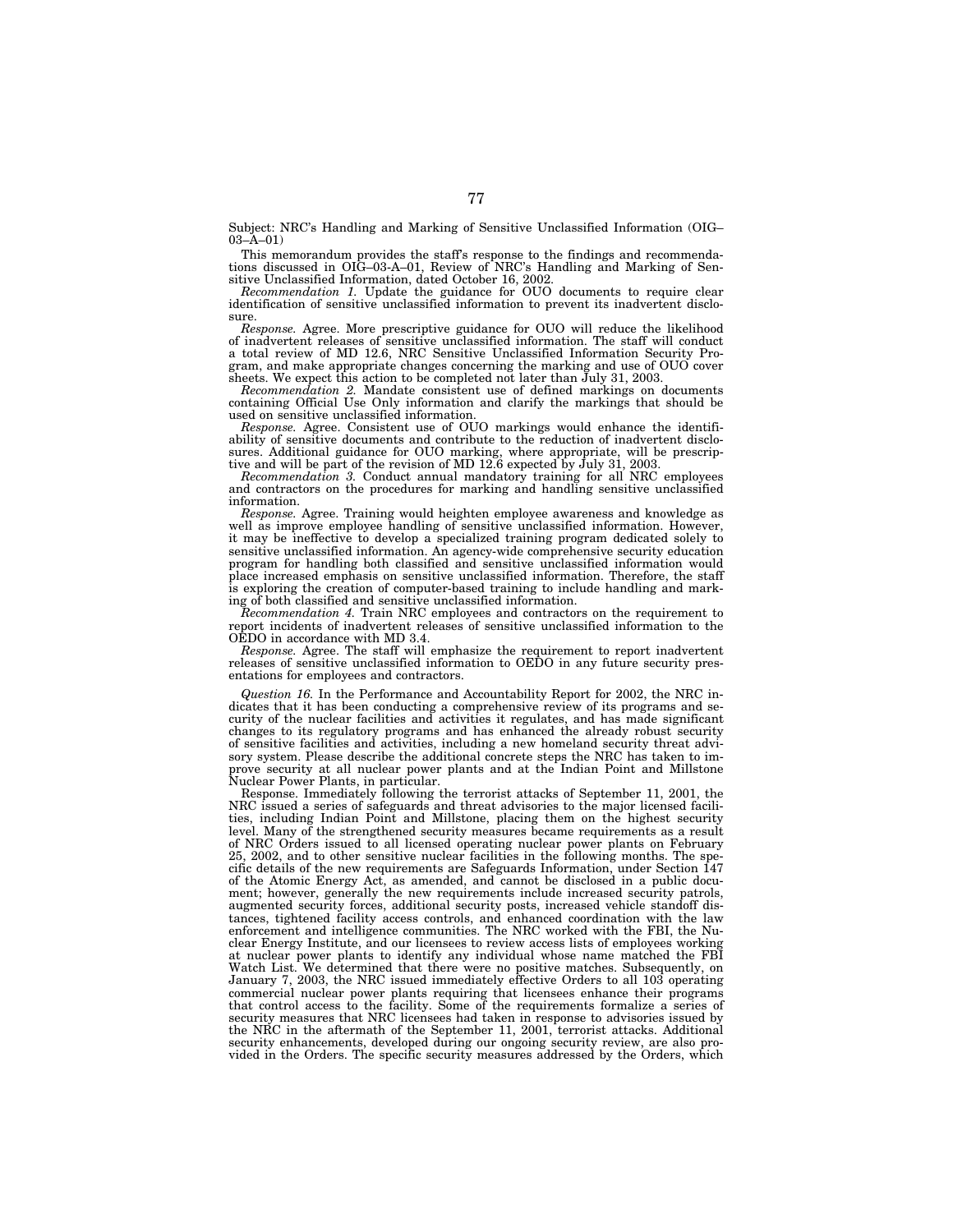supplement existing regulatory requirements, are classified as Safeguards Information under Section 147 of the Atomic Energy Act, as amended, and 10 CFR 73.21. The measures generally include restricting temporary unescorted access to a facility and with the February 25, 2002 Orders, the January 7 Orders will remain in effect until the Commission determines otherwise.

The Commission has completed an initial assessment of power reactor facility vulnerabilities to intentional malevolent use of commercial aircraft in suicidal attacks and has initiated a broad-ranging research program to understand the vulnerabilities of various classes of facilities to a wide spectrum of attacks. Although our work in this area is ongoing, the Commission has directed nuclear power plant licensees to develop specific plans and strategies to respond to an event that could result in damage to large areas of their plants from impacts, explosions or fire. In addition, licensees must provide assurance that their emergency planning resources are sufficient to respond to such an event.

The Commission worked closely with other Federal agencies to revise the design basis threats that provide the foundation for the security programs of nuclear power plant and Category I fuel cycle facility licensees; Orders revising the DBT issued on April 29, 2003; the enclosed press releases provide details on this action. The Commission's Orders to these licensees in February and August 2002 effectively enhanced security in the interim while this work was underway. Full security performance reviews, including force-on-force exercises, have resumed at these facilities and will be conducted on a 3-year cycle instead of the 8-year cycle that had been used for nuclear power reactors prior to September 11, 2001. These reviews initially commenced last summer with seven table top exercises that for the first time involved a wide array of Federal, State and local law enforcement and emergency planning officials.

The NRC has developed a new Threat Advisory and Protective Measures System in response to Homeland Security Presidential Directive 3 and as revised by Homeland Security Presidential Directive 5. When a new Homeland Security Advisory System (HSAS) threat condition is declared, the NRC promptly notifies affected licensees of the condition and advises them to the appropriate predefined protective measures that have been developed for each threat level. The new system for NRC licensees has been formally communicated to licensees, Governors, State Homeland Security Advisors, Federal agency administrators and other appropriate officials. The new system replaces the NRC's 1998 threat advisory system and covers additional classes of licensees not included in the 1998 system.

As for site-specific actions, each licensee was required to respond to the NRC Orders they received by describing the actions the licensee planned to take to implement the required actions in accordance with the terms of the Orders. All licensees, including licensees for Indian Point and Millstone, responded and implemented the required actions in accordance with the terms of the Orders. The implementation of the Orders and associated interim compensatory measures have been reviewed by resident inspectors and region-based security inspectors.

# NRC NEWS

#### NRC APPROVES CHANGES TO THE DESIGN BASIS THREAT AND ISSUES ORDER FOR CATEGORY 1 FUEL CYCLE FACILITIES

The Nuclear Regulatory Commission, after extensive deliberation and interaction with stakeholders, has approved changes to the design basis threat (DBT) for two category 1 fuel cycle facilities in Virginia and Tennessee that possess enriched uranium used in nuclear reactors. The changes will be issued by an Order amending the design basis threat for theft or diversion of strategic quantities of special nuclear material.

The Order, which is being issued today, will be effective immediately but allows a transition period for full implementation. With this action completed, the Commission expects that there will be a period of regulatory stability during which the two licensees can consolidate this and previously ordered security enhancements.

The details of the design basis threat for theft or diversion are confidential national security information and will not be released to the public. Today's Order builds on the changes made by the Commission's August 21, 2002 Order which made interim security enhancements at these two facilities. The DBT was arrived at after discussions with cleared stakeholders from other Federal agencies, the two State governments and the two licensees.

Under NRC regulations, category 1 fuel cycle facility licensees must ensure that the physical protection plan for each site is designed and implemented to provide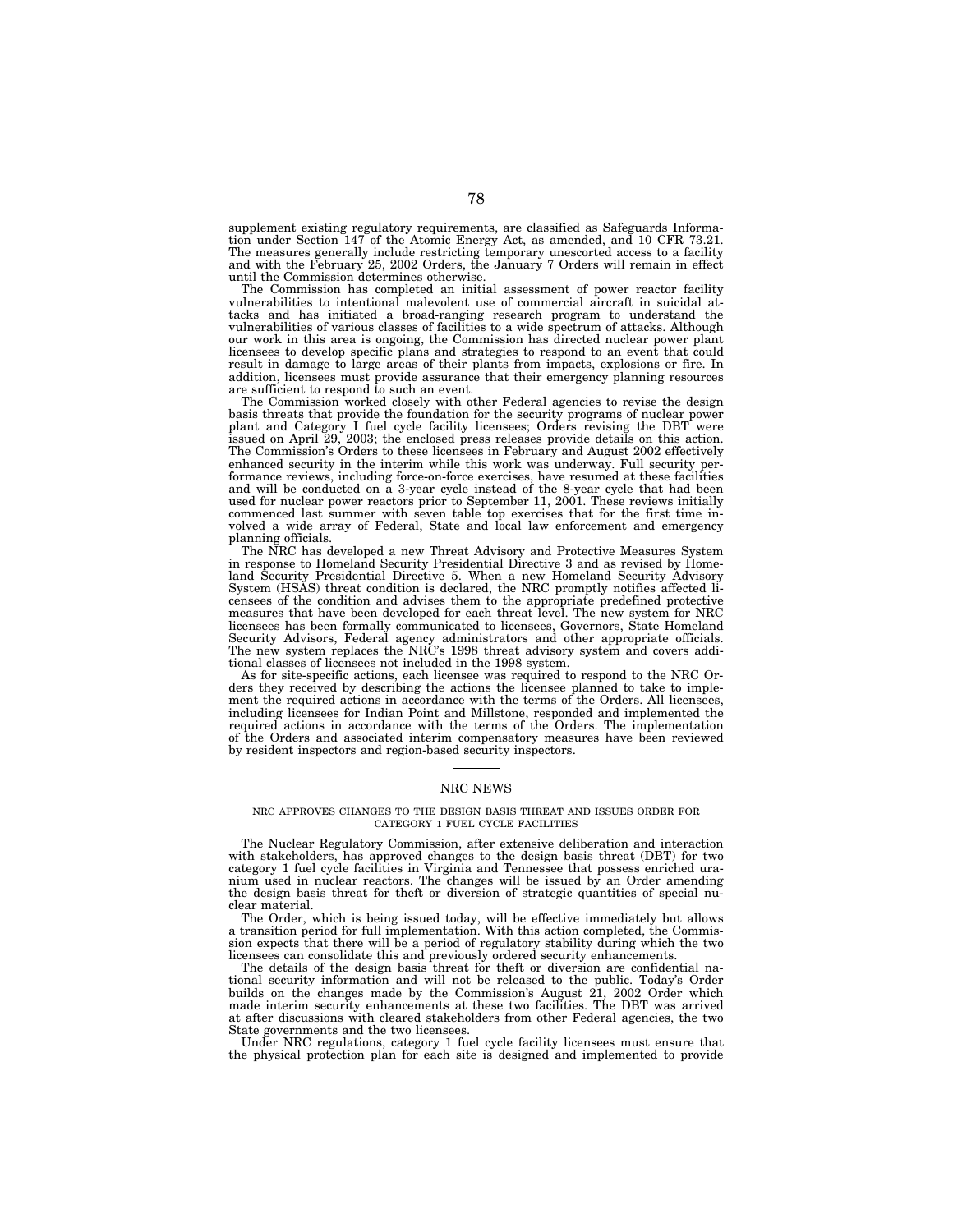high assurance in defending against the DBT to ensure adequate protection of public health and safety and common defense and security. Changes in those plans will now be made and submitted to NRC for approval.

''With the completion of this Order,'' Chairman Nils J. Diaz said, ''the public should be reassured that the nation's category 1 fuel facilities are well-secured against potential threats. The NRC intends to continue working closely with the Department of Homeland Security and other Federal agencies, as well as with State and local law enforcement and emergency planning officials to ensure an overall integrated approach to the security of these critical facilities.

# NRC NEWS

## NRC APPROVES CHANGES TO THE DESIGN BASIS THREAT AND ISSUES ORDERS FOR NUCLEAR POWER PLANTS TO FURTHER ENHANCE SECURITY

The Nuclear Regulatory Commission, after extensive deliberation and interaction with stakeholders, has approved changes to the design basis threat (DBT). The Commission believes that the DBT represents the largest reasonable threat against which a regulated private guard force should be expected to defend under existing law. These changes will be issued by Order.

In addition, the Commission has approved the issuance of two other Orders to nuclear plants regarding work hours, training, and qualification requirements for security personnel to further enhance protection of public health and safety, as well as the common defense and security. The three Orders will be issued to all 103 operating commercial nuclear power plants.

The three Orders, which are being issued today, will be effective immediately, but allow transition periods for full implementation. With these actions, the Commission expects that there will be a period of regulatory stability during which operating commercial plant licensees will be able to consolidate these and previously ordered security enhancements.

These Orders, in combination with the recently issued Order in the area of access authorization, enhance the already strong defense capability at these sites using three interdependent elements directed to best protect the public, with the appropriate resources placed at the right places. These elements are:

• the revised Design Basis Threat and associated defensive capabilities derived from previous measures that the Commission directed;

• tighter work hour control and more robust training requirements for security personnel, to increase their capability to respond to threats; and

• enhanced access authorization controls to ensure all plant personnel with access to critical areas have had the most rigorous background checks permitted by law.

The Order that imposes revisions to the Design Basis Threat requires power plants to implement additional protective actions to protect against sabotage by terrorists and other adversaries. The details of the design basis threat are safeguards information pursuant to Section 147 of the Atomic Energy Act and will not be released to the public. This Order builds on the changes made by the Commission's February 25, 2002 Order. The Commission believes that this DBT represents the largest reasonable threat against which a regulated private security force should be expected to defend under existing law. It was arrived at after extensive deliberation and interaction with cleared stakeholders from other Federal agencies, State governments and industry.

Under NRC regulations, power reactor licensees must ensure that the physical protection plan for each site is designed and implemented to provide high assurance in defending against the DBT to ensure adequate protection of public health and safety and common defense and security. Extensive changes in those physical protection plans will now be made and submitted to NRC for approval.

The second Order describes additional measures related to security force personnel fitness for duty and security force work hours. It is to ensure that excessive work hours do not challenge the ability of nuclear power plant security forces to remain vigilant and effectively perform their duties in protecting the plants. However, the Order does include provisions to allow increases in work hours under certain conditions, once specific requirements are met. The NRC developed this unclassified Order through a public process. The NRC carefully considered comments from power reactor licensees, security force personnel, public citizen groups and other agencies in reaching its final decision. The Order will be publicly available on NRC's

website at: *http://www.nrc.gov.* The third Order describes additional requirements related to the development and application of an enhanced training and qualification program for armed security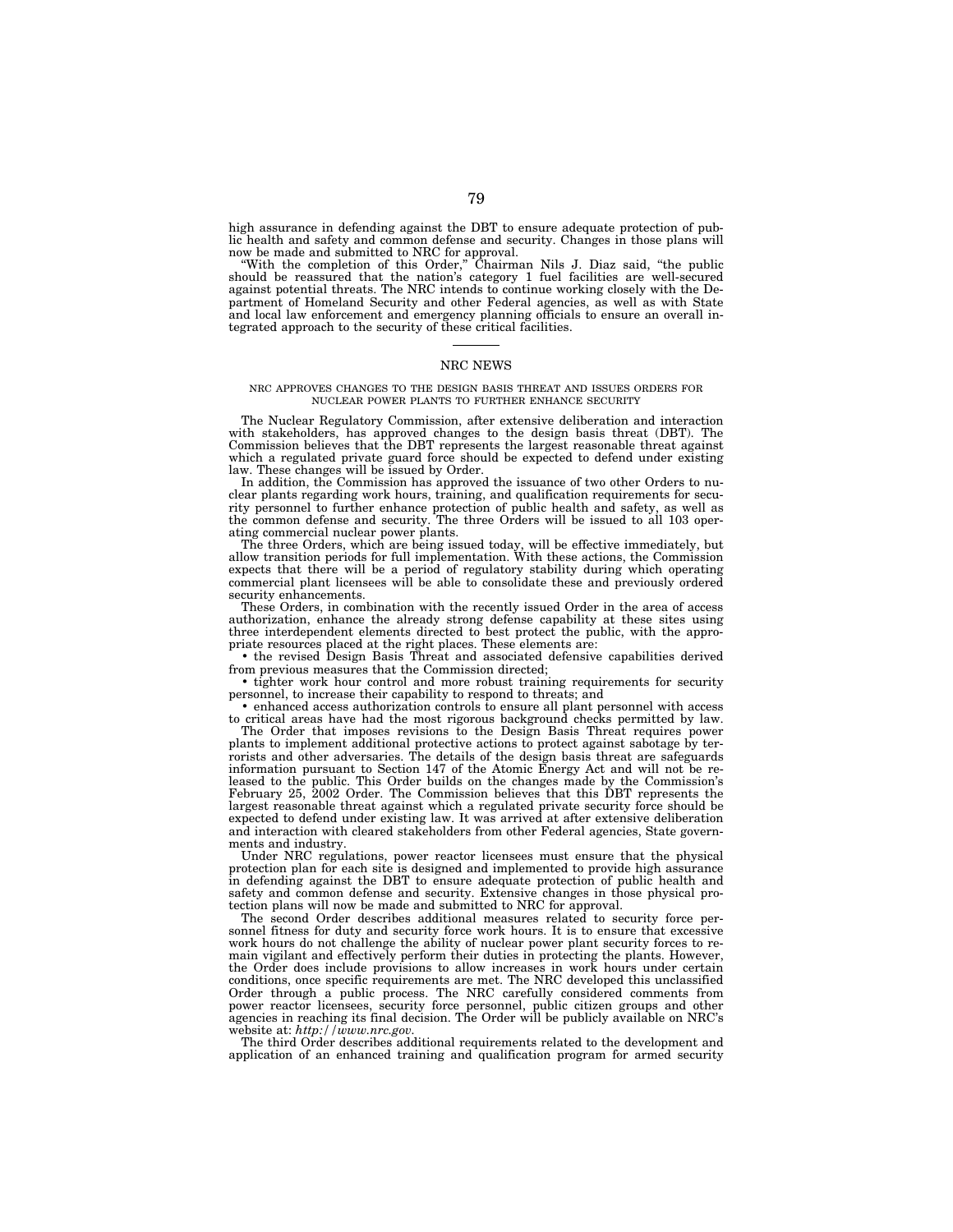personnel at power reactor facilities. These additional measures include security drills and exercises appropriate for the protective strategies and capabilities required to protect the nuclear power plants against sabotage by an assaulting force. This Order requires more frequent firearms training and qualification under a broader range of conditions consistent with site-specific protective strategies. The details of the enhanced training requirements are safeguards information, and will not be released to the public. As with the DBT Order, the Commission solicited comments on a draft training Order from cleared stakeholders, including security personnel and took those comments under consideration in reaching its final decision. ''With the completion of these complementary Orders,'' Chairman Nils J. Diaz

said, "the public should be reassured that the nation's nuclear power plants are well-secured against potential threats. The NRC intends to continue working closely with the Department of Homeland Security and other Federal agencies, as well as with State and local law enforcement and emergency planning officials to ensure an overall integrated approach to the security of these critical facilities.''

*Question 17.* In the Performance and Accountability Report for 2002, the NRC indicates that it is studying the potential vulnerability of nuclear power plants, fuel cycle facilities, and nuclear fuel and materials storage and transportation con-tainers, including deliberate aircraft crashes on power reactor facilities and storage and transportation casks. When does the NRC anticipate this study to be completed (please indicate month and year)?

Response. In January 2002, the NRC completed an initial assessment of the scope of vulnerabilities to aircraft attack. It provided insights that were factored into the interim compensatory measures developed (in February 2002) for nuclear power plants, and influenced NRC's interactions with other Federal agencies. More detailed analyses for nuclear power plants are expected to be completed by September 2003 with a final report due in December of this year. More detailed analyses for storage and transportation casks are expected to be completed by December 2003. The vulnerability assessments for cyber terrorism are anticipated in August 2003 and results from the irradiator vulnerability studies are scheduled for June 2003.

Question 18. As part of these reviews, is the NRC considering whether it requires/<br>would benefit from changes to its existing legal authority? In the Performance and<br>Accountability Report for 2002, the NRC indicates that i comprehensive review of its programs and security of the nuclear facilities and activities it regulates, and has made significant changes to its regulatory programs and has enhanced the already robust security of sensitive facilities and activities, including a new homeland security threat advisory system.

Response. Yes. The NRC for more than a decade has submitted proposed legislation to the Congress that would enhance security at NRC-regulated facilities. Last year, the Commission identified additional measures, particularly relating to access authorization, and communicated those to the Congress. Unfortunately, Congress has not enacted these proposals. The Commission has been consulting with Congress on appropriate security legislation.

*Question 19.* Has the NRC consulted with interested stakeholders (Federal, State, and local government; interest groups; and the public) in conducting these reviews? In the Performance and Accountability Report for 2002, the NRC indicates that it has been conducting a comprehensive review of its programs and security of the nuclear facilities and activities it regulates, and has made significant changes to its regulatory programs and has enhanced the already robust security of sensitive fa-

cilities and activities, including a new homeland security threat advisory system. Response. The NRC has coordinated its review of this issue with appropriate Federal agencies and licensees and industry representatives authorized to receive Safe-guards Information. We have involved the States in our review of the design basis threats, in our preparation of Regulatory Issue Summaries to put in place a five-tier threat advisory system, consistent with HSPD–3, and in our review of potential additional measures for materials licensees. We have shared all Orders and Homeland Security Advisory System documents with the affected States.

When possible, such as in developing our Fatigue Order, we have followed an open process, with drafts being shared on our web page and open meetings to discuss the drafts.

However, direct public involvement on sensitive or classified papers is not possible. We do, however, take into account input received from interested stakeholder groups to the extent possible.

*Question 20.* The NRC completed a new round of tabletop exercises using the expanded threat scenarios for power reactor facilities and selected fuel cycle facilities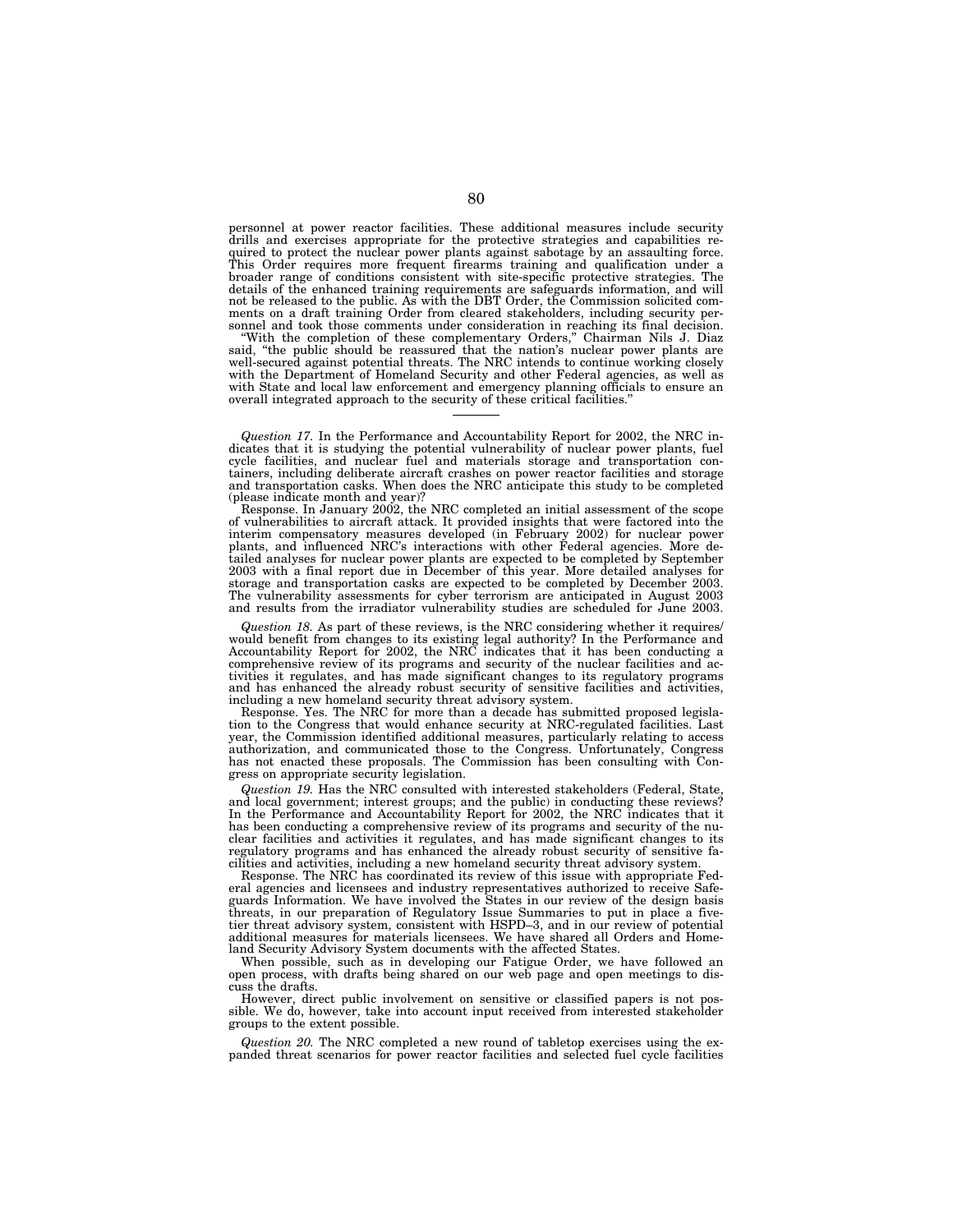in November 2002. Does the NRC plan to [write] a report on these exercises? If so, when will the report be released (please indicate month and year)? Does the NRC plan to make the report available to the public?

Response. The staff submitted SECY–02–0223, ''Expanded Table-Top Drill Lessons Learned and Proposed Force-on-Force Testing Pilot Program'' on December 16, 2002, and the Commission approved this planned approach on January 23, 2003. Because the staff paper and Commission decision contain Safeguards Information under Section 147 of the Atomic Energy Act, as amended, and other sensitive information, there are no plans to release these documents to the public.

*Question 21.* In fiscal year 2003, the NRC plans to complete its review and revision of the design basis threat that provides the foundation for the security programs of nuclear power plant and Category I fuel cycle facility licensees. Please indicate the month in which this review will be completed. What criteria has the NRC established for this review? Will it account for security threats due to terrorist activities?

Response. On April 29, 2003, the Commission issued Orders revising the DBT both for nuclear power plants and for Category I fuel cycle facilities. The DBTs are based on criminal and terrorist activities and capabilities worldwide that pose a threat to licensed nuclear facilities and activities. This review of the DBT included significant input from the intelligence community, the Department of Defense, Energy and Homeland Security, the Federal Bureau of Investigation, other Federal agencies and State officials. We rely upon the intelligence community and other Federal agencies to provide information on the targets, tactics, training and capabilities of terrorists and other adversaries who may pose a threat to nuclear facilities and activities. They also describe the domestic and international threat environment. NRC then determines the subset of the domestic threat against which NRC operating power reactor licensees and Category I fuel cycle licensees should have primary responsibility to defend. In making this determination, NRC assesses the limits on the adversary characteristics against which private sector guard force can reasonably be expected to defend.

*Question 22.* In the Performance and Accountability Report for 2002, the NRC described plans to conduct full security performance reviews, including force-on-force exercises at each nuclear power plant on a 3-year cycle instead of the 8-year cycle that has been used prior to September 11. Does the NRC plan to begin the first force-on-force exercises in fiscal year 2003? How many such reviews will be conducted in fiscal year 2003? How does the NRC plan to prioritize the review of plants? Please confirm my understanding that Chairman Meserve committed to a force-on-force exercise at the Indian Point plant during this calendar year.

Response. In February 2003, the NRC resumed force-on-force exercises using expanded adversary characteristics in a pilot program. We will conduct the pilot program force-on-force exercises at a rate of about two exercises per month, until the revised DBT is effective, at which time the NRC will transition to the revised forceon-force performance evaluation program. There will be a force-on-force exercise at Indian Point during CY2003. The method for prioritization of plants selected for force-on-force performance assessments will be determined as part of the pilot program.

*Question 23.* Does the NRC plan to review the adequacy of the existing 10-mile emergency planning zone around nuclear power plants? How does NRC protect public health and safety of citizens living 20-, 50-, 100-miles downwind of nuclear power plants?

Response. Since September 11, 2001, NRC has been studying the potential vulnerability of nuclear power plants. Nothing in our studies thus far would indicate a problem with the adequacy of the existing 10-mile plume exposure pathway emergency planning zone (EPZ) around nuclear power plants, or the existing 50-mile ingestion exposure pathway EPZ.

An NRC/EPA task force provided the planning basis for offsite emergency preparedness efforts considered necessary and prudent for large power reactors in 1978 in NUREG–0396, EPA 520/1–78–016, ''Planning Basis for the Development of State and Local Government Radiological Emergency Response Plans in Support of Light Water Nuclear Power Plants" ("Planning Basis for Radiological Emergency Preparedness (REP) Plans''). This planning basis was later incorporated into NRC and FEMA regulations.

Since 1978, NRC's understanding of possible source terms resulting from severe accidents has improved considerably. NUREG–1465 outlines that improved understanding. NUREG–1465 would indicate that the 1978 NRC/EPA task force report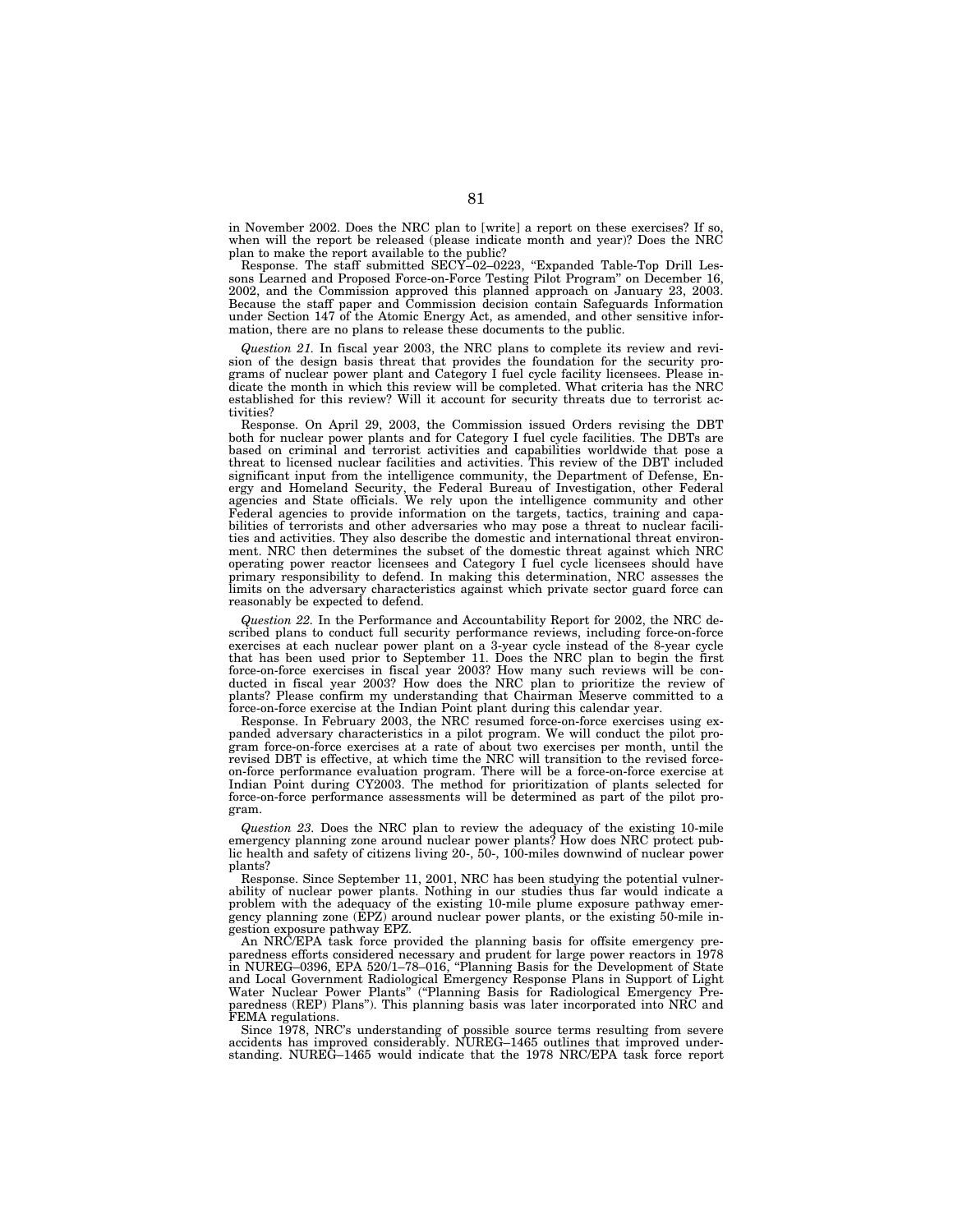was even more conservative in the spectrum of accident scenarios encompassed by the 10- and 50-mile EPZs than originally envisioned.

At present, commercial nuclear power plants in the United States have two concentric emergency planning zones (EPZs). EPZs are defined as the areas for which planning is needed to assure that prompt and effective actions can be taken to protect the public in the event of an accident. The choice of the size of the EPZs represents a judgment on the extent of detailed planning which must be performed to assure an adequate response. In a particular emergency, protective actions might well be restricted to a small part of the planning zones. On the other hand, for the worst conceivable accidents, protective actions might need to be taken outside the planning zones. The current EPZ distances are considered large enough to provide a response base that would support activity outside the planning zone should this ever be needed.

The first zone, called the plume exposure pathway EPZ, is an area of about 10 miles in radius from the center of the plant. The major protective actions planned for this EPZ, evacuation and sheltering, supplemented by the prophylactic use of potassium iodide (KI), where States have chosen to add that measure, would be employed to reduce fatalities and injuries from exposure to the radioactive plume from the most severe of the core-melt accidents, and to limit unnecessary radiation exposures to the public from less severe accidents. The second zone, called the ingestion pathway EPZ, is an area of about 50 miles in radius from the center of the plant. The major protective actions planned for this zone, putting livestock on stored feed and controlling food and water, would be employed to reduce exposure to the public from ingestion of contaminated food and water. The ingestion exposure pathway EPZ of 50 miles was selected because Federal protective action guidelines would generally not be exceeded beyond 50 miles for a wide spectrum of hypothetical accidents. It is not likely that protective actions would need to be taken for the entire 10- or 50-mile emergency planning zones, respectively, even for a significant release. However, these response measures can and will be expanded if the conditions of a particular accident so warrant.

*Question 24.* I understand that on December 18, 2002, in five separate licensing proceedings for power plants, the NRC issued orders rejecting NEPA claims related to security risks because security risks are incalculable due to the undetermined probability of an attack. Please explain these NRC rulings in detail. How does/will the NRC address these security vulnerabilities in its licensing procedures for specific plants? Does the NRC's commitment to ''probabilistic risk-informed management prevent the Agency from addressing security vulnerabilities?

Response. In Private Fuel Storage (a dry cask independent spent fuel storage installation), Duke Cogema Stone & Webster (a mixed oxide fuel fabrication facility), Millstone (expansion of the spent fuel storage pool capacity at a commercial reactor site), and McGuire/Catawba (license renewal for four commercial reactors), the Commission considered whether the National Environmental Policy Act (NEPA) requires the NRC, in rendering licensing decisions, to consider the impacts of terrorism.

At the outset of its decision, the Commission stressed that it had already strengthened its security requirements for licensees in multiple areas, acting under its AEA-rooted duty to protect ''public health and safety'' and the ''common defense and security.'' The Commission also explained that further changes to address terrorist threats though the security and safeguards requirements for NRC-regulated facilities could result from an ongoing examination of security regulations and programs.

On the legal question concerning NEPA, the Commission held that NEPA does not require a terrorism review, and that an environmental impact statement is not the appropriate format in which to address the challenges of terrorism. The Commission's December 18 adjudicatory decision rested, essentially, on four grounds. First, the link between an agency licensing decision and terrorism is too speculative and remote from the licensing decision. Second, the risk of a terrorist attack at a nuclear facility cannot be adequately determined. The NRC's policy with respect to use of risk information is that this technology should be used to the maximum extent possible in all agency regulatory decisionmaking, to the extent practical, given the state of technology of risk methods and data [Ref: the Commission's PRA Policy Statement of 1995]. In the case of assessing risk from terrorist acts, a major limitation in the state of technology is the inability to estimate the frequency of the initiating act. Since September 11, the NRC staff has been investigating means by which risk information can be used in security-related regulatory decisionmaking, even in recognition of this important limitation. Third, NEPA does not require a ''worst case analysis,'' which ''creates a distorted picture of a project's impacts and wastes agency resources." Lastly, NEPA's public process is not an appropriate forum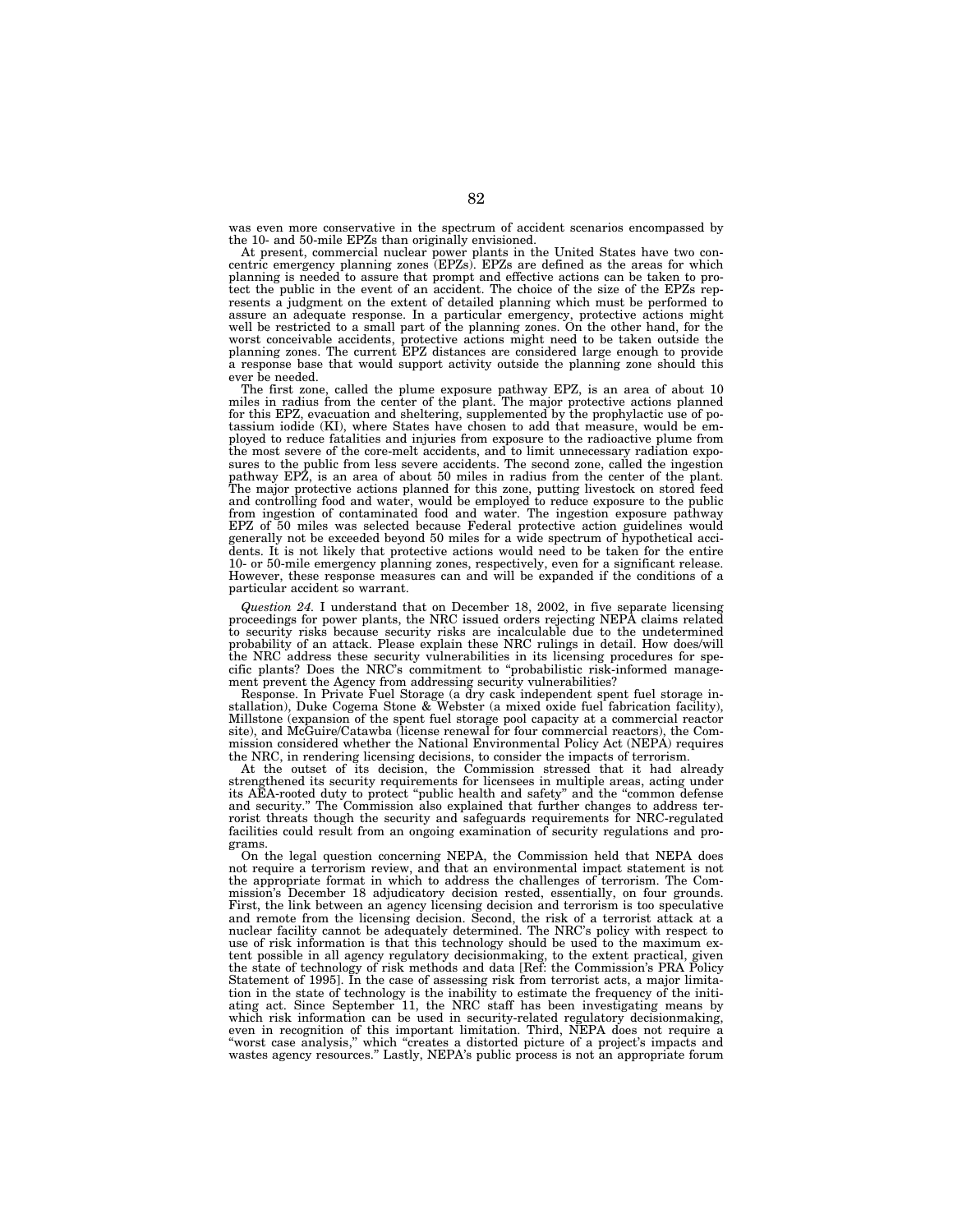for considering sensitive security issues. Moreover, given the Commission's existing efforts under the Atomic Energy Act, it was not obvious what additional information or insights a formal NEPA review of such issues would yield.

*Question 25.* The citizens of Connecticut and across the United States are increasingly concerned about the safety and security of nuclear power plants near their homes, particularly during our heightened state of terrorism alert. What steps has the NRC taken to provide regular updates to the public about its ongoing work to address security concerns? What steps has the NRC taken to provide regular information to residents of areas surrounding individual plants about specific measures at those plants?

Response. In the past, the NRC has striven to ensure public confidence by being one of the most open agencies in the U.S. Government. We recognize the reality that suspicions are nurtured if our activities are not fully accessible to the concerned public. However, we also recognize the counterbalancing consideration that open discussions of security issues could be exploited by terrorists. Therefore, the level of our communication with the general public on details of security issues has significantly decreased. We believe that extensive interaction with appropriately cleared stakeholders and local, State and Federal agency representatives, including the Department of Homeland Security and the individual State Homeland Security Advisors, is necessary to understand fully the potential ramifications of security-related decisions, to ensure reasonable and consistent application of security measures across national critical infrastructure, and to increase public confidence in the NRC's actions and the industry's preparedness to deal with terrorist attacks.

In this light, the Agency has been meeting often with members of the industry, representatives of Federal agencies, including the Intelligence Community, and State and local law enforcement authorities, and the public when the information is not sensitive, and the public when the information is not sensitive, to resolve the issues and to ensure a range of perspectives are brought to bear in NRC decisionmaking. Although the sensitive nature of the information discussed prevents the NRC from opening all these meetings to the public, it is expected that the active involvement of Federal, State and local government agencies in these discussions will appropriately represent the public citizens' interests.

The NRC also makes available an extensive public website that contains a wealth of information on our activities including nonsensitive security information. The Office of Public Affairs responds to media requests for information and writes press releases to announce significant activities. These resources and activities are designed to inform the public regularly of pertinent information on each plant in as much detail as allowed by requirements for protection of Safeguards Information.

*Question 26.* I understand that NRC Atomic Safety Licensing Boards are currently adjudicating the ''Private Fuel Storage proposal, which would involve transporting 44,000 tons of high-level nuclear waste from reactors across the country to Utah. In the future, the NRC is also expected to consider a DOE license application for shipping 77,000 tons of waste to Yucca Mountain. Leaked results of an explosive test on a German CASTOR nuclear waste cask demonstrated its vulnerability to attack. Apparently, no explosive tests on currently licensed US transport casks have been performed. I also understand that the NRC has contracted with Sandia National Laboratories to perform limited physical tests on nuclear waste transportation casks (the Package Performance Study), but this study will not include explosive tests. Does the NRC plan to include explosive tests in the Package Performance Study test protocol, given the current security context?

Response. The NRC has a comprehensive program examining security issues under the current threat environment. The Package Performance Study focuses on the safety of casks in severe transportation accidents, not deliberate criminal acts, so explosive threats are not part of the Package Performance Study.

*Question 27.* What is the NRC currently doing to evaluate and address security vulnerabilities of nuclear waste shipments?

Response. NRC's existing regulations currently contain significant safety and security requirements for the transport of radioactive material. After the September 11, 2001 event, we also issued advisories to increase security in transportation of specific types of radioactive material, including spent fuel shipments and shipments referred to as Highway Route Controlled Quantities of radioactive material. On October 3, 2002, the Commission issued Orders to licensees transporting spent nuclear fuel and will be considering expedited rulemaking in this area as well. In consultation with the Departments of Transportation and Homeland Security, we are also reviewing transportation requirements as part of our comprehensive review of the safeguards and security programs. In addition, NRC is conducting vulnerability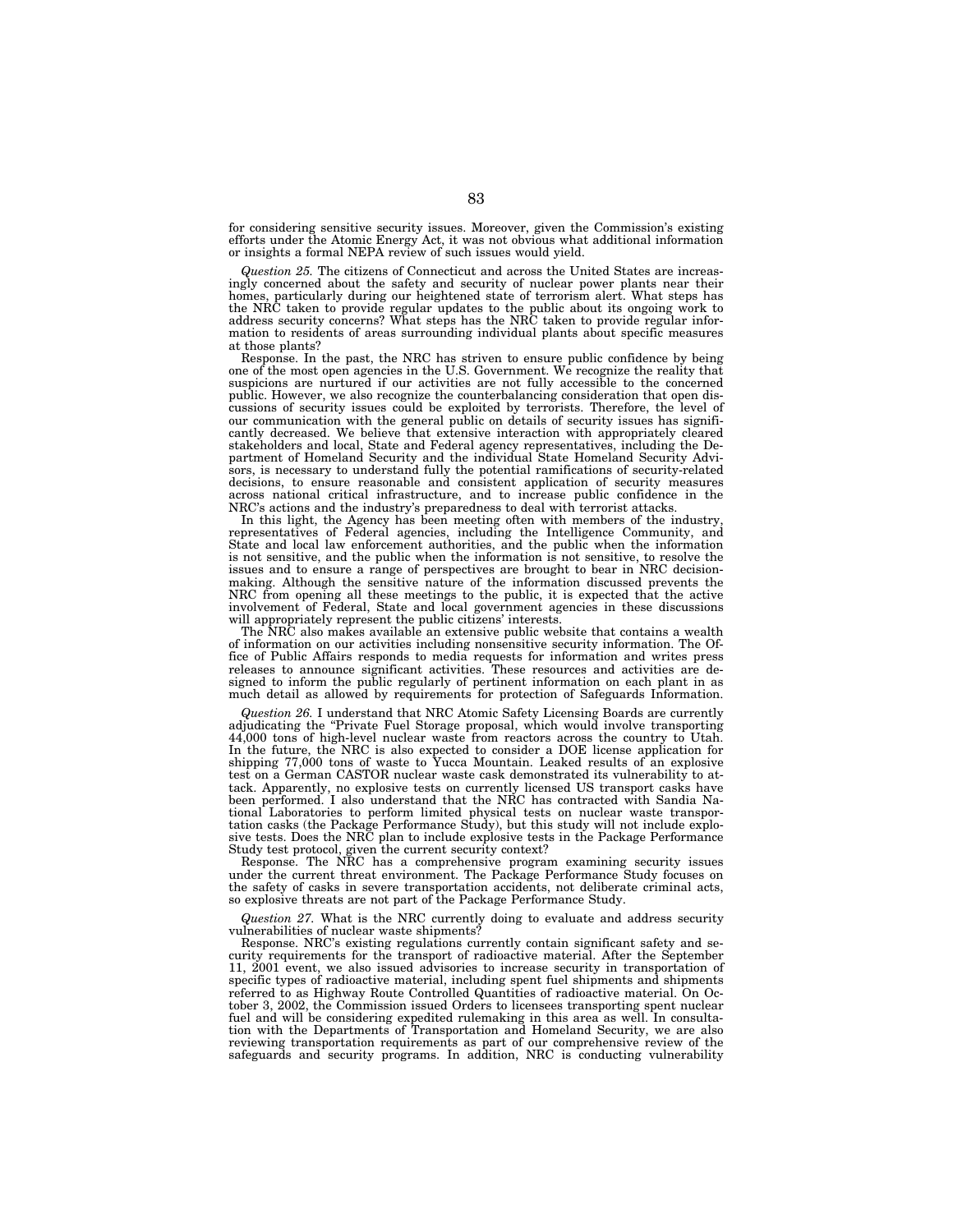analyses to assess the risk and consequences of attacks on nuclear waste shipments. The results of these analyses will be used to decide on the need for any revisions to NRC requirements or regulatory oversight of nuclear waste shipments.

*Question 28.* What concrete steps is the NRC taking to improve the safety culture within the Agency and clearly demonstrate to its staff and the public a commitment (to) effective regulation and protecting health and safety? Response. The results of the Office of the Inspector General's 2002 Safety Climate

and Culture Survey concluded that the NRC has made substantial progress in improving its safety culture and climate since the last survey was conducted in 1998. The OIG found that NRC has improved significantly across nearly every topical area, and in many categories the Agency's scores exceeded established national benchmarks. However, there were some areas where more information is needed to determine underlying causes of employee attitudes that are reflected in the areas for improvement and to develop strategies to systematically address the underlying causes. In particular, we need to further examine the reasons why only slightly more than half of NRC employees feel that it is "safe to speak up in the NRC and how we can address that issue. We established a task group representing the major program offices to review the survey results, identify the key areas for improvement, identify potential options for improvement, and develop a schedule for implementing these actions. The task force report is due to the Executive Director for Operations (EDO). As discussed in the report, there are a number of strengths which should be maintained as well as areas for improvement. The Task Group will work with the contractor that conducted the survey to gain a better understanding of the survey results including the factors that influenced the results. This will allow us to identify and implement improvements in an efficient manner, while continuing to build on those improvements already underway.

*Question 29.* What enforcement action will NRC take in response to the Davis-Besse incident?

Response. The NRC staff has not yet arrived at final enforcement decisions, thus it is premature to speculate on what enforcement outcome is appropriate and when<br>it will be taken. In accordance with the NRC Enforcement Policy, the staff will<br>evaluate each identified violation and, considering the signi and the surrounding circumstances, will arrive at appropriate sanctions. Within this process, on February 25, 2003, the NRC issued a preliminary ''Red'' significance determination for the apparent violations leading to the reactor vessel head incident. A ''Red'' classification signifies ''high safety significance.'' Completing the significance determination for this performance deficiency is one input into the NRC's final decision on enforcement action.<br>Another critical input will be the results of the ongoing investigation by the NRC's

Office of Investigations to determine if willful violations occurred at Davis Besse. The NRC will also refer any Office of Investigation findings to the Department of Justice (DOJ) for prosecutive determination if there appear to be criminal violations within the NRC's jurisdiction. If DOJ declines to prosecute, the NRC would expect to take its enforcement action(s), including any civil penalties, within a few months of the completion of the Office of Investigations report. If DOJ pursues the case, we normally would not take enforcement action until the DOJ proceedings are complete.

At the outset of its decision, the Commission stressed that it had already strengthened its security requirements for licensees in multiple areas, acting under its AEA-rooted duty to protect ''public health and safety'' and the ''common defense and security.'' The Commission also explained that further changes to address terrorist threats though the security and safeguards requirements for NRC-regulated facilities could result from an ongoing examination of security regulations and programs.

On the legal question concerning NEPA, the Commission held that NEPA does not require a terrorism review, and that an environmental impact statement is not the appropriate format in which to address the challenges of terrorism. The Commission's December 18 adjudicatory decision rested, essentially, on four grounds. First, the link between an agency licensing decision and terrorism is too speculative and remote from the licensing decision. Second, the risk of a terrorist attack at a nuclear facility cannot be adequately determined. The NRC's policy with respect to use of risk information is that this technology should be used to the maximum extent possible in all agency regulatory decisionmaking, to the extent practical, given the state of technology of risk methods and data [Ref: the Commission's PRA Policy Statement of 1995]. In the case of assessing risk from terrorist acts, a major limita-tion in the state of technology is the inability to estimate the frequency of the initiating act. Since September 11, the NRC staff has been investigating means by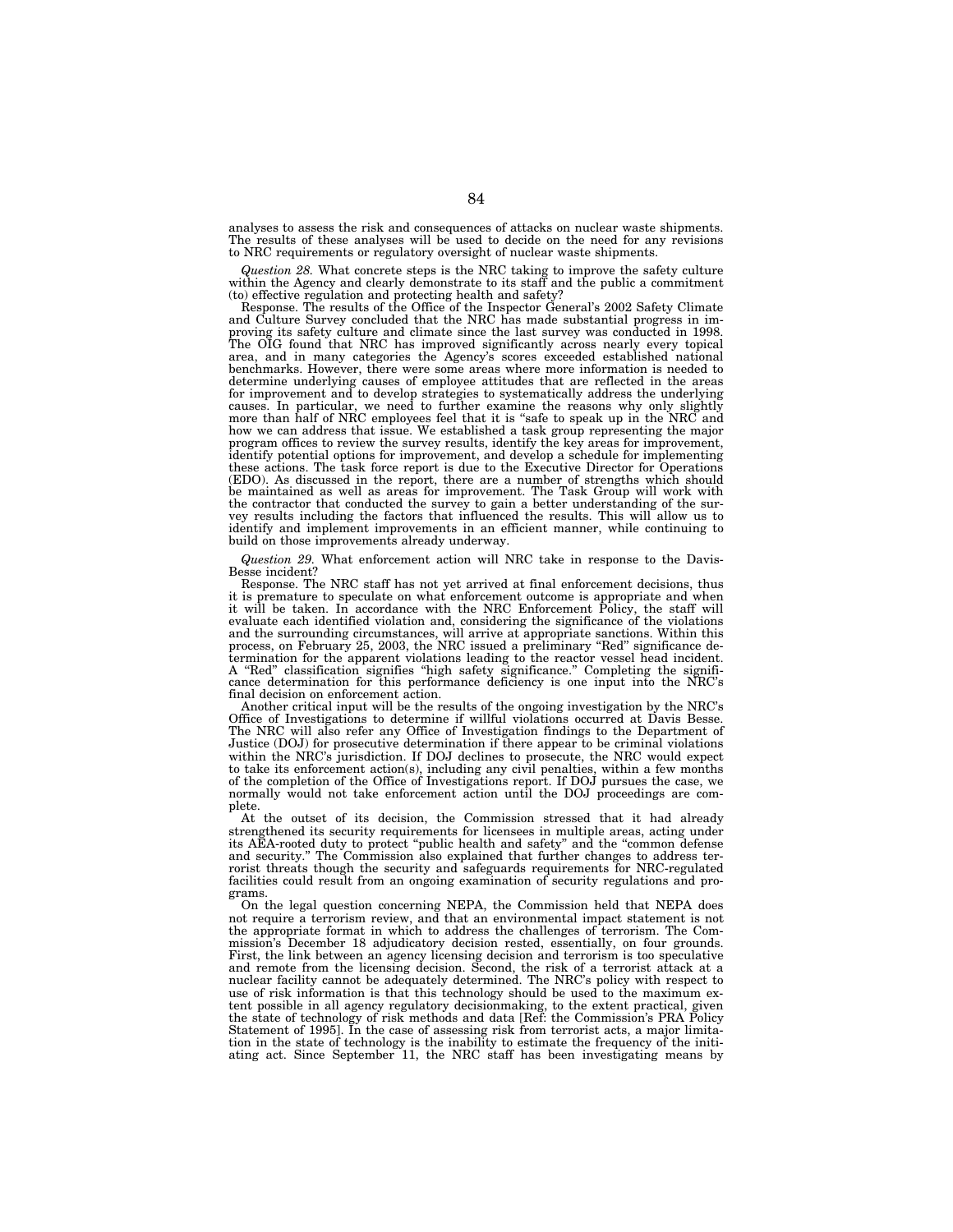which risk information can be used in security-related regulatory decisionmaking, even in recognition of this important limitation. Third, NEPA does not require a "worst case analysis, which "creates a distorted picture of a project's impacts and wastes agency resources." Lastly, NEPA's public process i for considering sensitive security issues. Moreover, given the Commission's existing efforts under the Atomic Energy Act, it was not obvious what additional information or insights a formal NEPA review of such issues would yield.

*Question 30.* To what extent is the emphasis on production over safety, reported on at Davis-Besse, characteristic of operations at FirstEnergy's other nuclear power plants and reactors across the country?"

Response. NRC is closely monitoring activities at other FirstEnergy plants, Beaver Valley and Perry, for indications of improper focus or emphasis. Based on the current NRC onsite inspection and integrated assessment activities, there have been no examples identified which would indicate an emphasis on production over safety as being characteristic of operation at either the Beaver Valley or Perry plants. To the contrary, there have been specific recent instances where FirstEnergy either shut down plant operations or maintained the plant shut down and sacrificed production in order to ensure that issues were fully understood and that safety was not impacted.

In the case of the Beaver Valley Power Station, FirstEnergy has made efforts to improve performance since purchasing the facility from Duquesne Light Company in December 1999. For example, in April 2001, Beaver Valley Unit 1 was voluntarily shut down to replace degrading reactor coolant pump seals. The licensee did not attempt to defer this repair until a later scheduled outage, which might have been possible since the seals were performing adequately at the time. Additionally, in May 2002, Beaver Valley Unit 2 was voluntarily shut down to repair a Nitrogen line leak on the main transformer. Similarly, this repair might have been successfully deferred until a regularly scheduled outage. Several major voluntary projects have also been initiated over the last 2 years to improve overall safety performance. These projects include the Latent Issue Review Project, intended to identify and resolve latent deficiencies in risk significant and generation significant systems, and the Major Equipment Reliability Program, intended to replace major equipment with newer, more reliable equipment at the plant.

In the case of FirstEnergy's Perry Station, in September 2002, the plant scrammed during performance of routine turbine testing. While attempting to reset the scram following the event, the operator identified that a scram discharge volume drain valve failed to function properly. FirstEnergy established a problem solving team which evaluated the component failure and recommended a design change which was implemented prior to unit restart. Additionally, this outage was used as an opportunity to replace a recirculation pump seal package which had been exhibiting degraded performance. Perry station management chose to extend the forced outage caused by the scram beyond the time needed to fix the specific problems which led to the shutdown in order to resolve these issues.

With respect to the other operating reactors across the country, the NRC routinely observes licensees' performance in this area during its performance of baseline inspection activities across the country. Specific inspections include the monitoring of the plant operators' management of ''on-line risk,'' or the safety risk associated with taking important equipment out of service for maintenance while the plant is operating, rather than performing a plant shutdown to facilitate the maintenance activities. This ''maintenance effectiveness'' inspection procedure allows inspectors to determine whether licensees are improperly deferring equipment maintenance from shutdown conditions to power operations by evaluating this on-line risk component. The inspection is performed at every operating plant in the country. No significant adverse trends have been detected in this area that would suggest other utilities are improperly placing emphasis on production over safety by deferring maintenance to periods of power operation or to future scheduled outages.

*Question 31.* Why did the NRC take such a weak approach to regulation at Davis-Besse, giving undue consideration to the financial outcomes of decisions critical to public health and safety?

Response. The decisionmaking process used for addressing the issue of Control Rod Drive Mechanism (CRDM) cracking at Davis-Besse constituted an appropriate use of risk-informed decisionmaking. The information presented by the licensee and the staff analysis showed that the likelihood of a loss-of-coolant accident (LOCA) during the proposed period of time (from December 31, 2001 to February 16, 2002) was small. The staff performed independent calculations to verify that a LOCA re-sulting from a CRDM failure would be effectively mitigated by the Emergency Core Cooling Systems. Based on this information, the staff concluded that the increased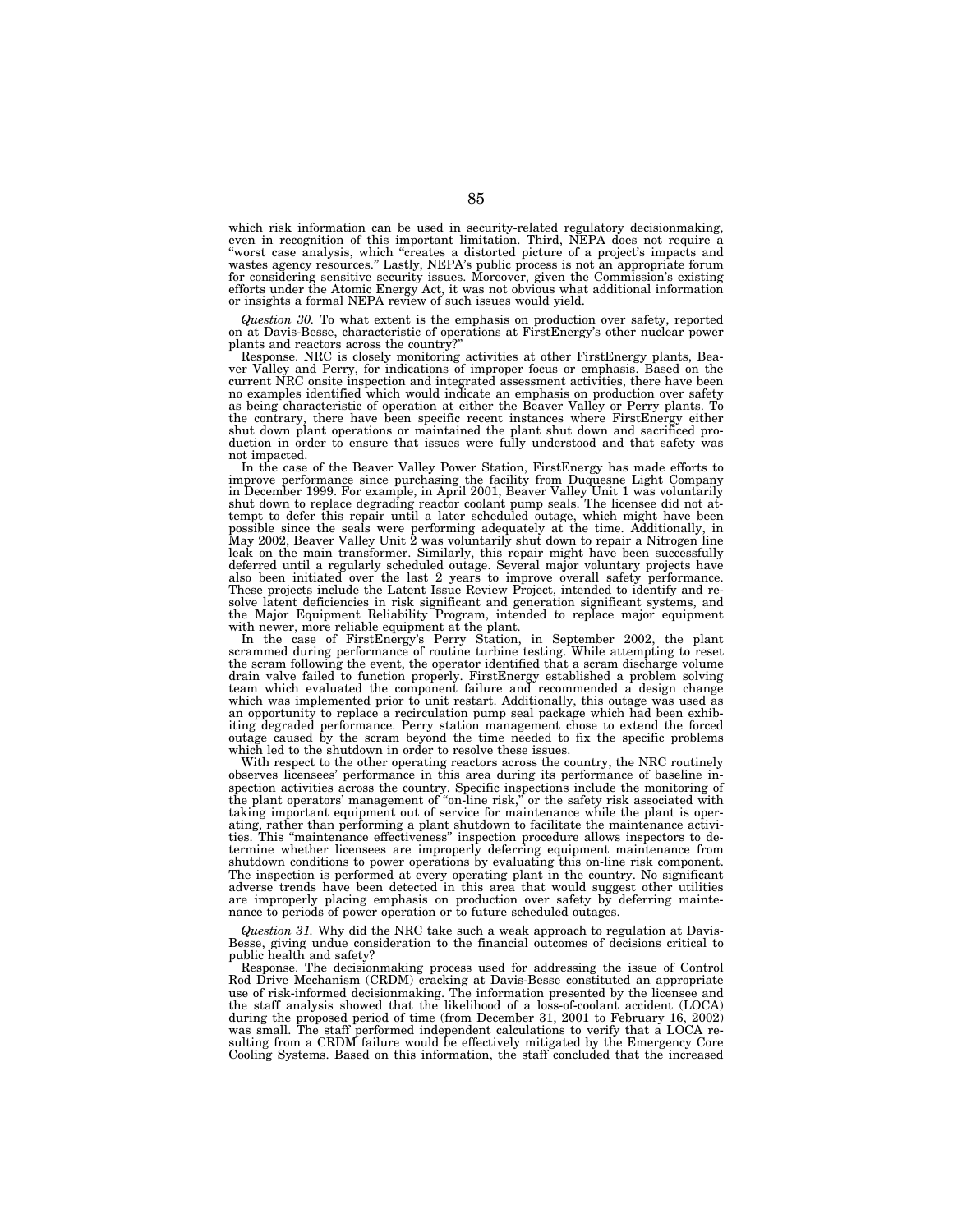risk of core damage was acceptably small and the risk of a Large Early Release (of radioactivity from within the containment structure) was very small. This analysis placed the results within our guidelines of small changes that were considered ''ac- ceptable with [continued] management attention.

Management and staff, given the information available at the time the decision was made, concluded that the additional operating time did not pose an undue risk.<br>The NRC's primary obligation is to ensure adequate protectio

health and safety. Maintaining safety is the primary performance goal on which we base the most important of our decisions. Only if and when this performance goal is satisfied is there consideration of other goals, such as the goal to avoid undue regulatory burden. The Commission unanimously concluded that the staff did not give undue consideration to the financial outcomes of decisions critical to the public health and safety, but rather the staff ensured that safety was maintained as its primary obligation.

*Question 32.* What steps is the NRC taking to prevent incidents similar to Davis-Besse at other nuclear facilities?

Response. Immediately after discovery of the reactor pressure vessel head deg-radation at Davis-Besse, the NRC issued Bulletin 2002–01, ''Reactor Pressure Vessel Head Degradation and Reactor Coolant Pressure Boundary Integrity,'' on March 18, 2002, requesting information from licensees concerning the structural integrity of the reactor coolant pressure boundary at pressurized-water reactors (PWR) and to assure that no other pressurized water reactors had a degraded reactor vessel head. On August 9, 2002, the NRC issued Bulletin 2002–02, ''Reactor Pressure Vessel Head and Vessel Head Penetration Nozzle Inspection Programs,'' requesting information about licensees' plans for future inspections and programs for their reactor pressure vessel (RPV) heads and penetration nozzles, and providing a more rigorous

vessel head inspection program that the NRC staff would find acceptable. The NRC staff issued Orders to PWR licensees in February 2003 to ensure that future inspections of RPV heads and penetration nozzles will supplement visual examination with non-visual non-destructive examination methods, further assuring that the conditions that led to the Davis-Besse head degradation will not occur at other plants.

The NRC formed a Lessons Learned Task Force (LLTF) to review the Davis-Besse incident and make recommendations for improvement in the NRC's activities. The LLTF has completed its evaluation and made its recommendations. The NRC formed a Senior Management Review Team (SRT) to review the recommendations and the SRT has recommended approval of 49 of the 51 recommendations from the LLTF. The NRC staff developed and forwarded to the Commission detailed action plans, which will facilitate the implementation of the higher priority recommendations. These action plans cover areas such as internal review of operating experience at nuclear facilities and boric acid corrosion control program inspections. The Commission directed the staff to proceed with the action plan.

#### RESPONSES BY RICHARD MESERVE TO ADDITIONAL QUESTIONS FROM SENATOR CARPER

*Question 1.* At today's hearing, you were kind enough to provide some background on the events related to release of small amounts of tritium at Salem 1 reactor. While I appreciated your response and that of the other commissioners regarding the effect of tritium, I remain concerned about the timeline regarding the effect of tritium, I remain concerned about the timeline regarding the notification of the pub-<br>lic in cases such as this. Specifically, I would like to know on what date the NRC<br>onsite inspector was aware of the situation at Salem? reported to the NRC by the plant owner, PSEG? And finally, on what date was a public notice of this event issued by the NRC?

Response. On September 18, 2002, Public Service Electric and Gas (PSEG) identified contaminated water leakage into the Unit 1 Auxiliary Building and initiated an investigation. On November 20, 2002, PSEG informed the Salem NRC resident inspectors that the identified water leakage into the Unit 1 auxiliary building appeared, based on chemical and radiological analyses, to be similar to Unit 1 spent fuel pool water. Earlier, on October 1, PSEG had mentioned leakage evaluations to the Headquarters Project Manager as part of discussions on outage activities, and that the September 18 problem identification document was within the PSEG corrective action system.

When notified, the NRC resident inspectors initiated a review of PSEG's actions and evaluations regarding the characterization of the leak. Senior regional specialists were sent to the site in early December 2002, to provide additional expertise in evaluating PSEG's actions relative to characterization of this leakage and its po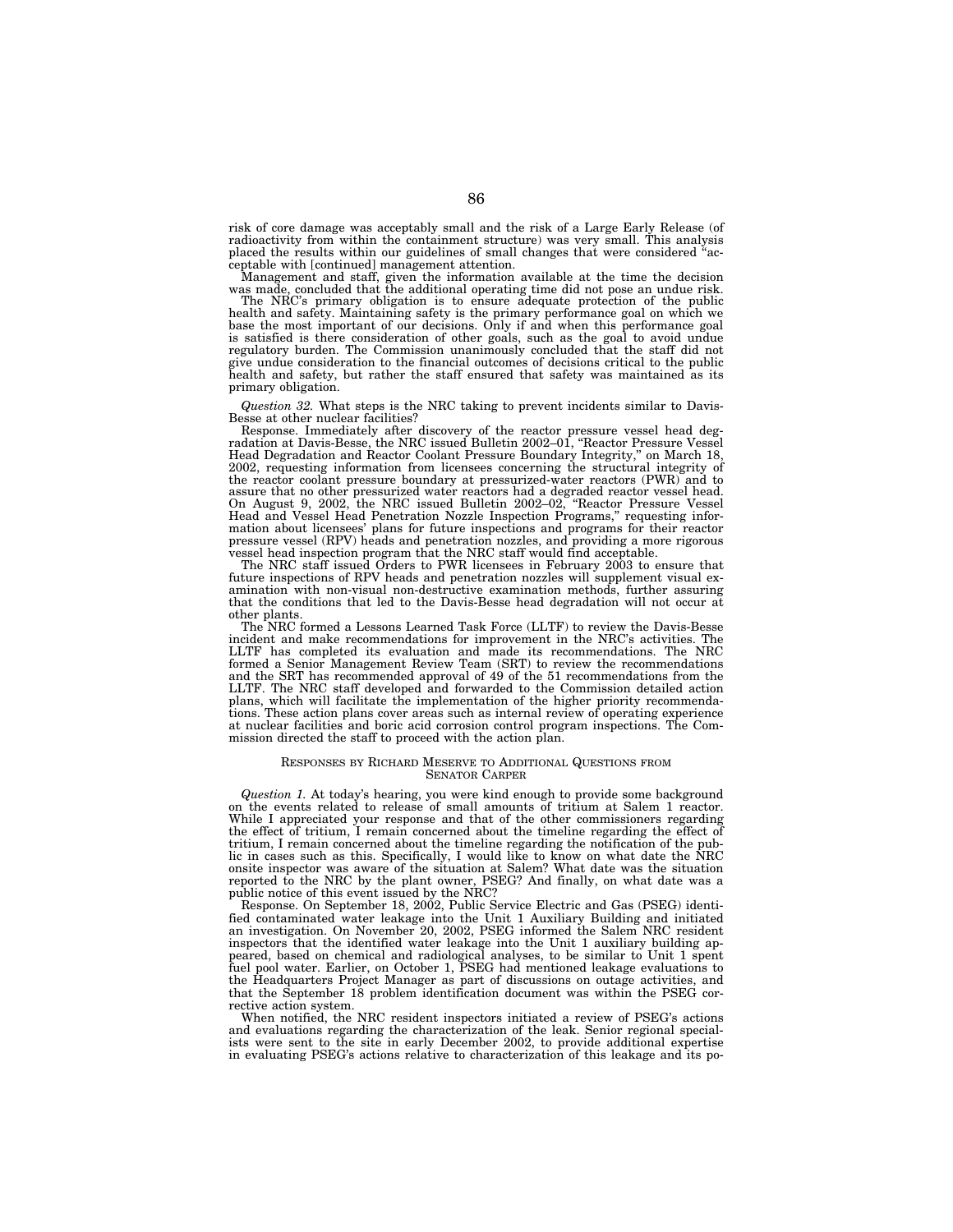tential impact on workers, the public, and the environment. NRC resident and regional specialist oversight continued over the next several months through direct inspection by resident staff, as well as periodic visits and discussions by the regional specialists with PSEG and State of New Jersey representatives. No immediate health or safety concerns were identified for workers, the public, or the environment.

On February 6, 2003, the initial inspection activities were documented on pages 25–26 of the enclosed quarterly resident inspection report (50–272/02–09) for the period ending December 28, 2002. Also, on February 6, 2003, PSEG formally reported to the State of New Jersey its identification of tritium in two onsite wells near the facility. This identification was the first discovery of tritium, external to plant structures, above the State's reporting requirement of 1000 pCi/l. Consistent with NRC regulations outlined in 10 CFR 50.72, on that same day, PSEG reported to the NRC, in an Event Notification (39566) (enclosed) that it had formally notified the State of New Jersey regarding ''a spill of radioactive material, specifically, tritium.''

# EVENT NOTIFICATION

## OFFSITE NOTIFICATION TO STATE AND LOCAL AGENCIES REGARDING TRITIUM SPILL

Notification was made to the State of New Jersey to report a spill of radioactive material, specifically, tritium at a concentration of 6.92 E–5 microcuries/ml. The material is presently contained on the property of Salem Generating Station and was discovered at 0945 on February 6, 2003.

Soil samples obtained at a depth of 20 feet from 2 monitoring wells indicates the presence of tritium. The monitoring wells are adjacent to Salem Unit 1 and within the protected area. We recently sampled all domestic water supplies and the results were negative. There is no indication of any offsite release, there is no threat to the public or company employees. We cannot determine at this time if this is an existing or historic condition. We are continuing with additional analysis to determine the source and extent of the condition.

The licensee informed State agencies and the NRC resident inspector and will inform the local agency of LAC.

# *February 6, 2003.*

Mr. HAROLD W. KEISER, CHIEF NUCLEAR OFFICER AND PRESIDENT, *PSEG Nuclear LLC–N09, P.O. Box 236,*

*Hancocks Bridge, NJ.*

Subject: Salem Nuclear Generating Station—NRC Inspection Report 50–272/02–09, 50–311/02–09

Dear *Mr. Keiser:* On December 28, 2002, the NRC completed an inspection of Salem Unit 1 and Unit 2 reactor facilities. The enclosed report documents the inspection findings which were discussed on January 16, 2003 with Mr. Lon Waldinger and other members of your staff.

The inspection examined activities conducted under your license as they relate to safety and compliance with the Commission's rules and regulations and with the conditions of your license. The inspectors reviewed selected procedures and records, observed activities, and interviewed personnel. Specifically, this inspection involved 3 months of resident inspection and region-based inspections by radiation protection, emergency preparedness, security and in-service inspection specialists.

Based on the results of this inspection, the inspectors identified four issues of very low safety significance (Green). All of these issues were determined to involve violations of NRC requirements. However, because of their very low safety significance and because they have been entered into your corrective action program, the NRC is treating these issues as non-cited violations in accordance with Section VI.A.1 of the NRC's Enforcement Policy.

Additionally, an unresolved item discussed in Inspection Report 02–07 involving the failure to maintain the automatic fire suppression systems in six electrical areas was fully evaluated using the significance determination process during this period and found to be of very low significance (Green).

If you deny the non-cited violations noted in this report, you should provide a response with the basis for your denial within 30 days of the date of this inspection report to the Nuclear Regulatory Commission, ATTN: Document Control Desk, Washington, DC 20555–0001 with copies to the Regional Administrator, Region I;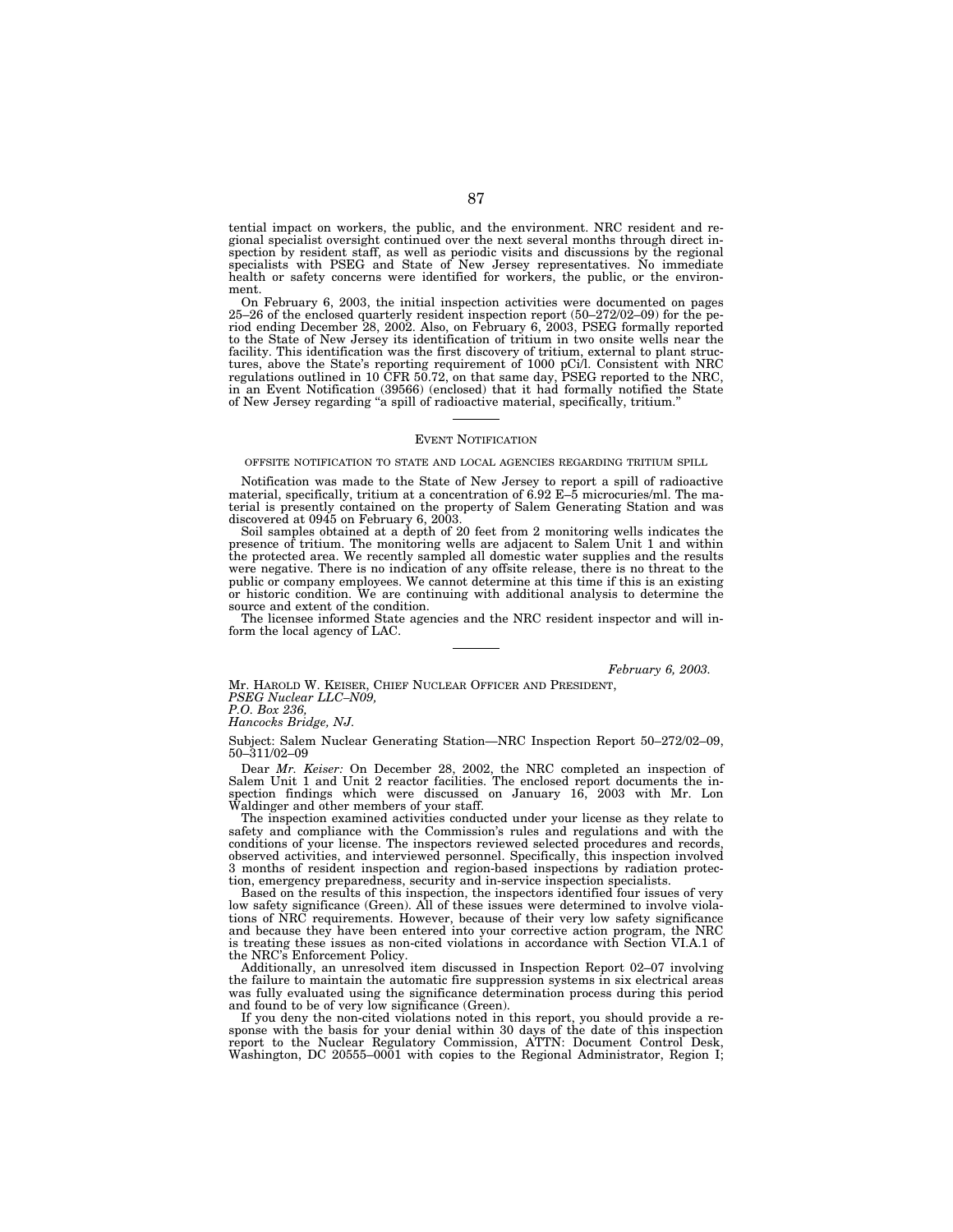the Director, Office of Enforcement; and the NRC Resident Inspector at the Salem facility. The NRC's program for overseeing the safe operation of commercial nuclear power reactors is described at its Reactor Oversight Process website at *http:// www.nrc.gov/reactors/operating/oversight.html.*

Since the terrorist attacks on September 11, 2001, the NRC has issued two Orders (dated February 25, 2002 and January 7, 2003) and several threat advisories to licensees of commercial power reactors to strengthen licensee capabilities, improve security force readiness, and enhance access authorization. The NRC also issued Temporary Instruction 2515/148 on August 28, 2002 that provided guidance to inspectors to audit and inspect licensee implementation of the interim compensatory measures (ICMs) required by the February 25th Order. Phase 1 of TI 2515/148 was completed at all commercial nuclear power plants during calendar year (CY) 2002, and the remaining inspections are scheduled for completion in CY 2003. Additionally, table-top security drills were conducted at several licensees to evaluate the impact of expanded adversary characteristics and the ICMs on licensee protection and mitigative strategies. Information gained and discrepancies identified during the audits and drills were reviewed and dispositioned by the Office of Nuclear Security and Incident Response. For CY 2003, the NRC will continue to monitor overall safeguards and security controls, conduct inspections, and resume force-on-force exercises at selected power plants. Should threat conditions change, the NRC may issue additional Orders, advisories, and temporary instructions to ensure adequate safety is being maintained at all commercial power reactors.

In accordance with 10 CFR 2.790 of the NRC's "Rules of Practice," a copy of this letter and its enclosure will be available electronically for public inspection in the NRC Public Document Room or from the Publicly Available Records (PARS) component of NRC's document system (ADAMS). ADAMS is accessible from the NRC Web site at *http://www.nrc.gov/reading-rm/adams.html* (the Public Electronic Reading Room).

Sincerely,

GLENN W. MEYER *Chief, Projects Branch 3, Division of Reactor Projects.*

# U.S. NUCLEAR REGULATORY COMMISSION

REGION I

Docket Nos: 50–272, 50–311

License Nos: DPR–70, DPR–75

Report No: 50–272/2002–09, 50–311/2002–09

Licensee: PSEG Nuclear LLC (PSEG)

Facility: Salem Nuclear Generating Station, Unit 1 and 2

Location: P.O. Box 236, Hancocks Bridge, NJ 08038

Dates: October 1–December 28, 2002

Inspectors: Raymond K. Lorson, Senior Resident Inspector; Fred L. Bower, Resident Inspector; Michael C. Modes, Senior Reactor Inspector; Dave Silk, Senior Emergency Preparedness Inspector; Jason Jang, Senior Radiation Specialist; Joseph T. Furia, Senior Health Physicist; Frederick Jaxheimer, Reactor Inspector; Suresh Chaudhary, Reactor Inspector; Roy L. Fuhrmeister, Senior Reactor Inspector

Approved By: Glen W. Meyer, Chief, Projects Branch 3, Division of Reactor Projects

# INSPECTION REPORT

## SUMMARY OF FINDINGS—IR 05000272–02–09, IR 05000311–02–09

Public Service Electric Gas Nuclear LLC, Salem Unit 1 and Unit 2 on 10/1–12/ 28/02, Heat Sink Performance, Fire Protection, Emergent Work, Refueling and Outage, and Temporary Modifications.

The report covered 3 months of inspection by resident inspectors and also included inspection by regional specialists in radiation protection, fire protection, security, emergency preparedness and in-service inspection. This inspection identified five green issues which were non-cited violations (NCVs). The significance of most findings is indicated by their color (Green, White, Yellow, or Red) using Inspection Manual Chapter 0609, Significance Determination Process (SDP). Findings for which the SDP does not apply may be "Green" or be assigned a severity level after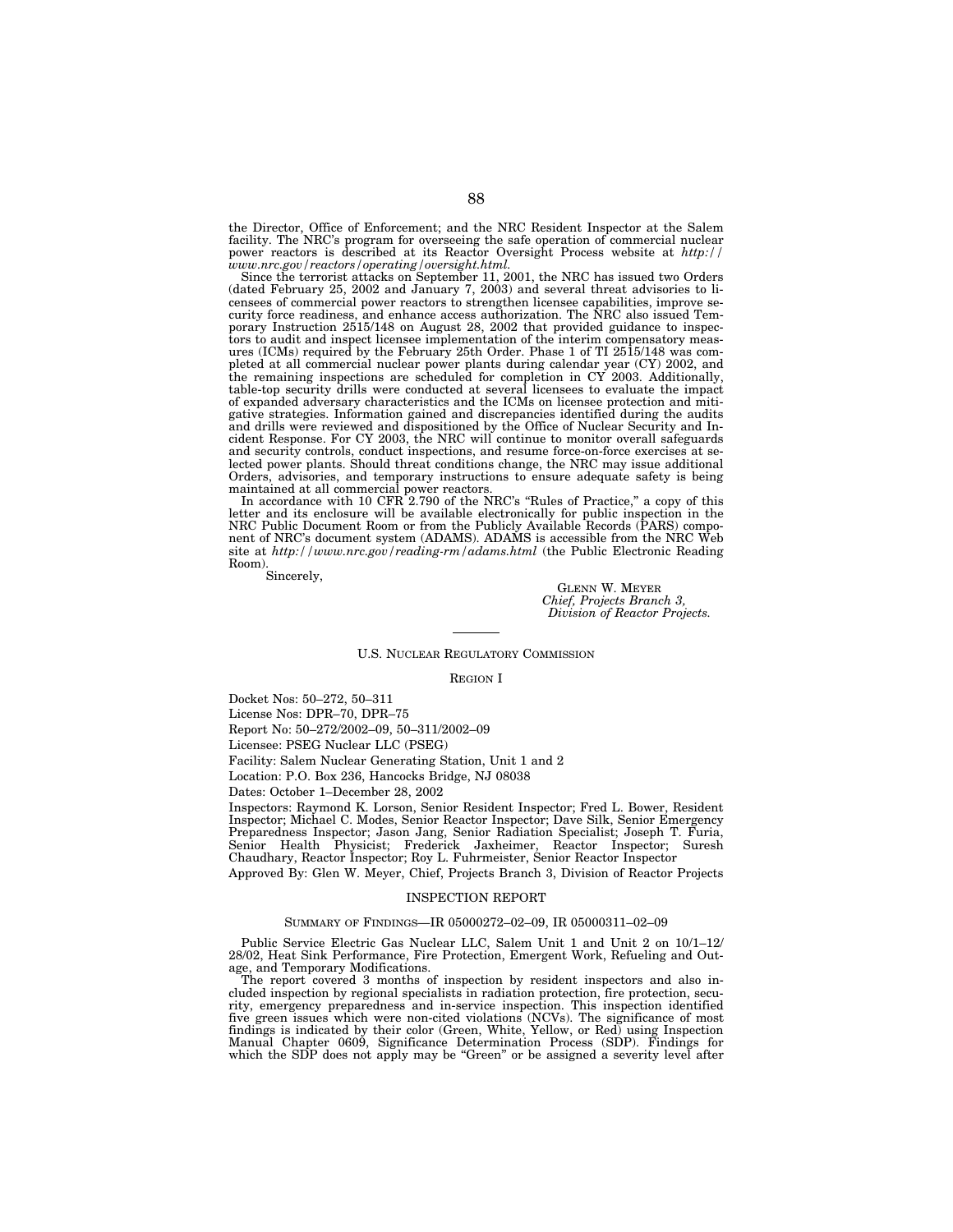NRC management review. The NRC's program for overseeing the safe operation of commercial nuclear power reactors is described in NUREG–1649, Reactor Oversight Process, Revision 3, dated July 2000.

# A. INSPECTOR IDENTIFIED FINDINGS

# *Cornerstone: Mitigating Systems*

• *Green.* The inspectors identified that the thermal performance testing of heat exchangers in the component cooling water (CCW) system was inadequate, in that readily apparent CCW flow rate errors existed.

This NCV of 10 CFR 50, Appendix B, Criterion VI, "Test Controls," is greater than minor, because it affected the Mitigating System Cornerstone objective of equipment reliability, in that inadequate test controls could allow a degraded heat exchanger to go undetected. This finding was of very low significance, because the CCW heat exchangers remained operable when the flow measurement errors were corrected in subsequent evaluations. Also, this finding had an aspect of problem identification and resolution, in that an apparent error was not identified. (Section R07)

• *Green.* The inspectors identified that the records of troubleshooting and repair activities on the 1PR2 valve and on the 22 containment fan cooling unit were incorrect and incomplete.

This NCV of TS 6.10.1.b (records) was greater than minor, because it impacted the inspectors' ability to independently assess the condition of these components following maintenance activities and it affected the Mitigating Systems Cornerstone equipment reliability objective. This finding was of very low significance, because the components performed acceptably during the post-maintenance testing. Also, this finding had an aspect of problem identification and resolution, in that it indicated that corrective actions for a previous, similar violation (IR 2001–12) had not been effective. (Section R13).

• *Green.* A required decay heat removal support system (11 CCW room cooler) was removed from service at conditions not permitted by Technical Specifications (TS) (refueling cavity level less than 23 feet.)

An NCV of TS 6.8.1 was identified for failure to establish and implement adequate procedures to control the removal of the 11 CCW room cooler from service for maintenance. This finding was greater than minor, because it affected the Mitigating System Cornerstone objective of equipment availability, in that it resulted in a condition where two residual heat removal systems were not operable when required by TS. The finding was determined to be of very low significance, since the 11 CCW pump remained functional when the fan was out of service without the necessary compensatory measures. (Section R20)

• *Green.* The inspectors identified that a temporary modification (hose connection and pump) to an operable service water header was not properly evaluated.

This NCV of 10 CFR 50, Appendix B, Criterion III, Design Controls was greater than minor, because it affected the Mitigating System Cornerstone objective of equipment reliability, in that it could have affected the operability of the only service water header while reactor de-fueling operations were in-progress. This finding was determined to be of very low significance, as the service water header remained functional while the hose was attached. (Section R23)

• *Green.* PSEG did not properly maintain room isolation barriers and improperly implemented a modification to the switchgear penetration area ventilation system, both of which caused an existing fire protection concern on carbon dioxide  $(CO_2)$  concentration to be exacerbated. This finding represents the completion of an unresolved item identified in Inspection Report 2002–07 regarding the automatic fire suppression system in six safety-related electrical areas addressed by the fire protection program.

When fully evaluated, this finding was determined to be an NCV for failure to maintain the fire protection program as required by License Conditions 2.C.5 (Unit 1) and 2.C.10 (Unit 2). The finding was greater than minor, because it adversely affected the Mitigating System Cornerstone objective regarding fire suppression equipment capability. The finding was determined to be of very low significance due to the multiple trains of mitigating systems which would have survived postulated fire events. Also, this finding had an aspect of problem identification and resolution, in that ineffective problem evaluation existed regarding the preventive maintenance and modifications on the affected equipment. (Section OA5.3)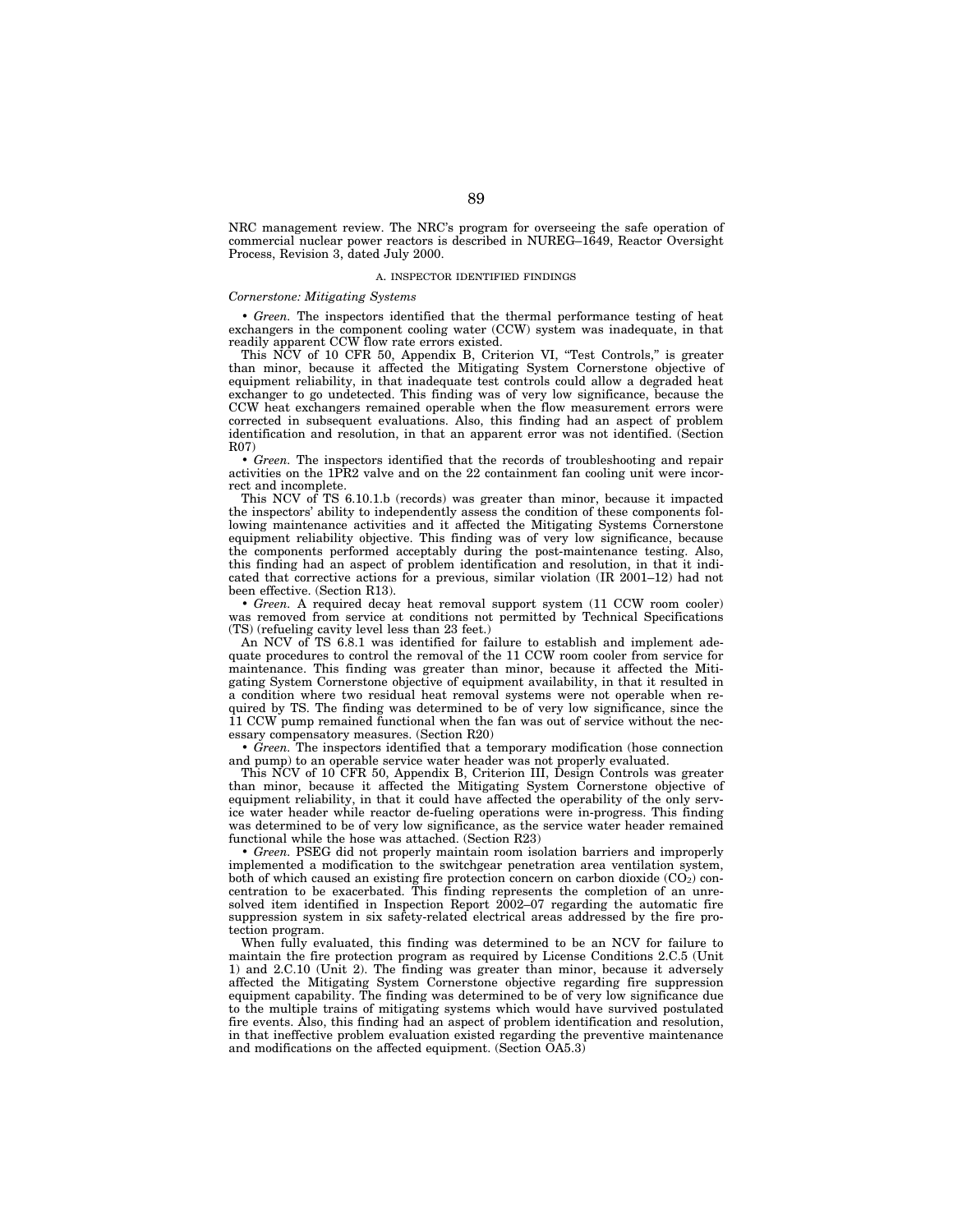# REPORT DETAILS

#### SUMMARY OF PLANT STATUS

Unit 1 began the period at full power. On October 10, 2002, the unit was shutdown to begin refueling outage 1R15 (Section R20). On November 5 the unit was taken critical and power ascension continued until November 12 when the unit was returned to full power. On November 12, the unit was manually tripped in response to a lowering steam generator water level condition. The event was investigated and the unit was returned to a critical mode on November 12 (Section R14). The unit operated at approximately full power for the remainder of the period with the exception of power reductions performed at the request of the offsite load dispatcher.

Unit 2 operated throughout the period at approximately full power with the exception of power reductions performed at the request of the offsite load dispatcher.

#### *1. Reactor Safety*

#### *Initiating Events, Mitigating Systems, and Barrier Integrity [Reactor—R]*

#### 1R01 *Adverse Weather Protection*

a. *Inspection Scope.*—On December 10 the inspectors performed a walkdown of the Salem Unit 1 and Unit 2 service water (SW) system, refueling water storage tanks, auxiliary feedwater storage tanks, and related heat trace systems to review whether preparations for cold weather conditions were appropriate and consistent with operations procedure, SC.OP-PT.ZZ–0002(Q), ''Station Preparations for Winter Conditions.'' The inspectors also reviewed S1.OP-AB.ZZ–0001(Q), ''Adverse Environmental Conditions,'' to determine whether PSEG had defined responsibilities for tornados, hurricanes and high wind conditions.

b. *Findings.*—No findings of significance were identified.

1R04 *Equipment Alignment*

a. *Inspection Scope.—*The inspectors performed two partial system walkdowns during the Unit 1 refueling outage (1R15). On multiple days the inspectors walked down the 1 SW bay while the 3 SW bay was removed from service for maintenance. The inspectors also walked down the redundant emergency diesel generators (EDGs) while the EDG associated with the out-of-service SW bay was removed from service. Each Unit 1 EDG was removed from service for maintenance during 1R15. To evaluate the operability of the selected train or system when the redundant train was out of service, the inspector checked for correct valve and power alignments by comparing the positions of valves, switches and electrical power breakers to system diagrams. The inspector also verified that key standby and support system process parameters were acceptable to support operation of the redundant equipment.

b. *Findings.—*No findings of significance were identified.

1R05 *Fire Protection*

.1 *Fire Area Walkdowns*

a. *Inspection Scope.*—During the weeks beginning on December 15 and December 22, the inspectors walked down accessible portions of six areas described below to assess PSEG's control of transient combustible material and ignition sources, fire detection and suppression capabilities, fire barriers, and any related compensatory measures. As part of the inspection, the inspectors reviewed fire protection procedure, NC.NA-AP–0025, ''Operational Fire Protection Program,'' and engineering document, DE.PS.ZZ–0001-A2-FHA, revision 5, ''Salem Fire Protection Report—Fire Hazards Analysis,'' to ascertain the requirements for required fire protection design features, fire area boundaries, and combustible loading requirements for these areas. The following areas were reviewed:

• 11 and 12 Diesel Fuel Oil Transfer Pump Rooms (fire areas 1FA-DG–84H and 1FA-DG–84G)

• Unit 1 and Unit 2 Carbon Dioxide Equipment Rooms (fire areas 1FA-DG–84F and 2FA-DG–84F)

• 21 and 22 Diesel Fuel Oil Transfer Pump Rooms (fire areas 2FA-DG–84H and 2FA-DG–84G)

The inspectors reviewed the following notifications to determine whether PSEG appropriately addressed these issues in accordance with their corrective action program:

• Notification 20125638 which identified the failure to close fire impairment permits when repairs to fire barriers were completed.

• Notification 20127260 which documented an inspector identified issue involving two potentially degraded fire barrier seals (Unit 1).

• Notification 20125301 which involved excessive cycling of the carbon dioxide tank compressor (Unit 1).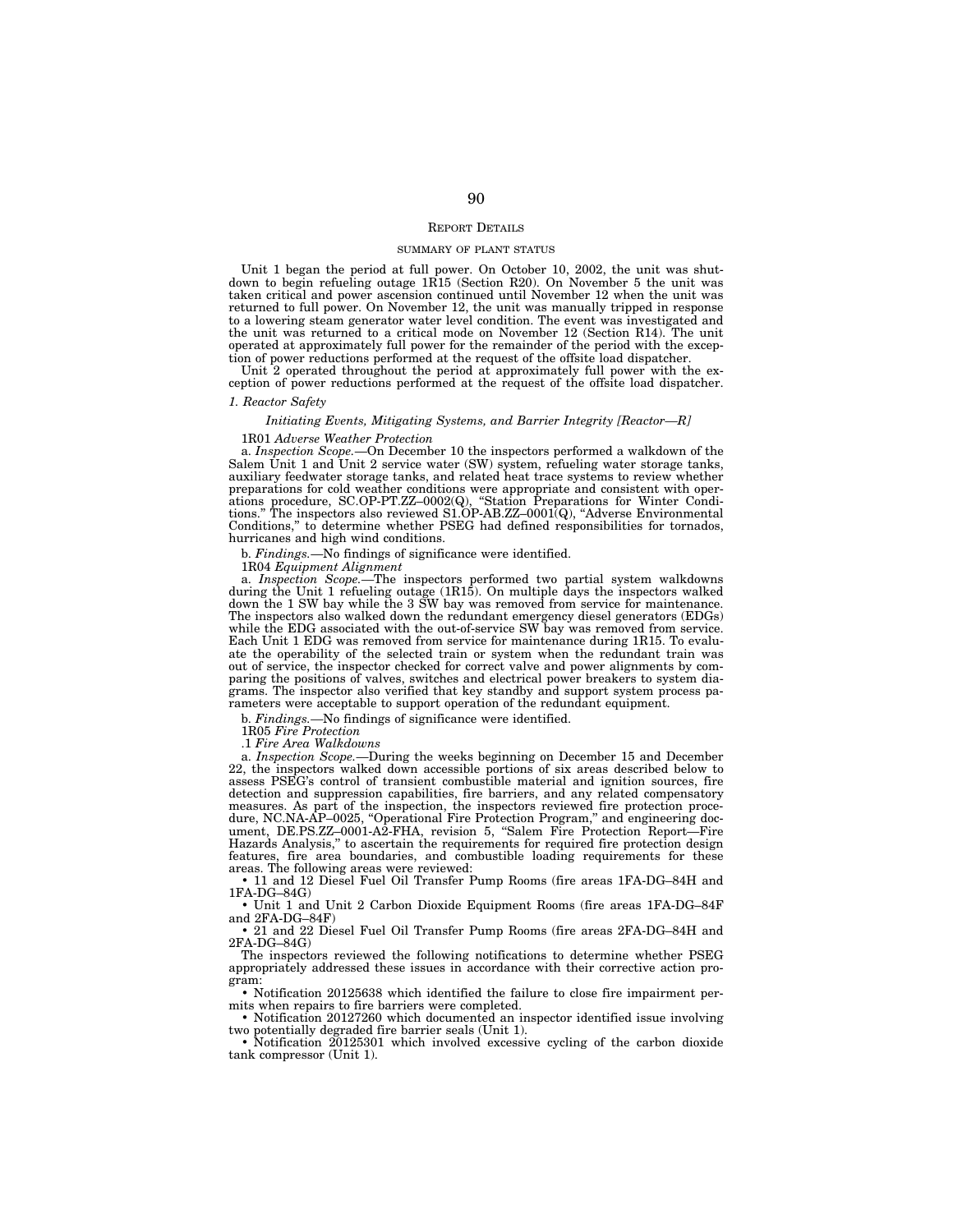.2 *Unannounced Fire Drill Observation*

a. *Inspection Scope.*—The inspectors observed an unannounced, off-hours fire drill on December 4, 2002. The drill involved having the fire brigade respond to a simulated electrical breaker fire in the safety-related 84 foot elevation electrical switchgear room at Salem Unit 2. The inspectors verified that the fire brigade responded to the hazard area with appropriate breathing apparatus, protective clothing, and fire fighting equipment. Additionally, the inspectors verified that the fire brigade leader adequately directed the actions of the fire brigade, referred to the fire fighting response procedures and communicated the fire status to the plant operators. The inspectors also verified that the fire brigade established a monitor to ensure that the fire did not re-flash and searched the area for potential fire victims, and also observed the post-drill critique.

The inspectors reviewed notification 20125652 which identified a deficiency in the development of the fire drill scenario and notification 20125656 which identified that a notification was not promptly developed for the scenario deficiency to assess whether PSEG was appropriately entering items into the corrective action program for resolution.

b. *Findings.—*No findings of significance were identified.

1R06 *Flood Protection Measures*

a. *Inspection Scope.—*The inspectors reviewed flood protection measures for external sources as described in the Individual Plant Examination for External Events. The inspectors reviewed procedure SC.MD-PM.ZZ–0036, ''Watertight Door Inspection and Repair,'' and selected completed watertight door inspection records. The inspectors also reviewed procedure SC.FP-SV.FBR-0026, "Flood and Fire Barrier Penetration Seal Inspection,'' and selected 2002 completed flood seal inspection records. The inspectors observed that seal discrepancies were documented in notification 20102951. This inspection also included tours of various plant areas including 64 feet and 84 feet electrical switchgear rooms for Units 1 and 2 that were identified as risk significant. The inspector located and toured an underground service water pipe and cable tunnel with PSEG engineering personnel. The inspectors noted what appeared to be groundwater dripping from several conduit seals. Sump pumps in this area had discrepancies which appeared to prevent automatic operation.

The inspectors also attempted to locate and inspect additional underground bunkers/manholes subject to flooding that contained risk-significant cables. At the conclusion of the inspection period, PSEG had not identified and provided access to all underground cable vaults with safety-related cables. PSEG initiated notification 20127365 to inspect the safety-related cable vaults at Salem. PSEG was also evaluating their underground cables to determine whether the cables were qualified for wetted or submerged service. PSEG initiated notification 20105022 to capture these issues in the corrective action program. At the completion of this inspection period, the engineering evaluation (order 80048125) for these issues had not been completed. Therefore, the inspectors were unable to determine whether PSEG implemented appropriate corrective actions for industry operating experience related to submerged safety-related electrical cables. This issue remains unresolved pending further review of PSEG's actions for submerged safety-related electrical cables. (URI 50–272 and 311/02–09–01).

b. *Findings.—*No findings of significance were identified.

1R07 *Heat Sink Performance*

a. *Inspection Scope.*—The inspectors reviewed 12A and 12B CC system heat exchanger performance test data collected on October 11, 2002, to verify that the heat exchangers met the performance requirements and assumptions specified in engineering calculation, S-C-CC-MDC–1798, revision 3, ''Component Cooling System Heat Exchangers.'' Additionally, the inspectors examined service water and component cooling system drawings, reviewed operations procedure, S1.OP-PT.SW–0017, "12 Component Cooling Heat Exchanger Heat Transfer Performance Data Collection,'' and interviewed a design engineer to verify that the test methodology accounted for instrument inaccuracies and differences between test and design basis conditions.

The inspectors also reviewed notification 20125915 which documented inspector identified performance test deficiencies to ensure that PSEG appropriately entered these issues into the corrective action program for resolution. One of the deficiencies involved the failure to maintain the data acquisition system test data as required by procedure S1.OP-PT.SW–0017. The failure to maintain this quality record affected the inspectors' ability to confirm that the average test data values were representative of the individual test data samples and was similar to the findings discussed Section R13.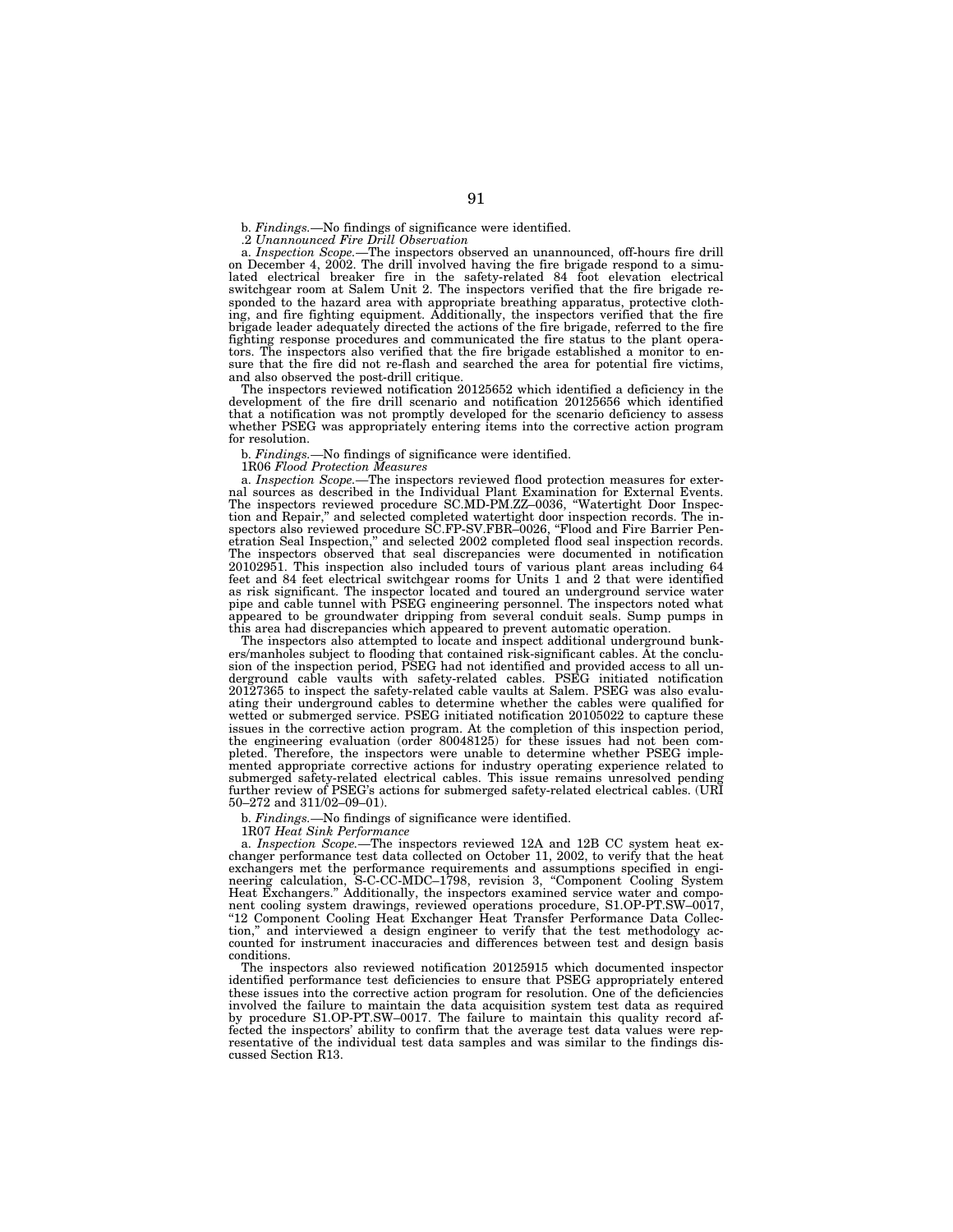#### b. *Findings*

*Introduction.* The inspectors identified that the thermal performance testing of heat exchangers in the component cooling water (CCW) system was inadequate, in that readily apparent CCW flow rate errors existed. This finding was determined to be of very low significance and was considered a non-cited violation of Appendix B, Criterion XI, ''Test Control.'' *Description.* The thermal performance testing of the 12A and 12B CC heat ex-

changers was performed in accordance with operations procedure S1.OP-PT.SW– 0017. The test was designed to compute the fouling factor for each heat exchanger based on measured SW and CC system process parameters.

The inspectors identified that the flow values recorded for the CC heat exchangers (CC side) were less than the values recorded for the same flow stream through the residual heat removal (RHR) heat exchanger (i.e. 2636 gpm for the 12B CC heat exchanger vs 3000 gpm for the RHR heat exchanger). This was a readily apparent discrepancy since the flowrate through the CC heat exchanger, which supplied both the RHR heat exchanger in addition to other loads, should have been larger than the CC flowrate through the RHR heat exchanger.

This flow discrepancy introduced a non-conservative error into the determination of the 12A and 12B CC heat exchanger fouling factors. A PSEG engineer re-computed the fouling factors assuming the higher flow values and determined that the heat exchangers remained operable.

*Analysis.* The inspectors determined that this finding was associated with the pro-cedural quality attribute that affected the reliability objective of the Mitigating Systems Cornerstone to properly monitor the CC heat exchanger thermal performance, and is therefore greater than minor. If left uncorrected, this finding could result in a more significant safety concern (i.e. the failure to identify unacceptable CC heat exchanger performance through testing). This finding was evaluated using the Phase I worksheet of the significance determination process (SDP) and determined to be of very low risk significance (Green), since the CC heat exchangers remained operable when the flow measurement error was corrected. Also, this finding had an aspect of problem identification and resolution, in that an apparent error was not identified.

*Enforcement.* 10 CFR 50, Appendix B, Criterion XI, "Test Control," requires, in part, that a test program shall be established to assure that all testing required to demonstrate that structures, systems, and components will perform satisfactorily in service is identified and performed in accordance with written test procedures. Con-trary to the above, PSEG failed to develop adequate procedural controls for measuring the flow through the CC heat exchanger during thermal performance testing. Because the failure to adequately measure the flow through the CC heat exchanger during thermal performance testing was determined to be of very low significance and has been entered into the corrective action program (notification 20129515), this violation is being treated as a non-cited violation (NCV) consistent with Section VI.A of the NRC Enforcement Policy: NCV 50–272/02–09–02, Failure to Properly Test the 12 Component Cooling Heat Exchanger.

1R08 *Inservice Inspection Activities*

.1 *Inservice Inspection* a. *Inspection Scope.*—The inspector reviewed the repair of the refueling water storage tank (RWST) to assure it was in compliance with the American Society of Mechanical Engineers (ASME) Boiler and Pressure Vessel Code (Code). The inspector also reviewed whether PSEG addressed the pre-repair condition of the RWST in accordance with ASME Code requirements as discussed in Inspection Report 50– 272/01–07 (unresolved item (URI) 50–272/01–07–01).

The inspector reviewed the work order implementing the visual examination of the reactor head of Unit 1, which included photographic examples of penetration leaks from Surry, Oconee, Davis Besse, and Crystal River 3, in order to evaluate the scope of the visual inspections undertaken by PSEG in response to NRC Bul-letin 2002–002. The inspector reviewed the visual examination procedure and the qualifications of the individuals implementing the visual inspection. The inspector reviewed the disposition of the visual examination of the head, which indicated there was no evidence of leakage of any kind, either from the head penetration or the canopy seal. With the inspection personnel who performed the inspection of the reactor head, the inspector discussed the visual evaluation of developer residue remaining on some of the canopy seal welds. Additionally the inspector reviewed the supporting documents for a number of nondestructive examinations that had been completed to determine their compliance with the ASME Boiler and Pressure Vessel Code requirements.

The inspector reviewed the Salem Unit 1 Steam Generator Program, Steam Generator Aging Management Program, and Steam Generator Operational Assessment.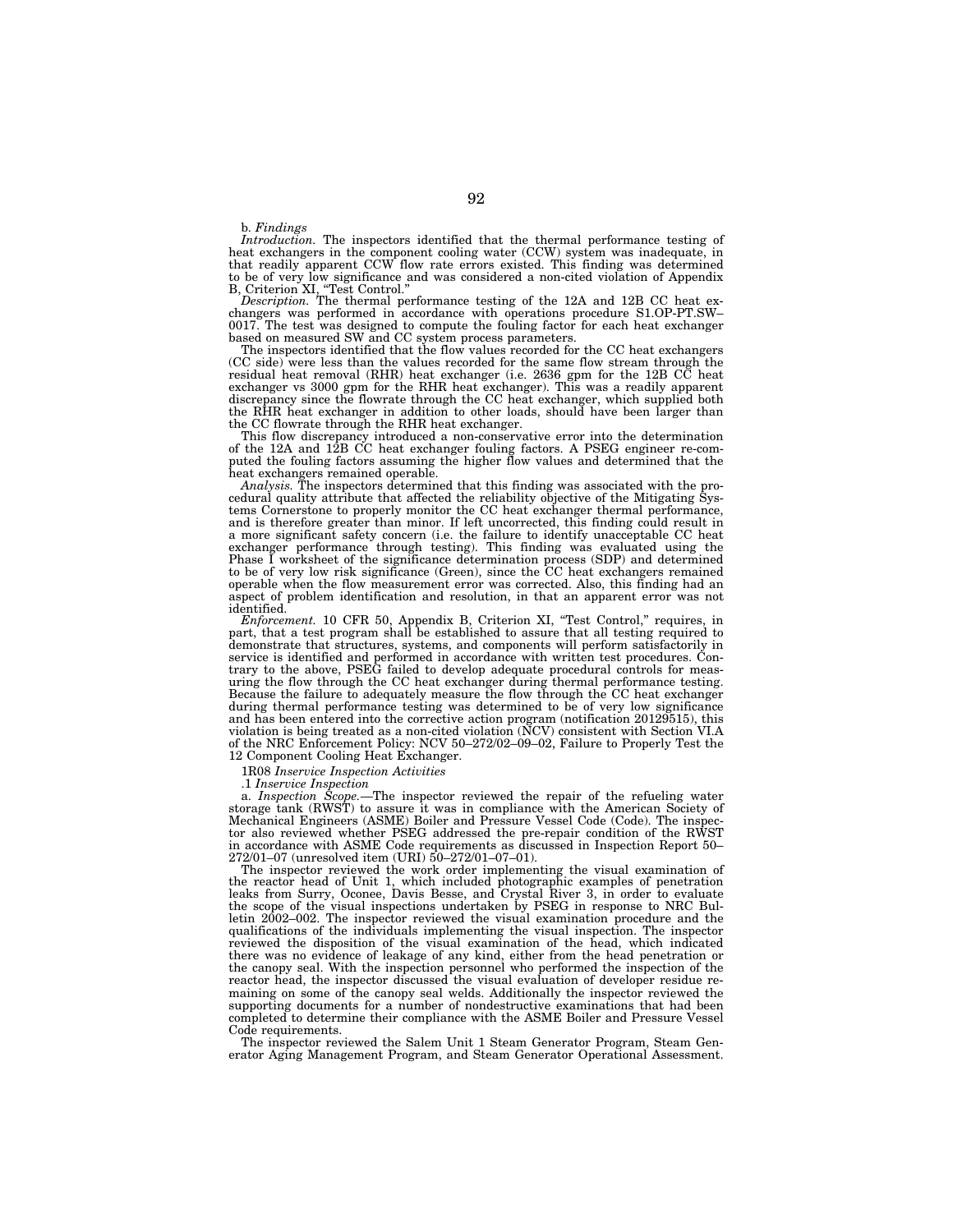The inspector observed the location verification for the acquisition of automated eddy current data taken from steam generator 14, Column 11, Row 62 taken simul-taneously with data from a tube located at Column 11, Row 63, using the Framatome ROGER manipulator, to verify the data set was controlled and opportunities were introduced in the data collection process to capture location errors that might cause data offsets. The inspector reviewed, with the independent Level III eddy current data analyst, the anomalous eddy current drift data of steam generator 14 in the tube located at column 10, row 83, the tube located at column 4, row 75, and the tube located at column 2, row 85.

The inspector reviewed the data to determine if PSEG was taking into account the lessons-learned at Seabrook Unit 1 steam generators because the Salem Unit 1 generators were purchased from Seabrook Unit 2 as replacement generators and are identical in critical areas to Seabrook Unit 1. The inspector discussed the increase in the number of anti-vibration bar wear indications between refueling outage 13 and 14 in order to ascertain what evaluations had been performed. The inspector reviewed the disposition of loose parts in steam generator 11 at tube location Row 1 Column 3 and in steam generator 14 at location row 2, column 23. In addition, the inspector discussed, with the independent eddy current analyst and PSEG steam generator principal engineer, the current evaluation of the previously discovered loose parts at row 42, column 62 and column 63 in steam generator 14 in order to determine if a previous commitment to monitor and evaluate these unplugged

tubes had been implemented during the current outage. The inspector reviewed randomly selected corrective actions in the Steam Generator and Inservice Inspection Programs to determine if actions related to the programs were being addressed.

b. *Findings.* No findings of significance were identified.

The inspector determined that PSEG addressed the pre-repair RWST condition in accordance with the ASME Code and concluded that no violation of NRC requirements had occurred. Therefore, URI 50–272/01–07–01 is closed.

1R11 *Licensed Operator Requalification* a. *Inspection Scope.*—On November 14, 2002, the inspectors observed a licensed operator simulator training scenario to assess operators' performance and evaluators' critiques. The scenario observed involved operator response to a reduction in main transformer cooling and the implementation of abnormal procedure S2.OP-<br>AB.LOAD–0001(Q), "Rapid Load Reduction." The scenario also involved operator re-<br>sponse to a leak in the charging system and the implementatio dures S2.OP-AB.RC–0001(Q), ''Reactor Coolant System Leak'' and S2.OP-AB.RAD– 0001, ''Abnormal Radiation.'' The inspectors observed the in-process critiques conducted by the evaluators in the simulator, and reviewed the areas for improvement that were entered into the operator training department critique data base.

b. *Findings.* No findings of significance were identified.

1R12 *Maintenance Rule Implementation*

a. *Inspection Scope.—*The inspectors reviewed recent operating problems, notifications, system health reports, and maintenance rule (MR) performance criteria to determine whether PSEG had effectively monitored the performance of the Unit 1 CC water system and the Unit 1 pressurizer safety relief valves (included with the reactor coolant system MR data). The inspector reviewed the planned and completed corrective actions for recent system problems involving elevated CC pump vibrations and also for a pressurizer "as found" set pressure test failure (notification 20116997) to ensure that these problems were appropriately addressed. The inspector also reviewed PSEG's assessment of these issues to evaluate the adequacy of the functional failure determinations.

b. *Findings.* No findings of significance were identified.

1R13 *Maintenance Risk Assessments and Emergent Work Evaluation*

.1 *12 Service Water Header Piping Inspection and WEKO Seal Repair*

a. *Inspection Scope.—*The inspectors reviewed selected maintenance activities associated with the inspection and permanent sealing of the 12 SW header. On November 30, 2001, a leak was discovered on the 12 SW header that was repaired with a temporary rubber WEKO seal. NRC review of the operability determination associated with this temporary repair was documented in Section 1R15.2 of Inspection Report 2002–07. The inspectors reviewed the maintenance records and inspection results of the maintenance activities (order 60024893) to inspect this concrete piping in accordance with engineering change authorization (ECA) 80044126, ''No. 12 Service Water Header Piping WEKO Seal Installation.'' The review also verified that plant risk was properly managed during the installation activities. b. *Findings.* No findings of significance were identified.

.2 *Power Operated Relief Valve 1PR2 Repair*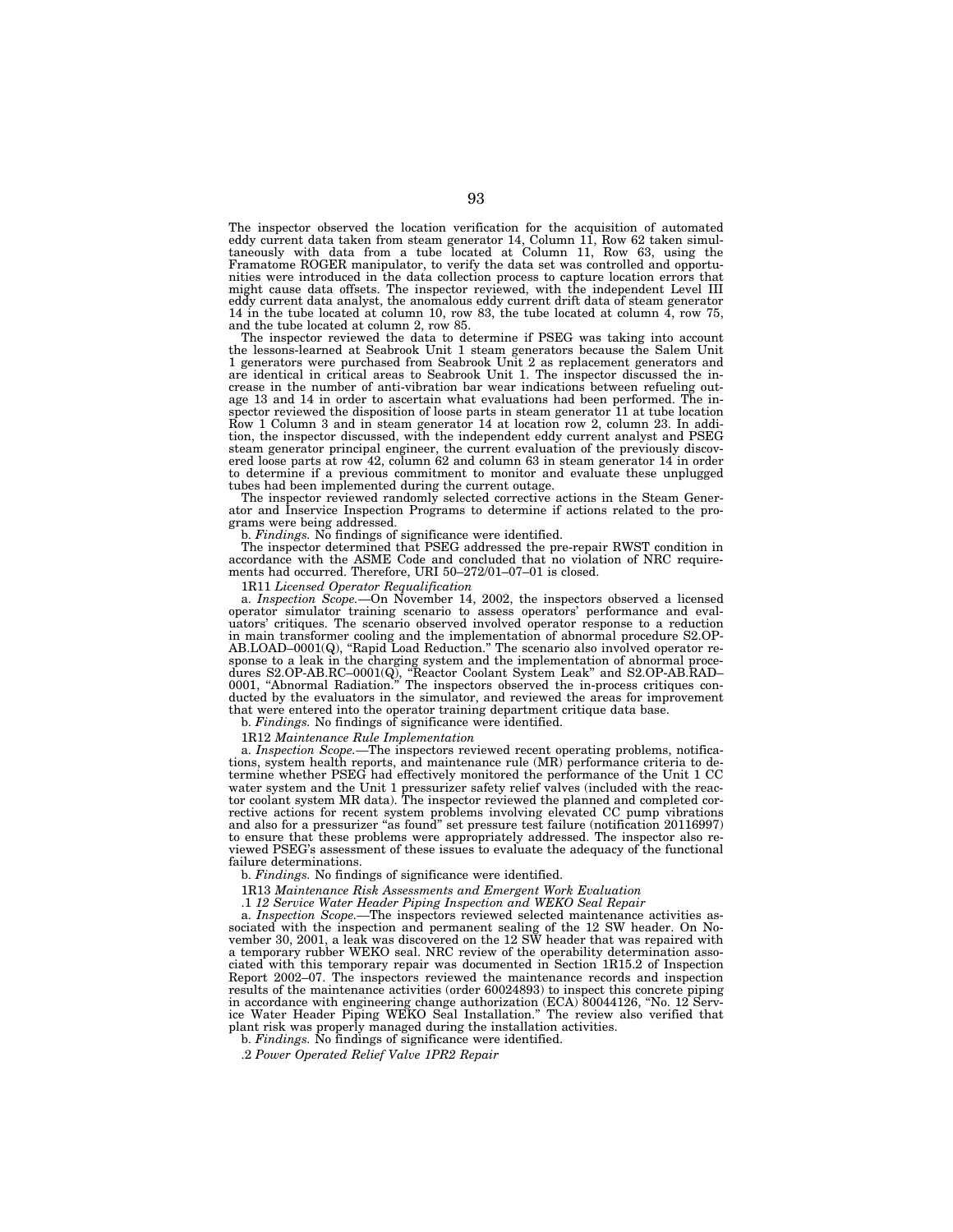a. *Inspection Scope.—*The inspectors reviewed selected emergent maintenance activities associated with the troubleshooting and repair of Unit 1 power operated re-lief valve (PORV), 1PR2 and its air operated actuator. The 1PR2 valve lifted, caused a brief depressurization during plant heat-up, and caused the plant to be cooled<br>down for troubleshooting and repairs. The outage control center (OCC) initiated a<br>TARP Team (notification 20119917) that implemented the tech ure to install a required spacer during the completion of order 60023070. PSEG's<br>root cause analysis of this event was performed under notification 20120466 and<br>order 70028106. The root cause analysis report had not been i the inspection period.

The inspectors reviewed the maintenance records and the results of the mainte-nance activities to repair 1PR2 under orders 60032780 and 60032911. The inspectors reviewed the completed maintenance procedure, SC.IC-PM.RC–0001(Q), ''Pres-surizer PORV Valve Actuator Maintenance.'' The inspectors also interviewed selected engineering and work planning personnel. The inspectors also verified that NRC identified discrepancies associated with the calculations of the valve internal measurements were documented in notification 20122636.

b. *Findings*

*Introduction.* The inspectors identified that the records of troubleshooting and re-pair activities on the 1PR2 valve were incorrect and incomplete. This finding was evaluated and determined to be of very low risk significance (Green), because it did not directly affect the operation of a mitigating system. This finding was a recurrence of a violation (NCV 2001–12–02) that was previously identified in NRC Inspection Report (IR) 2001–12 and indicated that previous attem problem were ineffective.

*Description.* During the review of orders 60032780 and 60032911, the inspectors noted discrepancies between the electronic records of the work orders and the paper records of the work orders. The discrepancies were related to procedures specified to be used versus the procedures actually used. The actual work and troubleshooting records were incomplete and did not document the principal maintenance activities. The inspectors also noted that the 1PR2 air actuator test record was retained by the valve engineering in lieu of being retained as a quality record. PSEG initiated notifications 20125602 and 20125560 to capture these issues in the corrective action program.

*Analysis.* This finding adversely impacted the inspectors' ability to perform their regulatory oversight function to independently assess the operability of equipment important to safety. The finding affected the Mitigating System Cornerstone reli-<br>ability objective and was therefore greater than minor. The finding was determined<br>to be very low safety significance (Green) since the 1PR2 factorily since the completion of the maintenance and post-maintenance testing. Also, this finding had an aspect of problem identification and resolution, in that it indicated that corrective actions for a previous, similar violation (IR 2002–12) had not been effective.

*Enforcement.* Technical Specification (TS) 6.10.1.b requires that records and logs of principal maintenance activities, inspections, repair and replacement of principal items of equipment related to nuclear safety be retained for at least 5 years. Contrary to the above, PSEG failed to maintain complete and adequate records of inspection and maintenance activities performed on the 1PR2. This very low risk violation has been entered in the corrective action program (notification 20091973) and is being treated as the first example of a non-cited violation consistent with the Section VI.A of the NRC's Enforcement Policy: NCV 50–272 and 50–311/02–09–03.

.3 *22 Containment Fan Cooling Unit (CFCU)*

a. *Inspection Scope.*—The inspectors reviewed selected emergent maintenance activities associated with the troubleshooting and repair of 22 CFCU and its associated flow control valves. These activities were selected for inspection, because following scheduled maintenance, the 22 CFCU began oscillating from 0–2000 gpm when returned to service. Additional aspects of this issue were documented in Sections R15 and R19. Engineering personnel were assembled to implement the technical issues process. The inspectors reviewed the following corrective action and work order documents associated with this issue:

• *Notifications 20122677 and 20122736 and order 60033111*

• *Notifications 20122710 and order 60033240*

• *Order 60032382*

The inspectors reviewed all the maintenance records and results of the maintenance activities provided by PSEG for repairs to the flow controls for the 22 CFCU under orders 60033240, 60033111 and 60032382. The inspectors reviewed the records of the completed procedure used, SH.MD-AP.ZZ–0002(Q), ''Maintenance De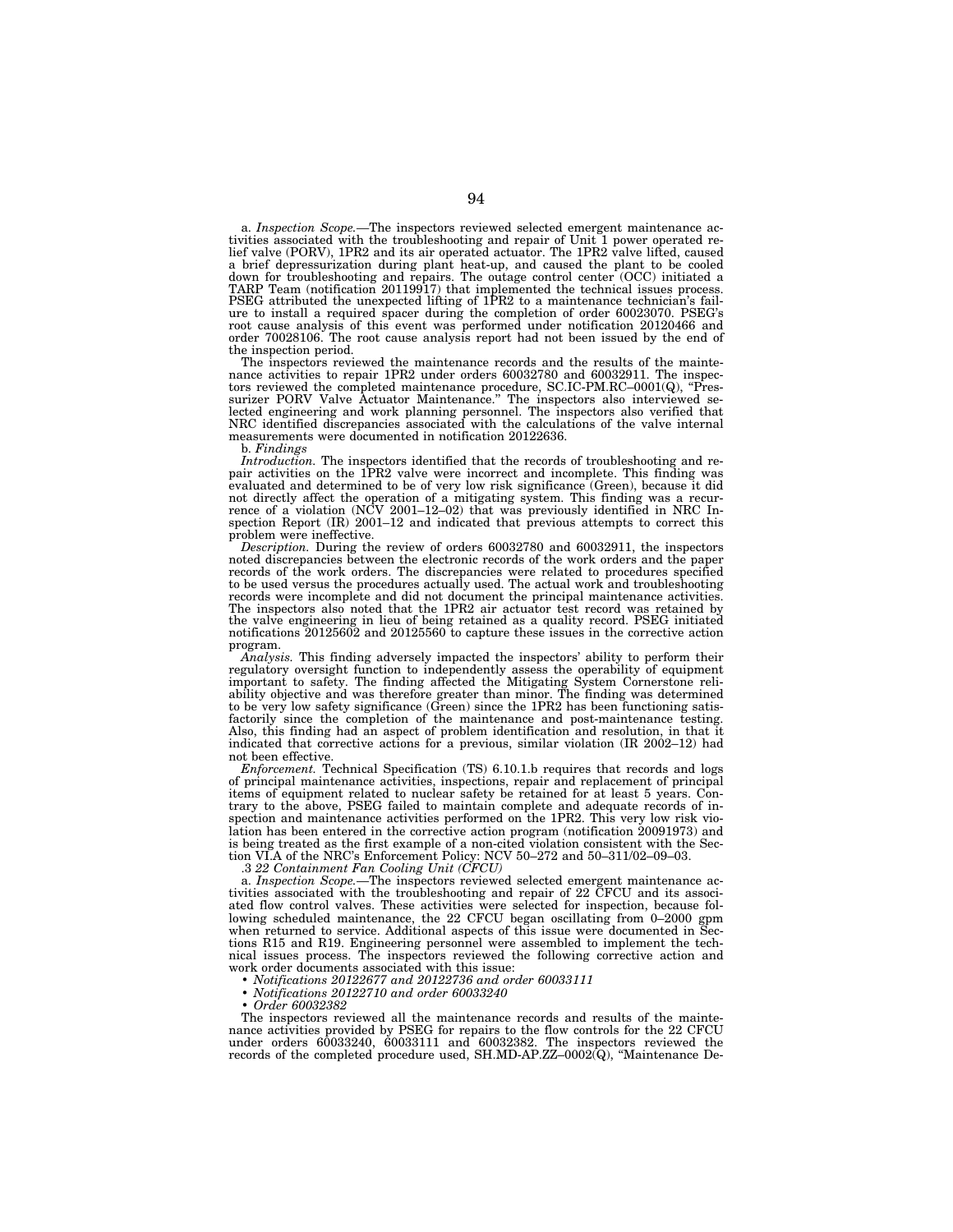partment Troubleshooting and Repair'' for troubleshooting in accordance with order 60033240.

The inspectors verified that an inspector-identified discrepancy associated with PSEG's failure to include the unavailability of the 22 CFCU in the weekly risk assessment (week 99), when the work was carried over from work week 98, was entered into the corrective action process and documented by notification 201220123088.

b. *Findings*

*Introduction.* The inspectors identified that the records of troubleshooting and repair activities on the the 22 containment fan cooling unit were incorrect and incomplete. This was the second example of this finding. This finding was evaluated and determined to be of very low risk significance (Green), because it did not directly affect the operation of a mitigating system.

*Description.* During the review of notifications 20122677, 20122736 and 20122710, and orders 60033111, 60033240 and 60032382, the inspectors noted discrepancies between the electronic records of the work orders and the paper records of the work orders related to procedures used. The inspectors also noted that the records of the actual work performed were incomplete. Some examples of this observation included: records were not found for troubleshooting under order 60033111; records were not found for Temporary Modification (TM) 02–036 that was installed and removed under order 60033240; and records were not found for testing under order 60032382. Neither the electronic nor the paper records provided the documentation of these principal maintenance activities. PSEG documented these issues in the corrective action program.

*Analysis.* This finding adversely impacted the inspectors' ability to perform their regulatory oversight function to independently assess the operability of equipment important to safety. This finding affected the Mitigating System Cornerstone reliability objective and was therefore greater than minor. The finding was of very low safety significance, since the 22 CFCU had been tested and found operable during post maintenance testing and in service. Also, this finding had an aspect of problem identification and resolution, in that it indicated that corrective actions for a previous, similar violation (IR 2002–12) had not been effective.

*Enforcement.* Technical Specification 6.10.1.b requires that records and logs of principal maintenance activities, inspections, repair and replacement of principal items of equipment related to nuclear safety be retained for at least 5 years. Contrary to the above, PSEG failed to maintain complete and adequate records of inspection and maintenance activities performed on the 22 CFCU. This very low risk violation has been entered in the corrective action program and is being treated as the second example of a non-cited violation consistent with Section VI.A of the NRC's Enforcement Policy: NCV 50–272 and 50–311/02–09–03.

.4 *Other Emergent Maintenance Activities*

a. *Inspection Scope.—*The inspectors reviewed additional selected maintenance activities through direct observation, document review (risk assessment reviews, operating logs, industry operating experience and notifications), and personnel interviews. This review was performed to determine whether PSEG properly assessed and managed the risk, and performed these activities in accordance with applicable TS and work control requirements, including the administrative procedures for managing risk associated with conducting maintenance activities during both online and outage conditions. The following activities were reviewed:

- *1A, 1B and 1C EDG maintenance outages during 1R15.*
- *Unit 1 forced outage activities on November 12, 2002.*
- *Installation of a bus link on the 2C battery on November 12, 2002.*
- b. *Findings.* No findings of significance were identified.
- 1R14 *Personnel Performance During Non-routine Plant Evolutions*

.1 *Synchronizing Main Generator to the Grid*

a. *Inspection Scope.—*The inspectors observed selected portions of the preparations and synchronization of the main generator to the grid on November 6, following the Unit 1 refueling outage and return to Mode 1. The inspectors verified that the activities were performed in accordance with S1.OP-SO.TRB–0001(Q), ''Turbine Generator Startup Operations.'' The inspectors noted that management oversight was provided by an assistant operations manager and also that identified procedural problems were placed into the corrective actions program (notifications 20120646 and 20120831).

b. *Findings.* No findings of significance were identified.

.2 *Power Operated Relief Valve 1PR2 Lift During Plant Pressurization* a. *Inspection Scope.*—During plant heatup on November 1, 2002, the 1PR2 PORV lost closed indication and reactor coolant system pressure began to lower. Attempts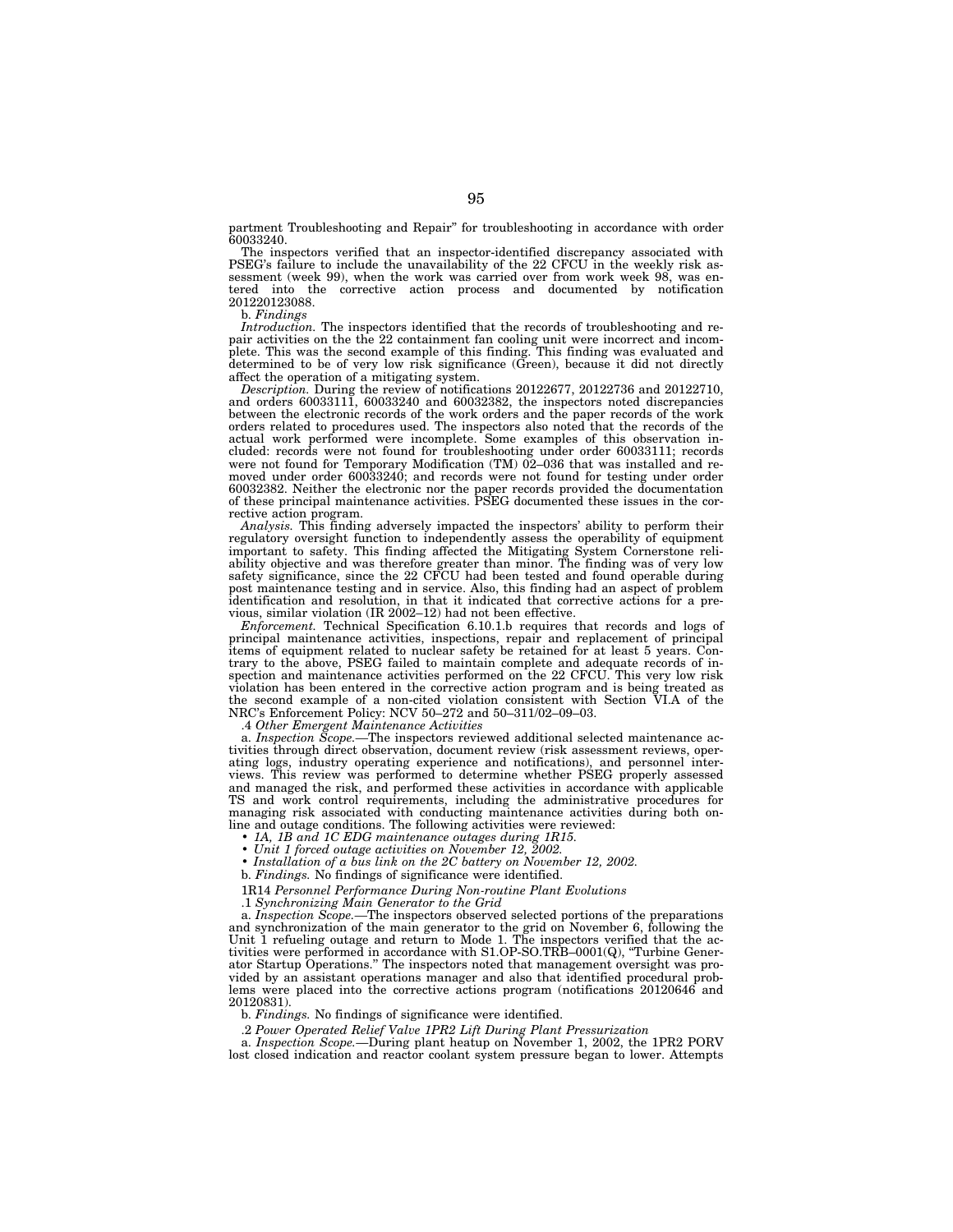to close the valve manually were unsuccessful and the pressure reduction was ter-minated by closing the PORV block valve, 1PR7. A transient assessment response plan (TARP) team was assembled. Subsequently, the plant was cooled down and the valve internals were inspected. PSEG determined that a spacer from the internal trim package had not been reinstalled when the 1PR2 was worked on during the outage. The inspectors verified that this issue was entered into the corrective action program (notification 20119917) and a level 1 root cause analysis and a review of the human performance aspects were planned. The inspectors observed and monitored selected portions of the TARP team activities.

b. *Findings.* No findings of significance were identified.

.3 *Manual Reactor Trip of Salem Unit 1 Due to Low S/G Water Level Caused by*

*Feed Pump Runback*<br>a. *Inspection Scope.*—The inspectors reviewed the response to a Unit 1 reactor trip<br>that occurred on November 12, 2002 following the unexpected loss of the 11 main feedwater pump. The 11 main feedwater pump trip was caused by the momentary shorting of an electrical probe to ground during a troubleshooting activity. The inspectors reviewed this event to ensure that the operator response was appropriate and in accordance with operating procedures, mitigating equipment operated properly, and to confirm that PSEG's post-trip review and corrective actions were thor-ough. The inspectors interviewed operators and operations management, reviewed applicable documentation including operator logs, the TARP report, the post-trip data package, the 4-hour non-emergency event report, applicable notifications and attended the post-trip SORC review meeting to ensure that the cause(s) of the event were understood and addressed. Additionally, the inspectors reviewed notification 20122632 to resolve inspector-identified problems associated with the maintenance and implementation of the Trip Hazards Area program.

b. *Findings.* No findings of significance were identified.

1R15 *Operability Evaluations* a. *Inspection Scope*

*Inspection Scope.*—The inspectors reviewed the operability determination (CROD)–02–009 (notification 20114253) for a control cable for a reactor coolant pump cooling water containment isolation valve (1CC118). Design change activities to replace cable fire wrap resulted in a six-inch longitudinal cut through the outer jacket, copper shielding material, an insulating sheath, an inner protective layer and through one conductor's insulation layer. PSEG's visual inspection of the cut did not find any damage to any conductors. No alarms were received and valve indication was not lost in the control room. PSEG tested and verified circuit continuity of the conductors with a critical safety function. The inspectors verified that compensatory measures were implemented and corrective actions were specified. The inspectors also reviewed order 70027181 that documented the follow-up operability assessment (CRFA) performed in accordance with procedure SH.OP-AP.ZZ–0108, ''Operability Assessment and Equipment Control Program.''

b. *Findings. No findings of significance were identified.*

.2 *Control Room Ventilation Radiation Monitor 1R1B*

a. *Inspection Scope.—*The inspectors reviewed the operability determination (CROD)–02–008 (Notification 20113713) for the control room ventilation radiation monitor spiking into alarm and realigning the control area ventilation (CAV) system. PSEG believed that a faulty radiation detector temperature alarm module was producing noise that resulted in the spurious radiation alarms and CAV system realignment. PSEG performed troubleshooting and determined that the radiation detector and the radiation detector heater (required for environmental qualification) were working properly. The inspectors verified that compensatory measures were implemented and corrective actions were specified. The inspectors also reviewed Order 70027081 that documented the follow-up operability assessment (CRFA) performed in accordance with procedure SH.OP-AP.ZZ–0108, ''Operability Assessment and Equipment Control Program.''

b. *Findings. No findings of significance were identified.*

.3 *Unit 1 AMSAC*

a. *Inspection Scope.—*During a control room tour on November 14, 2002, the inspectors noted that the AMSAC trouble alarm was illuminated. Based on discussions with control room operators, the inspectors noted that the system was inoperable, the condition had been logged and had been entered into the corrective action system (notification 20121636). The inspectors discussed the condition further with operations and engineering personnel to determine whether the AMSAC system had been inoperable when the plant was restarted from the Unit 1 forced outage in November. The inspectors reviewed control room alarms and determined that the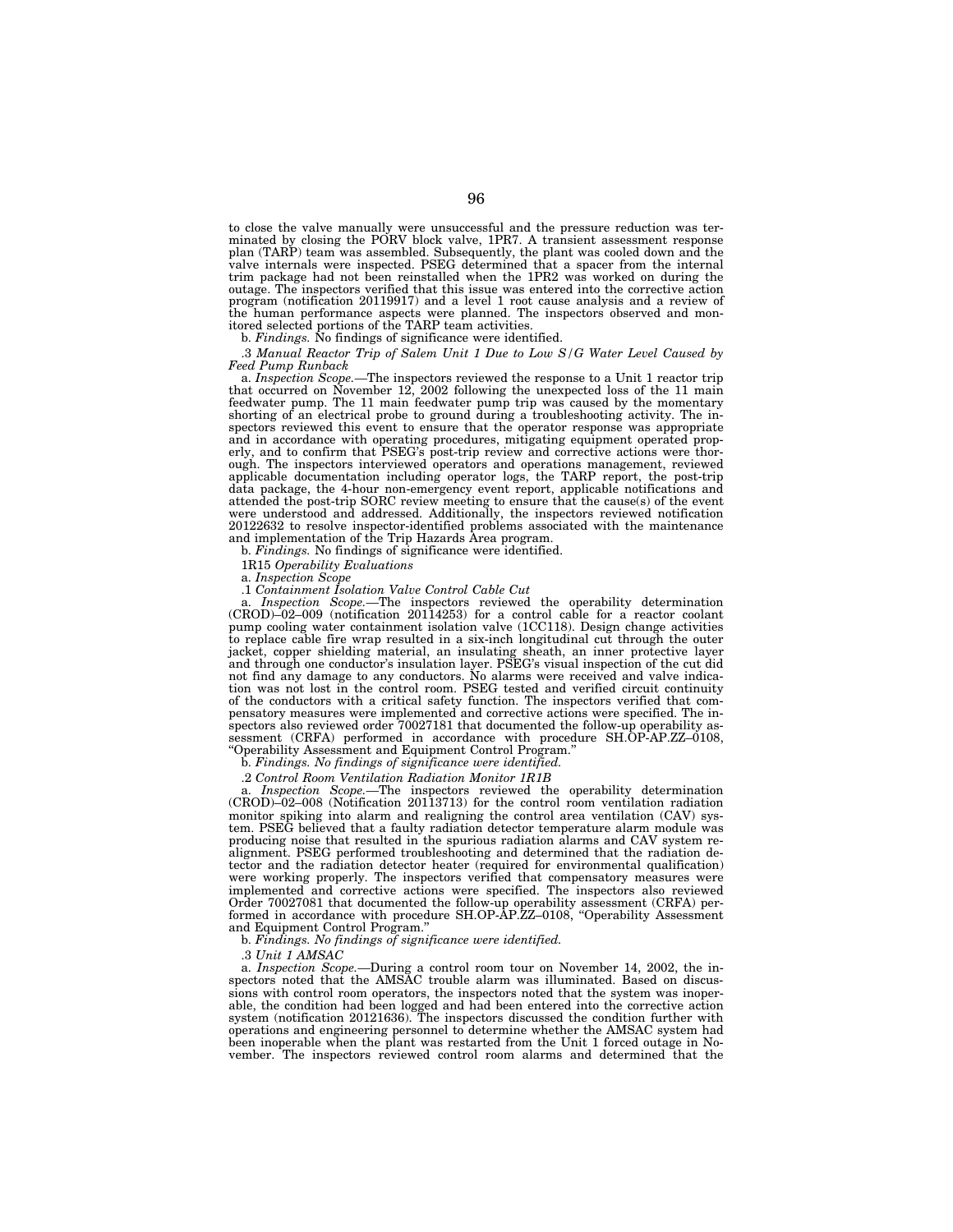AMSAC system was operable during the plant startup. PSEG initiated notifications 20122925, 20122627 and 20122624 to document that an issue associated with operator awareness of the AMSAC system status during the startup and also to identify enhancements to the AMSAC alarm response and maintenance procedures.

b. *Findings.* No findings of significance were identified.

.4 *22 Containment Fan Coil Unit* a. *Inspection Scope.—*On November 20 PSEG maintenance personnel performed calibration and testing of the 22 CFCU flow instruments (Section R19). On November 23 while attempting to perform procedure SC.IC-LC.SW–0001(Q), ''Containment Fan Coil Unit Service Water Flow Instruments Loop Calibration,'' in accordance with Order 30069819, control room and maintenance personnel observed 0–2000 g.p.m. flow oscillations with the 22 CFCU in service. The 22 CFCU was removed from service. Unit 2 was in a previously entered (November 19) limiting condition for operation (LCO) for scheduled maintenance on the 22 CFCU. PSEG performed troubleshooting and found that the SW flow could be stabilized with the flow controller in manual control and the flow control valve (22SW223) full open. The oscillations returned when the controller was returned to automatic control. To resolve the inability to control SW flow at the accident flow setpoint, PSEG configured the 22 CFCU in the manual control mode with the 22SW223 valve full open (greater than normal accident flow). The 22 CFCU fans were also configured to only operate at the accident (low) speed. PSEG planned to limit run time on the 22 CFCU to that required for surveillance testing.

PSEG considered the 22 CFCU degraded, but operable with the flow controls in manual in lieu of its normal automatic control mode. The inspectors reviewed the operability determination (CROD)–02–011 (Notification 20122803 and Order 70028270), the regulatory change process determination and the 10 CFR 50.59 screening performed for the degraded condition. The inspectors also observed the SORC meeting that reviewed these documents for safety concerns. The inspector also verified that PSEG implemented administrative controls to declare the 22 CFCU inoperable if the river temperature were to exceed 60 F. The inspectors also reviewed the follow-up operability assessment (CRFA) documented in order reviewed the follow-up operability assessment (CRFA) documented 70028270 that was performed in accordance with procedure SH.OP-AP.ZZ–0108, ''Operability Assessment and Equipment Control Program.'' b. *Findings. No findings of significance were identified.*

.5 14 *Containment Fan Cooling Unit* a. *Inspection Scope.—*On December 22 PSEG personnel attempted to place the 14 CFCU in the high-speed, low-flow mode of operation for valve stroke time testing. The 14 CFCU outlet flow control (accident mode) valve (14SW223) slowly stroked closed and one of the normal flow control valves (14SW57) indicated open (accident position) with no measurable stroke time. Unit 1 was in a previously entered (De-cember 17) LCO for scheduled maintenance on the 14 CFCU. PSEG formed a TARP team to investigate (Notification 20125678). Based on troubleshooting PSEG concluded that the most likely cause of this problem was that a second normal flow control valve (14SW65) was throttled open. To resolve this problem PSEG racked out and removed the control power to the high speed fan breaker and performed testing, which demonstrated that the 14 CFCU was operable but degraded in this configuration. The inspectors reviewed PSEG activities to confirm that the 14 CFCU was operable in the "as left" configuration.

b. *Findings.* No findings of significance were identified.

1R16 *Operator Work-Arounds*

a. *Inspection Scope.—*On December 9–13 the inspectors reviewed the outstanding Salem Unit 1 and Unit 2 operator burdens as described by operations procedure, SH.OP-AP.ZZ–0030(Q), "Operator Burden Program." Additionally, the inspectors reviewed the open operator workarounds, operator concerns, overhead annunciators, control room instrumentation and computer point deficiencies. These items were reviewed to ensure that identified system deficiencies would not prevent operators from properly responding to plant events.

b. *Findings. No findings of significance were identified.*

1R17 *Permanent Plant Modifications*

.1 12 *Service Water Header Piping WEKO Seal Installation*

a. *Inspection Scope.—*The inspectors reviewed selected portions of a design change (order  $\hat{80044126}$ ) that had modified the 12 SW header piping and installed a WEKO seal to restore the degraded header to its design qualification. The inspectors reviewed the 10 CFR 50.59 screening done for this design change. The inspectors also reviewed Vendor Technical Document (VTD) 325626 (MPR Associates Calculation 2449, "Evaluation of Salem Generating Station Concrete Service Water Pipe Specials'') that provided analysis and established bounding criteria to demonstrate that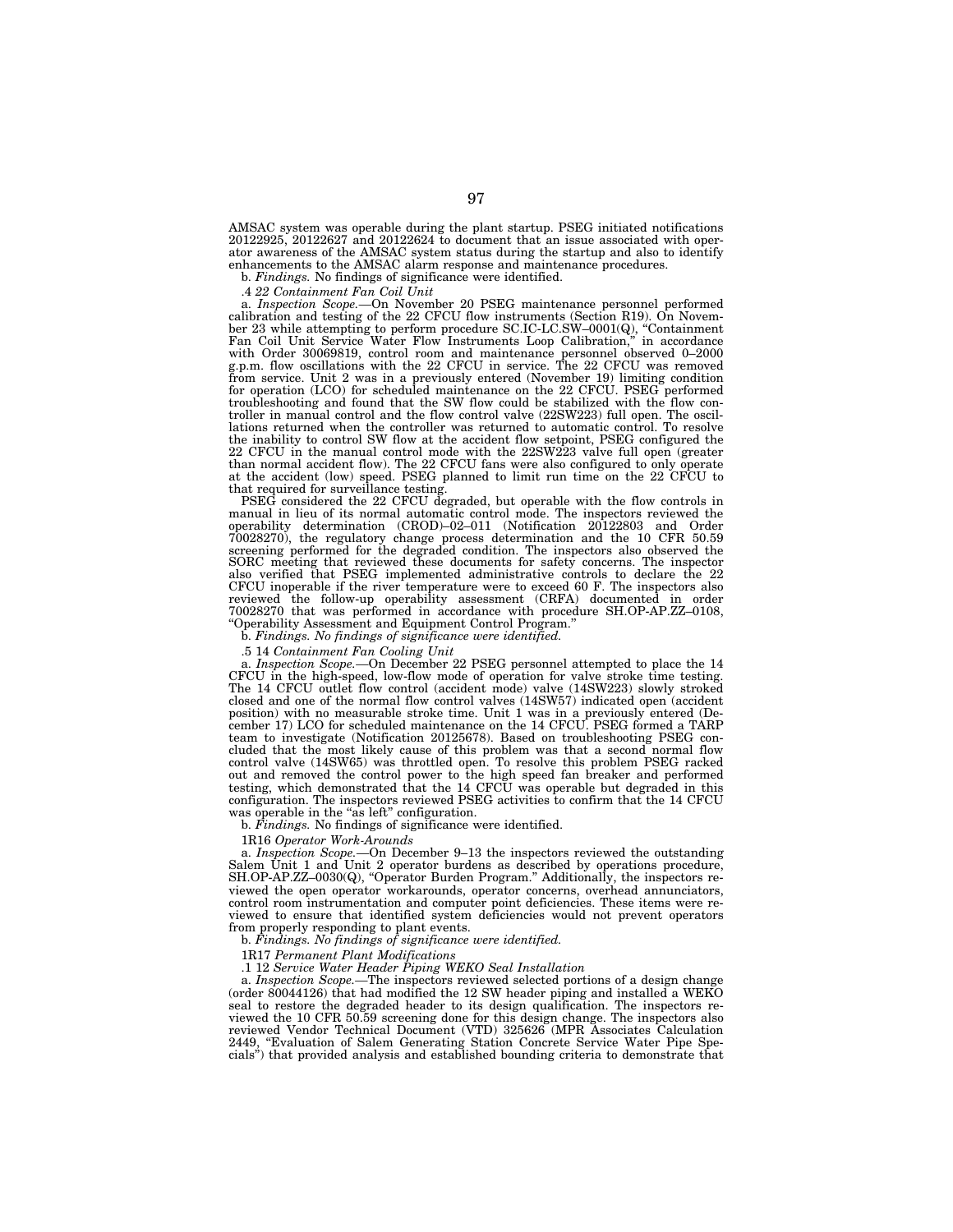the repair of the 12 SW header with a double wide WEKO seal and segmented stainless steel cylinder would restore the header piping to its original design criteria. The bounding criteria included: (1) minimum remaining average wall thickness of the unflawed metal; (2) length of the through-wall flaw; (3) limited damage to the concrete coating on the steel pipe; (4) mortar coated steel piping without prestressed concrete; and (5) limited deterioration of the longitudinal tie rods. The inspectors verified that the design bases, licensing bases, and performance capability of risk significant systems and components were not degraded by the design change.

b. *Findings.* No findings of significance were identified.

1R19 *Post Maintenance Testing*

a. *Inspection Scope.*—The inspectors observed the performance of post-maintenance testing (PMT) and/or reviewed documentation for selected risk-significant systems to assess whether the systems met TSs, UFSAR and PSEG procedural requirements. The inspectors assessed whether the testing appropriately demonstrated that the systems were operationally ready and capable of performing their intended safety functions. The following test activities were reviewed:

• Selected maintenance activities associated with the troubleshooting and repair of Unit 1 PORV 1PR2 under order 60032911.

• Selected maintenance activities associated with the troubleshooting and repair of the 1PR2 air operated actuator under order 60032780.

• Calibration of the 22 CFCU loop flow control devices on November 20, 2002, in accordance with Order 30069819 and procedure SC.IC-LC.SW–0001(Q), ''Containment Fan Coil Unit (CFCU) Service Water Flow Instruments Loop Calibration.'' The inspectors also reviewed the pre and post calibration testing that was completed in accordance with procedure S2.IC-SC.SW–0001(Q), ''Containment Fan Coil Unit Service Water Inlet/Outlet Flow.''

• Scheduled maintenance outages on the 12 chilled water pump and the 12 com-ponent cooling water pump during the week of December 15, 2002, and EDG maintenance activities performed during 1R15, following their completion.

b. *Findings.* No findings of significance were identified.

1R20 *Refueling and Outage Activities*

.1 *Routine Observations*

a. *Inspection Scope.—*The inspectors reviewed the key activities planned and scheduled for the Unit 1 refueling outage (1R15), the 1R15 risk assessment report, and the contingency plans developed for the two reactor coolant system (RCS) midloop operating periods and for the removal of the 12 service water header from service. This review was performed to determine whether PSEG appropriately assessed and had planned actions to manage the risk associated with the 1R15 activities. Some of the specific activities reviewed included:

• Plant cooldown data to determine whether the plant cooldown was performed in accordance with TS limits.

• Plant configuration to periodically verify its consistency with the plant Outage Risk Assessment and Management (ORAM) plan, including availability of decay heat removal systems as required.

• Reduced inventory and mid-loop conditions. Reviewed contingency plans for in-ventory control for RCS at mid-loop with fuel in the reactor vessel. Verified that a temporary level column was installed and that it was periodically monitored to determine the water level in the RCS hot leg and the reactor pressure vessel. Reviewed preparations for steam generator nozzle dam removal including mock-up training. Verified that the containment equipment hatch was secured during reduced inventory operations and that the personnel equipment hatch could be promptly secured.

• Fuel handling operations, including removal and insertion of the fuel bundles and fuel movement within the spent fuel pool. Verified that fuel handling was performed in accordance with plant procedures and that the location of fuel assemblies, including new fuel assemblies, and control elements were tracked from core offload through core reload.

• Selected maintenance activities, including RWST discharge nozzle weld inspection and restoration, 12 SW header outage and internal pipe inspections, and EDG maintenance outages.

• Bare metal visual inspection of the Reactor Pressure Vessel (RPV) head with PSEG personnel. Conducted a visual inspection of the under-RPV area at normal operating temperature and pressure conditions.

• Walkdown of selected areas of the containment and pressurizer cubicle during closeout activities and prior to reactor startup to identify debris that could affect the performance of the containment emergency sump. Identified some minor deficiencies to PSEG outage management personnel for resolution following this walkdown.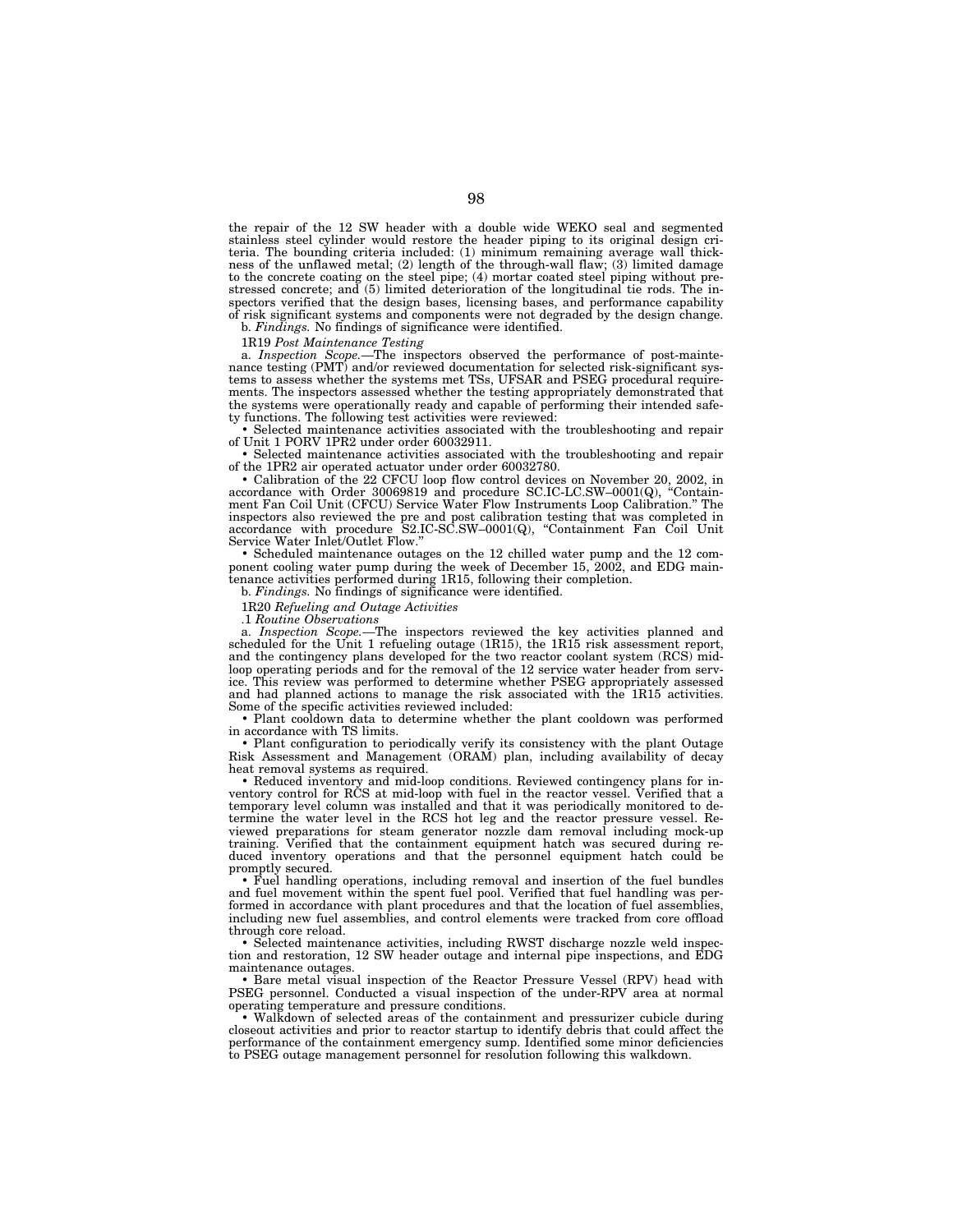• Plant restoration, including control of mode changes, startup and power ascension activities.

b. *Findings.*—A finding (discussed in Section R23) was identified involving the failure to properly evaluate a temporary modification to the 11 service water header while the 12 service water header was removed from service. No other findings of significance were identified.

.2 *One Shutdown Cooling Loop Inoperable and less than 23 Feet of Water Above the Fuel*

a. *Inspection Scope.*—On October 25 the inspectors noted a late log entry documenting entry into TS Action Statement (TSAS) 3.9.8.2. Entry into this TSAS was required when less than two RHR loops are operable with the reactor cavity water level less than 23 feet above the top of the fuel in the reactor vessel. The inspectors reviewed selected procedures, risk and contingency planning documents, control room logs, notification 20118564, order 70027847 and discussed the event with PSEG operations, outage management, risk assessment and licensing personnel to evaluate the adequacy of PSEG's review of this event.

b. *Findings*

*Introduction.* PSEG removed the 11 component cooling water (CCW) pump room cooler fan from service at conditions not permitted by TS (i.e., with refueling cavity level less than 23 feet). This finding was determined to be of very low risk significance (Green), because during the event the 11 CCW pump remained available and functional, and therefore did not directly affect the operation of a mitigating system.

*Description.* Technical Specification Action Statement 3.9.8.2 requires that two operable RHR loops be maintained when the reactor cavity water level is less than 23 feet above the top of the active fuel. At 2:23 a.m. on October 25, 2002, the 1C vital bus was de-energized with the refueling cavity drained down below a level of 23 feet of water above the fuel in the reactor vessel. This de-energized the fan motor of the 11 CCW pump room cooler that was required to support operability of the 11 CCW pump (one of two CCW pumps required to maintain two RHR loops operable). This oversight was identified a few hours later by an oncoming operating crew.

Also, PSEG had not implemented the required compensatory measures prior to de-energizing the fan room cooler. These actions would have included, running the available  $(12)$  room cooler, propping open the 11 CCW pump room door, tagging the auxiliary feedwater pumps out of service, stopping the safety injection and containment spray pumps, ensuring service water temperature is below 90 F, and monitoring atmospheric temperature. PSEG evaluated this issue and identified human performance, procedure and administrative controls, supervisory oversight and human performance as contributing factors to this event. Additionally, the operating procedures did not cover the 11 CCW pump and room cooler within 1C vital bus de-energizing guidance. Inadequate scheduling and coordination of major outage events and the failure to identify required compensatory measures were also identified as contributors to this event.

*Analysis.* This finding affected the configuration control attribute of the availability objective of the Mitigating System Cornerstone since it involved the failure to adequately control outage activities and affected the operability of required decay removal systems while shutdown and was therefore more than minor. The finding was reviewed by NRC Senior Reactor Analysts from Region I and NRR and determined to be of very low safety significance since the 11 CCW pump was able to function for the period of time that the room cooling fan was removed from service without the necessary compensatory measures. Therefore, the 11 CCW pump remained available and functional.

*Enforcement.* Technical Specification 6.8.1.a requires that written procedures shall be established and implemented for activities in Appendix "A" of Regulatory Guide (RG) 1.33. Regulatory Guide 1.33 requires that procedures be developed to perform maintenance on safety related systems. PSEG failed to establish and implement adequate procedures prior to conducting maintenance that removed the 11 CCW pump room cooler from service. This very low risk violation has been entered in the corrective action program (notification 20118564) and is being treated as a non-cited violation consistent with the Section VI.A of the NRC's Enforcement Policy: NCV 50–272 and 50–311/02–09–04.

1R22 *Surveillance Testing*

.1 *Routine Testing*

a. *Inspection Scope.*—The inspectors reviewed the test results for selected risk significant components systems to assess whether the components met TS, Updated Final Safety Analysis Report, and PSEG procedural requirements. The inspectors assessed whether the testing appropriately demonstrated that the components were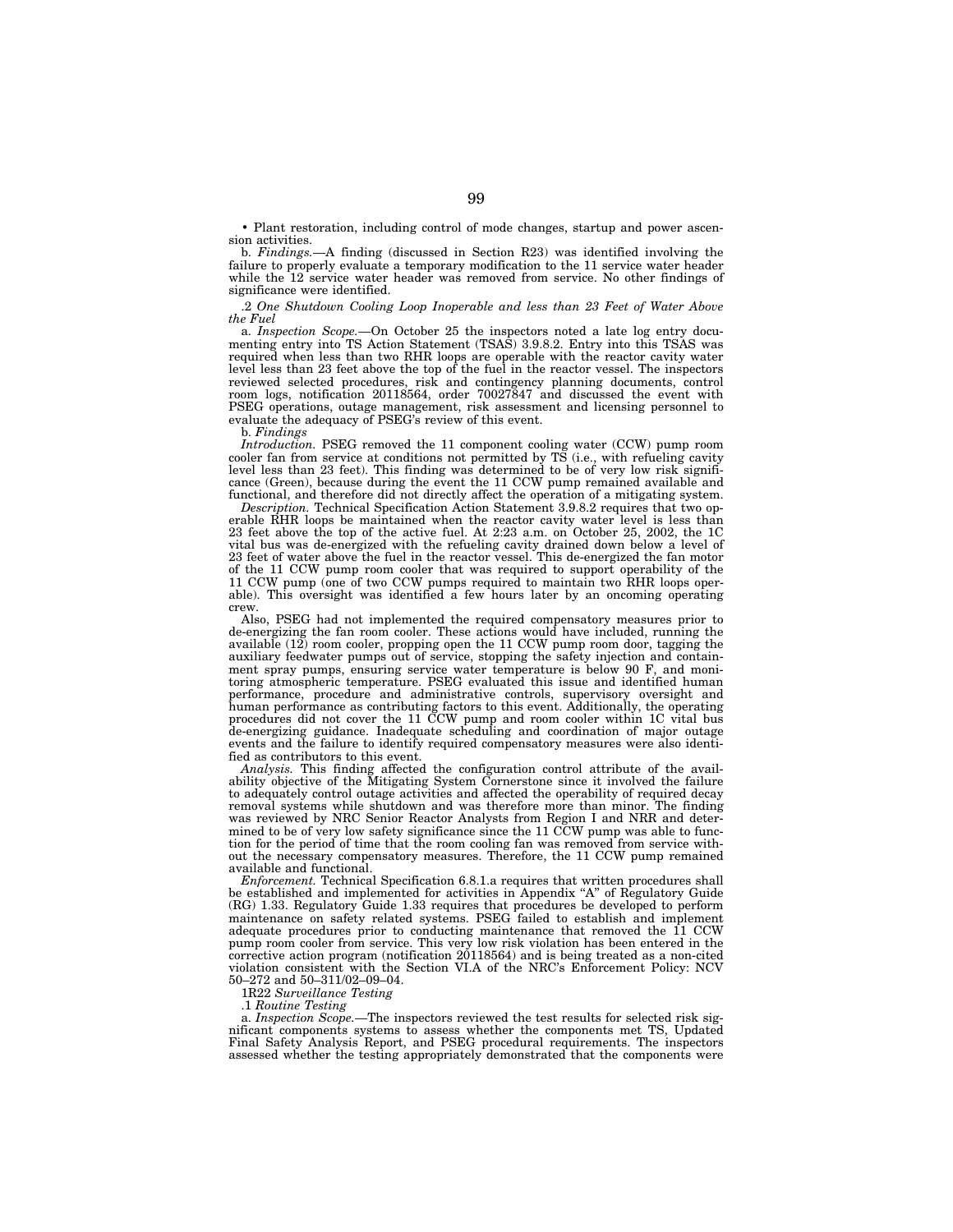operationally ready and capable of performing their intended safety functions. The following tests and activities were reviewed:<br>
• S1.OP-ST.CH-0002(Q), "Inservice Testing—12 Chilled Water Pump"<br>
• S1.OP-ST.CC-0002(Q), "Inservice Testing—12 Component Cooling Pump"<br>
b. Findings. No findings of significanc

2. Containment Air Temperature Surveillance Measurement<br>a. Inspection Scope.—The inspectors interviewed design engineers and reviewed<br>vendor documentation to determine whether the containment integrity design basis accident analysis considered the initial temperature of the containment passive heat sinks. This review was conducted to determine whether PSEG's method for determining the containment average air temperature per TS 4.6.1.5 was consistent with the design basis accident analysis assumptions for initial containment temperature as discussed in Inspection Report 50–272 & 50–311/01–09 (URI 50–272 & 50–311/  $01-09-01$ 

b. *Findings.*—PSEG demonstrated that the initial containment temperature assumed in the containment integrity design basis analysis considered the initial (i.e. pre-accident) temperature of the containment passive heat sinks. The inspectors concluded that PSEG's method for measuring containment temperature as described in Inspection Report 50–272 & 50–311/01–09 would satisfy design basis accident assumptions. Therefore, no violations of NRC requirements were identified and URI 50–272 & 50–311/01–09–01 is closed.

1R23 *Temporary Plant Modifications*

a. *Inspection Scope.—*The inspectors reviewed the following temporary modifications (TMs) to assess: (1) the adequacy of the 10 CFR 50.59 screen or evaluation; (2) the installation and removal conditions and instructions; (3) the updating of drawings and procedures; and (4) the expected removal date. The following TMs were inspected:

• 02–037, ''Bypass Detector Low Temperature Alarm for Radiation Monitor 2R1B, Channel 1''

• Installation of a Temporary Hose to the 11SW527 Valve

b. *Findings*

*Introduction.* The inspectors identified that a temporary modification (hose connection and pump) to the service water system was not properly evaluated. A Green NCV was identified for failure to adequately evaluate a rubber hose that was temporarily attached to the only operable service water header as prescribed by 10 CFR 50, Appendix B, Criterion III, ''Design Control.''

*Description.* The inspectors identified that on October 18, 2002, a temporary rubber hose and air-operated pump were connected to the 11SW527 valve to facilitate draining of leakage from the 12 SW header. The hose was approximately 3 inches in diameter, and manually operated 11SW527 valve was left in the open position. In this configuration the temporary hose and air-operated pump formed an extension of the 11 SW header pressure boundary and failure of this temporary assembly would have adversely affected the capability of the SW system to supply required safety-related loads. The 12 SW header was out of service for maintenance and reactor core defueling operations were in progress while the temporary assembly was connected.

The inspectors informed operations personnel regarding this concern and reviewed operations procedure, S1.OP-SO.SW–0005, ''Service Water System Operation,'' and the temporary modification log to determine whether this configuration had been previously analyzed. The inspectors determined that this configuration had been established without performing an adequate engineering evaluation of the potential impact of this temporary assembly on the SW system. Operations personnel implemented interim corrective measures to shut the 11SW527 valve when not actually using the connection to drain the leakage from the 12 SW header and initiated notification 20117389 to enhance the procedural guidance for control and use of temporary assemblies.

*Analysis.* The inspectors determined that this finding was associated with the evaluation and use of temporary equipment that affected the design control attribute of the capability objective of the Mitigating Systems Cornerstone to maintain an operable service water system, and is therefore greater than minor. If left uncorrected, this finding could have resulted in a more significant safety concern (i.e. the failure of the temporary hose assembly could have challenged the capability of the only operable service water header while reactor core defueling operations were in progress). This finding was evaluated using the Phase I worksheet of the SDP and determined to be of very low risk significance (Green) since the temporary hose assembly remained intact, was installed for a short period of time, and was typically attended by a nuclear equipment operator.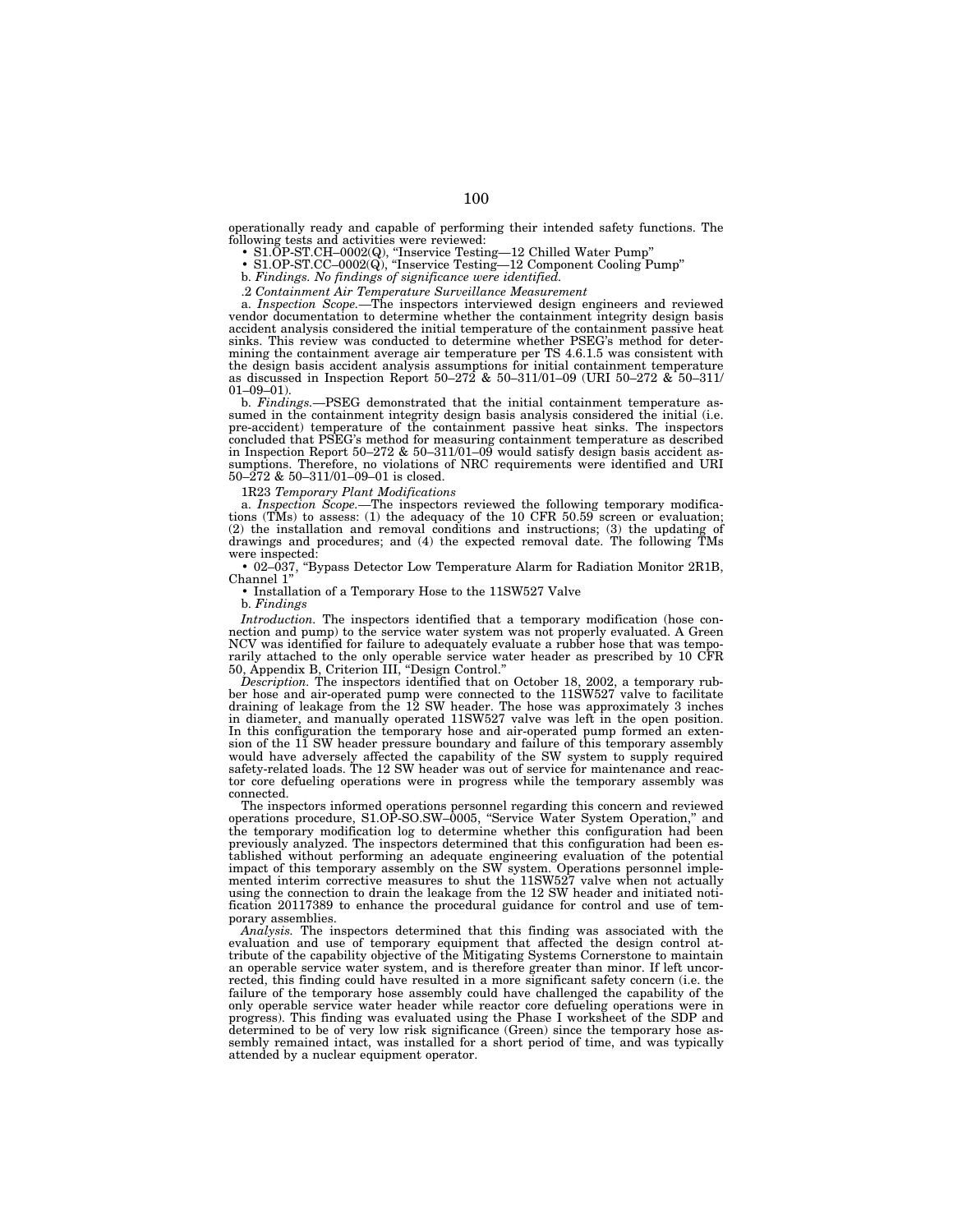*Enforcement.* 10 CFR 50, Appendix B, Criterion III, "Design Control," requires that applicable regulations for structures, systems, and components are properly translated into specifications, procedures and drawings. Cont PSEG failed to develop adequate specifications and procedures prior to connection of a temporary hose assembly to the 11 SW header. Because the failure to develop adequate controls for this configuration was determined to be of very low significance and has been entered into the corrective action program (notification 20117389), this violation is being treated as a non-cited violation (NCV) consistent with Section VI.A of the NRC Enforcement Policy: NCV 50–272/02–09–05, Failure to Properly Evaluate a Temporary Installation to the 11 Service Water Header.

## *2. Radiation Safety*

# *Occupation Radiation Safety [OS]*

# 2OS1 *Access Control to Radiologically Significant Areas* a. *Inspection Scope.*—During the period October 21–25, 2002, the inspector re-

viewed exposure significant work areas, high radiation areas, and airborne radioactivity areas in the plant and evaluated associated controls and surveys of these areas to determine if the controls (i.e., surveys, postings, barricades) were acceptable. The primary focus of this inspection was observing and reviewing work activi-ties associated with the Unit 1 refueling outage (1R15). For these areas the inspector reviewed radiological job requirements and attended job briefings to determine if radiological conditions in the work area were adequately communicated to workers through briefings and postings. The inspector also verified radiological controls, radiological job coverage, and contamination controls to ensure the accuracy of surveys and applicable posting and barricade requirements. The inspector obtained this information via: interviews with PSEG personnel; walkdown of systems, structures, and components; and examination of records, procedures, or other pertinent documents. The inspector determined if prescribed radiation work permits (RWPs), and procedure and engineering controls were in place; whether PSEG surveys and postings were complete and accurate; and if air samplers were properly located. The inspector reviewed RWPs used to access these and other high radiation areas to identify the acceptability of work control instructions or control barriers specified. The inspector reviewed electronic pocket dosimeter alarm set points (both integrated dose and dose rate) for conformity with survey indications and plant policy. The controls implemented by PSEG were compared to those required under plant technical specifications (TS 6.12) and 10 CFR 20, Subpart G for control of access to high and locked high radiation areas.

# b. *Findings. No findings of significance were identified.*

a. Inspection Scope.—The inspector reviewed ALARA job evaluations, exposure estimates, and exposure mitigation requirements and compared ALARA plans with the results achieved. A review was performed of the integration of ALARA requirements into work procedures and RWP documents, the accuracy of person-hour estimates and person-hour tracking, and generated shielding requests and their effectiveness in dose rate reduction. The inspector obtained this information via: interviews with PSEG personnel; walkdown of systems, structures, and components; and, examination of records, procedures, or other pertinent documents.

The inspector also reviewed exposure goals established for the Unit 1 refueling outage (1R15). An outage goal of 110 person-rem had been established by PSEG, including the following work activities and their outage exposure goal: reactor maintenance (18.500 rem); primary steam generator work [including eddy current testing] (20.335 rem); reactor coolant pump and motor work (3.460 rem); and, in-service inspection (7.700 rem). By day 14 of the outage, outage exposures exceeded 116 person-rem. The primary reason for exceeding the outage goal identified by PSEG was higher than anticipated area dose rates as the result of a shutdown crud burst and the subsequent inability to remove the radioactive material from the primary coolant in sufficient quantity prior to the start of outage work.

Since the 1999 Unit 1 refueling outage (1R13), this is the third time greater than anticipated area dose rates have been created following a shutdown crud burst and subsequent primary coolant clean-up. Similar issues also arose during the 2000 Unit 2 refueling outage (2R11). Corrective actions taken after both of these previous outages proved insufficient to prevent a recurrence during 1R15.

b. *Findings.* No findings of significance were identified.

2OS3 *Radiation Monitoring Instrumentation*

a. *Inspection Scope.—*The inspector reviewed field instrumentation utilized by radiation protection technicians and plant workers to measure radioactivity, including portable field survey instruments, friskers, portal monitors and small article mon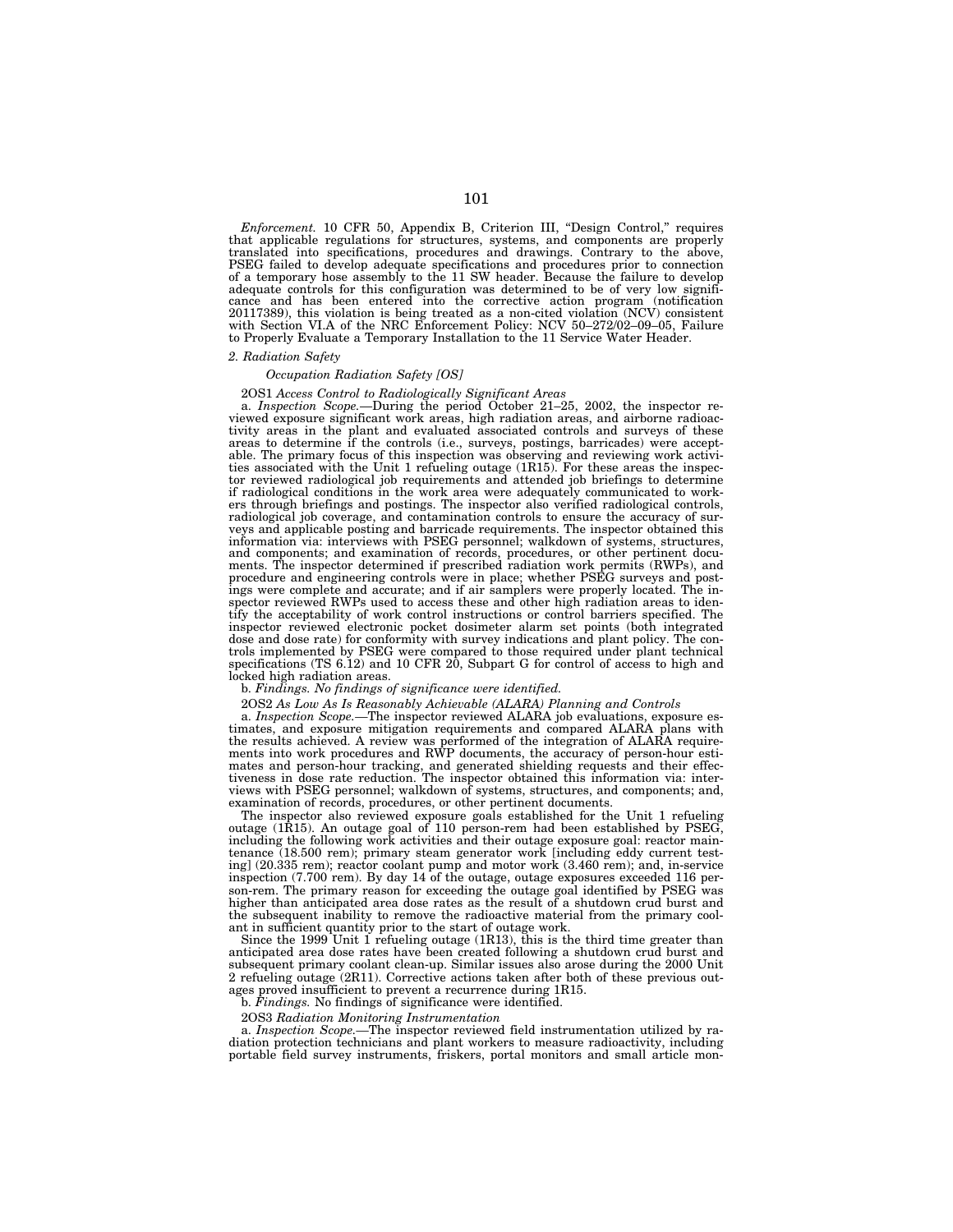itors. The inspector reviewed selected radiation protection instruments observed in the radiologically controlled area (RCA), specifically verification of proper function and certification of appropriate source checks for these instruments which were utilized to ensure that occupational exposures are maintained in accordance with 10 CFR 20.1201. The inspector obtained this information via: interviews with PSEG personnel; walkdown of systems, structures, and components; and examination of records, procedures, or other pertinent documents.

b. *Findings. No findings of significance were identified.*

#### *3. Safeguards*

*Physical Protection [PP]*

3PP3 *Response to Contingency Events*

a. *Inspection Scope.—*The inspectors reviewed the status of security operations and assessed implementation of the protective measures in place as a result of the current, elevated threat environment.

b. *Findings. No findings of significance were identified.*

#### *4. Other Activities [OA]*

*4OA1 Performance Indicator Verification*

.1 *Public Radiation Safety Cornerstone*

a. *Inspection Scope.—*The inspector reviewed a listing of licensee event reports for the period January 1, 2002 through October 21, 2002 for issues related to the public radiation safety performance indicator, which measures radiological effluent release occurrences per site that exceed 1.5 milli-rem per quarter (mrem/qtr) whole body or 5 mrem/qtr organ dose for liquid effluents; or 5 mrads/qtr gamma air dose, 10 mrads/qtr beta air dose; or 7.5 mrems/qtr organ doses from I–131, I–133, H–3 and particulates for gaseous effluents.

b. *Findings.* No findings of significance were identified.

.2 *Emergency Preparedness*

a. *Inspection Scope.*—The inspector reviewed PSEG's procedure for developing the data for the emergency preparedness PIs which are: (1) Drill and Exercise Performance, (2) Emergency Response Organization Drill Participation and (3) Alert Notification System (ANS) Reliability. The inspector also reviewed PSEG's drill/exercise reports, training records and ANS testing data from the fourth quarter of 2001 to the end of the third quarter of 2002 to verify the accuracy of the reported data. The review was performed in accordance with NRC Inspection Procedure 71151. The acceptance criteria are 10 CFR 50.9 and NEI 99–02, Revision 2, Regulation Assessment Performance Indicator Guideline.

b. *Findings.* No findings of significance were identified.

.3 *Reactor Scram and Unplanned Power Reductions*

a. *Inspection Scope.—*The inspectors reviewed the performance indicator (PI) data submitted by PSEG for "Unplanned Scrams per 7000 Critical Hours," "Scrams with a Loss of Normal Heat Removal,'' and ''Unplanned Transients per 7000 Critical Hours'' to ensure that the data was consistent with the plant operating histories and with the guidance contained in NEI 99–02, ''Regulatory Assessment Indicator Guideline.'' The inspectors reviewed the data submitted from the third quarter of 2001 to the third quarter of 2002.

b. *Findings. No findings of significance were identified.*

4OA2 *Identification and Resolution of Problems*

.1 *Cross Reference to P&IR Findings Documented Elsewhere*

Section 40A5 describes a finding for failure to be able to achieve and maintain a 50 percent concentration of carbon dioxide for 30 minutes by the fire suppression systems for six safety-related areas. The failure of PSEG to identify that modifications to the ventilation system to trip the exhaust fans aggravated this previously identified condition and to implement timely and effective action for the conditions are indicative of potential deficiencies in the licensee's corrective action reviews.

.2 *Reactor Safety Cornerstone—Salem Unit 1 Inservice Inspection*

a. *Inspection Scope.—*The inspector reviewed a sample of corrective action reports shown in Attachment 1, which identified problems related to ISI issues. The inspector verified that problems were being identified, evaluated, appropriately dispositioned, and entered into the corrective action program.

b. *Findings. No findings of significance were identified.*

.3 *Public Radiation Safety Cornerstone—Salem Unit 1 Auxiliary Building Water Leak*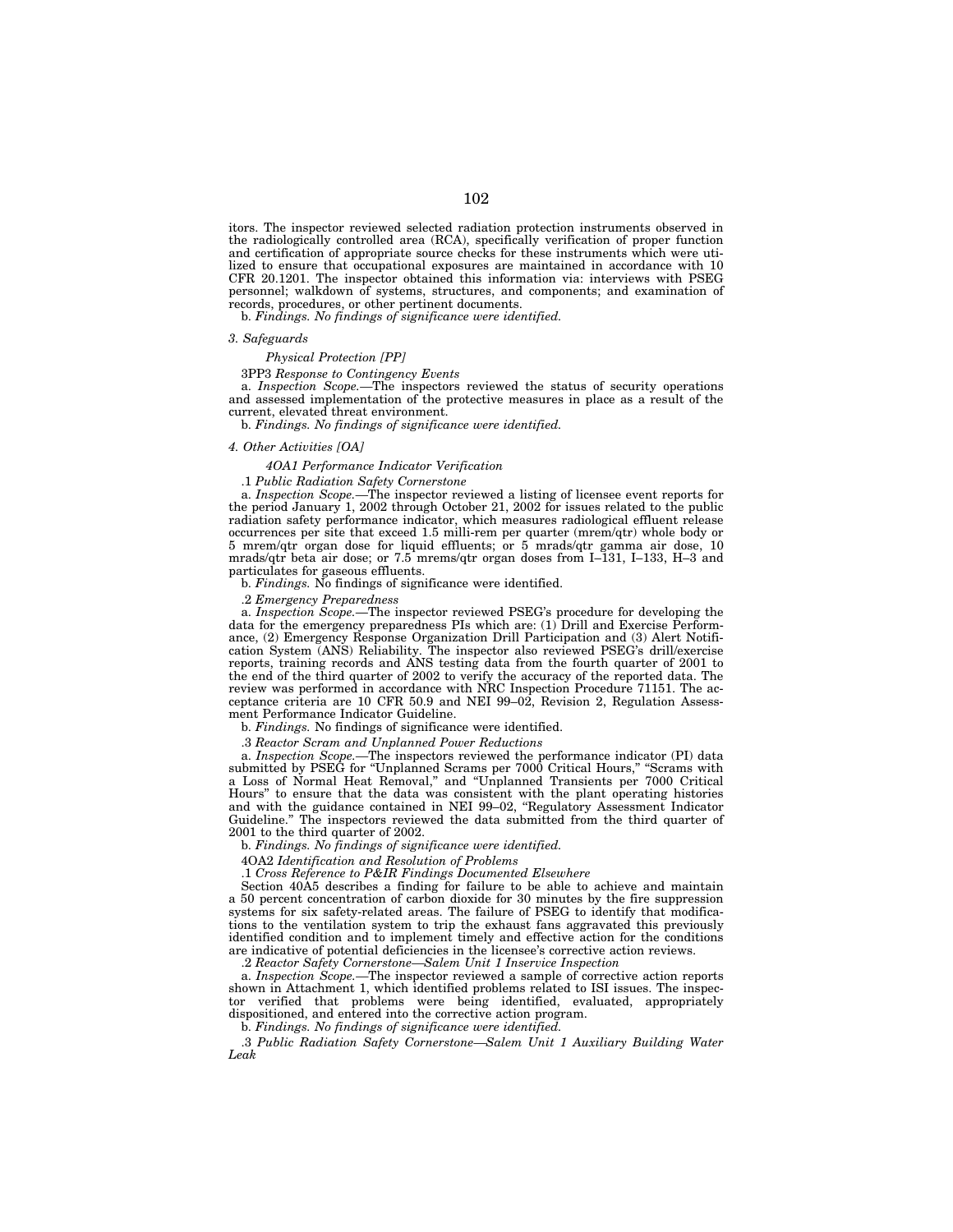a. *Inspection Scope.—*The inspectors reviewed PSEG activities regarding problem identification and resolution of contaminated water leaks into the Auxiliary Build-

ing. The review noted the applicable information as discussed below. On September 18, 2002, PSEG documented (notification 20114071) the discovery of water leakage through the Unit 1—78-foot mechanical penetration room wall. PSEG also noted that workers' shoes coming from the room were contaminated. PSEG took smear and water samples. The measurement results indicated that the source of water was from a radioactive system. There has been a history of noncontaminated water leakage in this area (e.g., notification 20001837 in 1999 and MMIS 971217047 in 1977).

On September 25, 2002, PSEG initiated an evaluation (notification 20114152) to resolve the water leakage. Subsequently, PSEG engineering personnel identified a second leak at a spent fuel pool cooling piping penetration (between the Unit 1 spent fuel building and the auxiliary building) located within the Unit 1 78-foot me-chanical penetration room.

On November 20, 2002, PSEG informed the resident inspectors of the leak. PSEG personnel reported that chemical analysis of water from the leak was indicative of the Unit 1 spent fuel pool. On November 29, PSEG began installation of a collection device to capture the leakage from under the spent fuel pool cooling line and direct this water to the contaminated drain and liquid radwaste systems.

On December 9–10, 2002, the resident inspectors and a regional specialist toured the Unit 1 78-foot mechanical penetration room and verified the leak catch device under the spent fuel pool cooling water return pipe. The inspectors also toured Unit 1 64-foot switchgear room and noted that there was evidence of five (5) water leaks along the wall in the room. The leaks appeared to be long established with the exception of one (Sample 7). PSEG took five samples and measured for boron, tritium, and gamma analyses. The analytical results of the Sample No. 7 indicated that the source of water was from a radioactive system. Analytical results of the other four (4) samples suggested that these were the results of uncontaminated groundwater intrusion. On December 9 PSEG assigned a full-time team and developed an action plan to address the leaks. Two additional notifications (20123998 and 20120815) were drafted to document the corrective actions.

On January 2 and 3, 2003, the inspectors reviewed analytical data, including water samples from seven (7) onsite environmental test locations. The analytical results for tritium, fission, and activated gamma emitters were well below the required lower limits of detection (LLDs) listed in the Offsite Dose Calculation Manual (ODCM). The inspectors attended PSEG's meetings to observe their discussions of (1) soil and water sampling, (2) drilling of permanent deep sampling wells, (3) spent fuel pool water make-up rate, (4) integrity of the fuel transfer canal, (5) sampling the water at the bottom of spent fuel pool to track iodine–131, and (6) monitoring for spent fuel pool water leaks.

b. *Findings.* No findings of significance were identified at the time of this inspec-tion. At the conclusion of the period the inspectors were unable to determine whether PSEG met all ODCM and 10 CFR 20 effluent release requirements since the environmental sampling activities had not been completed. This issue will remain unresolved pending completion and assessment of the planned environmental moni-toring activities (URI 50–272/02–09–06).

.4 *Unit 2 Residual Heat Removal System Water-Hammer* a. *Inspection Scope.—*An inspection of problem identification and resolution for a selected issue was performed to review the effectiveness of actions in identifying the problem and the implementation of the follow-up corrective actions. The item selected for this review was related to notifications 20099566, 20104986, and 20110575 that documented a water-hammer event during the start of RHR pumps 21 and 22 for testing, and the troubleshooting efforts to determine the cause. The inspection included the review of the troubleshooting efforts, engineering analyses and evaluations, the root cause determination, the corrective action plan, and design modification and post-modification testing following the installation of additional RHR system vents in May 2002. Also, the inspector performed a walkdown of the accessible portions of the RHR system, and reviewed RHR system fill and vent procedure, and reviewed the design and licensing basis for the RHR system.

The inspector did not identify an operability concern with the water hammer events but noted that PSEG's initial efforts to understand and resolve this problem did not appear timely. The initial water-hammer event was identified before the startup from the Unit 2 refueling outage in May 2002, and the cause was attributed to a check valve slamming noise. Based on the document review and interviews, the inspector concluded that PSEG troubleshooting activities for this problem were de-layed until August 2002 (notification 20110575). The inspector noted that the eventual investigation of this problem appeared to be better focused and thorough.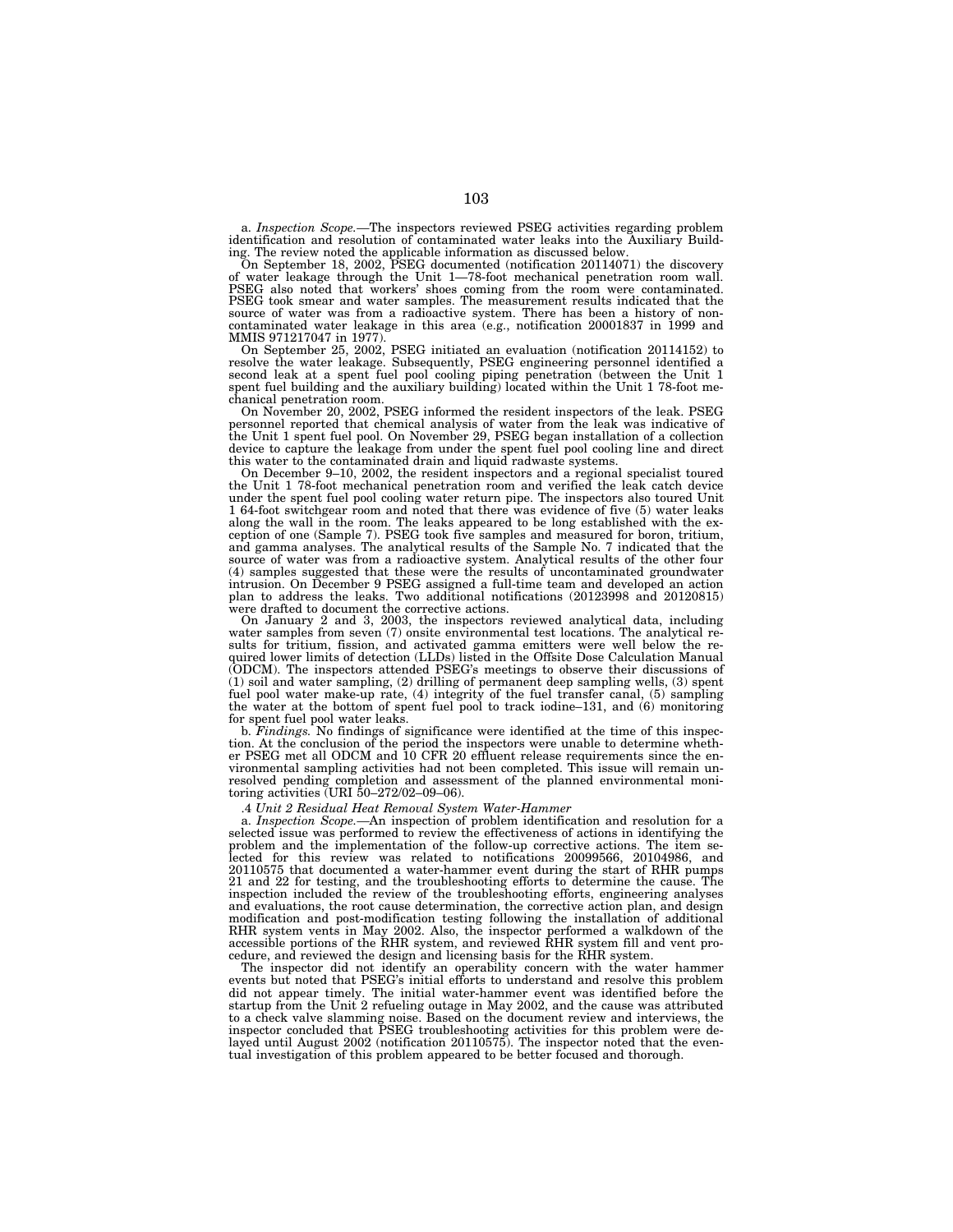b. *Findings.* No significant findings were identified.

.5 *Human Performance Improvement*

a. *Inspection Scope.—*During the June 2001 assessment meeting between the NRC and PSEG, PSEG senior management indicated that a group had been formed to initiate a human performance improvement program. Due to continuing human performance issues at Salem, the inspectors selected this improvement program for review of measurable performance changes regarding the identification and resolution of problems.

The inspectors found that the improvement program described during the 2001 meeting had not been maintained. Also, in the summer of 2002, an industry peer review identified that an integrated and visible approach to improving human performance was not evident at the site. In October 2002 PSEG assigned a new human performance manager and began development of a new human performance program initiative. The inspectors discussed this initiative with the human performance manager and reviewed draft action plans for program implementation. The initial implementation has commenced through the communication and training of senior and mid-level managers on the initiative and tools for implementation. Performance indicators to measure human performance improvement are being developed and populated with data. PSEG indicated that these performance indicators would provide a meaningful measure of performance by the end of 2003. The inspectors determined that it was premature to determine the effectiveness of this program. b. *Findings.* No significant findings were identified.

4OA3 *Event Followup*

.1 *(Closed) LER 50–311/02–002–00*: Containment Internal Pressure Not Maintained Within Technical Specification Limits

On April 20, 2002, PSEG discovered that the instrumentation used to monitor the containment internal pressure was reading one-half of the actual containment pressure. This lower indicated pressure resulted in operation where the actual containment internal pressure exceeded the 0.3 psig TS 3.6.1.4 limit. The problem resulted from the installation of an incorrect part as an equivalent replacement for an instrumentation module. PSEG's planned and completed corrective actions included repair of the instrument, review of the release calculation used in the Annual Radioactive Effluents Report, review for a similar problem at Unit 1 and entry of this problem into the corrective action program to evaluate the programmatic problems that led to this event. No new findings were identified in the inspector's review. This finding constitutes a violation of minor significance that is not subject to enforcement action in accordance with Section IV of the NRC's Enforcement Policy. PSEG documented the problem in notification 20097451. This LER is closed.

.2 *(Closed) LER 50–272/02–005–00*: Unexpected Auto-Start of Turbine Driven Auxiliary Feedwater Pump at Start of Refueling Outage

On October 10, 2002, during the scheduled manual trip to start the 1R15 refueling outage, an unexpected automatic start of the 13 auxiliary feedwater pump occurred. Operators responded properly to the event. This event resulted from the previous adjustment of the steam generator low-low setpoint that was performed in response to a generic concern (discussed in Inspection Report 50–272 & 50–311/02– 03). PSEG's planned and completed corrective actions included evaluation of whether further setpoint changes could be implemented to preclude this type of event and a review to determine whether this type of event can be defined as expected. The LER was reviewed by the inspectors and no findings of significance were identified. PSEG documented this event in notification 20116128. This LER is closed.

.3 *(Closed) LER 50–272/02–007*: Core Alterations Performed Without Direct Communications

On October 16, 2002, while lifting the upper internals from reactor vessel, PSEG failed to establish direct communications between the control room and the refueling station as required by TS 3.9.5. PSEG's planned and completed corrective actions included development of a temporary standing order to clarify roles and responsibilities for the refueling and operating crews, and procedural enhancements. No new findings were identified in the inspector's review. This finding constitutes a violation of minor significance that is not subject to enforcement action in accordance with Section IV of the NRC's Enforcement Policy. PSEG documented the problem in notification 20116936. This LER is closed.

4OA5 *Other Activities*

.1 *TI 2515/150—Reactor Pressure Vessel Head (RPV) and Vessel Head Penetration Nozzles (NRC Bulletin 2002–02)*

a. *Inspection Scope.—*The inspectors reviewed PSEG's activities to detect circum-ferential cracking of RPV head penetration nozzles in response to NRC Bulletin 2002–02, ''Reactor Pressure Vessel Head and Vessel Head Penetration Nozzle In-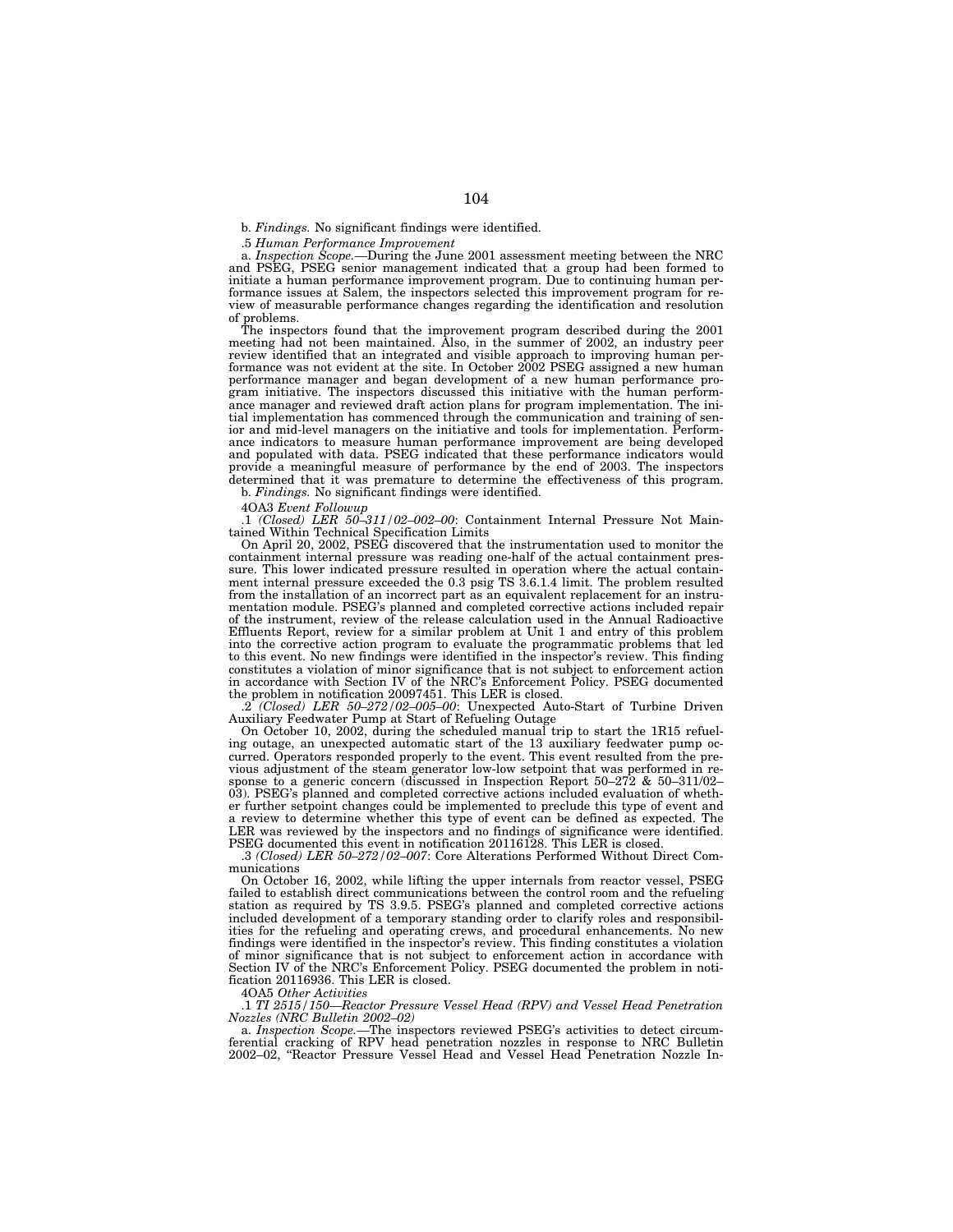spection Programs,'' as specified by Temporary Instruction (TI) 2515/150. The activities included interviews with analyst personnel and other technical staff, reviews of qualification records, procedures, and observations of selected video tape and pictures of the reactor vessel closure head visual examination. The inspectors also reviewed the susceptibility calculation to verify that appropriate plant-specific information was used as input. In accordance with  $TI$   $2515/150$ , inspectors verified that deficiencies and discrepancies associated with the RCS pressure boundary or the examination process was identified and that they were placed in PSEG's corrective action process.

b. *Findings.* No findings of significance were identified and the specific reporting requirements of TI 2515/150 are documented in Attachment 1.

.2 *TI 2515/148, Revision 1, Appendix A—Inspection of Nuclear Reactor Safeguards Interim Compensatory Measures*

a. *Inspection Scope.—*An audit of PSEG's performance of the interim compensatory measures imposed by the NRC's Order Modifying License, issued February 25, 2002 was completed in accordance with the specifications of NRC Inspection Manual Temporary Instruction (TI) 2515/148, Revision 1, Appendix A, dated September 13, 2002.

b. *Findings.* No findings of significance were identified.

.3 *(Closed) URI 50–272; 50–311/02–07–01*: Failure to maintain the Fire Protection Program as described in the FSAR and approved in the SERs.

*Introduction.* PSEG did not properly maintain room isolation barriers and improperly implemented a modification to the switchgear penetration area ventilation system, both of which caused an existing fire protection concern on carbon dioxide (CO2) concentration to be exacerbated. This finding (Green NCV) represents the completion of an unresolved item identified in Inspection Report 2002–07 regarding the automatic fire suppression system in six safety-related electrical areas addressed by the fire protection program.

*Description*. During the 1999 triennial fire protection inspection (NRC Inspection Report 50–272&311/99–10), the inspectors identified a White finding involving the initial testing of the 4160V switchgear room and lower electrical penetration area  $CO<sub>2</sub>$  fire suppression systems. When initially tested in 1974 (Unit 1) and 1979 (Unit 2), the systems failed to achieve the design concentration of 50 percent  $CO<sub>2</sub>$ . The inspectors determined that the plant condition did not meet the requirements of License Conditions 2.C.5 (Unit 1) and 2.C.10 (Unit 2), i.e., the fire protection program. The  $CO<sub>2</sub>$  systems as described by PSEG in the FSAR and approved by NRC specify a 50 percent  $CO<sub>2</sub>$  concentration to be maintained for 30 minutes.

Following this finding, PSEG initially attempted to replace the  $CO<sub>2</sub>$  system with a water-based automatic sprinkler system. This plan was abandoned due to floor drain system limitations. In April 2002 PSEG determined that returning the  $CO<sub>2</sub>$ system to fully operable status would be a better alternative.

PSEG performed tracer gas testing in May 2002 to support re-analysis of the  $CO<sub>2</sub>$ systems and to resolve issues associated with commitments for  $CO<sub>2</sub>$  retention in fire areas at Salem. The test results predicted achievement of approximately 45 percent initial concentrations, which would dissipate to 18 to 28 per cent within 20 minutes.

PSEG identified that the majority of the leakage from the rooms was through the  $CO<sub>2</sub>$  isolation dampers and the fire door seals. PSEG subsequently determined that the dampers used were backdraft dampers, and therefore improperly utilized for isolation in the switchgear and penetration area ventilation system. PSEG also determined that the 5 year damper seal replacements recommended by the damper manufacturer had never been done.

The  $CO<sub>2</sub>$  system design called for the ventilation system fans to trip on a  $CO<sub>2</sub>$  discharge. The initial ventilation system design had the supply fans continuing to operate after a CO2 discharge, but the exhaust fans tripped. Between 1994 and 1996 PSEG installed engineering changes 1-EC–3377 and 2-EG–3298 that permitted the exhaust fans to continue to operate after a  $CO<sub>2</sub>$  discharge, thereby further degrading the ability of the  $CO_2$  system to achieve and maintain a 50 percent  $CO_2$  concentration for 30 minutes.

*Analysis.* The inspector determined that this finding adversely impacted fire suppression equipment capability, affecting the design control attribute of the capability objective of the Mitigating Systems Cornerstone, and therefore is greater than minor.

The finding was evaluated using Inspection Manual Chapter (IMC) 0609, Appendix F. The finding passed the Phase I screening criteria, since it affected either manual or automatic suppression, depending upon the room.

For the phase 2 evaluation, the inspector developed fire scenarios based on the switchgear units in the areas of concern. The IPEEE fire scenarios were used as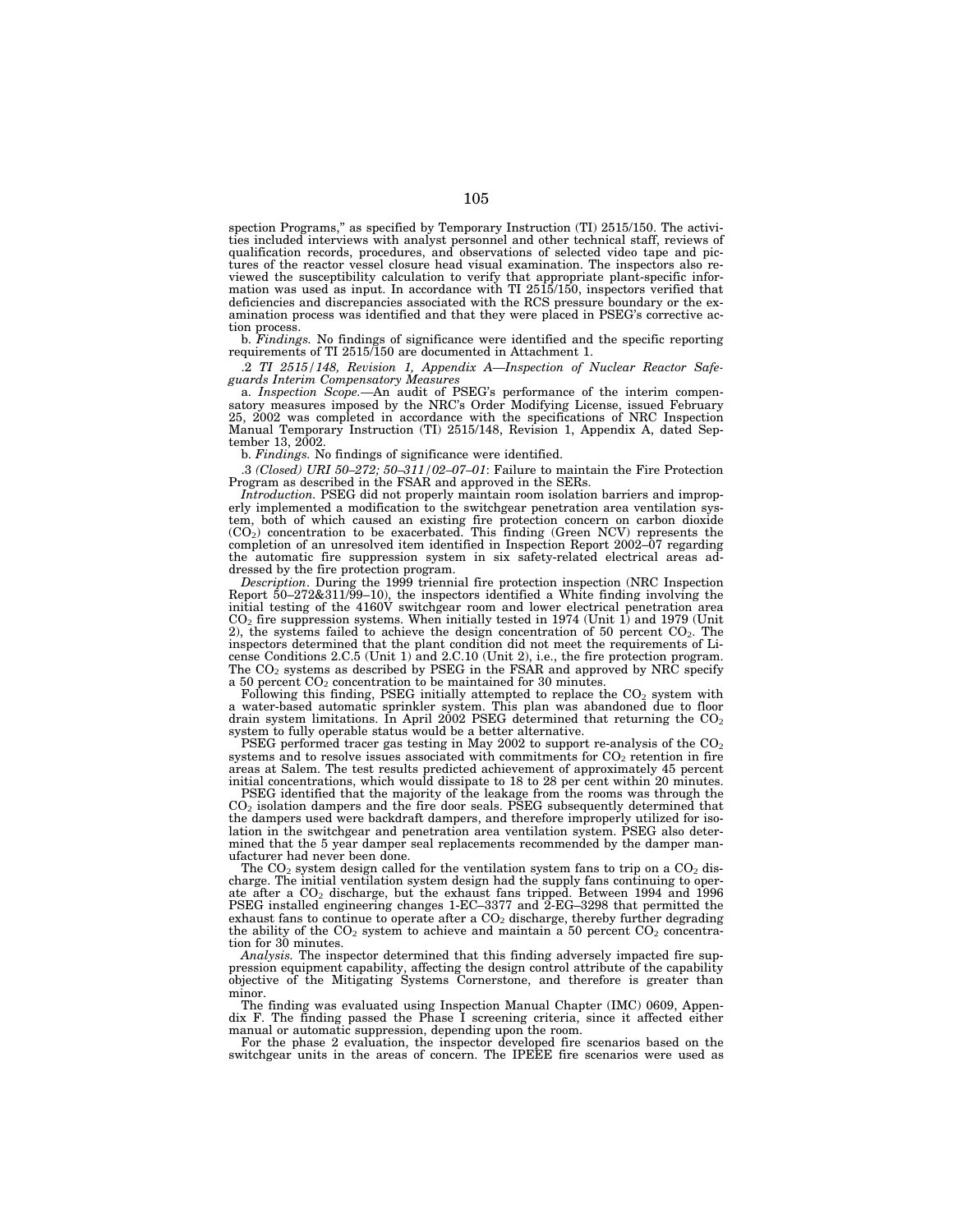the starting point. Since the areas had been the subject of impairments and had fire watch patrols, the transient combustible scenario was not imposed. In addition, the non-propagation fire scenarios for the switchgear fires were assumed to become propagation scenarios, due to the degraded gaseous suppression systems. The most limiting fire scenarios were those which led to a transient with loss of power conversion system, and disabled an auxiliary feedwater pump and a power operated relief valve. The ignition frequencies for these scenarios were summed, and the fire mitigation factors applied. The factors gave full credit for the fire brigade. Existing electrical raceway fire wrap was credited during scenario development by not imposing fire damage to cables which were wrapped. The resulting fire mitigation frequency corresponds to Row D of the risk estimation matrix (Table 5.6 in Appendix  $F$  of IMC 0609). The mitigating system capability rating for the remaining auxiliary feedwater trains (3) resulted in an overall risk characterization of Green.

Also, this finding had an aspect of problem identification and resolution, in that ineffective problem evaluation existed regarding the preventive maintenance and modifications on the affected equipment.

*Enforcement.* License Conditions 2.C.5 (Unit 1) and 2.C.10 (Unit 2) require PSEG to implement and maintain in effect all provisions of the fire protection program as approved in the SERs. Contrary to the above, PSEG failed to properly maintain room isolation dampers and improperly implemented a modification to the switchgear and penetration area ventilation system that resulted in the inability of the carbon dioxide fire suppression systems for six safety-related areas to maintain the design concentration for the specified time period. This self-revealing violation of very low safety significance is not being cited since it meets the criteria of Section VI of the NRC Enforcement Policy, NUREG–1600, for being dispositioned as NCV.

4OA6 *Management Meetings*

a. *Exit Meeting Summary.—*On January 16, 2003, the inspectors presented their overall findings to members of PSEG management led by Mr. Lon Waldinger. PSEG management stated that none of the information reviewed by the inspectors was considered proprietary.

b. *PSEG/NRC Management Meeting.—*On December 17 and 18, 2002, the NRC Region I Deputy Regional Administrator and the Region I DRP Division Director toured Salem Station and met with PSEG management to discuss current plant performance issues.

## ATTACHMENT 1—SUPPLEMENTAL INFORMATION

### A. *key points of contact*

C. Banner, EP Supervisor; D. Burgin, EP Manager; H. Berrick, Licensing Engineer; T. Cellmer, Radiation Protection Manager; C. Conner, NDE Engineer; P. Fabian, Steam Generator Engineer; V. Fregonese, Manager Design Engineering; M. Hassler, Radiation Protection Operations Superintendent—Salem; H. Malikowski, Materials Engineering; J. Nagle, Supervisor Licensing; T. Neufang, ALARA Supervisor—Salem; T. Oliveri, NDE/ISI Inspector; R. Schmidt, Materials Engineering; B. Sebastian, ALARA and Support Superintendent; W. Treston, Supervisor ISI; V. Zabielski, Steam Generator Group Manager.

### B. *list of items opened, closed, and discussed*

*Opened*

50–272&311/02–09–01; URI; Submerged safety-related electrical cables appropriate corrective actions. (Section R06).

50–272/02–09–06; URI; Salem Unit 1 spent fuel pool water leak. (Section 4OA2.3). *Opened/Closed*

50–272/02–09–02; NCV; Failure to properly test the 12 component cooling heat exchanger. (Section R07).

50–272&311/02–09–03; NCV; PSEG failed to maintain complete and adequate maintenance records. (Section R13).

50–272&311/02–09–04; NCV; Shutdown cooling loop inoperable and less than 3 feet of water above the fuel. (Section R20).

50–272/02–09–05; NCV; Failure to properly evaluate a temporary installation to the 11 service water header. (Section R23).

*Closed*

50–272/01–07–01; URI; Inservice Inspection Activities. (Section R08). 50–272&311/01–09–01; URI; Containment air temperature surveillance measurement. (Section R22).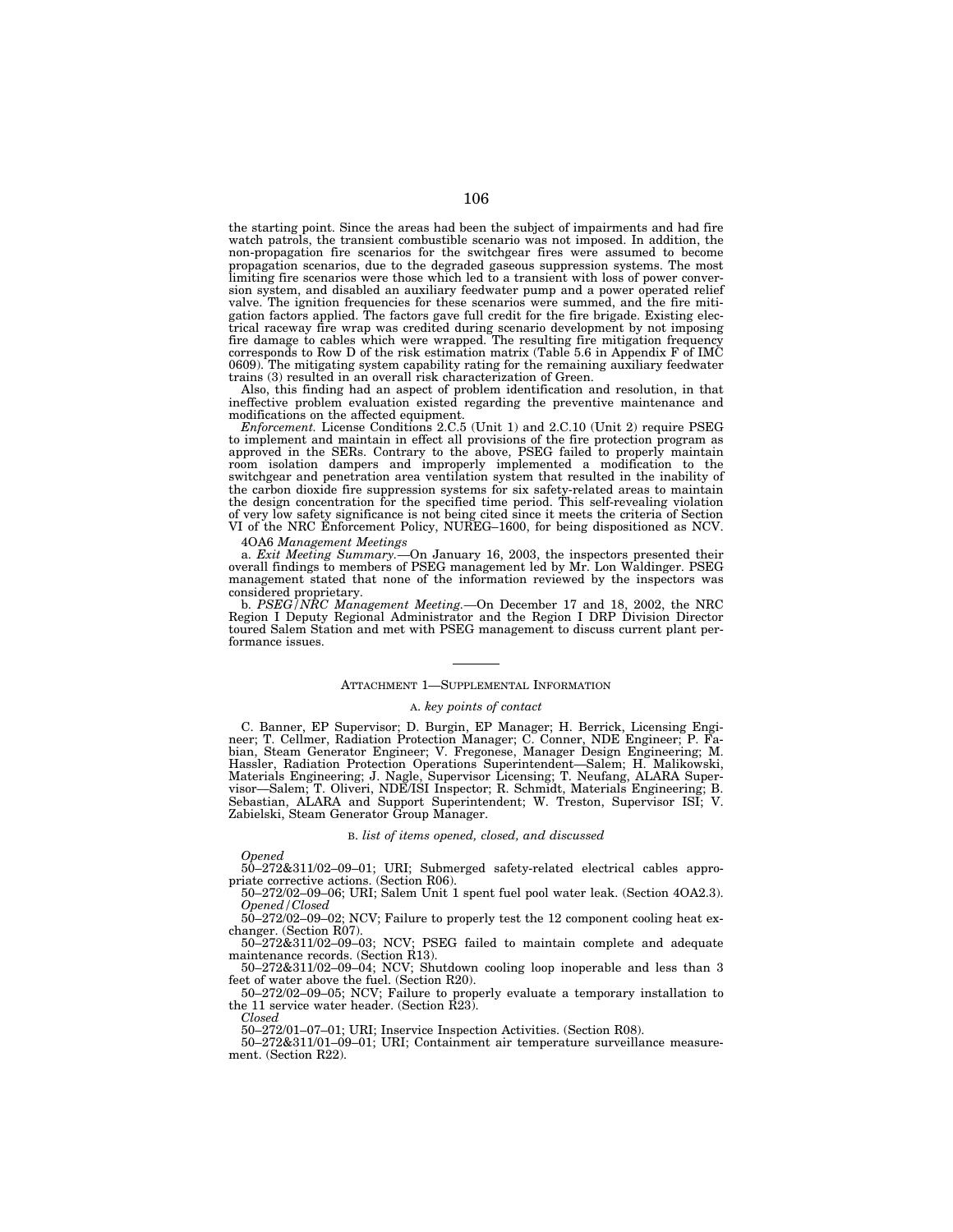50–272&311/02–07–01; URI; Failure to maintain the fire protection program as described in the FSAR and approved in the SERS. (Section OA5.3).

50–311/02–02–00; LER; Containment internal pressure not maintained within technical specification limits. (Section OA3.1).

50–272/02–05–00; LER; Unexpected auto-start of the turbine driven auxiliary feedwater pump at start of refueling outage. (Section OA3.2).

50–272/02–07–00; LER; Core alterations performed without direct communications. (Section OA3.3).

#### C. LIST OF DOCUMENTS REVIEWED

In addition to the documents identified in the body of this report, the inspectors reviewed the following documents and records:

Calculation #S-C-RC-MDC–1928, Rev 0, Determination of Effective Degradation Years (EDY) at RFO 1R15 (Salem Unit 1) and 2R13 (Salem Unit 2).

SH.RA-IS.ZZ–0005(Q), Rev 1, VT–2 Visual Examination of Nuclear Class 1, 2 and 3 Systems

SC.RA-IS.RC–0001(Q), Rev 0, Vessel Head Penetration Examination Drawing E 233–048, Closure Head Assembly for 173'' ID Reactor.

Video tape and still photographs of Bare metal inspection and selected RV head nozzles.

NC.NM-AP.22–0004(Q) NDE Inspector vision tests

SH.MD-AS. 22–0001(Q) NDE Certificates of Qualification

Reactor power, RCS Flow and RCS temperature data collected by engineering

LR-N02–0297, Response to NRC Bulletin 2002–02, Reactor Pressure Vessel Head and Vessel Head Penetration Nozzle Inspection Programs Salem Generating Station Units 1 and 2. September 06, 2002.

PSEG Technical Specification 6.9.1.5 Annual Reports Salem and Hope Creek Generating Stations Docket Nos. 50–272, 50–311, and 50–354 dated February 26, 2002. Engineering Evaluation No. S–1-RC-MEE–1509 Rev 0—1R14 Steam Generator

Tubing Operational Assessment for Cycle 15. Engineering Evaluation No. S–1-RC-MEE–1507 Rev 0—Salem 1R14 Steam Gen-

erator Tubing Condition Monitoring Assessment.

Engineering Evaluation No. S–1-RC-MEE–1691 Rev 0—1R15 Steam Generator Degradation Assessment.

Engineering Evaluation No. S–1-RC-MEE–1508 Rev 0—1R14 Steam Generator Tubing Degradation Assessment.

S1.SG-ST.RCE–0001(Q)-Rev 4 Steam Generator Eddy Current Examination.

54-ISI–400–11 Revision August 27, 2000—Framatome Technologies Multi-Frequency Eddy Current Examination of Tubing.

Examination Technique Specification Sheet #1 Rev 3—Bobbin Probe Examination. Examination Technique Specification Sheet #2 Rev 0—Rotating Probe Examination (115/+Point/080HF).

Examination Technique Specification Sheet #3 Rev 0—Dual Coil Rotating Probe Examination (+Point MR/HF) U-bend.

Examination Technique Specification Sheet #4 Rev 1—Single Coil Rotating Probe Examination (+Point) U-bend.

6875 by 040 EPRI, ASME, Wear Cal Standard as built drawing—6016623 B–0. 6875 by 040 EPRI, ASME, Wear Cal Standard as built drawing—6016624 B–0. 6875 by 040 EPRI, ASME, Wear Cal Standard as built drawing—6016625 B–0. 6875 by 040 EPRI, ASME, Wear Cal Standard as built drawing—6016626 B–0. 6875 by 040 EPRI, ASME, Wear Cal Standard as built drawing—6016627 B–0. 6875 by 040 EPRI, ASME, Wear Cal Standard as built drawing—6016628 B–0. 6875 by 040 EPRI, ASME, Wear Cal Standard as built drawing—6016629 B–0.

6875 by 040 EPRI, ASME, Wear Cal Standard as built drawing—6016630 B–0. Radiographic Examination Record Order 600032565.

02RF Examination Summary Record 191000—Integrally welded supports to reactor coolant pump 11 11-PMP–1LG.

02RF Examination Summary Record 191100—Integrally welded supports to reactor coolant pump 11 11-PMP–2LG.

02RF Examination Summary Record 221400—Main Steam System Component 34- MS–2141–1PL–1.

02RF Examination Summary Record 221500—Main Steam System Component 34- MS–2141–1PL–2.

02RF Examination Summary Record 221600—Main Steam System Component 34- MS–2141–1LP–3 thru 6.

02RF Examination Summary Record 222000—Main Steam System Component 34- MS–2141–1PL–7 thru 10.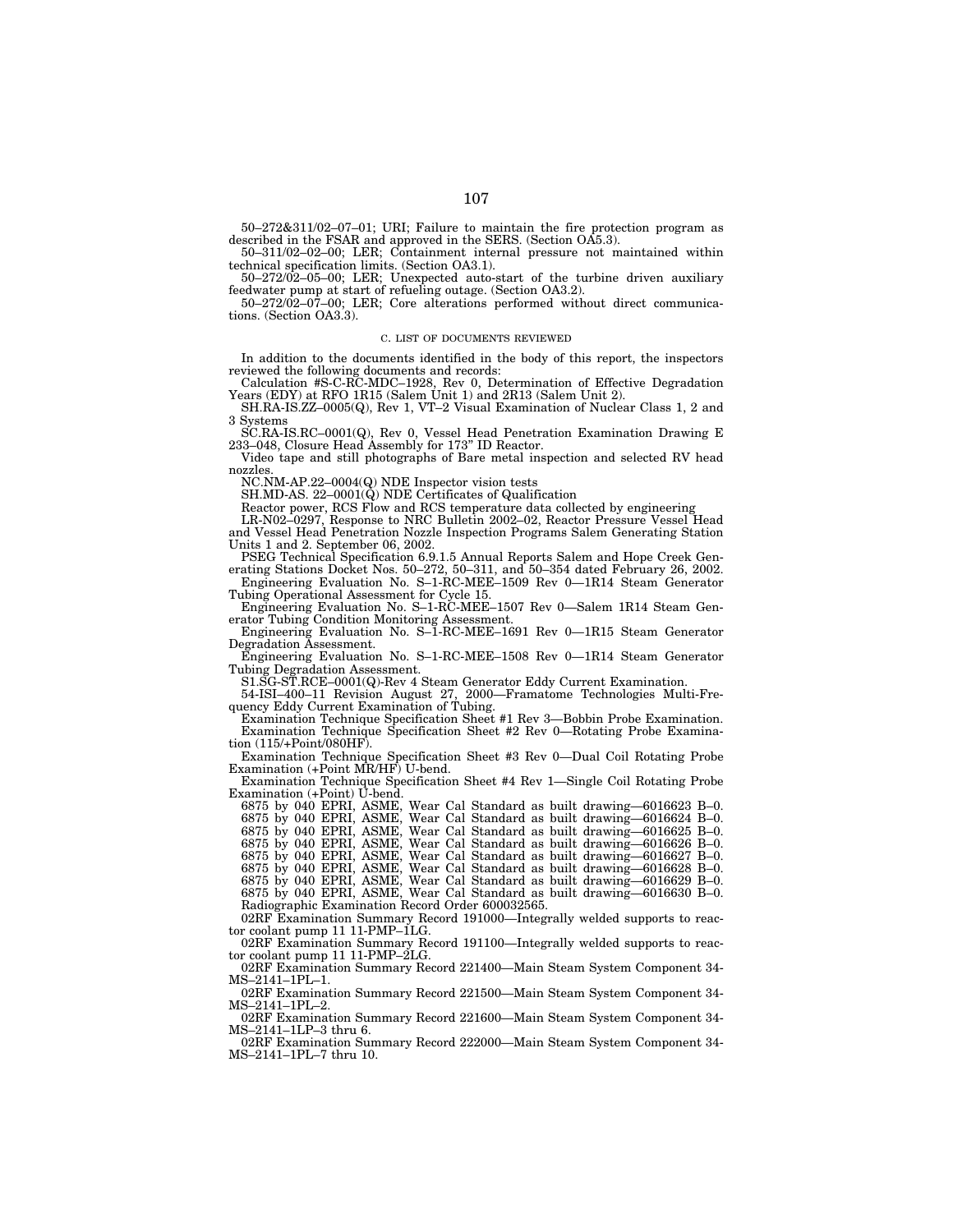02RF Examination Summary Record 222210—Main Steam System Component 34- MS–2141–1PL–11.

02RF Examination Summary Record 222215—Main Steam System Component 34- MS–2141–1PL–12. 02RF Examination Summary Record 148200—Safety Injection System Component

2-SJ–1137–13. 02RF Examination Summary Record 148300—Safety Injection System Component

2-SJ–1137–14. 02RF Examination Summary Record 148400—Safety Injection System Component 2-SJ–1137–15.

02RF Examination Summary Record 148500—Safety Injection System Component 2-SJ–1137–16.

02RF Examination Summary Record 148900—Safety Injection System Component 2-SJ–1137–20.

02RF Examination Summary Record 005310—Reactor Pressure Vessel Closure Head Component 1-RPV-NUTS 1–54.

Corrective Actions: 20102540, 20097621, 20098121, 20099595, 20096101, 20096437.

Maintenance of Emergency Preparedness Performance Indicator (PI) Data (NC.EP-DG.ZZ–0001(Z)—Rev 03).

*Notifications and Orders related to the Water-hammer event:*

20099566, 20099608, 20102647, 20104986, 20108933, 20110575, 20111010, 20111212, 20113051, 20113361, 20115277, 20114030, and 20113054.

*Procedures*

Filling and Venting Procedure for RHR: S1.OP-SO.RHR–0003(Q), Rev. 12. Waterhammer Action Plan, Attachment 5 to Procedure NC.PF-AP.ZZ-0082(Z).

*Engineering Evaluations and Related Documents*

RHR Water-hammer Issue Update, dated September 6, 2002.

Level 2 Evaluation RHR Water-hammer.

Event Time Line 04/05/02 through 11/05/02.

Drawings:

205350-SIMP, Rev. 02, ECCS-Simplified P&ID, 205332-SIMP, Rev. 01, RH R— Simplified P&ID; RH—2–2, Rev. 11, Aux Bld RHR & Safety Injection; P&ID for Elv. 45', 55', and 64' RH—2–3, Rev. 10, Reactor Containment RHR & SI P&ID for Elv.  $78'0".$ 

#### D. LIST OF ACRONYMS

ALARA—As Low As Is Reasonably Achievable ANS—Alert and Notification System

ASME—American Society of Mechanical Engineers

CAV—Control Area Ventilation

CC—Component Cooling

CCW—Component Cooling Water

CFCU—Containment Fan Cooling Unit

CFR—Code of Federal Regulations

CO2—Carbon Dioxide

CY—Calendar Year

ECA—Engineering Change Authorization

EDGs—Emergency Diesel Generators

EDY—Effective Degradation Years

EFPY—Effective Full Power Years

EPRI—Electric Power Research Institute

ICMs—Interim Compensatory Measures

IR—Inspection Report

ISI—Inservice Inspection

LCO—Limiting Condition for Operation

LLDs—Lower Limits of Detection MR—Maintenance Rule

NCV—Non-Cited Violation

NDE—Non-Destructive Examination

NRC—Nuclear Regulatory Commission

OCC—Outage Control Center

ODCM—Offsite Dose Calculation Manual

ORAM—Outage Risk Assessment and Management

PARS—Publicly Available Records

PI—Performance Indicator

PMT—Post-Maintenance Testing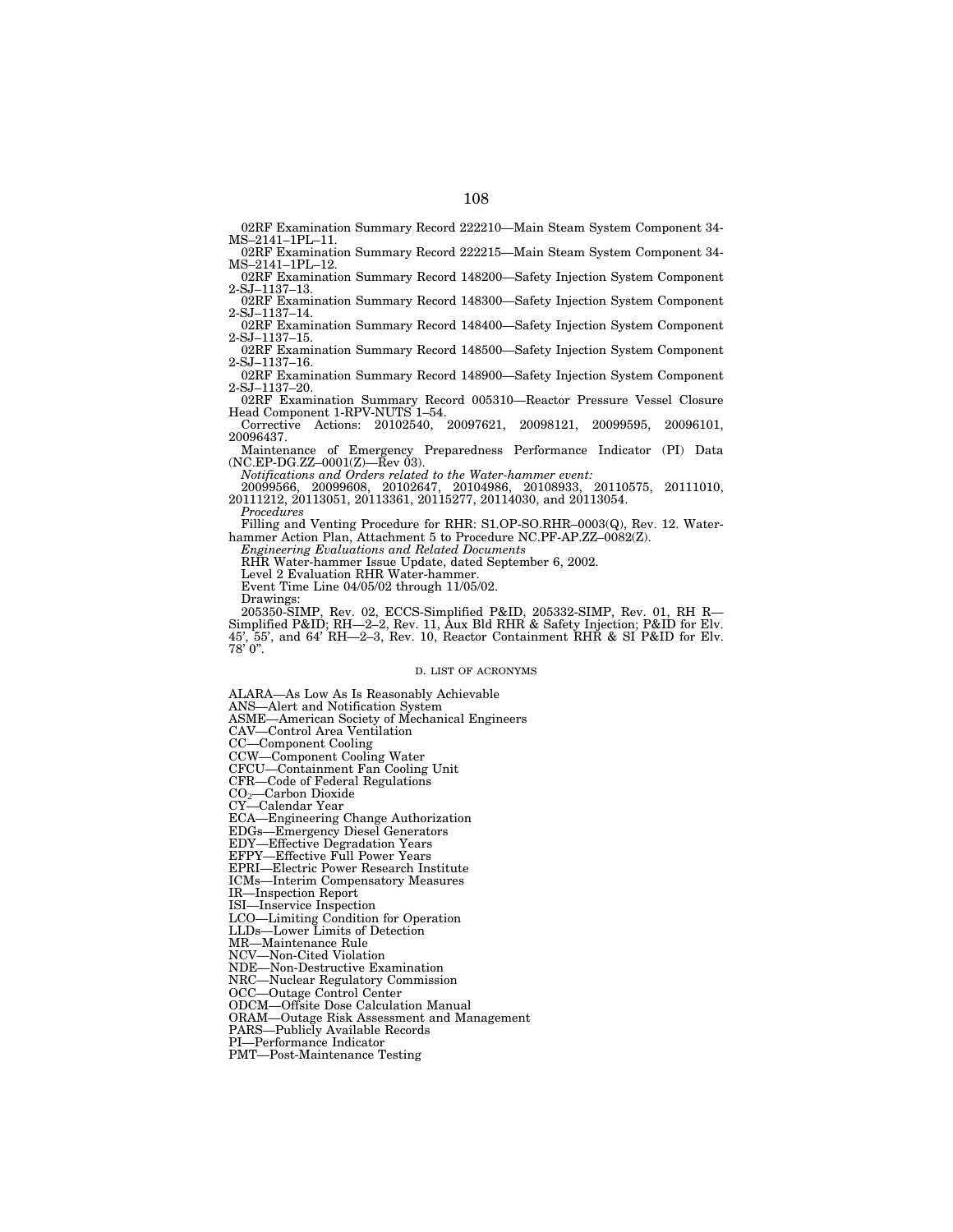PORV—Power Operated Relief Valve

PSEG—Public Service Electric Gas

PWSCC—Primary Water Stress Corrosion Cracking

RCA—Radiologically Controlled Area RCS—Reactor Coolant System

RG—Regulatory Guide

RHR—Residual Heat Removal

RPV—Reactor Pressure Vessel

RV—Reactor Vessel

RWP—Radiation Work Permit

RWST—Refueling Water Storage Tank

SDP—Significance Determination Process

SW—Service Water

TARP—Transient Assessment Response Plan

TI—Temporary Instruction

TM—Temporary Modification

TS—Technical Specifications

TSAS—Technical Specification Action Statement

URI—Unresolved Item

VTD—Vendor Technical Document

### E. TI 2515/150—REACTOR PRESSURE VESSEL HEAD AND VESSEL HEAD PENETRATION NOZZLES REPORTING REQUIREMENTS

a.1. Was the examination performed by qualified and knowledgeable personnel? The examination was performed by qualified and knowledgeable personnel. The inspectors found the use of VT–2 certifications including required visual examination for utilized personnel. The inspection technique utilized for bare metal visual examination was as described in the licensee's Bulletin 2002–02 response, dated 6 September 2002.

a.2. Was the examination performed in accordance with approved procedures? The visual examination was in accordance with approved and adequate proce-

dures a.3. Was the examination able to identify, disposition, and resolve deficiencies?

The examination was adequate to identify, disposition and resolve deficiencies.

a.4. Was the examination capable of identifying the PWSCC phenomenon described in the bulletin?

The examination performed was capable of identifying the PWSCC phenomenon described in the Bulletin 2001–01.

b. What was the condition of the reactor vessel head?

The general condition of the Reactor Vessel (RV) head was clean bare metal with some localized grit or fibrous debris on the uphill side of several nozzles. This debris appeared to be a mixture of inert foreign material/dirt and did not contain any evidence of boric acid. The insulation configuration provides relatively easy access for visual examination. No significant visual obstructions were encountered during the bare metal inspection.

c. Could small boron deposits, as described in the Bulletin 2001–01, ''Circumferential Cracking of Reactor Pressure Vessel Head Penetration Nozzles,'' be identified and characterized?

Small boron deposits, as described in Bulletin 2001–01, could be identified and characterized by the visual examination technique used. None were found during this visual inspection.

d. What material deficiencies were identified that required repair?

No material deficiencies associated with concerns described in Bulletin 2001–01 or 2002–02 were found.

e. What if any, significant items that could impede effective examination?

No significant items were identified that could impede effective examination.

TI 2515/150, Section 04.05 d, requires that inspectors report lower-level issues concerning data collection and analysis, and issues deemed to be significant to the phenomenon described in Bulletin. The inspector found the licensee calculation method was identical to what is provided in Appendix C of TI 2515/150. However, several observations were made regarding the potential for variations in the inputs for a specific plant calculation of effective degradation years (EDY). These insights identified by the inspector are provided for information below.

• The licensee's calculation for EDY for the Salem units does not include uncertainty for the unit Effective Full Power Years (EFPY) or RV head temperatures. The licensee and inspectors found no evidence that other plants have utilized input parameter uncertainty for the relative ranking determination.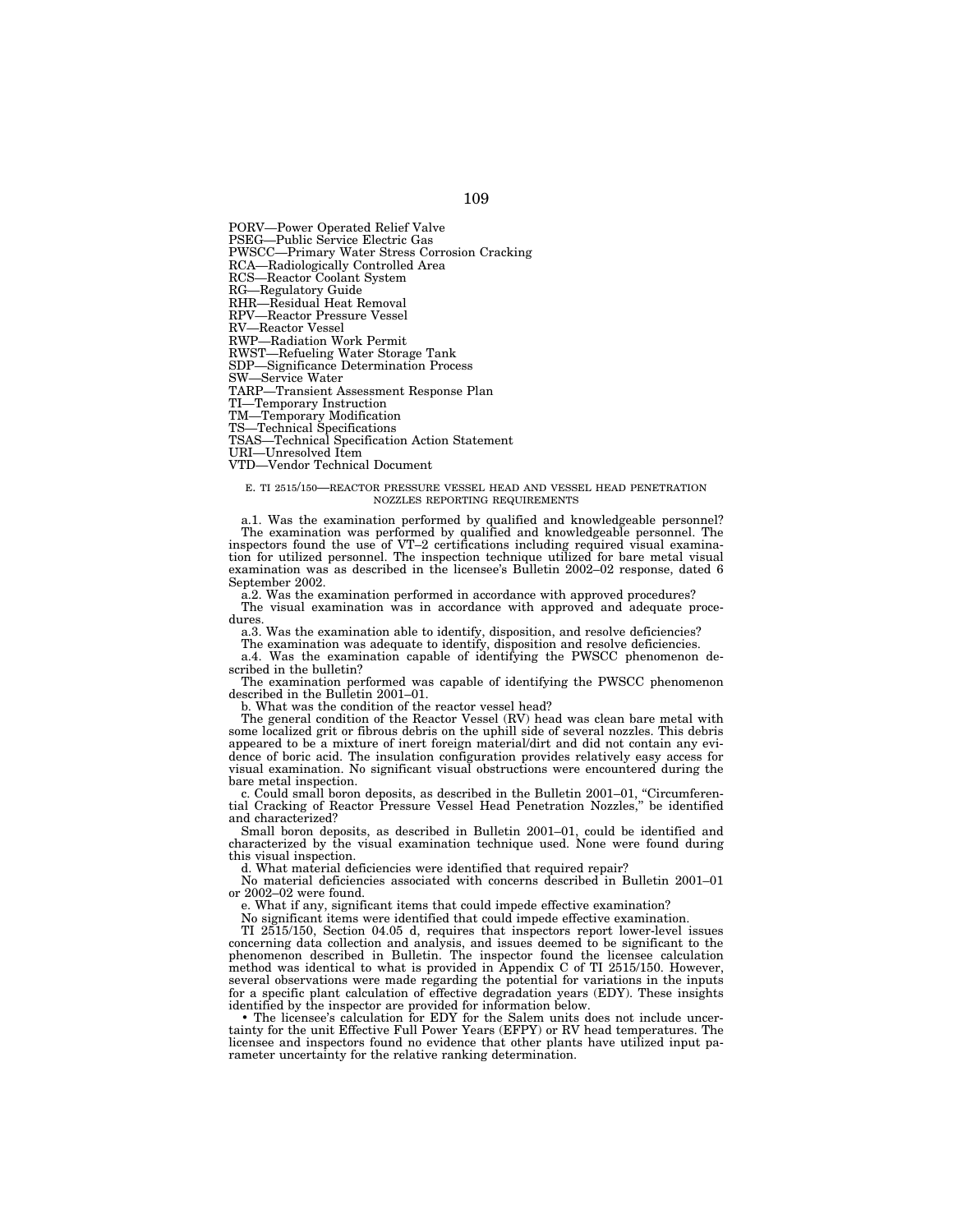• The Salem calculation for EDY utilized reactor thermal power data from PSEG fuels which was demonstrated to be more accurate and provides a more conservative result for the Salem units than the generator electric output data used by MRP– 44.

• The Salem Reactor Vessel head closure temperatures were calculated by Westinghouse under the WOG program ''Technical Support of Generic Letter 97–01, Response for RV Head Penetration Alloy 600 PWSCC.'' The licensee verified the plant specific inputs utilized remained current before using the vendor calculated head temperatures in the susceptibility ranking calculation. The inspector found that the licensee does not have the information to perform a technical comparison of the method utilized by the WOG to determine RV head temperatures with the method utilized to obtain the reference plant RV head temperature of 600 Deg F in the industry susceptibility model.

*Question 2.* At today's hearing, you were kind enough to provide some background on the events related to release of small amounts of tritium at Salem 1 reactor. While I appreciated your response and that of the other commissioners regarding the effect of tritium, I remain concerned about the timeline regarding the effect of tritium, I remain concerned about the timeline regarding the notification of the public in cases such as this. Also, I would like to know specifically what is the responsibility of the plant's owner, PSEG in cases like this?

Response. The licensee has the responsibility to identify and correct problems at its facilities. Licensees are required to have a problem identification and resolution program that provides for: (1) identification of problems; (2) reporting of problems in accordance with established criteria (e.g., NRC, State, and/or internal); (3) implementation of mitigating actions as necessary; (4) evaluation of any consequences of the problem (e.g., effect on workers, public, or the environment); (5) evaluation and determination of causes; (6) determination of risk significance; and (7) implementation of corrective actions commensurate with that risk significance. The basic requirements for these activities are outlined in 10 CFR 50, Appendix B. Specifically in this case, when the problem was identified, the licensee documented it in its corrective action program, initiated a review of the issue consistent with its understanding of the safety significance of the problem, implemented various mitigation activities to reduce or eliminate potential effects, and reported the issue to the State and the NRC when reporting criteria were met.

PSEG has taken actions to identify the source and extent of the leakage, including the drilling of a number of sample wells and evaluating sample data. PSEG has also taken action to collect any further leakage and is directing it into plant waste systems. The licensee is closely monitoring the issue consistent with its corrective action program, and is also undertaking a number of activities associated with identifying permanent repair options to the spent fuel pool. The NRC will continue to evaluate PSEG's activities regarding the root cause for the leak and corrective actions. Further, the NRC has maintained close coordination with the State of New Jersey and will continue to interact frequently with appropriate State officials.

*Question 3.* Question about new technologies related to nuclear power: As I mentioned, I am a Senator who is interested in learning more about nuclear power. In particular, could you elaborate on what new power technologies are expected to be deployed in the coming decade?

Response. The NRC's responsibilities are to license and oversee the operation of nuclear power plants, and does not promote the use of nuclear power associated technologies, or work on the development of those technologies. Those activities are conducted by the Department of Energy (DOE). DOE has looked at this question recently and organized a near-term deployment group to examine prospects for the deployment of new nuclear plants in the United States during this decade, and to identify obstacles to deployment and actions for resolution. The result of DOE's effort is documented in a report titled, ''A Roadmap to Deploy New Nuclear Power Plants in the United States by 2010,'' dated October 31, 2001. This report is available on DOE's website at: *http://gen-iv.ne.doe.gov/MAP-organization.html.* The NRC does communicate with DOE regarding these activities, to ensure that our activities related to advanced reactor design are consistent with DOE's plans. The NRC also stays informed of the industry's activities related to advanced reactor development and deployment.

The Nuclear Energy Institute has indicated to the NRC staff that its candidate for near term deployment will most likely be from one of 10 designs. The designs have or will be reviewed in accordance with a standard design certification process in accordance with regulations contained in 10 CFR Part 52 Subpart B. Through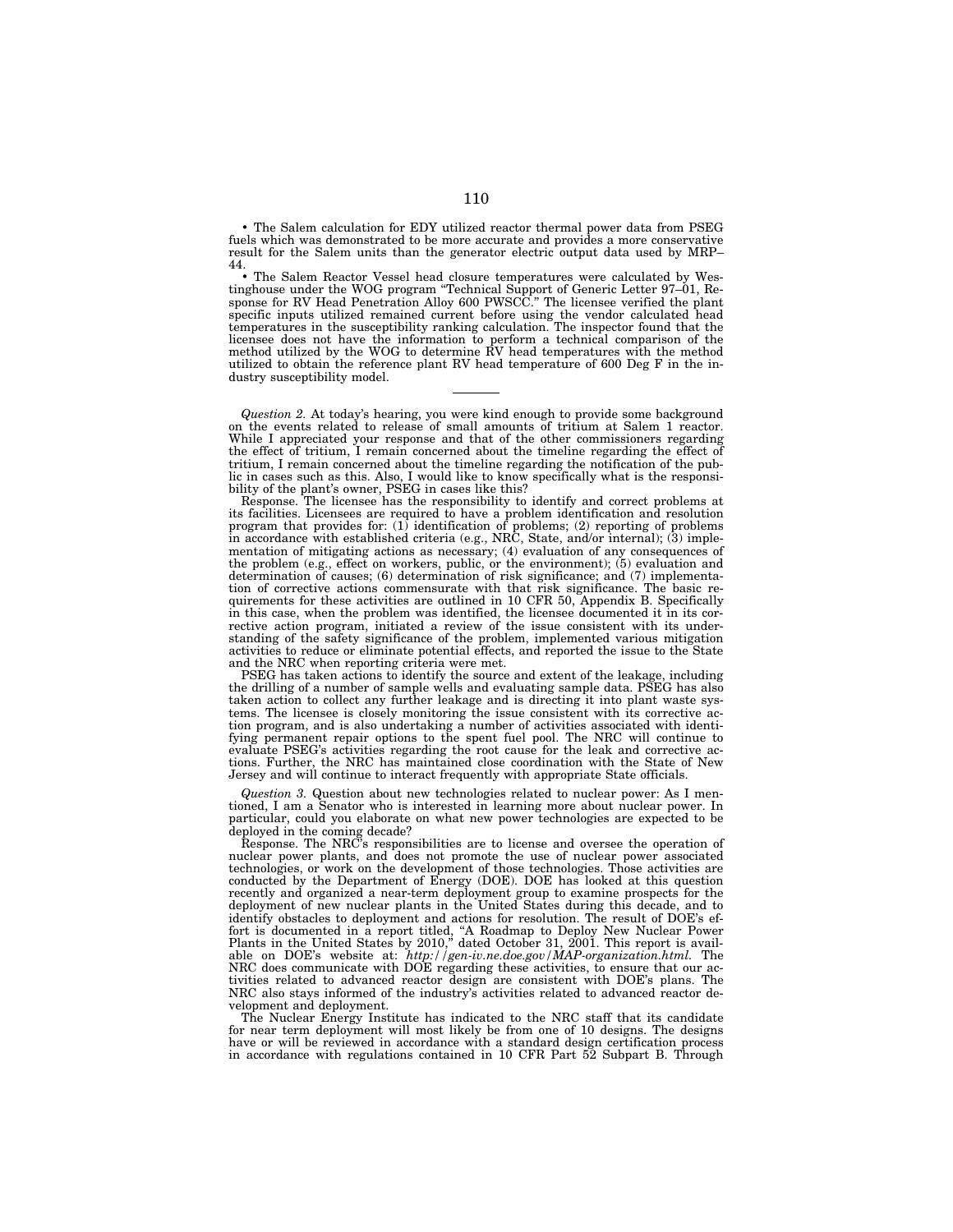this process the NRC can certify a reactor design for 15 years independent of a specific site. Three of the ten designs that the nuclear industry is considering have already been certified by the NRC, a fourth application for design certification is currently under review, and six other designs are subjects of pre-application discussions between the NRC and the developers of those designs. The following is a synopsis of the various designs and their NRC review status:

| Design                                                             | Supplier                                             | Size and Type                                                                                                                                                                                                                        | <b>NRC Review Status</b>                                                                             |
|--------------------------------------------------------------------|------------------------------------------------------|--------------------------------------------------------------------------------------------------------------------------------------------------------------------------------------------------------------------------------------|------------------------------------------------------------------------------------------------------|
|                                                                    |                                                      | System 80+  Westinghouse  1354 Megawatt-electric (MWe) pressurized<br>water reactor. Advanced light water re-<br>actor; spherical containment.                                                                                       | Certified                                                                                            |
| <b>Advanced Boiling</b><br>Water Reactor.                          | General Electric                                     | 1350 MWe boiling water reactor. Advanced<br>evolutionary design built and operating in<br>Japan.                                                                                                                                     | Certified                                                                                            |
| AP600                                                              | Westinghouse                                         | 610 MWe pressurized water reactor. Uses<br>passive safety features for core cooling.                                                                                                                                                 | Certified                                                                                            |
| AP1000                                                             | Westinghouse                                         | 1117 MWe pressurized water reactor. High-<br>er capacity version of the AP600.                                                                                                                                                       | Application review in<br>progress                                                                    |
| <b>ESBWR</b>                                                       | General Electric                                     | 1390 MWe boiling water reactor with pas-<br>sive safety features. Based on earlier<br>passive simplified boiling water reactor.<br>but higher in capacity.                                                                           | Pre-application review<br>in progress                                                                |
| <b>Advanced CANDU Re-</b><br>actor (ACR-700).                      | Atomic Energy of<br><b>Canada Limited</b><br>(AECL). | 731 MWe CANDU. Heavy water moderator<br>with light water coolant; on-line refuel-<br>ing: based on Canadian CANDU tech-<br>nology.                                                                                                   | Pre-application review<br>in progress                                                                |
| <b>Gas Turbine Modular</b><br>Helium reactor.                      | General Atomics                                      | 288 MWe per module prismatic graphite<br>moderated gas-cooled reactor. Modular<br>direct cycle helium-cooled reactor being<br>considered for power production and dis-<br>position of excess weapons-grade pluto-<br>nium in Russia. | Pre-application review<br>in progress                                                                |
| SWR-1000                                                           | ANP Framatome                                        | 1253 MWe boiling water reactor. Based on a<br>Siemens design; incorporates passive<br>safety features.                                                                                                                               | Pre-application review<br>in progress                                                                |
| <b>International Reactor</b><br>Innovative and Se-<br>cure (IRIS). | Westinghouse                                         | 300 MWe pressurized water reactor. Inte-<br>gral primary system plant design; elimi-<br>nates classic loss-of-coolant-accidents:<br>spherical containment.                                                                           | Pre-application review<br>in progress                                                                |
| Pebble Bed Modular<br>Reactor (PBMR).                              | <b>PBMR Ptv</b>                                      | 165 MWe per module gas cooled reactor.<br>Modular direct cycle helium-cooled peb-<br>ble bed design, currently planned for<br>construction in South Africa.                                                                          | Some discussions with<br>the staff. PBMR<br>Pty. plans to re-<br>quest a pre-appli-<br>cation review |

*Question 4.* You mentioned that three companies are planning to submit pre-license applications to the Commission. If those were to be approved, what would the likely schedule then be with regard to possible construction of a new reactor at one of those sites.

Response. The staff does not currently have a schedule from industry regarding possible construction activities. Currently, the NRC is involved in several different reviews to prepare for possible new construction. The regulations contained in 10 CFR Part 52 describe a standard plant design certification process, an early site permit process, and a combined licensing process. (The standard plant design certification process is discussed in the previous question). An application for a combined license may incorporate by reference a standard design certification, an early site permit, both or neither. This approach allows early resolution of safety and environmental issues. The issues resolved by the design certification process and during the early site permit process are not reconsidered during the combined license review.

The three early site permit (ESP) prospective applicants have not committed to a timeframe for possible construction at the sites they plan to reference. An ESP addresses site safety issues, environmental protection issues, and plans for coping with emergencies, independent of the review of a specific nuclear plant design. An ESP, if approved, is good for 10 to 20 years and can be renewed for an additional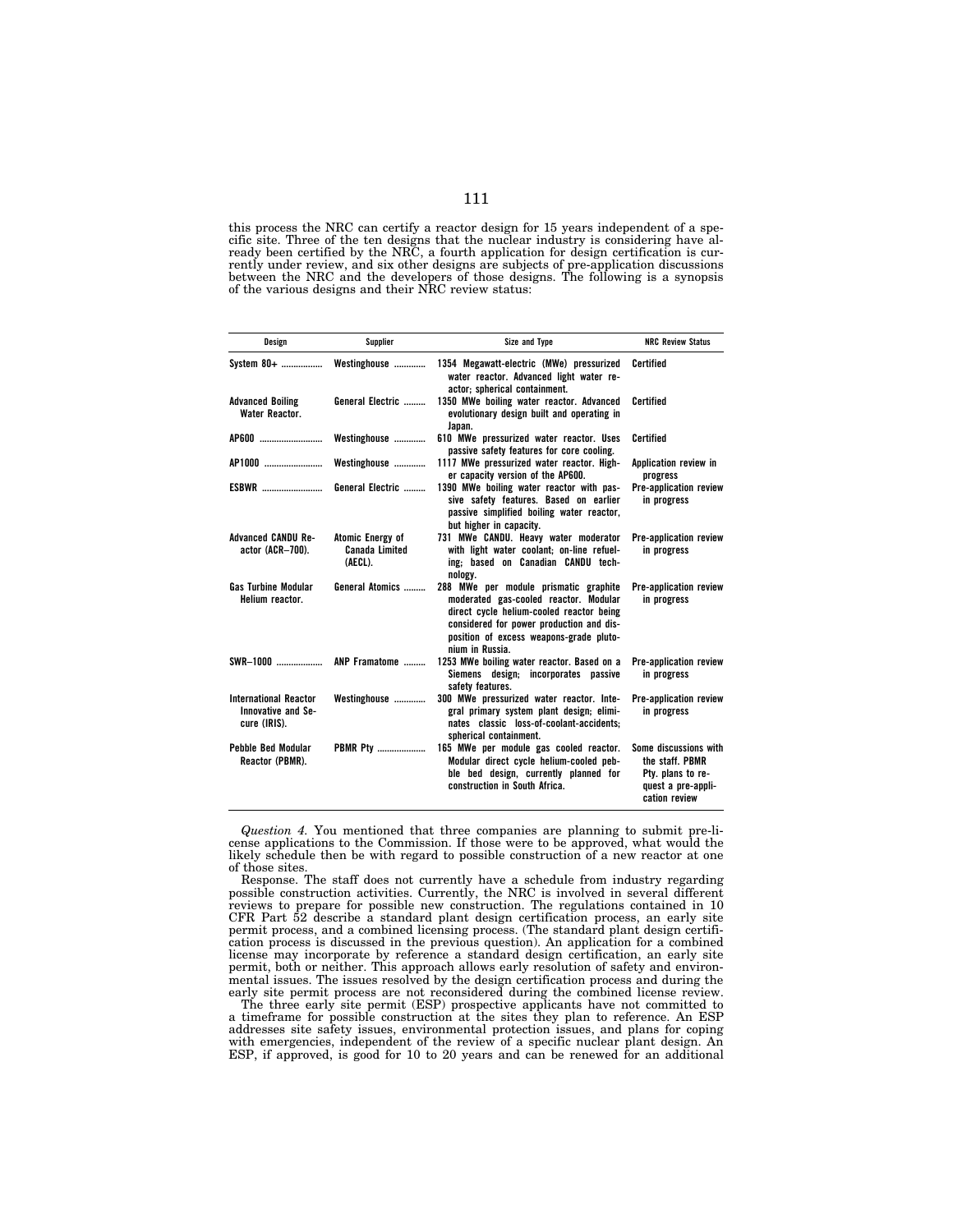10 to 20 years. Therefore, there is a long window of opportunity for an applicant to reference an ESP in a combined license (COL) application.

A COL authorizes construction and conditional operation of a nuclear power plant. After a COL application is approved, onsite construction activities could take place.<br>In a recent meeting with the NRC staff, the Nuclear Energy Institute (NEI) indi-<br>cated that it was targeting a potential COL application viewed by the NRC. NEI did not commit to referencing one of the three ESP applications expected in calendar year 2003. Therefore, it is possible that industry may use a different site for a COL.

Regardless, if a COL application were received in calendar year 2005 and it ref-erenced both an early site permit and standard certified design, the staff estimates it would take approximately 27 months for the review to be completed. This would place the actual start of construction, at the earliest, in the 2007 to 2008 timeframe. Typical construction schedules for new reactors based on the heavy reliance on mod-ular construction techniques are 5 years. This would result in commercial operation of a new nuclear plant, at the earliest, in the 2012 to 2013 timeframe.

*Question 5. Mr.* Chairman, in your written testimony, you made the following comment: "Moreover, the number of individuals with the technical skills critical to the achievement of the Commission's safety mission is rapidly declining in the Nation, and the educational system is not replacing them. The maintenance of technically competent staff will challenge governmental, academic, and industry entities associated with nuclear technology for some time to come.'' I have heard similar assessments from other agencies, but not from any more critical to public safety than the NRC. My question is what should we, the Congress, do to reverse this trend? And second, what will happen if we do not?

Response. Congress has already taken some steps that help the NRC combat the shortage of technical skills needed by the Agency. Recent proactive policies and legislation that maximizes human capital flexibilities have helped the NRC with its aging staff issue. While various recruitment, retention and training flexibilities allow the Agency to compete more effectively for existing talent, the pool for that talent is drying up. A report published by the U.S. Nuclear Engineering Department Heads Organization (NEDHO) in 1999 included survey results that indicated school enrollment reductions in nuclear engineering of 72 percent for courses at bachelor's level and 46 percent for courses at master's level, when compared to 1992 levels. At the same time that academic enrollments are decreasing, retirements of current industry professionals are increasing dramatically. Actions to help reverse these trends might include: 1) increased Federal Government assistance to colleges and universities; 2) increased national recruitment efforts and incentives for hard-to-fill Federal positions deemed inherently governmental; and 3) opportunities for Federal/ academic/private sector employment sabbatical exchanges.

If some type of action is not taken to reverse trends, then the United States may eventually have a more difficult time ensuring the safety of current and emergent nuclear technologies. Severe competency shortages could eventually force reductions in current regulatory work levels, which could adversely affect licensee operations. Even if competency shortages of this extreme were avoided, delay in addressing the problems will add to the overall cost of solutions.

*Question 6.* Mr. Chairman, during the debate last year over the Senate approval of Yucca Mountain, one of the key issues was that full-scale testing of the containers that would be used to transport the waste has not been conducted. In your testimony you mentioned something about the Package Performance Study to study rail and truck casks at full scale. What is involved in these tests, what schedule do you have for them, and what is your system for double checking the results?

Response. The NRC is conducting a Package Performance Study to investigate the response of spent nuclear fuel transportation casks to transportation accident conditions. In February 2003, the NRC staff published for comment a report that contains the NRC's draft plans for impact and fire testing proposed to be conducted under this study. This report is NUREG–1768 ''United States Nuclear Regulatory Commission Package Performance Study Test Protocols.'' The NRC proposes to use an actual full scale rail cask and an actual full scale truck cask. The impact test that the staff proposed for comment involves a drop from a tower onto a very hard target at a speed in excess of current regulatory criteria, and the thermal test involves testing the cask in a fully engulfing fire that will burn for more than a half hour. The public comment period closes May 30, 2003. Following review and analysis of the comments, the staff will develop the detailed test plans and procedures and initiate procurement of the test specimens and testing equipment. Prior to the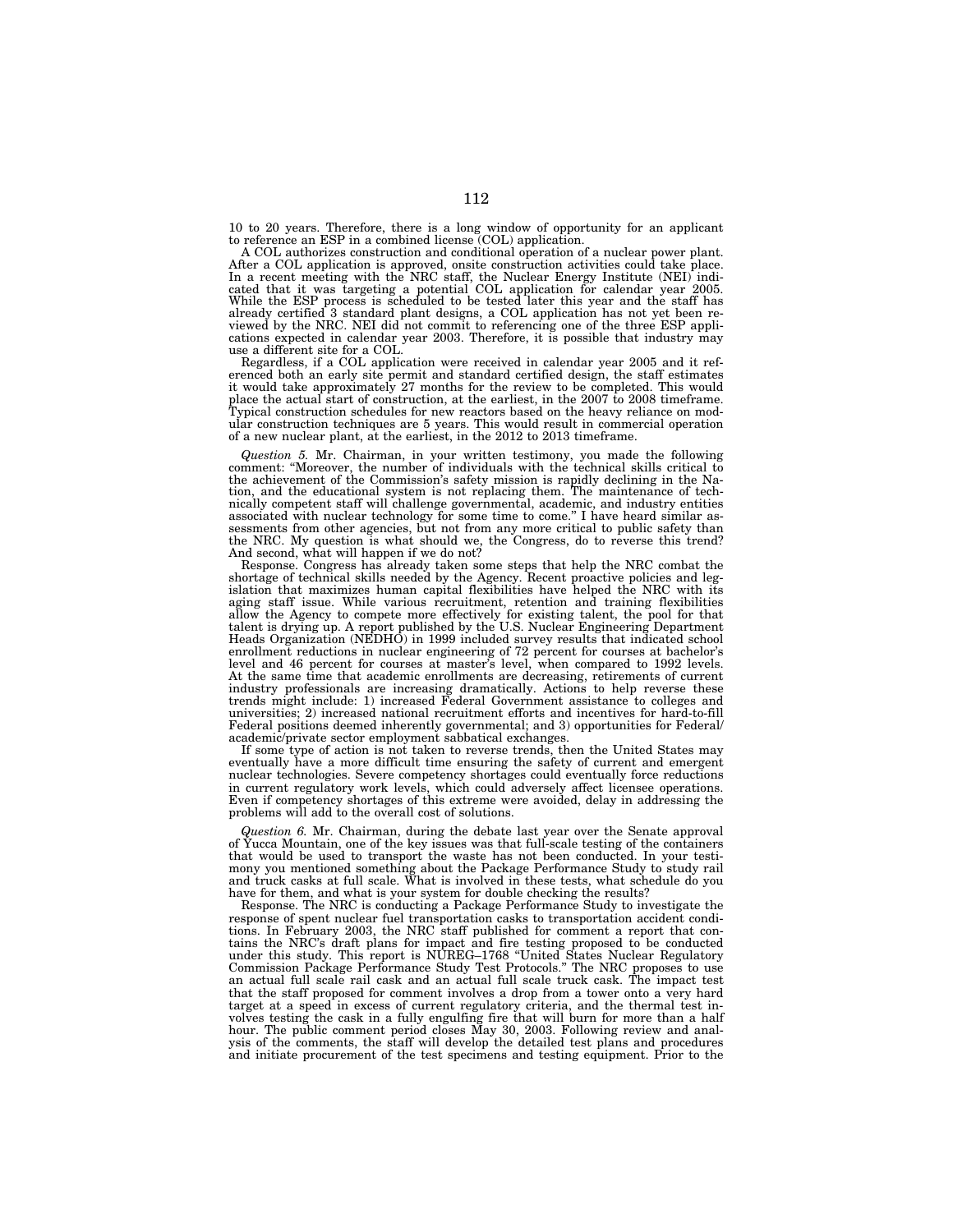tests, the computer predictions for the expected results will be published. One of the objectives of the study is to improve public confidence both in the ability to model the cask's performance using computers and in the rigor of the certified cask designs. The tests will be conducted under a rigorous quality assurance program. The tests will likely be performed in 2004 and 2005.

*Question 7.* Has there been progress in selecting or designating transportation routes for the high level waste? What is the schedule for those designations and who is involved?

Response. The Federal Motor Carrier Safety Administration, Department of Transportation, specifies the routing requirements for shipment of high level waste and spent nuclear fuel in Title 49, Code of Federal Regulations. State agencies can also designate preferred routes within their States. In general, the shipper of the high-level waste will designate transportation routes on a case-by-case basis, which meet the requirements of Title 49 and any applicable State requirements. After these routes are determined, the NRC (for NRC licensed material) considers the physical security issues associated with the route and may require the shipper to consider additional precautions in timing, stops, or other protections if warranted by the route. For the proposed high level waste repository, it is our understanding that the Department of Energy is developing strategies for the transportation of spent fuel which would include routing considerations.

*Question 8.* The NRC submitted a report last November entitled ''Inspector General's Assessment of the Most Serious Management Challenges Facing the NRC.'' The report identifies nine important management challenges, ranging from:

(a) Protection of nuclear material and facilities used for civilian purposes; (b) Proper administration of all aspects of financial management; to (c) Protection of data bases and other important NRC information.

What has the Commission done to address the concerns raised in that report? Do you believe the IG has accurately characterized the challenges facing the NRC?

Response. The NRC has initiated a number of activities which address the management challenges discussed in the IG's report. These activities are discussed in the NRC's Budget Estimates and Performance Plan, Fiscal Year 2004, NUREG– 1000, Volume 19, dated February 2003. The approach begins with an assessment of what, if any changes, should be made to the NRC's Strategic Plan, including a determination of whether our goals, strategies, and measures adequately address the actions that are considered necessary to address the challenges. Volume 19 lists the nine most serious challenges discussed in the IG's November report and describes the actions/milestones being taken by the NRC to address these challenges. The management challenge described as ''Protection of Information'' was the latest challenge added to the list. We are currently analyzing this challenge and will identify actions/milestones and schedules in the fiscal year 2005 Performance Plan.

In response to the second part of the question, the challenges discussed in the OIG's report accurately describe the key challenges facing the NRC. Key challenges such as those related to human capital, described by the IG as maintenance of a highly competent staff to carry out NRC's public and safety mission, are similar to those being faced by other Federal agencies.

## STATEMENT OF HUBERT T. BELL, INSPECTOR GENERAL, U.S. NUCLEAR REGULATORY COMMISSION

#### **INTRODUCTION**

Mr. Chairman, members of the subcommittee, it is a pleasure to appear before you today. I am accompanied today by Mr. Stephen Dingbaum, Assistant Inspector General for Audits and Mr. George Mulley, Senior Level Assistant for Investigative Operations.

As you know, the mission of the Office of Inspector General (OIG) at the Nuclear Regulatory Commission (NRC) is to assist NRC by ensuring integrity, efficiency, and accountability in the Agency's programs that regulate the civilian use of byproduct, source, and special nuclear material in a manner that adequately protects public health and safety and the environment, while promoting the Nation's common defense and security. Specifically, NRC's OIG supports the Agency by carrying out its mandate to (1) independently and objectively conduct and supervise audits and investigations related to NRC's programs and operations; (2) prevent and detect fraud, waste and abuse; and (3) promote economy, efficiency, and effectiveness in NRC's programs and operations. The OIG also keeps the NRC Chairman and Members of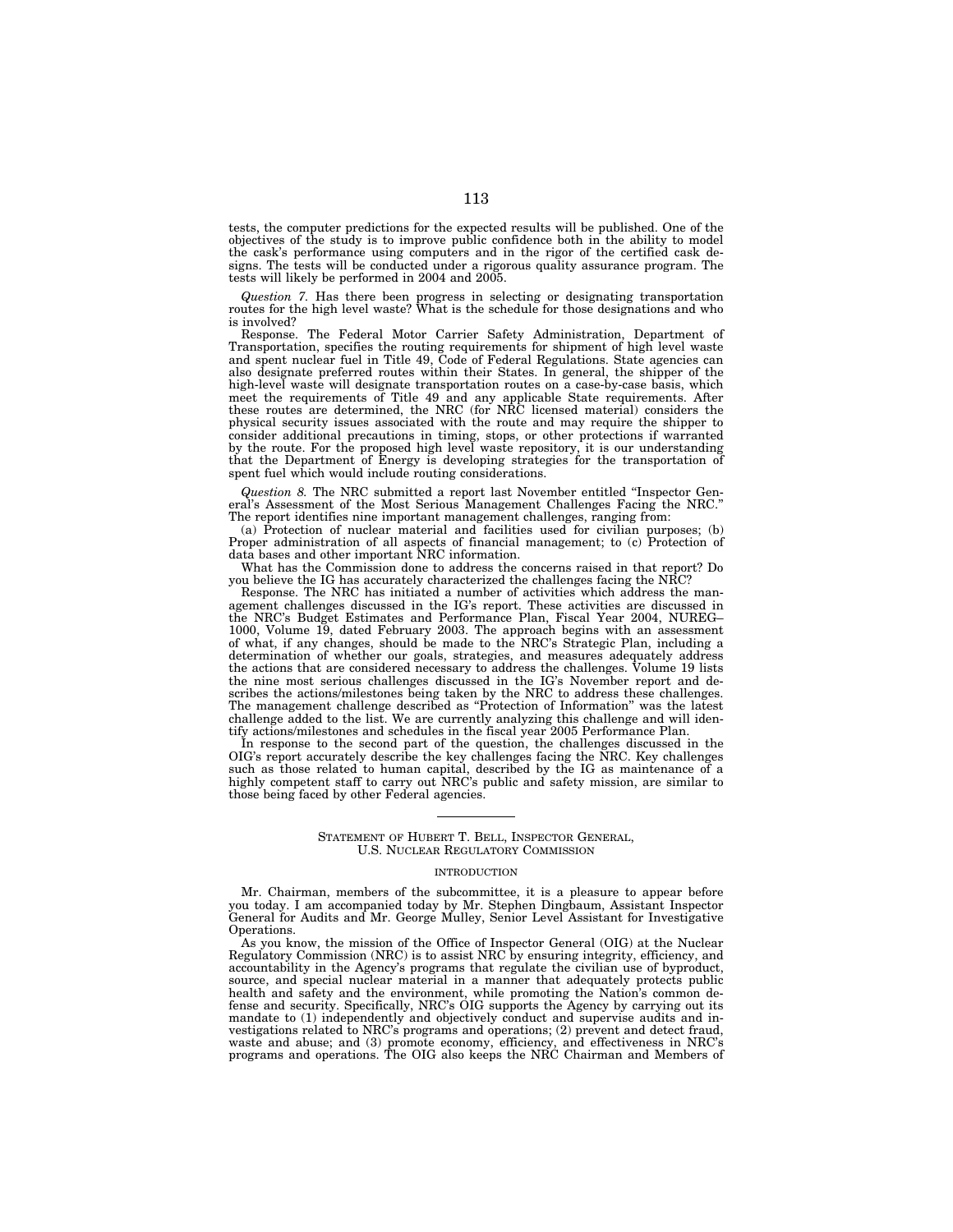Congress fully and currently informed about problems, recommends corrective actions, and monitors NRC's progress in implementing those actions.

## BACKGROUND

To perform these activities, the OIG employs auditors, management analysts, criminal investigators, investigative analysts, legal counsel and support personnel. The OIG also uses private-sector contractors to audit NRC's financial statements as mandated by the Chief Financial Officers (CFO) Act and for other audit, investigative and information technology technical support services.

To fulfill our audit mission, the OIG conducts performance, financial, and contract audits. Performance audits focus on NRC administrative and program operations and evaluate the effectiveness and efficiency with which managerial responsibilities are carried out and whether the programs achieve intended results. Financial audits attest to the reasonableness of NRC's financial statements. Contract audits evaluate the cost of goods and services procured by NRC from commercial enterprises. In addition, the audit staff prepares special evaluation reports that present OIG perspectives or information on specific topics.

The OIG's investigative program carries out its mission by performing investigations relating to the integrity of NRC's programs and operations. Most OIG investigations focus on allegations of fraud, waste, and abuse and violations of law or misconduct by NRC employees and contractors. Additionally, allegations of irregularities or abuses in NRC programs and operations with special emphasis on those activities that could adversely impact public health and safety are investigated. Also, periodically the investigative staff conducts event inquiries, which yield investigative reports documenting the examination of events or agency regulatory actions that do not specifically involve individual misconduct. Instead, these reports identify staff actions that contributed to the occurrence of an event.

Following are examples of work performed by my audit and investigative staffs in furtherance of our mission to ensure integrity, efficiency and accountability in NRC's programs.

#### INVESTIGATIONS

### *Nuclear Reactors*

*NRC Regulation of Davis-Besse Regarding Damage to the Reactor Vessel Head.* The OIG completed an inquiry into concerns raised by the Union of Concerned Scientists (UCS) regarding a perceived lack of NRC oversight of the Davis-Besse Nuclear Power Station (DBNPS). NRC Bulletin 2001–01 sought to have licensees perform inspections, which could only be performed when the plant was shut down, by December 31, 2001, on plants identified as highly susceptible to vessel head penetration nozzle cracking. UCS alleged that the NRC allowed DBNPS to continue operating past December 31, 2001, despite indications of significant cracking to the reactor vessel head.

As a result of this inquiry, the OIG found, among other things, that NRC's decision to allow DBNPS to continue operating beyond December 31, 2001, without performing vessel head penetration nozzle inspections was driven in large part by a desire to lessen the financial impact on the licensee that would result from an early shutdown. In addition, the OIG found that NRC staff was reluctant to take regulatory action against a licensee absent absolute proof of a violation, despite strong indications that DBNPS was not in compliance with NRC regulation and plant technical specifications and may have operated with reduced safety margins.

*Steam Generator Tube Rupture at Indian Point Unit 2 Power Plant.* The OIG conducted an event inquiry to address concerns raised by the public and Congress as a result of an incident at the Indian Point Unit 2 Power Plant (IP2), which occurred on February 15, 2000. In that incident, IP2, a pressurized water nuclear reactor plant, experienced a steam generator tube rupture in one of its four steam generators. The OIG's inquiry primarily addressed the adequacy of the NRC staff's handling of issues associated with the IP2 steam generator tube rupture, as well as the NRC's handling of shortcomings identified in the IP2 Emergency Preparedness Plan.

The OIG found that the last steam generator inspection conducted by IP2 took place in 1997, and the results were provided to the NRC staff. However, the OIG learned that the NRC staff did not conduct a technical review of that steam generator inspection report when IP2 submitted it in 1997. The OIG concluded that, had the NRC staff or contractors with technical expertise evaluated the IP2 1997 inspection report, the NRC could have identified the flaw in steam generator number 24 that was indicated in the inspection report. This flaw was the cause of the IP2 steam generator tube rupture on February 15, 2000.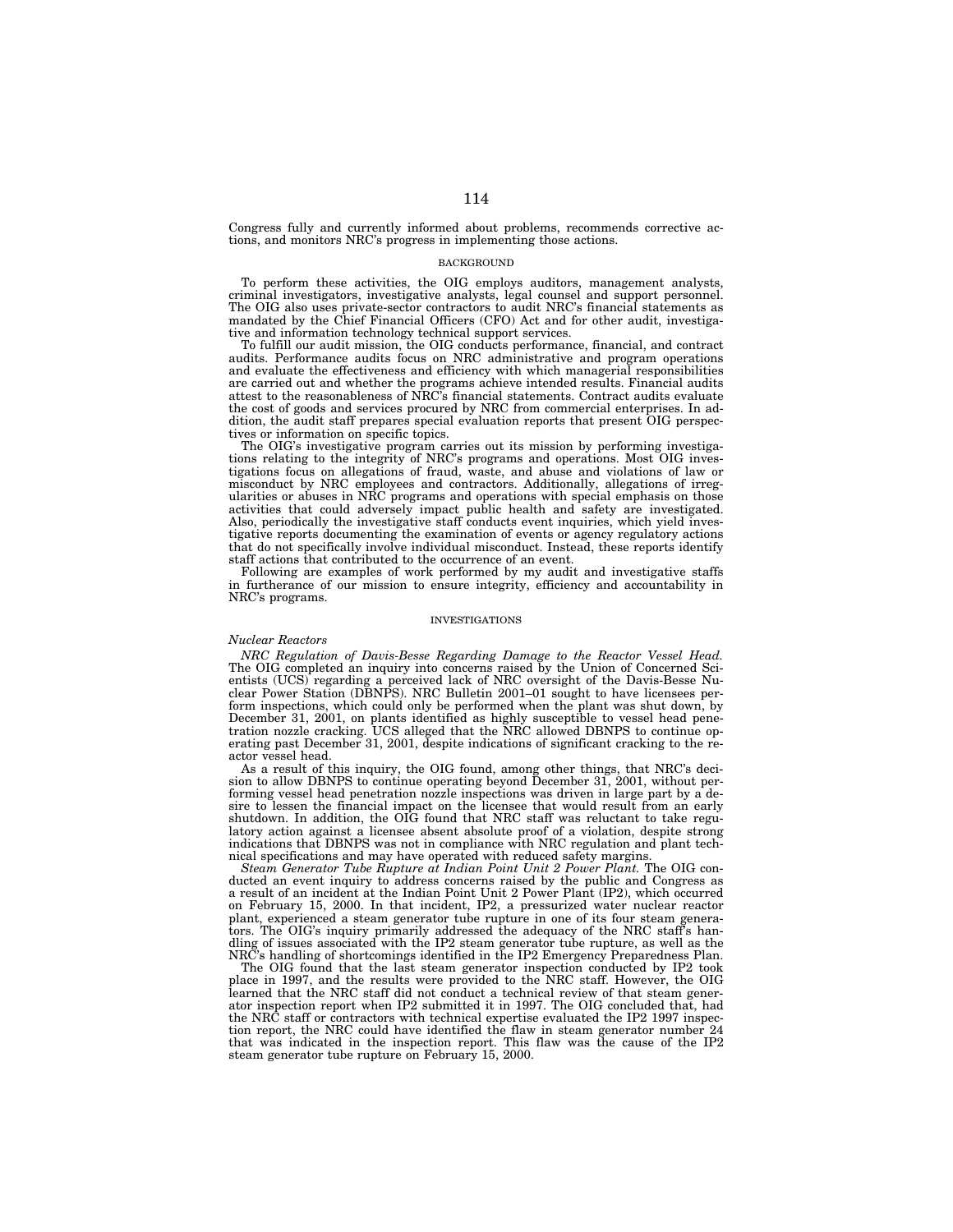Also, the OIG found that, in 1999, the NRC granted a license amendment to IP2 to extend their steam generator inspection interval, but that the NRC staff conducted an inadequate review of the license amendment request.

During the conduct of this event inquiry, the OIG also found that IP2 was a plant that struggled with various challenges in the area of emergency preparedness. The OIG learned that recurring weaknesses, that had gone uncorrected, appeared to play a role in the poor emergency response performance of IP2 during the incident on February 15, 2000. The OIG also found that communications between offsite emergency preparedness officials and the NRC was non-existent.

### *Nuclear Materials*

*NRC's Regulatory Oversight Over the Control of Special Nuclear Material at Millstone Unit 1.* The OIG investigated the reported loss of two spent nuclear fuel rods at Millstone Nuclear Power Station Unit 1. In November 2000, the NRC license holder for Millstone discovered they could not locate two spent fuel rods which were last accounted for in 1978. The OIG investigation reviewed NRC oversight of the licensee's special nuclear material accountability program from the late 1970s to the present.

As a result of this investigation, the OIG found that the missing fuel rods were last accounted for during a 1978 Nuclear Material Control and Accountability (MC&A) inspection at Millstone Unit 1 conducted by the NRC. In a 1982 MC&A inspection conducted by the NRC, the fuel rods were no longer present on the inventory. The OIG determined that the NRC inspector did not identify the loss of these fuel rods in the 1982 inspection because he relied on an inaccurate current inventory amount instead of beginning the inspection with the ending inventory amount reflected on the 1978 inspection. The OIG also determined that the last MC&A inspection conducted at Millstone was 1982, and that the NRC ended this inspection program for all nuclear power plants in 1985.

*Unlawful Interaction Between NRC and DOE Staffs Regarding Yucca Mountain.* The OIG conducted an investigation upon receipt of allegations by the Attorney General of the State of Nevada that NRC and U.S. Department of Energy (DOE) representatives conducted meetings that were contrary to mandates regarding Government activities concerning the Yucca Mountain nuclear waste repository site. It was alleged that NRC and DOE representatives made decisions during these meetings from which the State of Nevada representatives were unlawfully excluded.

As a result of this investigation, the OIG determined that the NRC staff did not initiate or coordinate contacts with representatives of DOE to develop policies on issues related to Yucca Mountain. OIG also learned that NRC and DOE representatives did not meet in violation of ex parte provisions. The OIG learned that pre-licensing communications between NRC and DOE representatives occurred during informal meetings which were held in accordance with the pre-licensing phase of the application process and were consistent with NRC regulatory requirements and policy mandates.

*Review of NRC's Staff Approval of the Carolina Power & Light (CP&L) Request for Expansion of High-Level Radioactive Waste Storage.* The OIG completed an investigation into concerns raised by members of the public and elected State officials that (1) the NRC staff and the Atomic Safety and Licensing Board Panel (ASLBP) did not adhere to procedures during their review of the Carolina Power and Light's (CP&L) request to amend its operating license and increase its spent fuel storage capacity at the Shearon Harris Nuclear Power Plant; (2) the NRC staff pressured the ASLBP to expedite the approval of the license amendment and staff did not sufficiently review all relevant contentions; and (3) the NRC was biased toward CP&L and stifled the public's participation in the license amendment review process.

As a result of this investigation, the OIG did not validate claims of misconduct by the NRC staff during its review of the CP&L license amendment requests. The NRC license amendment process was followed. However, the OIG identified several staff actions that gave the appearance that during the license amendment review process the NRC was not an impartial arbiter. This perception of staff bias toward the licensee may have negatively affected the public's confidence in its ruling.

# AUDITS

# *Nuclear Reactors*

*Review of NRC's License Amendment/Safety Evaluation Process.* Commercial nuclear power plant licensees submit approximately 1,500 applications each year to request that the NRC amend their operating licenses. Safety evaluations provide the regulatory bases for the staff's decisions regarding licensing actions and the tech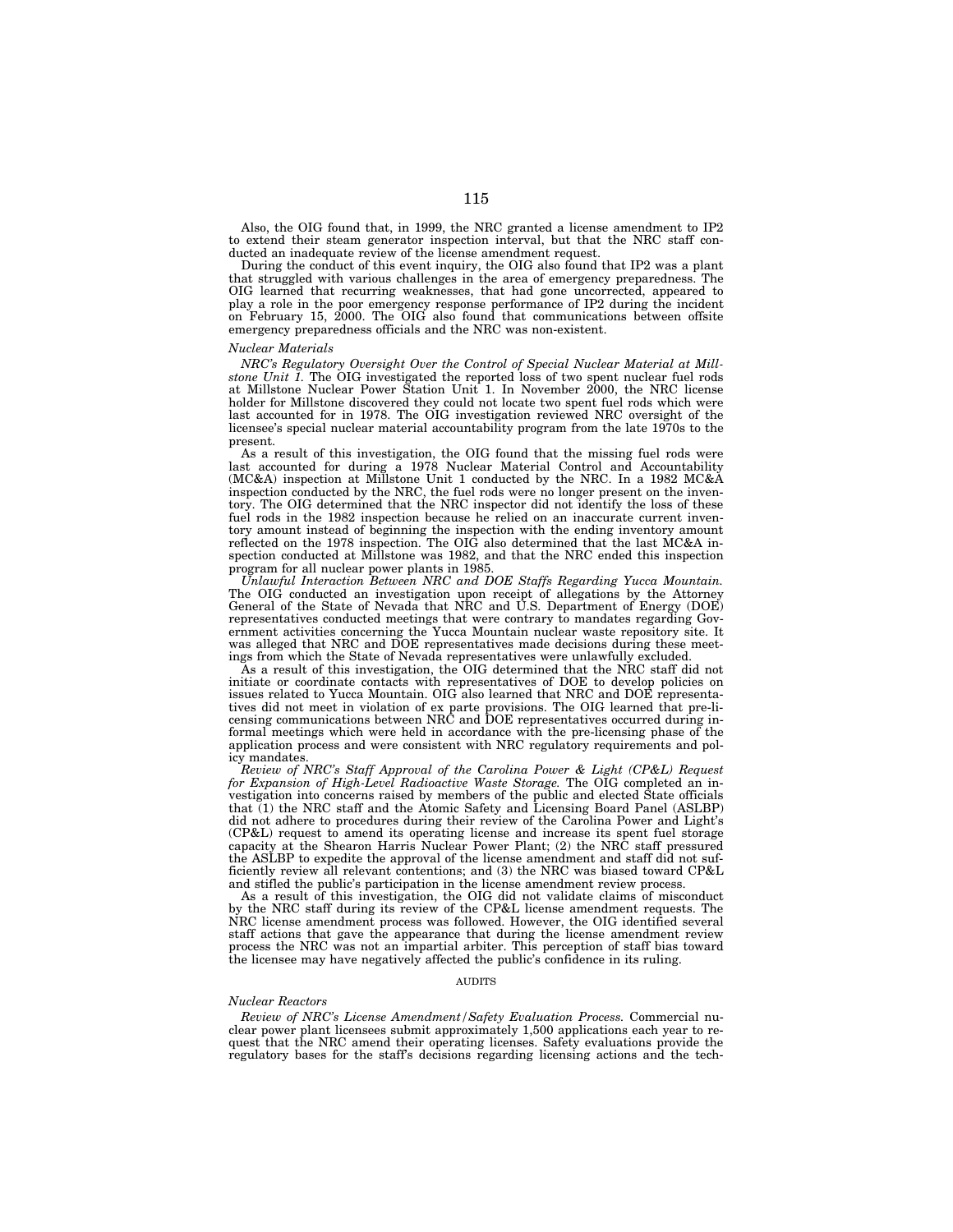nical, safety, and legal basis for the Agency's disposition of a license amendment request.

In June 1999, the NRC approved an Indian Point 2 Nuclear Power Plant license amendment request to extend the previously established steam generator inspection interval. In February 2000, a steam generator tube failed. Congressional interest in this event caused the OIG to initiate an audit of the safety evaluation process to (1) evaluate its efficiency and effectiveness and (2) determine whether refinements are needed.

The OIG audit revealed that the Agency has a detailed process for responding to license amendment requests that is well thought out and thorough. The process includes the development of safety evaluations and all the necessary steps when followed would ensure that the staff performs the technical reviews that are required for the Agency to approve or disapprove license amendment requests. However, the OIG did find that the process did not provide adequate controls to demonstrate that all steps are completed and supported by sufficient documentation.

The NRC has taken steps to strengthen the license amendment/safety evaluation process.

*Review of NRC's Significant Determination Process (SDP).* The NRC regulates the Nation's 104 operating commercial nuclear plants through its reactor oversight program. The SDP is a series of analytical steps that the NRC staff use to evaluate inspection findings. The process uses four colors C Green, White, Yellow, and Red C to indicate the significance of inspection findings. While SDP is viewed by the NRC staff, licensees, and stakeholders as an improved method for establishing the significance of inspection findings, the process still needs significant improvement. Specifically, the OIG found that NRC should correct phase 2 analysis weaknesses because it provides conservative results that are subsequently changed, is used infrequently, and adds cost and time to the process. In addition, the NRC should take steps to improve SDP timeliness.

### *NRC Safety Culture and Climate*

*2002 Survey of NRC's Safety Culture and Climate.* The OIG engaged an independent contractor to conduct a survey of NRC's workforce to: (1) measure NRC's safety culture and climate, (2) compare the results against NRC's 1998 Safety Culture and Climate Survey, and (3) compare the results to government and national benchmarks.

The survey generally concluded that the NRC safety culture and climate appears to be improving. Specifically, the workforce views itself as effective and dedicated to the NRC safety mission. Comparison with the 1998 survey results also indicates improvement in virtually every category or topical area. Further, the survey found that most scores exceed established national benchmarks for government research and technical composites.

However, the survey did reflect that two program support offices will require substantial effort to improve organizational culture and climate.

In addition, the survey also found that Continuous Improvement Commitment, that is employees' views on commitment to public safety, and whether employees are encouraged to communicate ideas to improve safety, regulations and operations, is below norm and a matter of concern. Empowerment, Communication, Quality Focus, Management Leadership, and Organizational Commitment were determined to be areas requiring additional management focus.

As a counterpoint, dramatic improvement was demonstrated in the category, Future of the NRC, that focuses on items that evaluate employee's views on how the NRC's regulation of its licensees have changed in the past year and will change in the future. That is the way people are managed day to day, communication, the quality of work produced, productivity, the public image of the Agency, and the NRC as a whole. The survey concluded that improvement in these topics can positively impact issues gauged in the category Continuous Improvement Commitment.

# *Security Audits*

*Government Information Security Reform Act (GISRA).* The OIG used an independent contractor to perform the second annual evaluation of NRC's Information Security Program. The fiscal year 2002 evaluation found that NRC made substantial progress in improving its information security program to include implementing the recommendations from the fiscal year 2001 GISRA assessment. However, the NRC security program is not well integrated and not consistently implemented across the Agency. In addition, NRC officials have not clearly defined the responsibility and accountability for all aspects of the information security program within its organizational structure.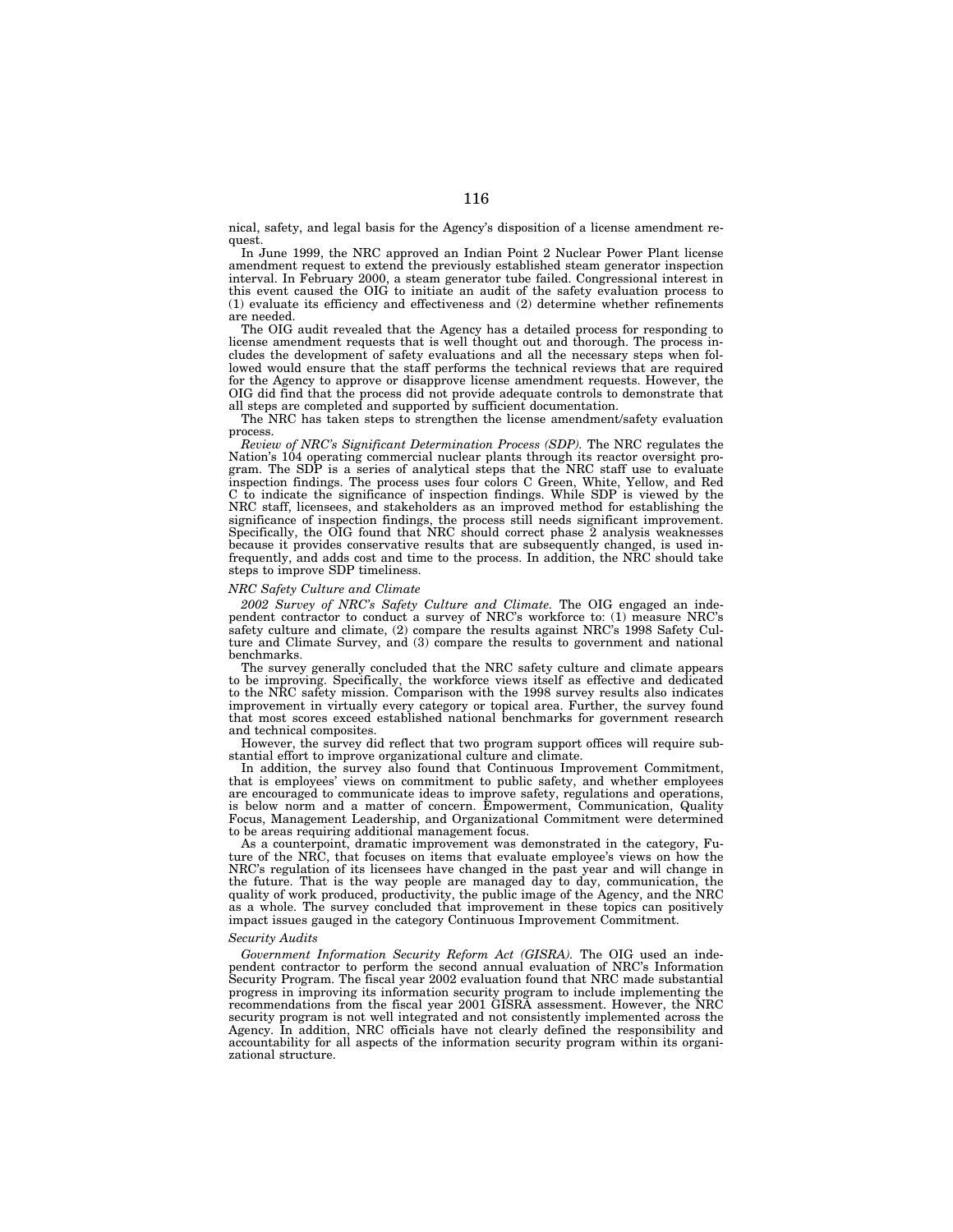NRC senior managers recently increased attention to the information security area. NRC management plans to continue this needed focus to enhance program effectiveness and to ensure its consistent implementation throughout the Agency.

*Sensitive Unclassified Information.* The OIG received a congressional request to review the adequacy of the NRC programs for handling and releasing sensitive doc-uments after a preliminary draft of the Yucca Mountain Review Plan was inadvertently released to the public in September 2000. The plan, a predecisional document, was an Official Use Only document and should have been treated as sensitive unclassified information protected from public disclosure until Commission approval was granted.

The OIG found that the NRC has program guidance to prevent the release of sensitive unclassified information. However, the guidance does not adequately protect Official Use Only documents from inadvertent public disclosure. Additionally, training on handling, marking and protecting sensitive unclassified information is not provided to all NRC employees and contractors on a regular basis. Consequently, many of the staff are not knowledgeable about NRC's requirements and guidance in this area. NRC employees are not consistently implementing the requirement to report incidents of inadvertent release of sensitive unclassified information to the Office of the Executive Director for Operations.

*NRC Headquarters Security.* The OIG conducted an audit, Review of Security at NRC Headquarters, that revealed after security reviews in 1995 and 1999, the NRC increased its protection of Headquarters buildings against unauthorized access. Following the September 11, 2001 attacks, the NRC further tightened its Headquarters security and identified a remaining vulnerability. The Agency is working with the General Services Administration regarding a solution for this vulnerability. Additionally, OIG auditors found that NRC has increasingly hardened its controls to protect against unauthorized access to its Headquarters complex, but still needs to do more.

# *Financial Management*

*Audit of NRC's Financial Statements.* Since 1994 to the present, the NRC has received an unqualified opinion on their financial statements. During this timeframe, the annual audits identified a number of internal control issues, which did not affect the opinion, the majority of which were resolved. However, one internal control issue has lingered since the fiscal year 1998 audit: implementation of managerial cost accounting in accordance with Federal standards. Although the Agency implemented its cost accounting system in fiscal year 2002, the system failed to meet Federal accounting standards and systems requirements. Cost accounting is a vital component of the Agency's ability to correlate its programs with its costs as mandated by the Government Performance and Results Act and Federal accounting standards. The Agency continues to work on resolving this issue during fiscal year 2003.

*Accountability and Control Over NRC's Noncapitalized IT Equipment.* OIG conducted an audit of the Agency's accountability and control over noncapitalized (initial cost of less than \$50,000 per item) information technology (IT) equipment. The audit found that the Agency's property and supply system (PASS), the official data base for agency property transactions, is responsible for tracking more than 27,000 pieces of noncapitalized equipment valued at approximately \$75 million. Of these totals, IT equipment comprises approximately 16,000 pieces, with an acquisition cost of approximately \$51 million.

This OIG audit revealed that the NRC's property management policies for this equipment adhere to applicable laws and regulations, such as the Federal Property Management Regulations. However, the management controls to implement these policies are inadequate or lacking. Also, PASS contains inaccurate information; in fact, OIG statistical projections indicated that the system did not accurately reflect the locations of as many as 3,571 of the Agency's 16,000 pieces of noncapitalized IT equipment costing approximately \$8.38 million. The Agency has taken steps to reconcile its property inventory and increase property controls.

*Software Accountability.* The OIG audited NRC's compliance with Executive Order 13103, Computer Software Piracy, which requires all executive agencies to adopt policies and procedures to promote legal software use and proper software management. The review determined that the NRC is not in compliance with the Executive Order because its policies (management directives) and its procedures (management controls) do not address the full scope of the Executive Order's requirements. The NRC has not conducted an initial assessment of its software, established a baseline for its software inventory, or determined whether all software on agency computers is authorized. As a result, the NRC needs to incorporate Executive Order requirements into its Management Directives System and implement measures to carry out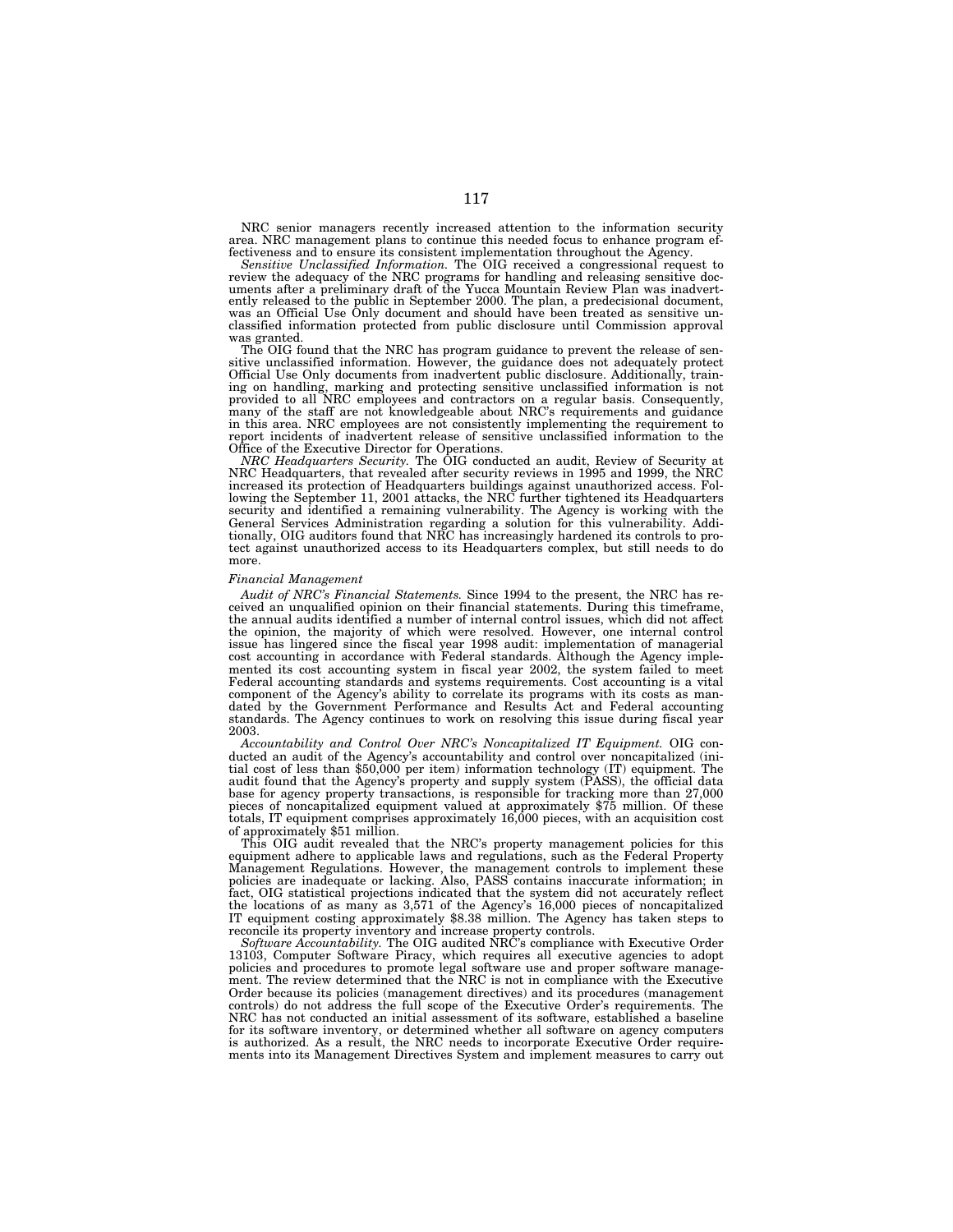the Executive Order. The Agency generally agreed with the report's findings and recommendations and is in the process of taking corrective action.

### SUMMARY

A key goal of the OIG is to add value to NRC's regulatory and administrative programs by identifying opportunities for improvement in agency operations and by conducting activities to prevent and detect fraud, waste and abuse. The OIG is encouraged by the Agency's actions to address OIG findings and to implement many of the recommendations made by my office. There are many examples of collaborative work between my staff and agency managers in an effort to refine the effectiveness and efficiency of agency programs.

While some challenges remain, the OIG supports the Agency's commitment to ensure the effective regulation of the Nation's civilian use of nuclear power and to the integrity of its programs that ultimately protect the health and safety of the public. OIG will continue to remain steadfast in its resolve to assist the NRC in fulfilling this important mission.

Mr. Chairman, and members of the subcommittee, this concludes my report to you on the activities of my office during the recent past. I would be pleased to answer any questions at this time.

### RESPONSES BY HUBERT T. BELL TO ADDITIONAL QUESTIONS FROM SENATOR INHOFE

*Question 1.* In your opinion, is the NRC doing everything that it can and should be doing to prevent another incident like the events at Davis-Besse from happening again? If not, what needs to be done?

Response. The events at Davis-Besse caused the NRC to undertake an introspective analysis of the technical and programmatic issues that contributed to the event. During this process, the Commission has pressed the staff to carefully evaluate the event so that the circumstances that gave cause to it are not repeated. The Commission has accepted the findings of the agencies Lessons-Learned Task Force and has adopted essentially all senior management's associated recommendations for corrective action.

If the recommendations are followed up on, the NRC will be in a better position to prevent a recurrence.

*Question 2.* Can you assure me that the NRC has found out everything that happened at Davis-Besse and that there will be no more surprises in this matter?

Response. Based on the work completed by this office with respect to the NRC's regulatory oversight of the Davis-Besse Nuclear Power Plant, we believe the NRC staff has demonstrated a willingness to identify and address existing problems at the plant. However, this office is not in the position to provide assurance that the NRC staff or First Energy, the Davis-Besse licensee, have uncovered all the safety issues at the plant.

*Question 3.* I believe that you have copies of several pictures that were distributed during the hearing of the corrosion on the reactor heads at Davis-Besse. It is my understanding that these pictures were taken as part of an inspection of the facility in April 2000, that these photographs were included in a report that First Energy filed with the NRC in 2000, and that this report was never even reviewed by the NRC. Are you looking into this? What-if any-preliminary thought or conclusions do you have?

Response. The Office of Inspector General has an ongoing investigation into the claim that pictures taken by the licensee of the corrosion of the Davis-Besse reactor vessel head were provided to NRC inspectors during the refueling outage in 2000. As part of this investigation, OIG is looking into if, and when, NRC inspectors first obtained a copy of Davis-Besse Condition Report 2000–0782 with the subject photographs attached. Additionally, OIG is examining whether Region III managers appropriately communicated related plant issues to inspectors to allow them to appropriately recognize and follow-up on indicators of these problems when discovered during inspections.

*Question 4.* I understand that a Report that you wrote found that only 53 percent of NRC employees feel that it is "safe to speak up in the NRC" about safety issues. That report also states that almost one-fourth of NRC employees do not believe that ''the NRC's commitment to public safety is apparent in what we do on a day-to-day basis.'' What recommendations would you make to improve the safety culture at the NRC?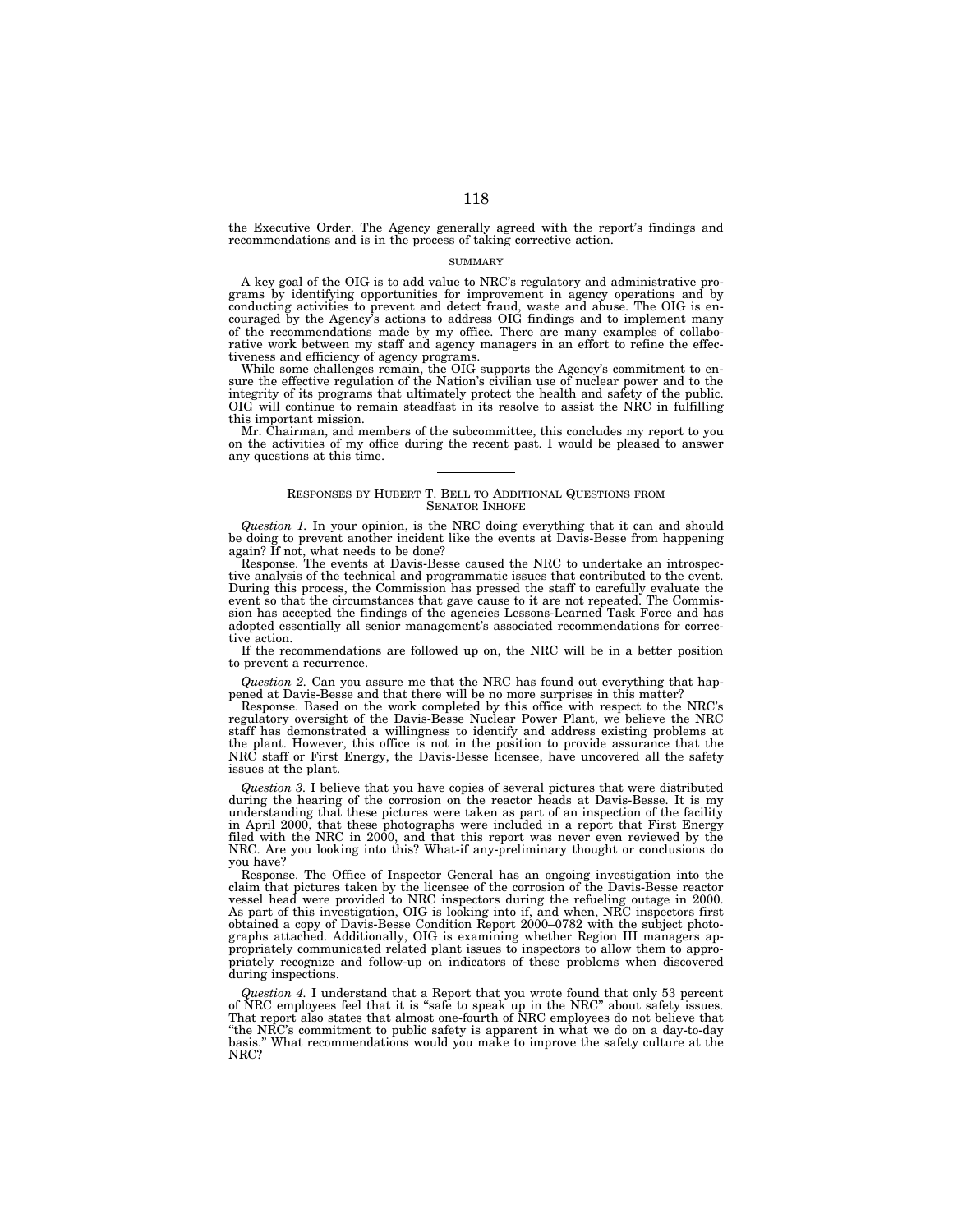Response. The OIG's Safety Culture and Climate Survey was undertaken to solicit the views and opinions of NRC employees on a wide range of subjects, of which Continuous Improvement Commitment is one. Continuous Improvement Commitment assesses employee views on NRC's commitment to public safety, and whether employees are encouraged to communicate ideas to improve safety, regulations, and operations. In comparison to the results of the prior 1998 survey that score improved by 3 percent to 67 percent, but the results were 4 percent below similar governmental norms.

To improve the safety culture at NRC, OIG's report recommended that the Agency focus on seven areas: continuous improvement commitment, empowerment, communication, NRC image, quality focus, management leadership and organizational commitment.

The Commission is already taking action to address the issues stated in the report. In a memorandum dated January 13, 2003, the Chairman advised NRC's Executive Director for Operations that he was concerned that more needed to be done to determine the underlying causes of the employee attitudes reflected in the identified areas for improvement and to develop strategies to address these underlying causes systematically. He directed the Executive Director for Operations to take the following actions and develop an action plan for addressing these matters: (1) develop and conduct a systematic assessment of the areas for improvement identified in the report and establish appropriate priorities for agency attention; and (2) identify the underlying causes for the employee attitudes reflected in each area.

On January 30, 2003, NRC's Executive Director for Operations advised the Commission that he created a task group to respond to the Chairman's Commission's request.

We are following the progress of the task group in its addressing the Chairman's concerns.

*Question 5.* Turning to your investigation into possible improper contacts between the Department of Energy and the NRC over the potential licensing of Yucca Mountain, I recall that you determined that DOE ad NRC have not had any improper discussions on the matter. In your opinion, is the NRC prepared to address the licensing request by the Department of Energy in an independent and impartial manner when—and if—it is filed?

Response. Based on the work conducted to date by this office regarding Yucca Mountain, we have no reason to believe that the NRC staff will not address any licensee application from the Department of Energy in an independent and impartial manner.

*Question 6.* Does the fiscal year 2004 Budget Proposal adequately fund you and your office to carry out your mission?

Response. For fiscal year 2004, we requested \$7.3 million and 47 FTE to carry out the mission of my office. This represents a total increase of \$0.5 million over last year's budget. Included within this increase is \$0.3 million to support the addition of 3 FTE to our technical audit staff, and \$.02 million to cover the increased personnel costs associated with existing staff.

If these additional audit resources are provided by Congress, it will enhance our capability to focus on NRC programs related to the handling and disposal of nuclear waste, nuclear fuel fabrication, and nuclear material control and accountability issues. It will also enable my office to provide better oversight of the NRC's safetyrelated programs and emerging responsibility at certain DOE laboratories, as well as the role of NRC's Enforcement Program. Further, the expanded capability will enable OIG to assist the Agency in the early identification of problems, thereby giving the NRC an opportunity to address the problems at an early stage.

In assessing the basis for the requested OIG budget, it is important to note that three-fourths of the NRC's resources are dedicated to program activities related to nuclear reactors, materials, and waste, while only one-third of OIG auditors work in these program areas. Because of the mandatory nature of audit work in the financial and information management areas, we cannot divert our existing auditing resources into nuclear program activities. To accommodate this disparity, we requested these additional audit resources to accomplish a more balanced audit program that is better aligned with NRC activities and current events.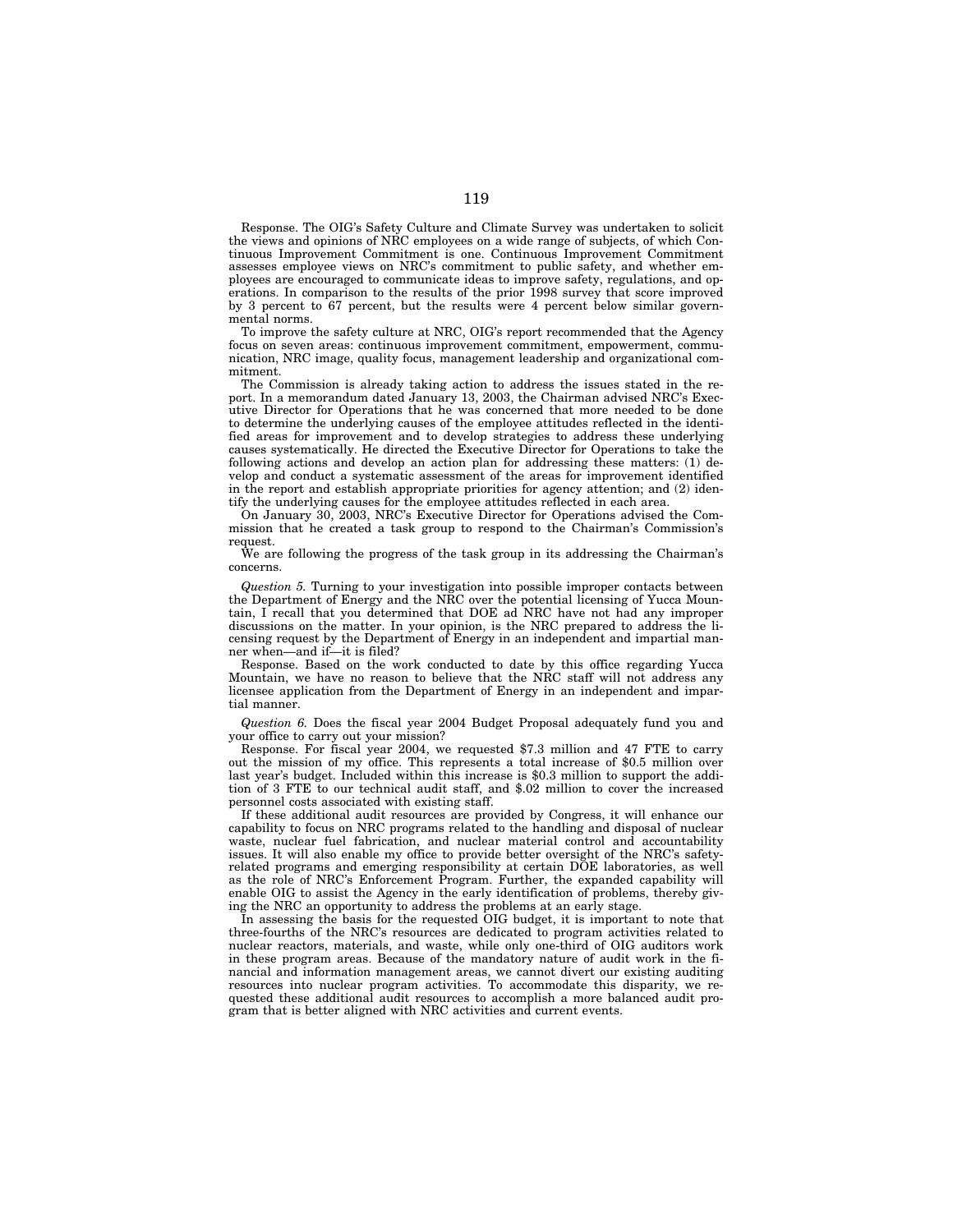### RESPONSES BY HUBERT T. BELL TO ADDITIONAL QUESTIONS FROM SENATOR VOINOVICH

*Question 1.* Fifty-three percent of the employees feel that it is safe to speak up in the NRC about safety issues. How does that compare with other organizations of this type?

Response. NRC is below the composite scores of other organizations in the Government research and technology composite. This composite includes the scores of various Department of Defense research, development, and technology centers (e.g., Naval Undersea Warfare Center) and Department of Energy national laboratories (e.g., Lawrence Livermore National Laboratory). The contractor did not have a basis to compare NRC to other regulatory agencies; as a result there is no direct compari-son. NRC is 5 percentage points below the composite for the Government research and technology sector.

*Question 2.* Do you have any statistical background on it? Response. NRC was 53 percent in the 2002 Safety Culture and Climate Survey (an 8 percent increase from the 1998 survey, which was 45 percent).

U.S. Government research and technology composite was 58 percent.

U.S. research and development norm (includes Merck, Phillips Electronics, and Shell Oil Company) was 59 percent.

The U.S. National Norm (includes organizations such as American Airlines, Citibank, Kerr-McGee, and Pricewaterhouse Coopers) was 56 percent.

## RESPONSES BY HUBERT T. BELL TO ADDITIONAL QUESTIONS FROM SENATOR CARPER

*Question 1.* Do you believe the Commission has reviewed the report and taken

steps to address the concerns you raised? Response. Yes. In the NRC's Performance and Accountability Report Fiscal Year 2002, the Agency addresses each of the management challenges identified by this office. The Agency's response demonstrates its commitment to address the challenges presented and the Agency provides examples of progress made during fiscal year 2002. As an illustration, during the March 11, 2003, Joint Financial Management Improvement Program conference, the Deputy Director of the Office of Per-sonnel Management praised the Nuclear Regulatory Commission for its efforts in the area of workforce planning.

*Question 2.* Do you believe that the Commission has sufficient resources to adequately address all of the challenges identified in your report?

Response. In addressing each of the challenges, the Agency does not question the adequacy of its resources to make continued progress in the challenge areas. OIG is not aware of resource limitations that could adversely effect sustained progress for each challenge.

*Question 3.* Given what has occurred at Davis-Besse in Ohio, and at Indian Point in New York, do you see any connection between the low score in this category [Con-

tinuous Improvement Category] and these events? Response. The OIG's Safety Culture and Climate Survey was undertaken to solicit the views and opinions of NRC employees on a wide range of subjects, of which Con-tinuous Improvement Commitment is one. Continuous Improvement Commitment assesses employee views on NRC's commitment to public safety, and whether employees are encouraged to communicate ideas to improve safety, regulations, and operations.

In comparison to the results of the prior 1998 survey, that score improved by 3 percent to 67 percent, but the results were 4 percent below similar governmental norms. We do not see a direct correlation between that score and the event that occurred at Indian Point and Davis Besse. Our reports concerning the events at Indian Point and Davis Besse did not directly address employee attitudes in this area. During the investigation, we did observe indications that some employees were discouraged from raising different points of view.

*Question 4.* What should the Commission, and this committee, be doing to raise that score?

Response. The Commission is already taking action to address the issues stated in the report. In a memorandum dated January 13, 2003, the Chairman advised NRC's Executive Director for Operations that he was concerned that more needed to be done to determine the underlying causes of the employee attitudes reflected in the identified areas for improvement and to develop strategies to address these underlying causes systematically. He directed the Executive Director for Operations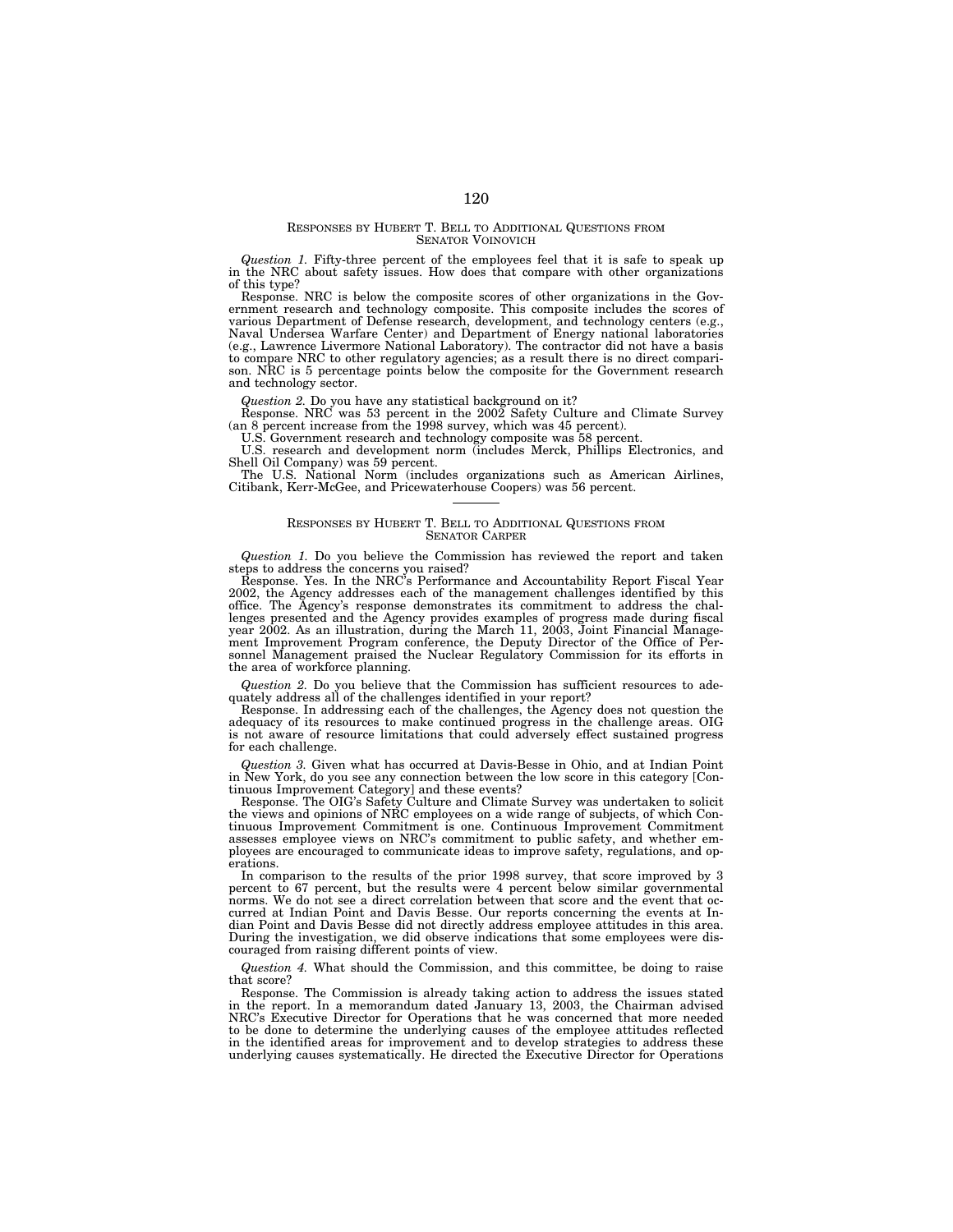to take the following actions and develop an action plan for addressing these matters: (1) develop and conduct a systematic assessment of the areas for improvement identified in the report and establish appropriate priorities for agency attention; and (2) identify the underlying causes for the employee attitudes reflected in each area. We are following the progress of these issues.

## RESPONSES BY HUBERT T. BELL TO ADDITIONAL QUESTIONS FROM SENATOR CLINTON

*Question 1.* Mr. Inspector General, is your office currently working on a report concerning NRC's enforcement of regulatory requirements and commitments at the Indian Point 2 nuclear power plant? If so, how long have you been working on that particular report?

Response. The Office of the Inspection General (OIG) is completing its investigation into the effectiveness of NRC's regulation of Indian Point Unit 2. A section of this report deals with our review of NRC's enforcement of and commitments at that facility. Our investigation was initiated in the spring of 2001. During the conduct of the field work, the events of September 11, 2001, required a large investigative commitment from this office. In the spring of 2002, following on the heels of September 11, the Davis-Besse matter developed. Once again, OIG's efforts in response to this event took investigative resources from the Indian Point 2 investigation.

*Question 2.* My staff has had several discussions with your office about this report, and you know of my extreme interest in the report. I wrote to you about the report just last week in fact, in the hope that you would be able to release the report before the February 13, 2003, hearing, or tell us about its findings at the hearing. The release of this report seems to keep getting pushed back. Can you please give me a date certain that this report will be release?

Response. The OIG Event Inquiry into the effectiveness of NRC's regulation of Indian Point Unit 2 will be released by April 25, 2003.

*Question 3.* Concerning your testimony, and your findings regarding Davis-Besse, Indian Point, and perhaps other plants around the country, would you say that there is any sort of trend in the NRC's behavior, in that the Commission appears to give "undue weight" to what the Commission and the industry consider to be the to give "undue weight" to what the Commission and the industry consider to be the<br>"costs" of regulatory oversight? That they in essence give greater consideration to<br>these so-called "costs" and perhaps not as much consider tection of human health and safety?

Response. The NRC has adopted as a Performance Goal: reducing unnecessary regulatory burden on stakeholders. As the Agency has explained, its purpose is to make agency and licensee resources available to more effectively focus on safety issues. The costs associated with NRC activities can impact a variety of NRC licensees. Considering the associated cost in the decisionmaking process is not new for the nuclear industry or the NRC.

The events at Indian Point and Davis Besse showed that on occasion actions taken or not taken have financial consequences. Currently, the NRC as part of the exercise of its responsibilities is readdressing what is meant by an acceptable level of risk, its relationship to safety, and associated costs. The work of my office to date does not lead me to believe that the NRC in its reappraisal is placing the public at an unacceptable risk.

The events at Indian Point and Davis Besse are, from my perspective, occasions where it appears that both the licensee and the NRC allowed higher risks to be assumed. I cannot say that these higher risks are unacceptable, but the NRC in its reappraisal deliberations must, along with its licensees, gauge what is the appropriate balance among risk, public health and safety, and any identified associated costs.

STATEMENT OF JERE WITT, OTTAWA COUNTY ADMINISTRATOR AND MEMBER OF THE DAVIS-BESSE RESTART OVERVIEW PANEL

Mr. Chairman, members of the subcommittee, it is my pleasure to present to you a summary of Ottawa County views on the recent events, involving the Nuclear Regulatory Commission and Davis-Besse.

I am Jere Witt, Ottawa County Administrator for the past 25 years, and a member of the Davis-Besse Restart Overview Panel.

Ottawa County is the biggest stakeholder in this process. The residents of Ottawa County are the most affected by the plant.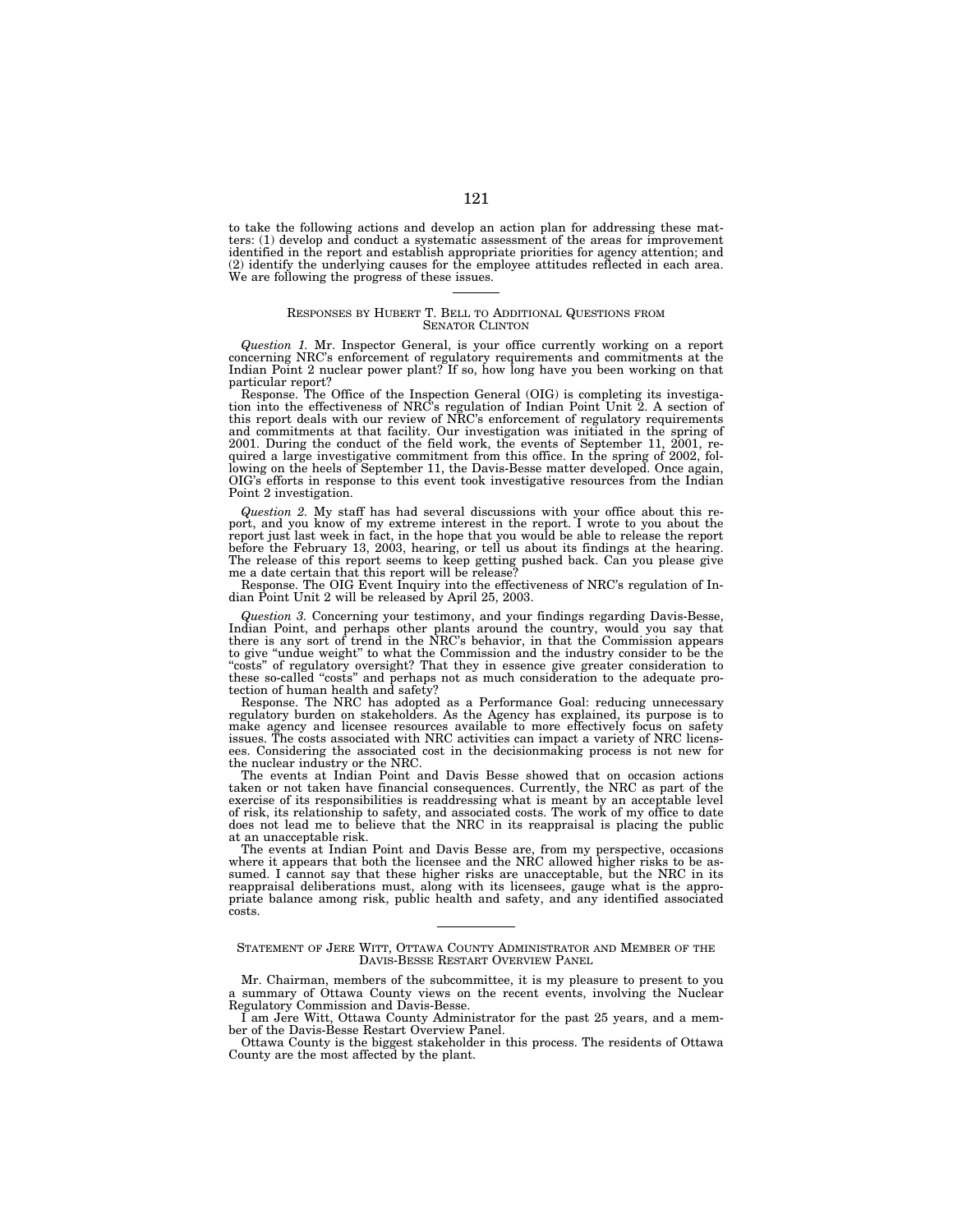Safe operation of the plant has and always will be my first priority.

It should also be noted that the Ottawa County Emergency Management Agency<br>has demonstrated itself to be one of the best in the country. This has been done<br>involving drills with FEMA, the NRC, and more importantly real lif tornadoes, floods, collapsed buildings, etc. The protection of the residents is their only goal.

My role on the Restart Overview Panel is to represent Ottawa County to insure the plant is ready to restart and operate safely.

I have observed the restart activities since day one, attending over 60 meetings, many all day long.

These meetings include:

a. Restart Overview Panel monthly meetings

b. Two tours of containment

c. NRC public meetings d. Updates from NRC staff

e. Three full day meetings with groups of employees on safety conscious work environment

f. Meeting with employees individually g. Two meetings with First Energy Board of Directors—Nuclear Committee

h. Observing many plant activities including the Restart Readiness Review Board We must evaluate the value of the continued operation of Davis-Besse in terms

of safety and impact to the community. Davis-Besse is the largest employer and the largest taxpayer in Ottawa County.

Obviously Davis-Besse and the NRC made mistakes and we must insure it never happens again.

I have personally been involved in the development of the plan putting together the actions required to safely and effectively operate Davis-Besse in the future. There is a new commitment to safety development and it will continue to grow.

This commitment started with the new management team and demonstrated through their actions and involvement with the staff.

The Leadership in the Action program is making sure it permeates through all staff from the top to the bottom.

Employees are using the new systems, as evidenced by the many safety improvements being brought to light and instituted, including major ones (Emergency Sump/Decay Heat Valve Pit/Leak Detection Systems, etc.).

This will only help the safety culture continue to grow.

There is a new system in place for the resolution of open issues. Employees are trained on it and see the results.

Management is out in the plant observing the work and being directly involved with the staff.

The CEO and Board of Directors are very involved as evidence by time spent at Davis-Besse and meeting with the Restart Overview Panel.

The NRC 0350 process has been a good one to get to where we are today—We now need a better process to insure it does not happen again.

My recommendations are as follows:

a. The NRC should meet at least semi-annually with Ottawa County to update the status of the plant and any significant risk issues. We should be a player in any discussion of potential safety risks.

b. The Restart Overview Panel should continue in some format to continually review the plant operations and the NRC's review of these operations. This panel gives an expert independent review of the plant. I am sure many plants have expert consultants that review their operations, but my experience on this panel has made me keenly aware of how much better this review is done, if they meet as a group. They have asked the toughest questions throughout the Davis-Besse. incident and continuously challenged each other and the staff. I also believe the NRC should be involved at least as an observer. I truly believe that independent experts such as this acting as a group could have possibly prevented this incident.

c. The NRC must be fully funded to make the necessary inspections.

d. NRC employees should not be allowed to become employees of a utility for a significant time period.

I also have some questions:

a. How will the NRC change its programs to guarantee the proper inspections at Davis-Besse, to insure safe operations? What methods will you use to assess the effectiveness of these changes and will there be independent oversight of these changes?

b. The company has shown how it is changing the safety culture at Davis-Besse and how it will measure its effectiveness. I have not seen the plan on how the NRC will change its own safety culture and measure its effectiveness. The NRC as the